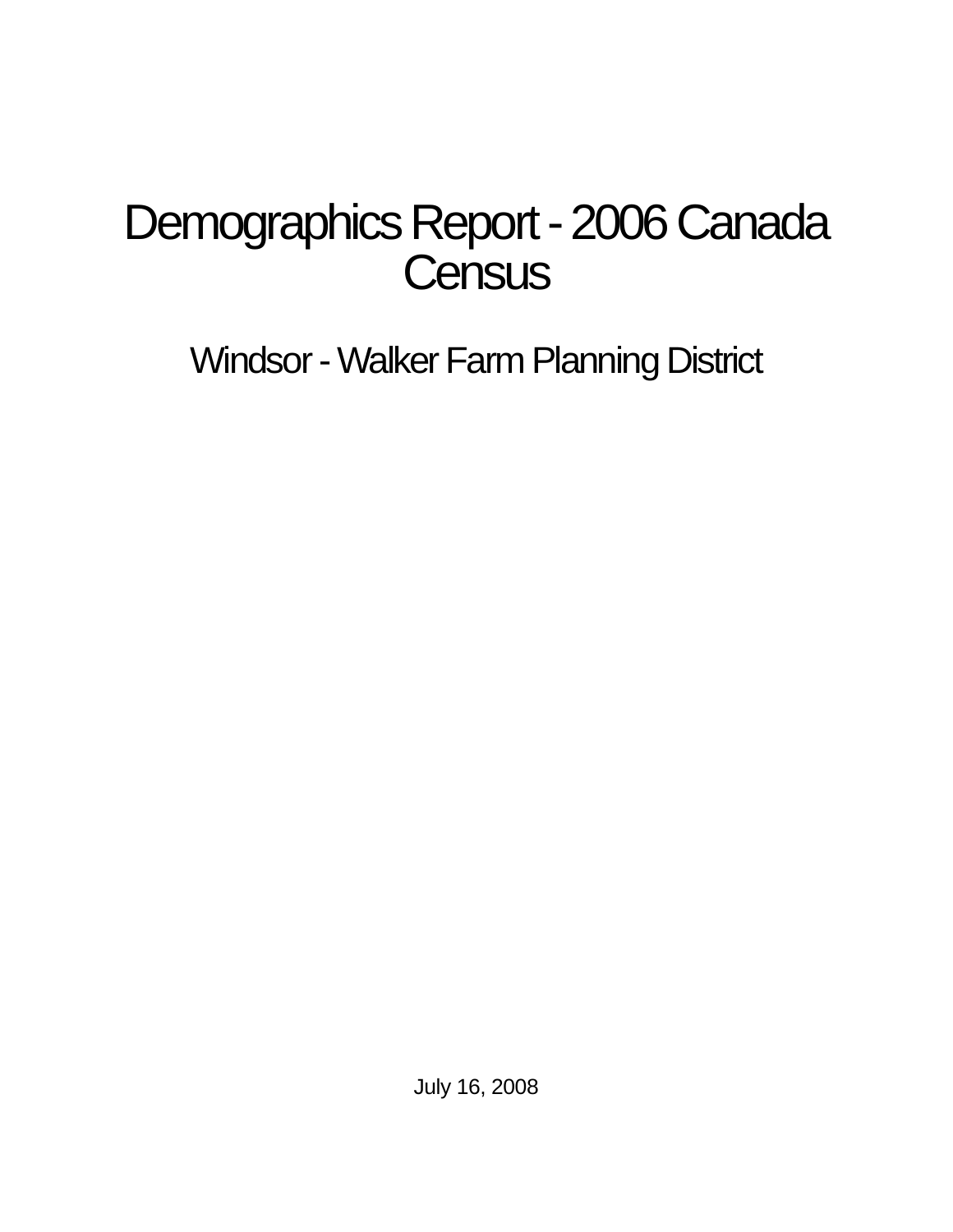## Table of Contents

| 2006 Census Population by Age and Sex Comparison 16 |  |
|-----------------------------------------------------|--|
|                                                     |  |
|                                                     |  |
|                                                     |  |
|                                                     |  |
|                                                     |  |
|                                                     |  |
|                                                     |  |
|                                                     |  |
| 2006 Census Knowledge of Non-official Language  28  |  |
|                                                     |  |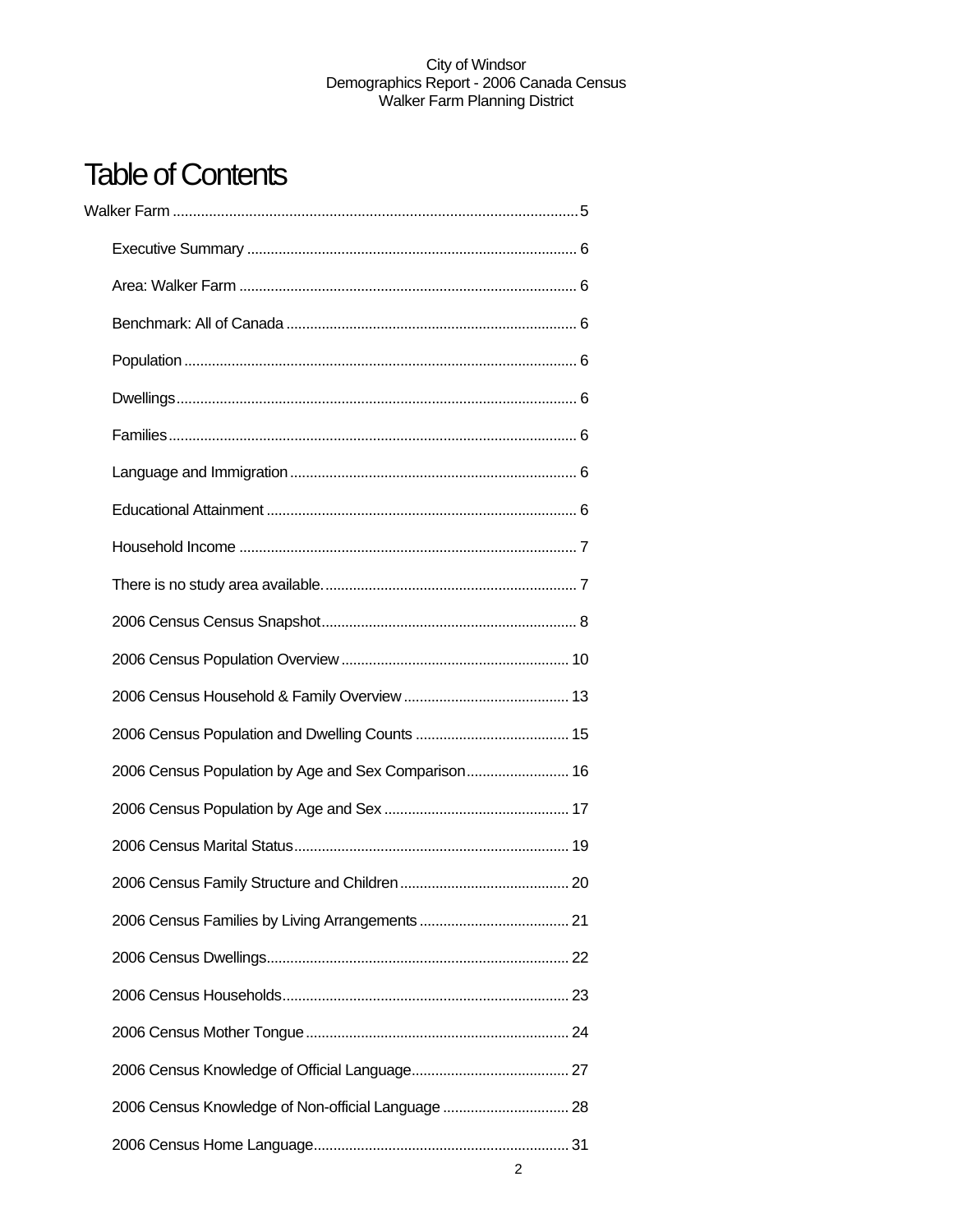| rancı ı anın ıanımış Distric                                        |    |
|---------------------------------------------------------------------|----|
|                                                                     |    |
| 2006 Census Recent Immigration and Place of Birth (2001-2006)  37   |    |
|                                                                     |    |
|                                                                     |    |
|                                                                     |    |
|                                                                     |    |
| 2006 Census Presence of Children and Labour Force by Sex Comparison | 43 |
| 2006 Census Presence of Children and Labour Force by Sex  45        |    |
| 2006 Census Labour Force by Industry and Sex Comparison 49          |    |
|                                                                     |    |
| 2006 Census Labour Force by Occupation and Sex Comparison 54        |    |
|                                                                     |    |
|                                                                     |    |
| 2006 Census Labour Force by Occupation - Female  60                 |    |
| 2006 Census Labour Force by Class of Worker and Sex Comparison. 62  |    |
| 2006 Census Labour Force by Class of Worker and Sex 63              |    |
|                                                                     |    |
|                                                                     |    |
|                                                                     |    |
|                                                                     |    |
|                                                                     |    |
|                                                                     |    |
|                                                                     |    |
|                                                                     |    |
|                                                                     |    |
|                                                                     |    |
| 2006 Census Post Secondary Education by Sex Comparison  75          |    |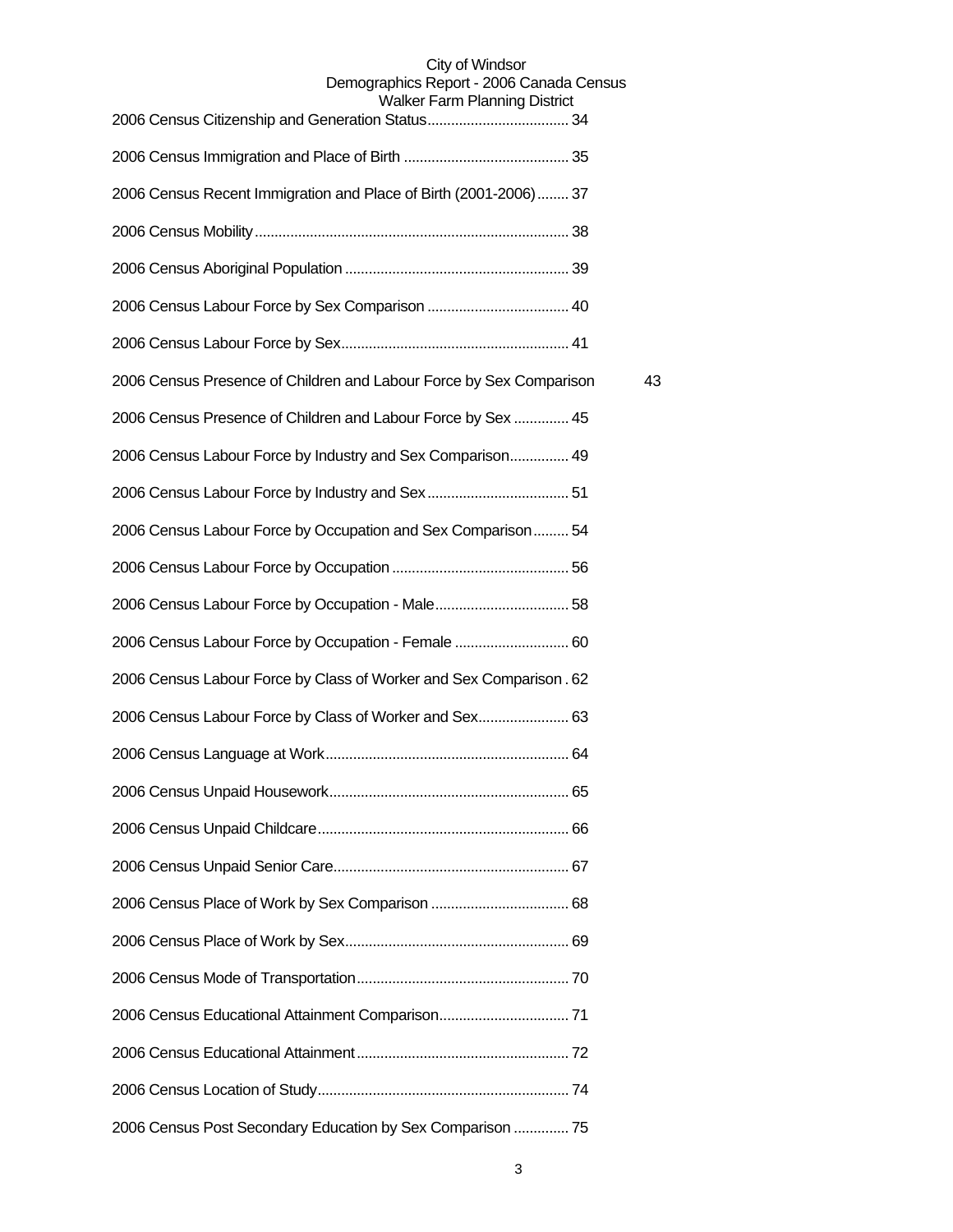| 2006 Census 2005 Employment Income by Sex and Work Activity  91    |
|--------------------------------------------------------------------|
| 2006 Census 2005 Individual Income by Sex Comparison 92            |
|                                                                    |
| 2006 Census 2005 Individual After-Tax Income by Sex  95            |
|                                                                    |
| 2006 Census 2005 Income of Non-family Persons by Sex  99           |
| 2006 Census 2005 After-Tax Income of Non-family Persons by Sex 101 |
|                                                                    |
|                                                                    |
|                                                                    |
|                                                                    |
| 2006 Census 2005 After-Tax Household Income  107                   |
|                                                                    |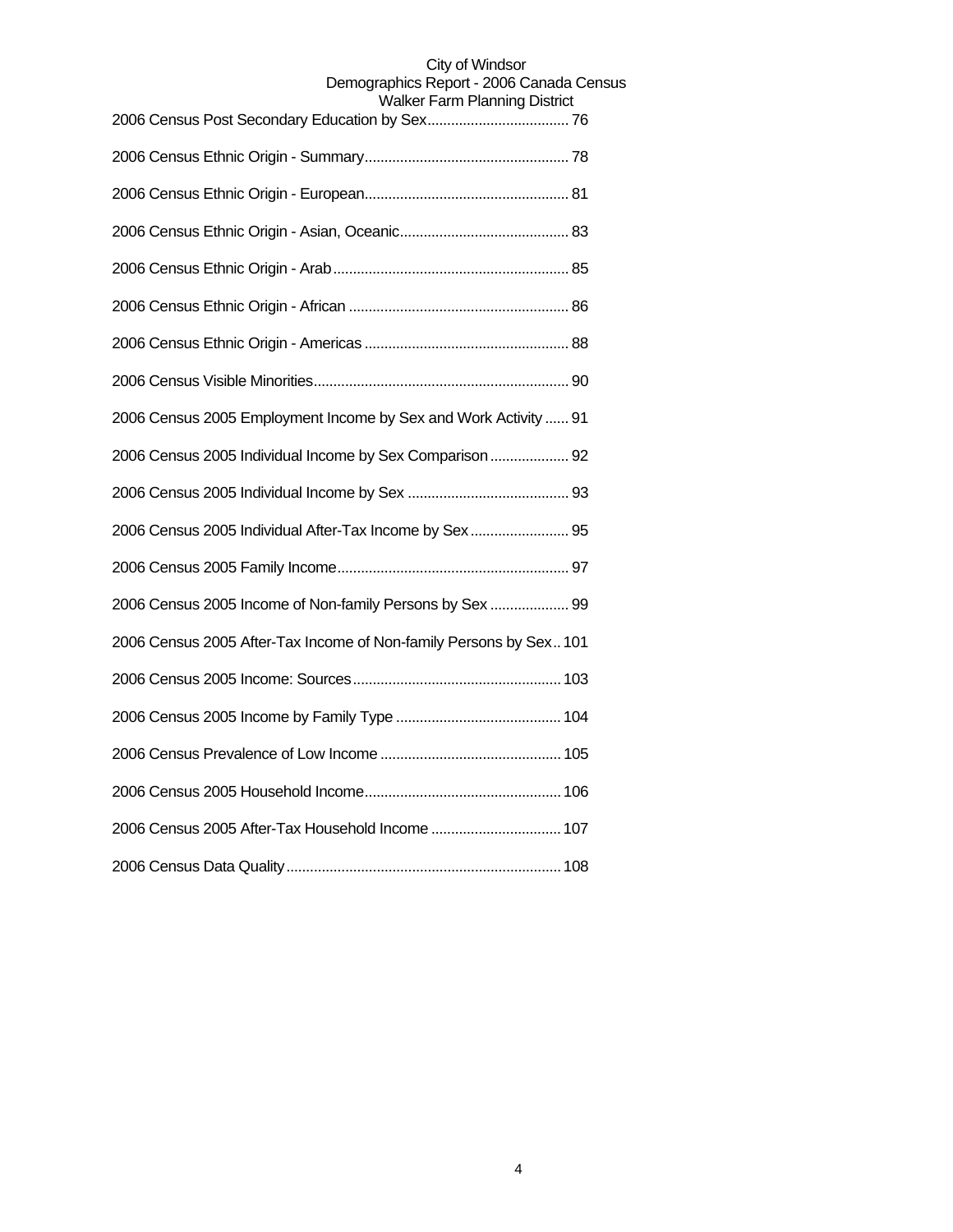## Walker Farm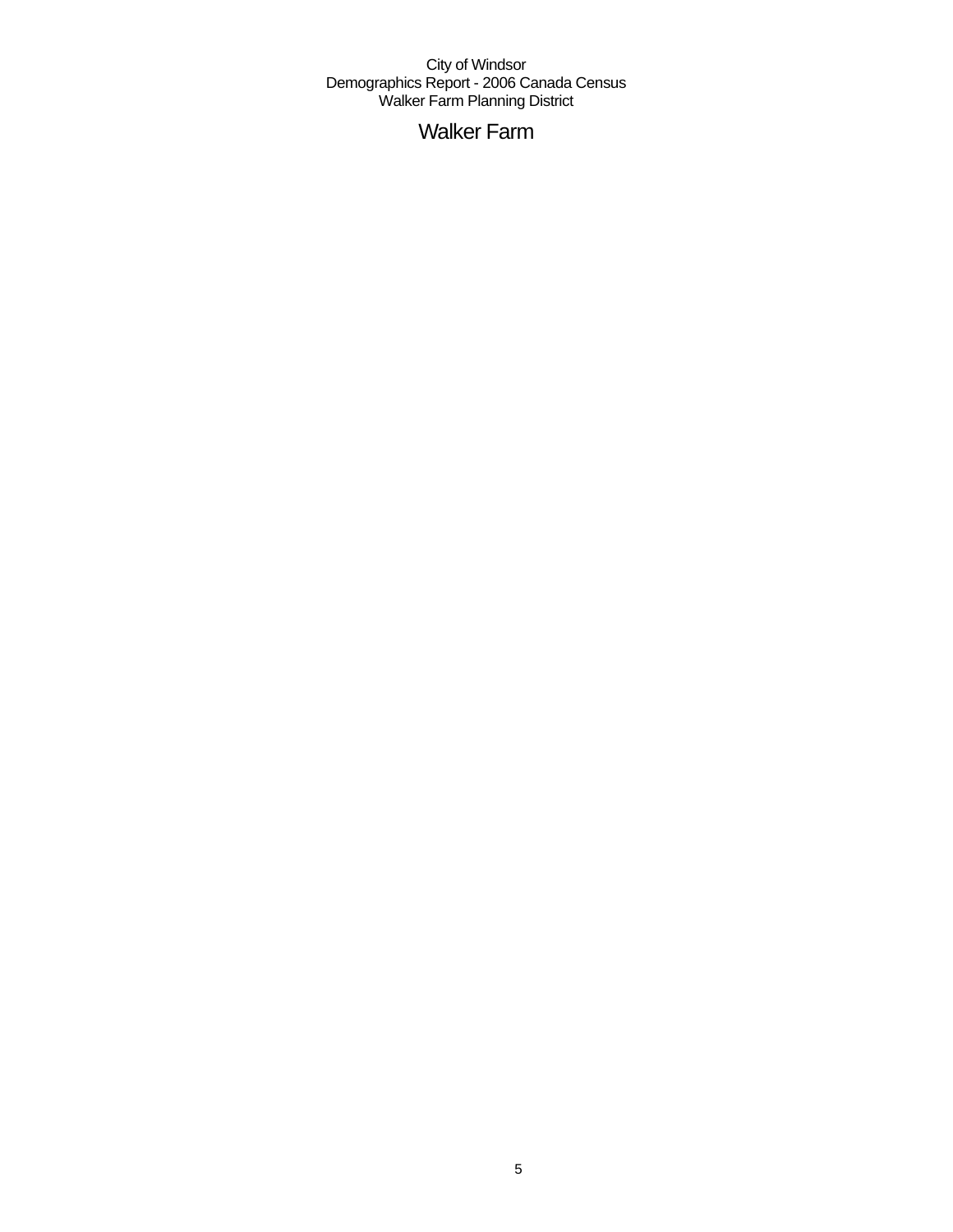## Executive Summary

EXECUTIVE SUMMARY

## Area: Walker Farm Benchmark: All of Canada

Population  $\overline{\mathbf{z}}$ The 2006 population in Walker Farm was The 2006 population in All of Canada for 2006 was **31,612,900**. **247**. The average density of population was The average density of population was **3.5** per square km. **67.9** per square km. The 2006 median age for this population was The 2006 median age for this population is **46.3**. The average age is **44.0**. **39.5**. The average age is **39.1**. Dwellings  $\overline{\phantom{a}}$ In 2006, there were **143** occupied dwellings, In 2006, there were **12,435,520** occupied of which **59.0%** are owner-occupied and dwellings, of which **68.4%** are owner-**41.0%** are rented. occupied and **31.2%** are rented. Most of the dwellings are **single-**Most of the dwellings are **singledetached houses** (61.5%). Dwellings **detached houses** (55.3%). Dwellings in this area were mostly built **prior to**  in this area were mostly built **between 1946** (35.0%). **1971 to 1980** (19.5%). Families Z. Of the **81** families in the area, **51** are Of the **8,896,840** families in the area, married or common law couples; **18** of **7,482,775** are married or common law couples; **4,061,930** of the couples have the couples have one or more children one or more children at home. There at home. There are **18** single-parent families. are **1,414,060** single-parent families. Language and Immigration Z. The dominant non-official home language for For 2006, the dominant non-official home All of Canada is **Chinese**, spoken by **790,030** language, **Tagalog (Filipino)**, was spoken by people, followed by **Panjabi (Punjabi)**, **7** people, followed by **Flemish**, spoken by **7** spoken by **278,495** people. people. The top 3 places of birth for recent The top 3 places of birth for recent immigrants were **Southern Asia**, **Eastern**  immigrants were , **Southern Asia** and **Asia** and **West Central Asia and the Southeast Asia**.



 $\overline{\phantom{a}}$ 

**Middle East**.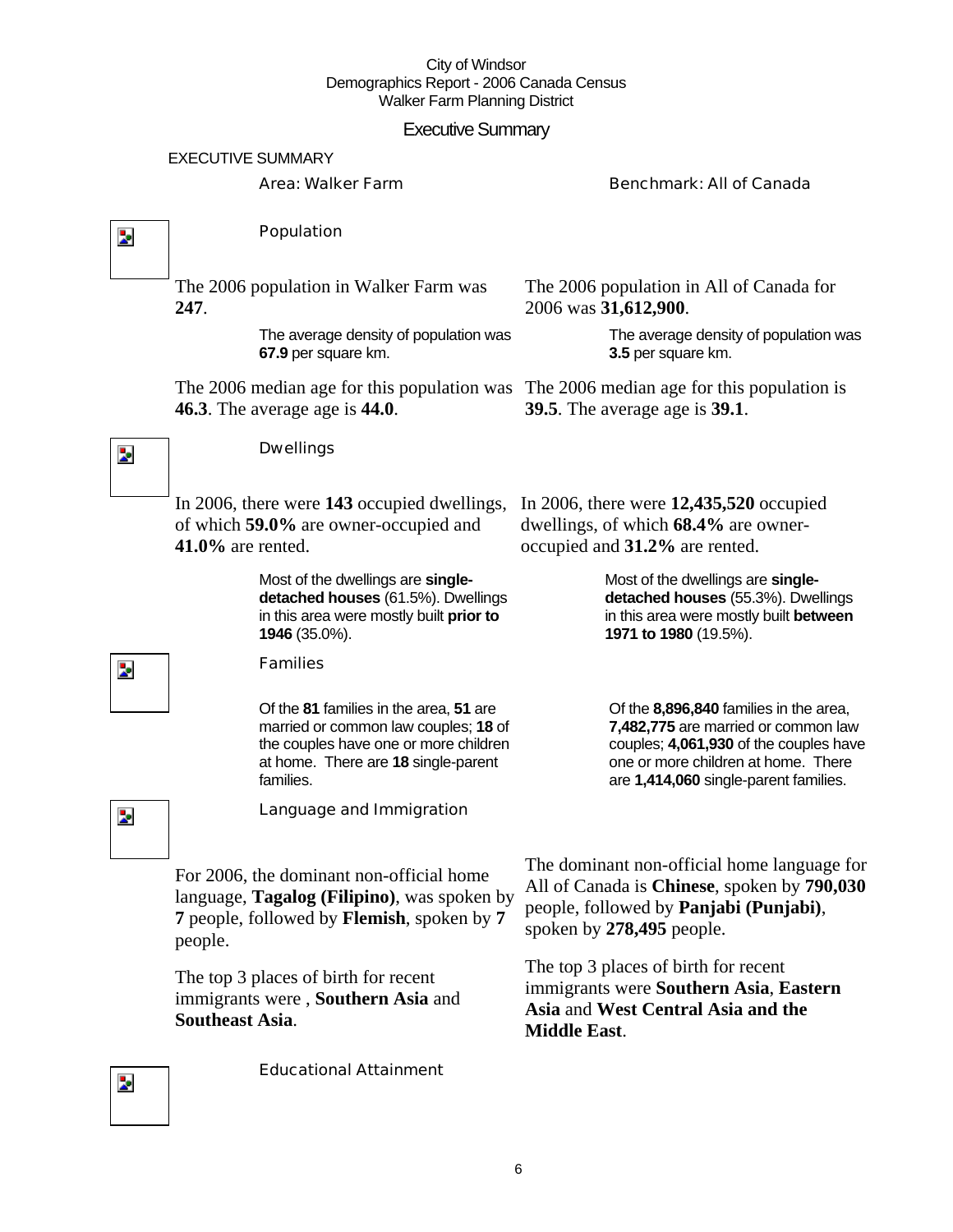In 2006, **3.2%** of the population over 15 in Walker Farm had earned a Bachelor's Degree or higher and **29.0%** have a technical or academic certificate or diploma.

In comparison, for All of Canada, **22.6%** of the population over 15 had earned a Bachelor's Degree or higher and **28.1%** have a technical or academic certificate or diploma.

## $\overline{\mathbf{z}}$

## Household Income

In 2006, the average household income was **\$46,114** and the per-capita income for this area was **\$26,411**.

In comparison, for All of Canada, the average household income was **\$69,548** and the percapita income for this area was **\$28,241**.

## There is no study area available.

Source: 2006 Census - Statistics Canada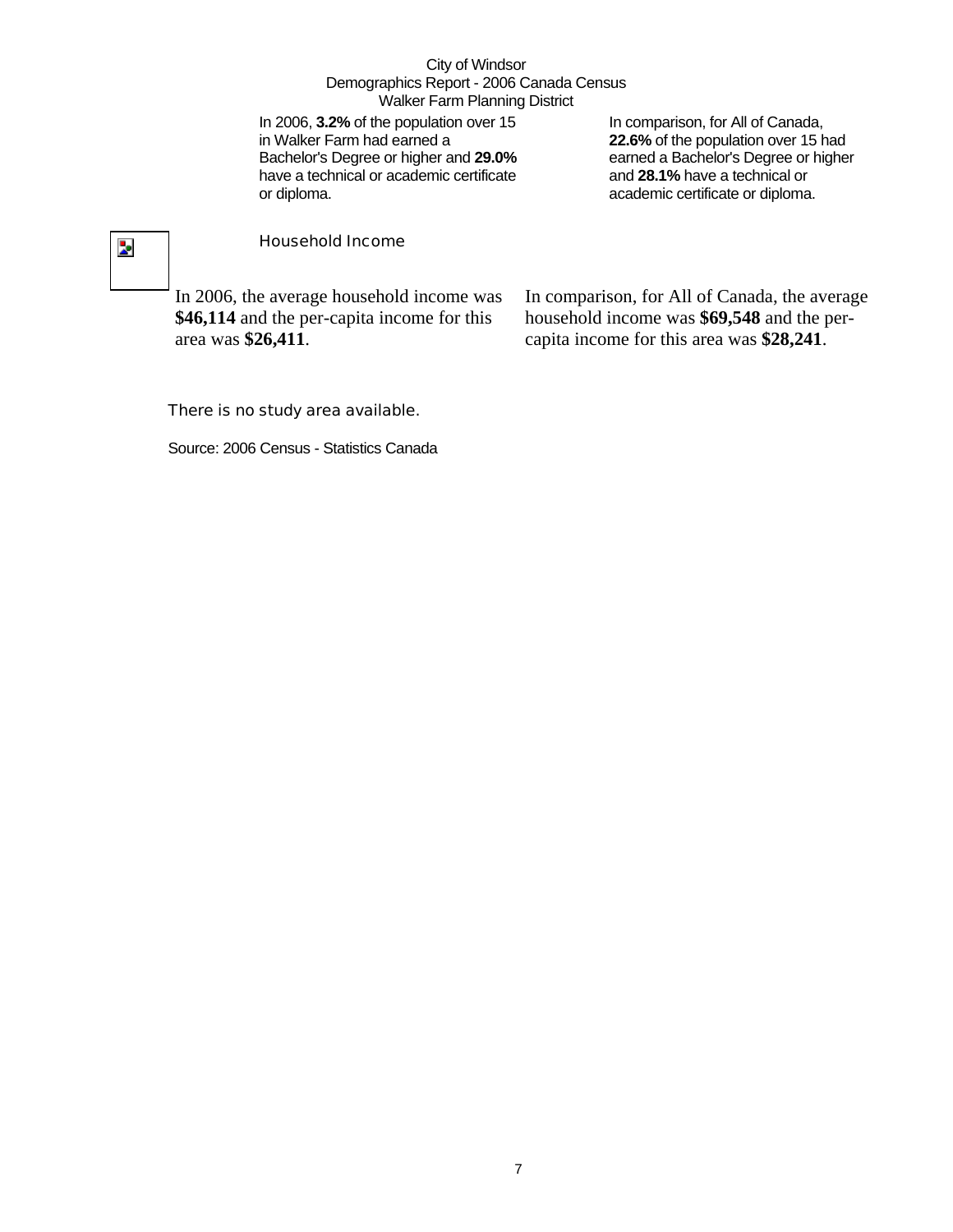## 2006 Census Census Snapshot

| 2006 Census<br><b>Census Snapshot</b> | <b>Walker Farm</b>     |                   |
|---------------------------------------|------------------------|-------------------|
|                                       |                        | %                 |
| <b>Total Population</b>               | 247                    |                   |
| <b>Males</b>                          | 113                    | 46%               |
| <b>Females</b>                        | 134                    | 54%               |
| 2006 Population by Age                | 247                    |                   |
| 0 to 4 years                          | 10                     | 4%                |
| 5 to 19 years                         | 30                     | 12%               |
| 20 to 24 years                        | 13                     | 5%                |
| 25 to 34 years                        | 23                     | 9%                |
| 35 to 44 years                        | 37                     | 15%               |
| 45 to 54 years                        | 30                     | 12%               |
| 55 to 64 years                        | 33                     | 14%               |
| 65 to 74 years                        | 30                     | 12%               |
| 75 to 84 years                        | 23                     | 9%                |
| 85 years and over                     | 7                      | 3%                |
| <b>Average age of population</b>      | 44.0                   |                   |
| <b>Median age</b>                     | 46.3                   |                   |
| <b>Families</b>                       | 81                     |                   |
| Persons per family                    | 2.4                    |                   |
| <b>Two-parent families</b>            | 51                     | 64%               |
| With no children at home              | 37                     | 45%               |
| With children at home                 | 18                     | 23%               |
| Lone-parent families                  | 18                     | 23%               |
| Children per family                   | 0.8                    |                   |
|                                       |                        |                   |
| <b>Households</b>                     | 143                    |                   |
| Persons in private households         | 247                    |                   |
| Persons per household                 | 1.9                    |                   |
| Average household income              | \$46,114               |                   |
| <b>Occupied Dwellings</b>             | 143                    |                   |
| <b>Owned Dwellings</b>                | 85                     | 59%               |
| <b>Rented Dwellings</b>               | 59                     | 41%               |
|                                       |                        |                   |
| Dominant building type                | Single detached houses |                   |
| Dominant period of construction       | Before 1946            |                   |
| Average value of dwelling             | \$126,428              |                   |
| Average gross monthly rent            | \$597                  |                   |
|                                       |                        |                   |
| <b>Top 5 visible minorities</b>       |                        | <b>Black</b> 100% |
|                                       | Chinese                | 0%                |
|                                       | South Asianl           | 0%                |
|                                       | Filipino               | 0%                |
|                                       | Latin American         | 0%                |
| <b>Dominant Demographics</b>          |                        |                   |
| <b>Official Home Language</b>         | English                |                   |
|                                       |                        |                   |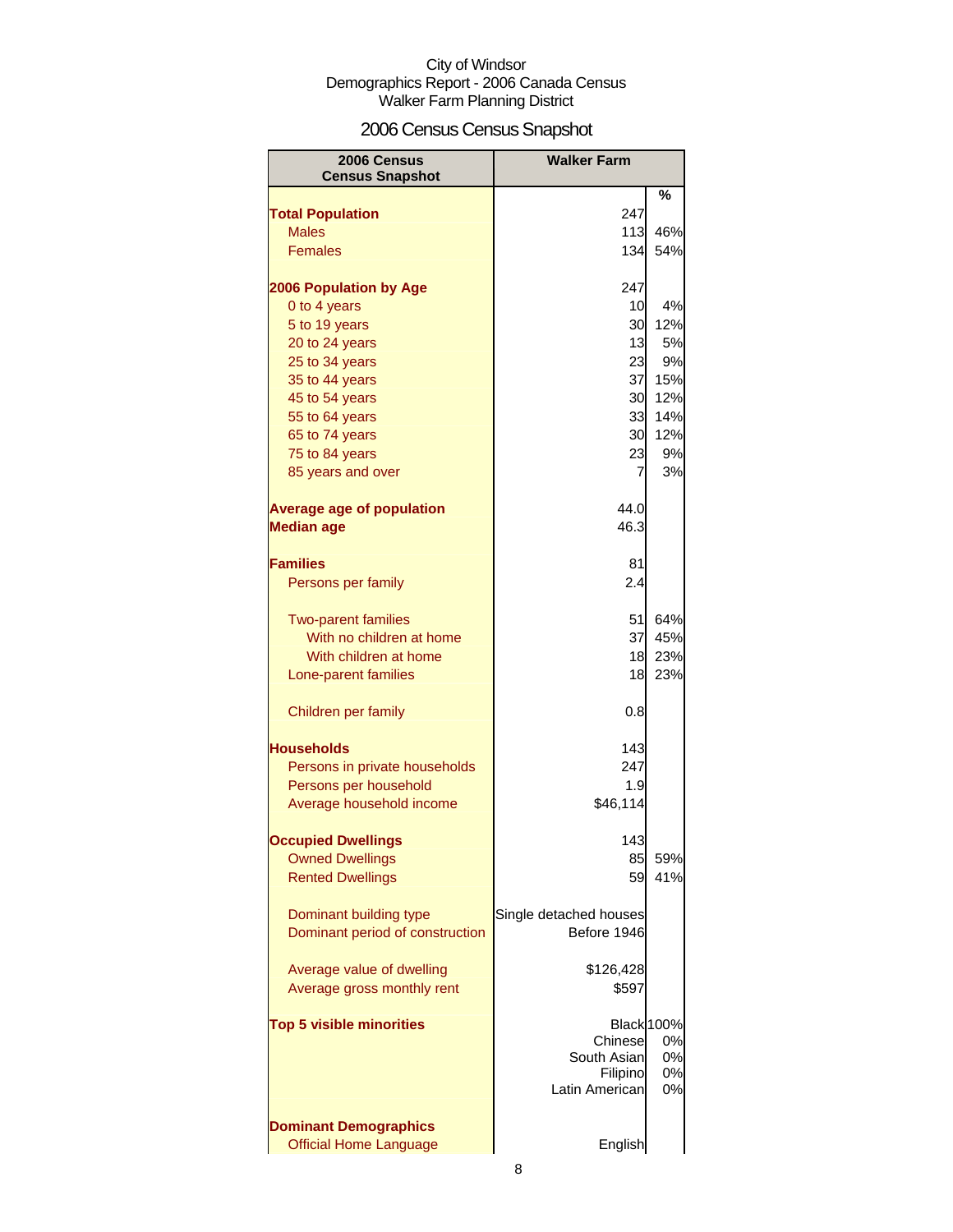| 2006 Census                             | <b>Walker Farm</b> |  |  |  |
|-----------------------------------------|--------------------|--|--|--|
| <b>Census Snapshot</b>                  |                    |  |  |  |
|                                         |                    |  |  |  |
| Non-official Home Language              | Tagalog (Filipino) |  |  |  |
| <b>Recent Immigrant Places of Birth</b> |                    |  |  |  |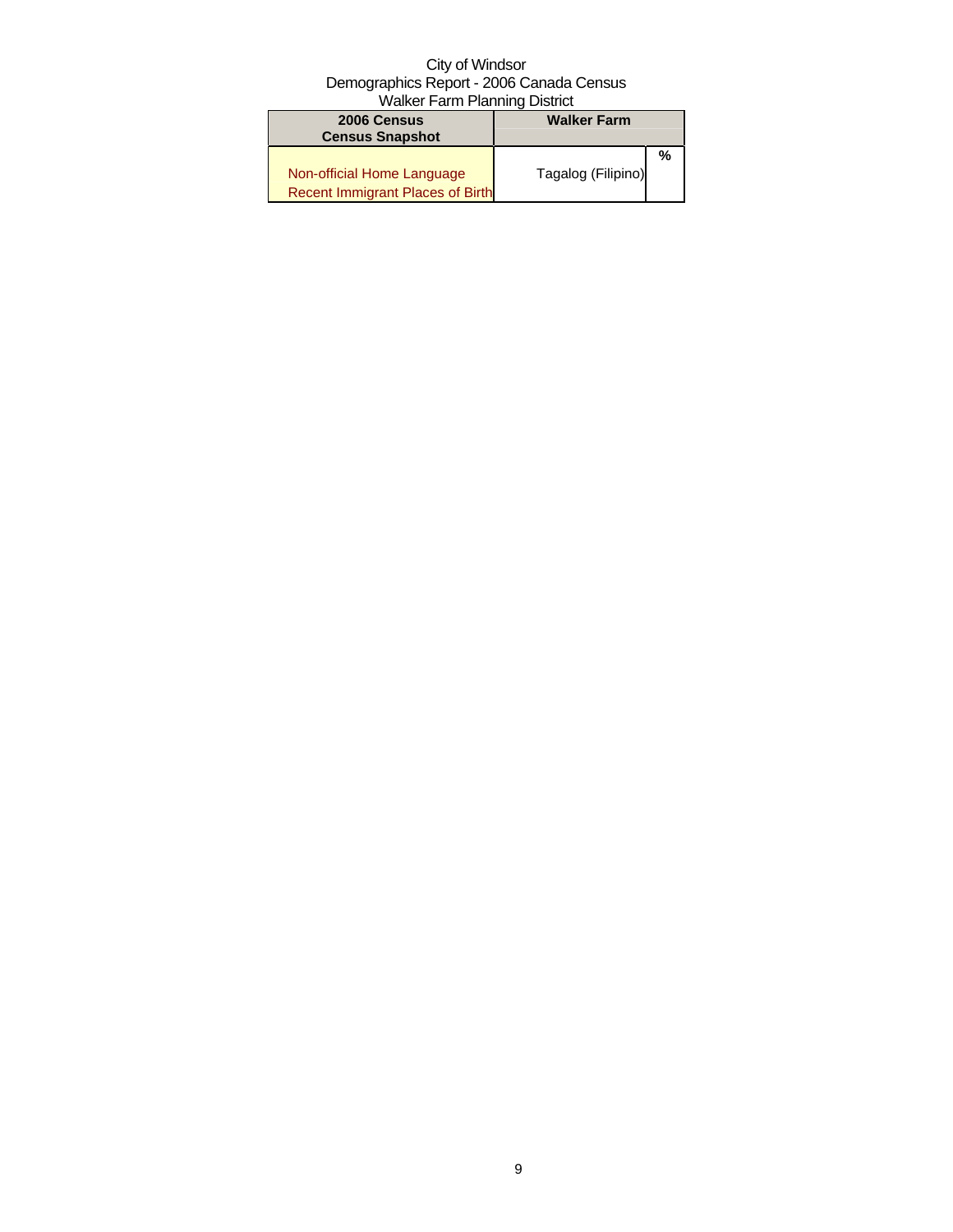## 2006 Census Population Overview

| 2006 Census<br><b>Population Overview</b>                   | <b>Walker Farm</b> |     |
|-------------------------------------------------------------|--------------------|-----|
| 2006 Population by Age                                      | %<br>247           |     |
| 0 to 4 years                                                | 10                 | 4%  |
| 5 to 9 years                                                | 10                 | 4%  |
| 10 to 14 years                                              | 13                 | 5%  |
| 15 to 19 years                                              | $\overline{7}$     | 3%  |
| 20 to 24 years                                              | 13                 | 5%  |
| 25 to 29 years                                              | 13                 | 5%  |
| 30 to 34 years                                              | 10                 | 4%  |
| 35 to 39 years                                              | 20                 | 8%  |
| 40 to 44 years                                              | 17                 | 7%  |
| 45 to 49 years                                              | 20                 | 8%  |
| 50 to 54 years                                              | 10                 | 4%  |
| 55 to 59 years                                              | 17                 | 7%  |
| 60 to 64 years                                              | 17                 | 7%  |
| 65 to 69 years                                              | 13                 | 5%  |
| 70 to 74 years                                              | 17                 | 7%  |
| 75 to 79 years                                              | 10                 | 4%  |
| 80 to 84 years                                              | 13                 | 5%  |
| 85 years and over                                           | 7                  | 3%  |
| <b>Dominant age group</b>                                   | 35 to 39 years     |     |
| <b>Average age</b>                                          | 44.0               |     |
| <b>Median age</b>                                           | 46.3               |     |
| 2006 Population 15 years and over by Individual Income      | 207                |     |
| <b>Under \$10,000</b>                                       | 20                 | 10% |
| \$10,000 - \$19,999                                         | 60                 | 29% |
| \$20,000 - \$24,999                                         | 10                 | 5%  |
| \$25,000 - \$29,999                                         | 27                 | 13% |
| \$30,000 - \$34,999                                         | 13                 | 6%  |
| \$35,000 - \$39,999                                         | 13                 | 6%  |
| \$40,000 - \$44,999                                         | $\overline{7}$     | 3%  |
| \$45,000 - \$49,999                                         | 10                 | 5%  |
| \$50,000 - \$59,999                                         | $\overline{7}$     | 3%  |
| \$60,000 and over                                           | 27                 | 13% |
| <b>Median income</b>                                        | \$26,250           |     |
| <b>Average income</b>                                       | \$28,889           |     |
| 2006 Population 15 years and over by Educational Attainment | 207                |     |
| No certificate, diploma or degree                           | 29%<br>60          |     |
| Certificate, diploma or degree                              | 147<br>71%         |     |
| High school certificate                                     | 77                 | 37% |
| Apprenticeship or trades certificate or diploma             | 20                 | 10% |
| College, CEGEP or other non-university certificate/diploma  | 40                 | 19% |
| University certificate, diploma or degree                   | 7                  | 3%  |
| <b>Total Population by Home Language</b>                    | \$276              |     |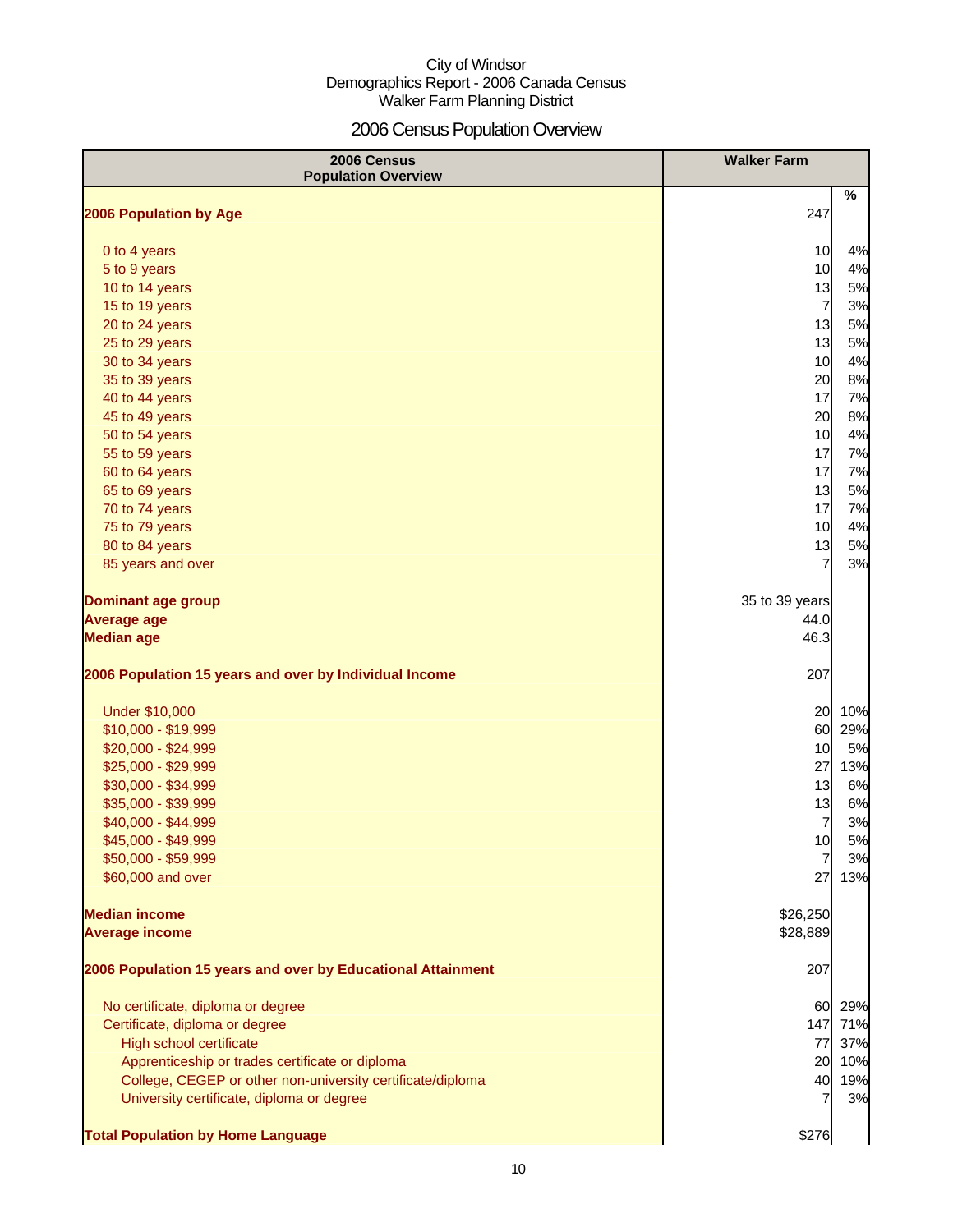| 2006 Census<br><b>Population Overview</b>                  | <b>Walker Farm</b>               |          |
|------------------------------------------------------------|----------------------------------|----------|
|                                                            |                                  | $\%$     |
| <b>Dominant Official Language</b>                          | English                          |          |
| Top 5 Non-official Languages                               | Tagalog (Filipino)               | 50%      |
|                                                            | Flemish                          | 50%      |
|                                                            | Malayalam<br>Urdu                | 0%<br>0% |
|                                                            | Sinhala (Sinhalese)              | 0%       |
| 2006 Population by Ethnic Origin                           | 247                              |          |
| European                                                   | 227                              | 92%      |
| Asian, Oceanic                                             | $\mathbf 0$                      | 0%       |
| Arab                                                       | $\overline{0}$                   | 0%       |
| African                                                    | $\overline{0}$                   | 0%       |
| Latin, Central and South American                          | $\overline{0}$                   | 0%       |
| Caribbean                                                  | $\Omega$                         | 0%       |
| <b>North American</b>                                      | 113                              | 46%      |
| <b>2006 Population by Visible Minority</b>                 | 247                              |          |
| Visible minorities                                         | 17                               | 7%       |
| <b>Chinese</b>                                             | $\overline{0}$                   | 0%       |
| <b>South Asian</b>                                         | $\overline{0}$                   | 0%       |
| <b>Black</b>                                               | 10                               | 4%       |
| Filipino                                                   | $\overline{0}$                   | 0%       |
| <b>Latin American</b>                                      | $\overline{0}$                   | 0%       |
| <b>Southeast Asian</b>                                     | $\overline{0}$                   | 0%       |
| Arab                                                       | $\overline{0}$                   | 0%       |
| <b>West Asian</b>                                          | $\overline{0}$                   | 0%       |
| Korean                                                     | $\overline{0}$                   | 0%       |
| Japanese                                                   | $\overline{0}$                   | 0%<br>0% |
| Visible minority, n.i.e.<br>Multiple visible minority      | $\overline{0}$<br>$\overline{0}$ | 0%       |
| Not a visible minority                                     | 234                              | 95%      |
|                                                            |                                  |          |
| <b>Total Population by Citizenship</b>                     | 276                              |          |
| Canadian citizens                                          |                                  | 268 97%  |
| Under age 18                                               |                                  | 40 15%   |
| Age 18 and over                                            | 224                              | 81%      |
| Not Canadian citizens                                      | 11                               | 4%       |
| <b>Total Recent Immigrants by Selected Places of Birth</b> | 0                                |          |
| <b>United States of America</b>                            | 0                                |          |
| <b>Central America</b>                                     | 0                                |          |
| <b>Caribbean and Bermuda</b>                               | 0                                |          |
| <b>South America</b>                                       | 0                                |          |
| Europe                                                     | 0                                |          |
| Africa                                                     | 0                                |          |
| Asia and the Middle East                                   | 0                                |          |
| Oceania and other                                          | 0                                |          |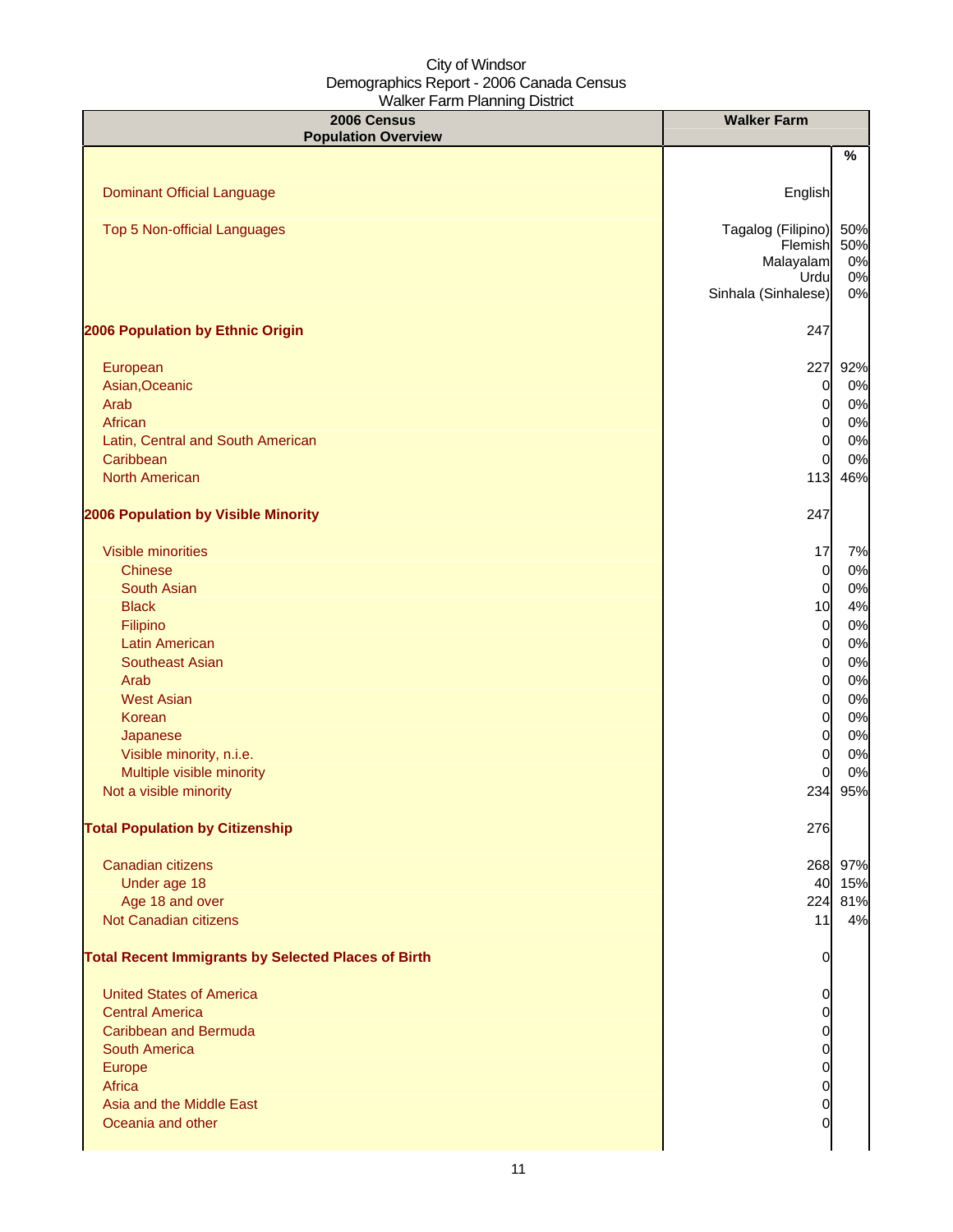| 2006 Census<br><b>Population Overview</b>                                                                          | <b>Walker Farm</b>                                                                              |                   |
|--------------------------------------------------------------------------------------------------------------------|-------------------------------------------------------------------------------------------------|-------------------|
|                                                                                                                    |                                                                                                 | %                 |
| 2006 Population 15 years and over by Labour Force Activity                                                         | 210                                                                                             |                   |
| In the labour force                                                                                                | $113$                                                                                           | 54%               |
| Employed                                                                                                           | 97                                                                                              | 46%               |
| Unemployed                                                                                                         | 17                                                                                              | 8%                |
| Not in the labour force                                                                                            | 100                                                                                             | 48%               |
| Participation rate                                                                                                 | 54.0%                                                                                           |                   |
| Unemployment rate                                                                                                  | 14.7%                                                                                           |                   |
| <b>Labour Force 15 years and over by Occupation</b>                                                                | 113                                                                                             |                   |
| Top 3 major group                                                                                                  | Trades, transport and<br>equipment<br>Sales and service<br>occupations<br>Business, finance and | 40%<br>27%<br>20% |
| All occupations                                                                                                    |                                                                                                 | 113 100%          |
| Management                                                                                                         | 0                                                                                               | 0%                |
| Business, finance and administrative                                                                               | 20                                                                                              | 18%               |
| Natural and applied sciences                                                                                       | $\overline{7}$                                                                                  | 6%                |
| <b>Health occupations</b>                                                                                          | $\overline{0}$                                                                                  | 0%                |
| Social science, education, government and religion                                                                 | $\overline{7}$                                                                                  | 6%                |
| Art, culture, recreation and sport                                                                                 | $\overline{0}$                                                                                  | 0%                |
| Sales and service                                                                                                  | 27                                                                                              | 24%               |
| Trades, transport and equipment operators and related                                                              | 40                                                                                              | 35%               |
| Primary industry-specific                                                                                          | $\overline{0}$                                                                                  | 0%                |
| Processing, manufacturing and utilities                                                                            | 17                                                                                              | 15%               |
| Occupation - Not applicable                                                                                        | $\Omega$                                                                                        | 0%                |
| Labour Force 15 years and over with usual place of work or no fixed workplace<br>address by Mode of Transportation | 97                                                                                              |                   |
| Car, truck, van as driver                                                                                          | 87                                                                                              | 90%               |
| Car, truck, van as passenger                                                                                       | $\overline{0}$                                                                                  | 0%                |
| <b>Public transit</b>                                                                                              | $\overline{0}$                                                                                  | 0%                |
| Walked to work                                                                                                     | $\overline{7}$                                                                                  | 7%                |
| <b>Bicycle</b>                                                                                                     | $\overline{0}$                                                                                  | 0%                |
| Motorcycle                                                                                                         | 0                                                                                               | 0%                |
| <b>Taxicab</b>                                                                                                     | 0                                                                                               | 0%                |
| Other method                                                                                                       | 0                                                                                               | 0%                |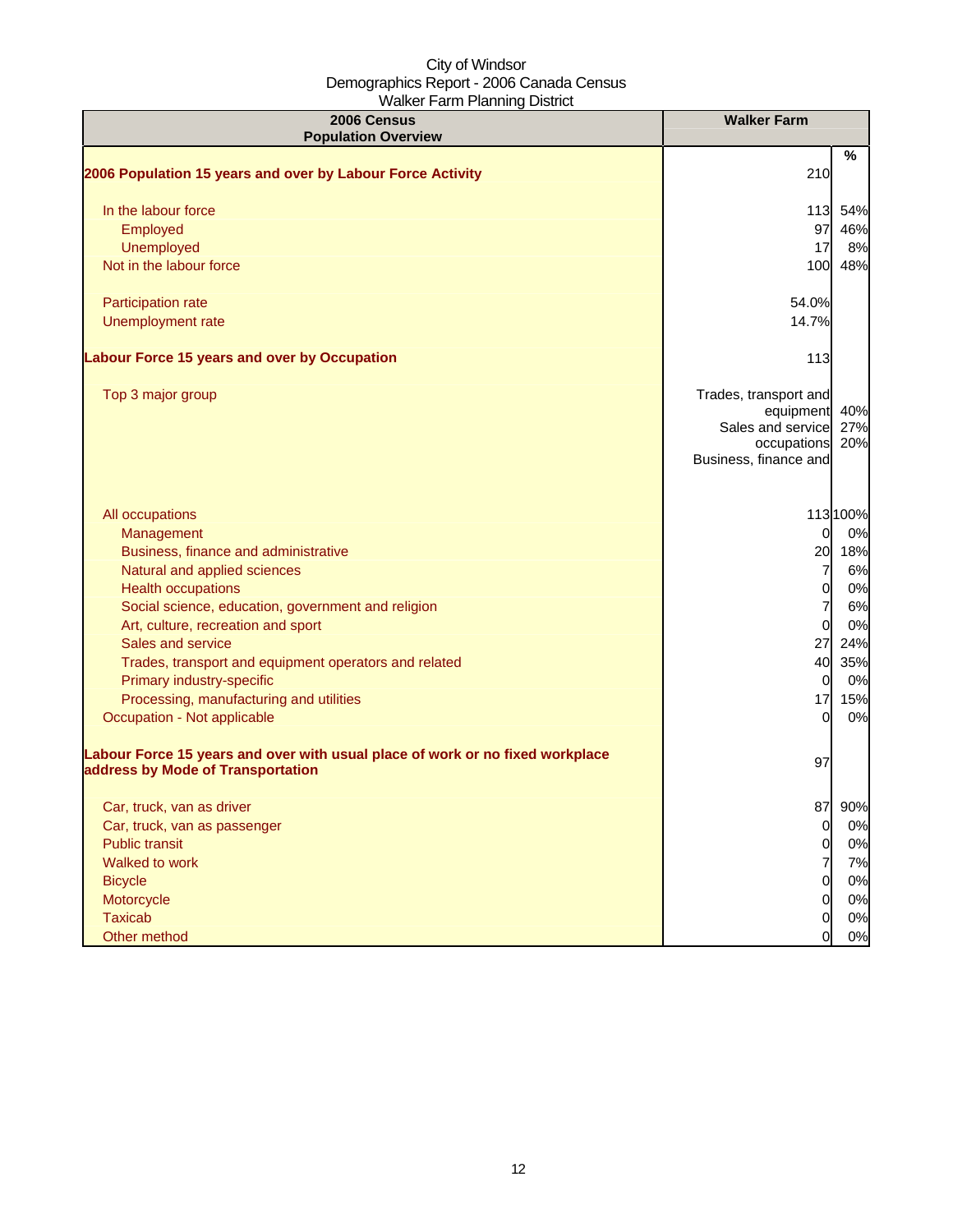## 2006 Census Household & Family Overview

| %<br><b>Households</b><br>143<br>Persons in private households<br>247<br>Persons per household<br>1.9<br>143<br><b>Private households by Income</b><br>$\overline{7}$<br>5%<br><b>Under \$10,000</b><br>\$10,000 - \$19,999<br>\$20,000 - \$29,999<br>1813%<br>\$30,000 - \$39,999<br>11<br>8%<br>\$40,000 - \$49,999<br>11<br>8%<br>\$50,000 - \$59,999<br>$\overline{7}$<br>5%<br>\$60,000 - \$69,999<br>3323%<br>\$70,000 - \$79,999<br>1510%<br>\$80,000 - \$89,999<br>0%<br>$\overline{0}$<br>\$90,000 - \$99,999<br>11<br>8%<br>\$100,000 and over<br>0%<br>0<br>\$45,000<br>\$46,114<br>\$26,768<br>143<br>7451%<br>1 person<br>3726%<br>2 persons<br>15 10%<br>3 persons<br>1510%<br>4 - 5 persons<br>3%<br>6 or more persons<br>4<br>143<br><b>Occupied Dwellings</b><br>8559%<br><b>Owned Dwellings</b><br>5941%<br><b>Rented Dwellings</b><br>Single detached houses<br>8862%<br>Semi-detached/row/duplex<br>5%<br>7<br><b>Apartments</b><br>4833%<br>Movable dwelling<br>0%<br>$\Omega$<br>Dominant building type<br>Single detached houses<br>Dominant period of construction<br>Before 1946<br>Average value of dwelling<br>\$126,428<br>Average gross monthly rent<br>\$597 | 2006 Census<br><b>Household &amp; Family Overview</b> | <b>Walker Farm</b> |  |
|--------------------------------------------------------------------------------------------------------------------------------------------------------------------------------------------------------------------------------------------------------------------------------------------------------------------------------------------------------------------------------------------------------------------------------------------------------------------------------------------------------------------------------------------------------------------------------------------------------------------------------------------------------------------------------------------------------------------------------------------------------------------------------------------------------------------------------------------------------------------------------------------------------------------------------------------------------------------------------------------------------------------------------------------------------------------------------------------------------------------------------------------------------------------------------------------|-------------------------------------------------------|--------------------|--|
|                                                                                                                                                                                                                                                                                                                                                                                                                                                                                                                                                                                                                                                                                                                                                                                                                                                                                                                                                                                                                                                                                                                                                                                            |                                                       |                    |  |
| 2921%                                                                                                                                                                                                                                                                                                                                                                                                                                                                                                                                                                                                                                                                                                                                                                                                                                                                                                                                                                                                                                                                                                                                                                                      |                                                       |                    |  |
|                                                                                                                                                                                                                                                                                                                                                                                                                                                                                                                                                                                                                                                                                                                                                                                                                                                                                                                                                                                                                                                                                                                                                                                            |                                                       |                    |  |
|                                                                                                                                                                                                                                                                                                                                                                                                                                                                                                                                                                                                                                                                                                                                                                                                                                                                                                                                                                                                                                                                                                                                                                                            |                                                       |                    |  |
|                                                                                                                                                                                                                                                                                                                                                                                                                                                                                                                                                                                                                                                                                                                                                                                                                                                                                                                                                                                                                                                                                                                                                                                            |                                                       |                    |  |
|                                                                                                                                                                                                                                                                                                                                                                                                                                                                                                                                                                                                                                                                                                                                                                                                                                                                                                                                                                                                                                                                                                                                                                                            |                                                       |                    |  |
|                                                                                                                                                                                                                                                                                                                                                                                                                                                                                                                                                                                                                                                                                                                                                                                                                                                                                                                                                                                                                                                                                                                                                                                            |                                                       |                    |  |
|                                                                                                                                                                                                                                                                                                                                                                                                                                                                                                                                                                                                                                                                                                                                                                                                                                                                                                                                                                                                                                                                                                                                                                                            |                                                       |                    |  |
|                                                                                                                                                                                                                                                                                                                                                                                                                                                                                                                                                                                                                                                                                                                                                                                                                                                                                                                                                                                                                                                                                                                                                                                            |                                                       |                    |  |
|                                                                                                                                                                                                                                                                                                                                                                                                                                                                                                                                                                                                                                                                                                                                                                                                                                                                                                                                                                                                                                                                                                                                                                                            |                                                       |                    |  |
|                                                                                                                                                                                                                                                                                                                                                                                                                                                                                                                                                                                                                                                                                                                                                                                                                                                                                                                                                                                                                                                                                                                                                                                            |                                                       |                    |  |
|                                                                                                                                                                                                                                                                                                                                                                                                                                                                                                                                                                                                                                                                                                                                                                                                                                                                                                                                                                                                                                                                                                                                                                                            |                                                       |                    |  |
|                                                                                                                                                                                                                                                                                                                                                                                                                                                                                                                                                                                                                                                                                                                                                                                                                                                                                                                                                                                                                                                                                                                                                                                            |                                                       |                    |  |
|                                                                                                                                                                                                                                                                                                                                                                                                                                                                                                                                                                                                                                                                                                                                                                                                                                                                                                                                                                                                                                                                                                                                                                                            |                                                       |                    |  |
|                                                                                                                                                                                                                                                                                                                                                                                                                                                                                                                                                                                                                                                                                                                                                                                                                                                                                                                                                                                                                                                                                                                                                                                            |                                                       |                    |  |
|                                                                                                                                                                                                                                                                                                                                                                                                                                                                                                                                                                                                                                                                                                                                                                                                                                                                                                                                                                                                                                                                                                                                                                                            |                                                       |                    |  |
|                                                                                                                                                                                                                                                                                                                                                                                                                                                                                                                                                                                                                                                                                                                                                                                                                                                                                                                                                                                                                                                                                                                                                                                            |                                                       |                    |  |
|                                                                                                                                                                                                                                                                                                                                                                                                                                                                                                                                                                                                                                                                                                                                                                                                                                                                                                                                                                                                                                                                                                                                                                                            | <b>Median Household Income</b>                        |                    |  |
|                                                                                                                                                                                                                                                                                                                                                                                                                                                                                                                                                                                                                                                                                                                                                                                                                                                                                                                                                                                                                                                                                                                                                                                            | <b>Average household income</b>                       |                    |  |
|                                                                                                                                                                                                                                                                                                                                                                                                                                                                                                                                                                                                                                                                                                                                                                                                                                                                                                                                                                                                                                                                                                                                                                                            | Per capita income                                     |                    |  |
|                                                                                                                                                                                                                                                                                                                                                                                                                                                                                                                                                                                                                                                                                                                                                                                                                                                                                                                                                                                                                                                                                                                                                                                            | Private households by size of household               |                    |  |
|                                                                                                                                                                                                                                                                                                                                                                                                                                                                                                                                                                                                                                                                                                                                                                                                                                                                                                                                                                                                                                                                                                                                                                                            |                                                       |                    |  |
|                                                                                                                                                                                                                                                                                                                                                                                                                                                                                                                                                                                                                                                                                                                                                                                                                                                                                                                                                                                                                                                                                                                                                                                            |                                                       |                    |  |
|                                                                                                                                                                                                                                                                                                                                                                                                                                                                                                                                                                                                                                                                                                                                                                                                                                                                                                                                                                                                                                                                                                                                                                                            |                                                       |                    |  |
|                                                                                                                                                                                                                                                                                                                                                                                                                                                                                                                                                                                                                                                                                                                                                                                                                                                                                                                                                                                                                                                                                                                                                                                            |                                                       |                    |  |
|                                                                                                                                                                                                                                                                                                                                                                                                                                                                                                                                                                                                                                                                                                                                                                                                                                                                                                                                                                                                                                                                                                                                                                                            |                                                       |                    |  |
|                                                                                                                                                                                                                                                                                                                                                                                                                                                                                                                                                                                                                                                                                                                                                                                                                                                                                                                                                                                                                                                                                                                                                                                            |                                                       |                    |  |
|                                                                                                                                                                                                                                                                                                                                                                                                                                                                                                                                                                                                                                                                                                                                                                                                                                                                                                                                                                                                                                                                                                                                                                                            |                                                       |                    |  |
|                                                                                                                                                                                                                                                                                                                                                                                                                                                                                                                                                                                                                                                                                                                                                                                                                                                                                                                                                                                                                                                                                                                                                                                            |                                                       |                    |  |
|                                                                                                                                                                                                                                                                                                                                                                                                                                                                                                                                                                                                                                                                                                                                                                                                                                                                                                                                                                                                                                                                                                                                                                                            |                                                       |                    |  |
|                                                                                                                                                                                                                                                                                                                                                                                                                                                                                                                                                                                                                                                                                                                                                                                                                                                                                                                                                                                                                                                                                                                                                                                            |                                                       |                    |  |
|                                                                                                                                                                                                                                                                                                                                                                                                                                                                                                                                                                                                                                                                                                                                                                                                                                                                                                                                                                                                                                                                                                                                                                                            |                                                       |                    |  |
|                                                                                                                                                                                                                                                                                                                                                                                                                                                                                                                                                                                                                                                                                                                                                                                                                                                                                                                                                                                                                                                                                                                                                                                            |                                                       |                    |  |
|                                                                                                                                                                                                                                                                                                                                                                                                                                                                                                                                                                                                                                                                                                                                                                                                                                                                                                                                                                                                                                                                                                                                                                                            |                                                       |                    |  |
|                                                                                                                                                                                                                                                                                                                                                                                                                                                                                                                                                                                                                                                                                                                                                                                                                                                                                                                                                                                                                                                                                                                                                                                            |                                                       |                    |  |
|                                                                                                                                                                                                                                                                                                                                                                                                                                                                                                                                                                                                                                                                                                                                                                                                                                                                                                                                                                                                                                                                                                                                                                                            |                                                       |                    |  |
|                                                                                                                                                                                                                                                                                                                                                                                                                                                                                                                                                                                                                                                                                                                                                                                                                                                                                                                                                                                                                                                                                                                                                                                            |                                                       |                    |  |
|                                                                                                                                                                                                                                                                                                                                                                                                                                                                                                                                                                                                                                                                                                                                                                                                                                                                                                                                                                                                                                                                                                                                                                                            |                                                       |                    |  |
| 81                                                                                                                                                                                                                                                                                                                                                                                                                                                                                                                                                                                                                                                                                                                                                                                                                                                                                                                                                                                                                                                                                                                                                                                         | <b>Families</b>                                       |                    |  |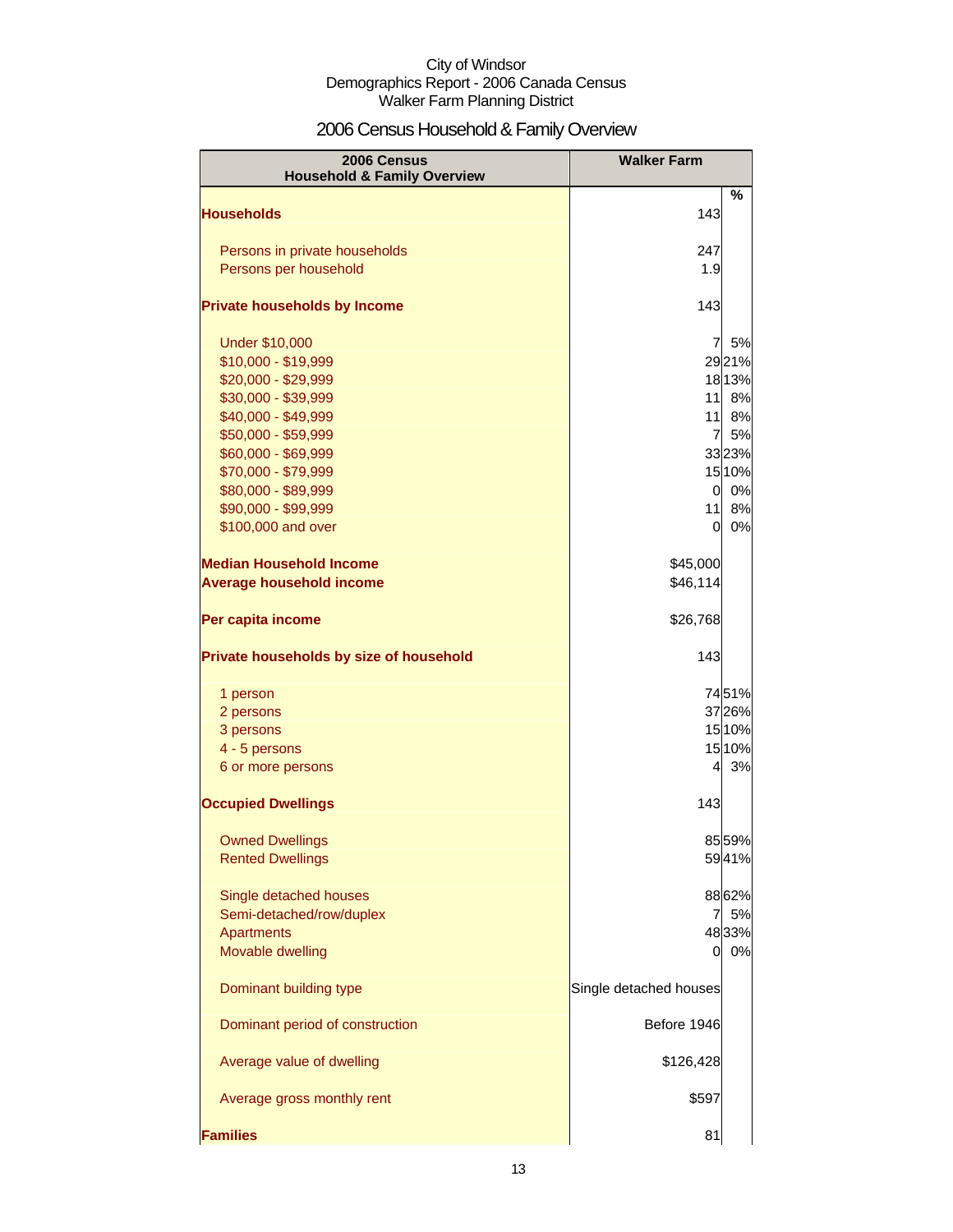| 2006 Census<br><b>Household &amp; Family Overview</b>   | <b>Walker Farm</b> |                          |
|---------------------------------------------------------|--------------------|--------------------------|
|                                                         |                    | $\overline{\mathcal{C}}$ |
|                                                         |                    |                          |
| Persons per family                                      | 2.4                |                          |
| <b>Two-parent families</b>                              |                    | 5164%                    |
| With no children at home                                |                    | 3745%                    |
| With children at home                                   |                    | 1823%                    |
| Lone-parent families                                    |                    | 1823%                    |
| <b>Total Census Families by Income</b>                  | 70                 |                          |
| <b>Under \$10,000</b>                                   |                    | 710%                     |
| \$10,000 - \$19,999                                     | 0                  | 0%                       |
| $$20,000 - $29,999$                                     |                    | 710%                     |
| \$30,000 - \$39,999                                     |                    | 710%                     |
| \$40,000 - \$49,999                                     | 01                 | 0%                       |
| \$50,000 - \$59,999                                     |                    | 7 10%                    |
| \$60,000 - \$69,999                                     |                    | 3043%                    |
| \$70,000 - \$79,999                                     |                    | 1014%                    |
| \$80,000 - \$89,999                                     | 0                  | 0%                       |
| \$90,000 - \$99,999                                     |                    | 710%                     |
| \$100,000 and over                                      |                    | 710%                     |
| <b>Median income</b>                                    | \$64,444           |                          |
| <b>Average income</b>                                   | \$63,224           |                          |
| Census families in private households by size of family | 81                 |                          |
| 2 persons                                               |                    | 4859%                    |
| 3 persons                                               |                    | 11 14%                   |
| 4 persons                                               |                    | 1823%                    |
| 5 or more persons                                       | 0                  | 0%                       |
| Total children at home by age                           | 63                 |                          |
| Under 6 years of age                                    |                    | 2742%                    |
| 6 - 14 years                                            |                    | 1016%                    |
| 15 - 17 years                                           | 0                  | 0%                       |
| 18 - 24 years                                           | 0                  | 0%                       |
| 25 years and over                                       |                    | 2337%                    |
| Children/family                                         | 0.8                |                          |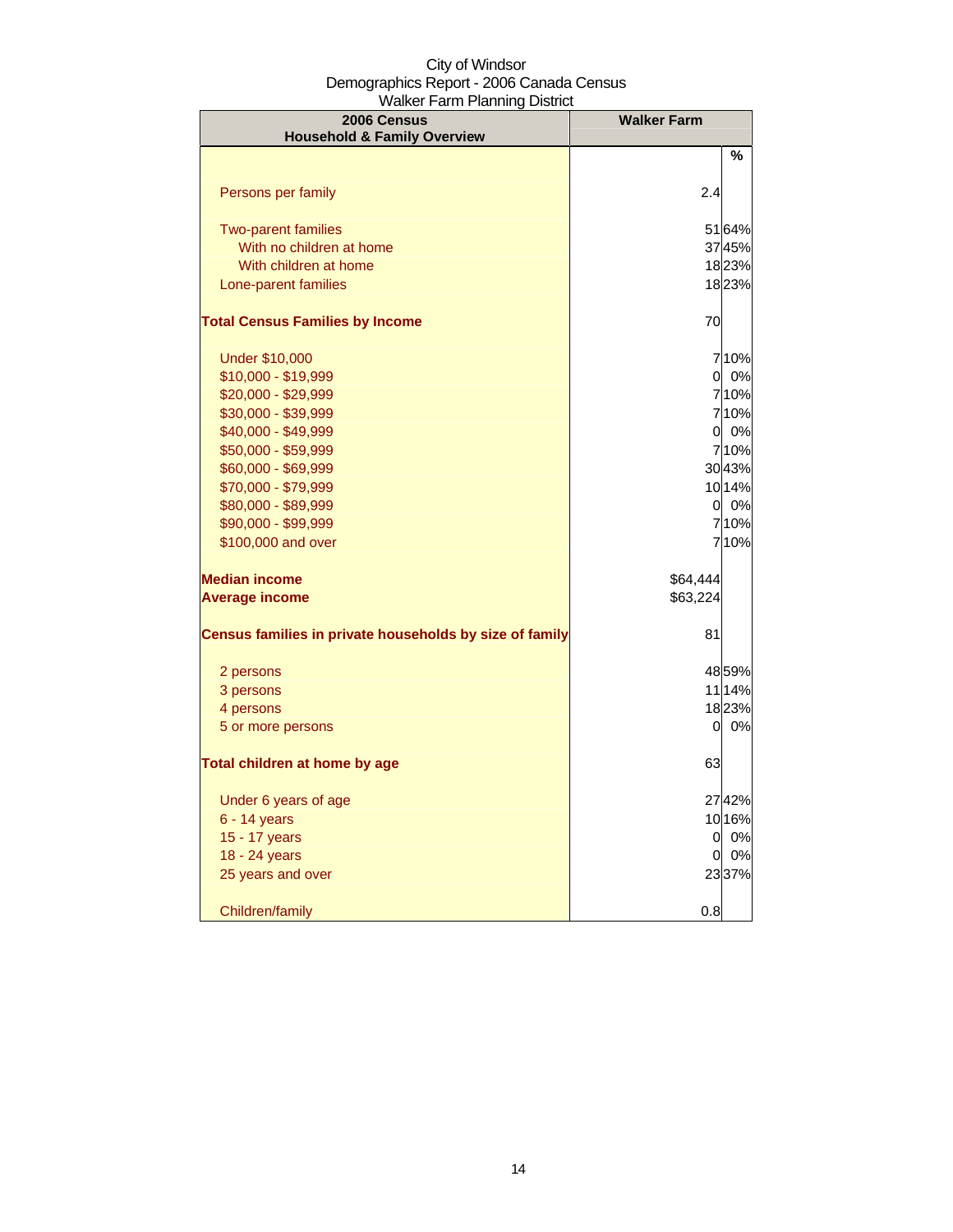## 2006 Census Population and Dwelling Counts

| 2006 Census<br><b>Population and Dwelling</b><br><b>Counts</b>                                                                                                                           | <b>Walker</b><br>Farm |
|------------------------------------------------------------------------------------------------------------------------------------------------------------------------------------------|-----------------------|
| 2006 Population                                                                                                                                                                          | 249                   |
| 2001 Population*                                                                                                                                                                         |                       |
| 2001-2006 Population Change*<br>Persons                                                                                                                                                  |                       |
| Percent                                                                                                                                                                                  |                       |
| <b>2006 Private Dwellings</b>                                                                                                                                                            | 150                   |
| Occupied by Usual Residents*                                                                                                                                                             |                       |
| Land Area, sq km                                                                                                                                                                         | 3.7                   |
| Persons per sq km                                                                                                                                                                        | 67.9                  |
| Dwellings per sq km                                                                                                                                                                      | 40.9                  |
| <b>Land Area, sq mile</b>                                                                                                                                                                | 1.4                   |
| Persons per sq mile                                                                                                                                                                      | 175.8                 |
| <b>Dwellings per sq mile</b>                                                                                                                                                             | 105.9                 |
| 2006 Population and dwelling counts in this category represent actual (unsuppressed) data. In all other categories,<br>data are subject to rounding or suppression by Statistics Canada. |                       |
| * Data is not available for dissemination areas, blocks and user-defined areas (circles, polygons and drive-times)                                                                       |                       |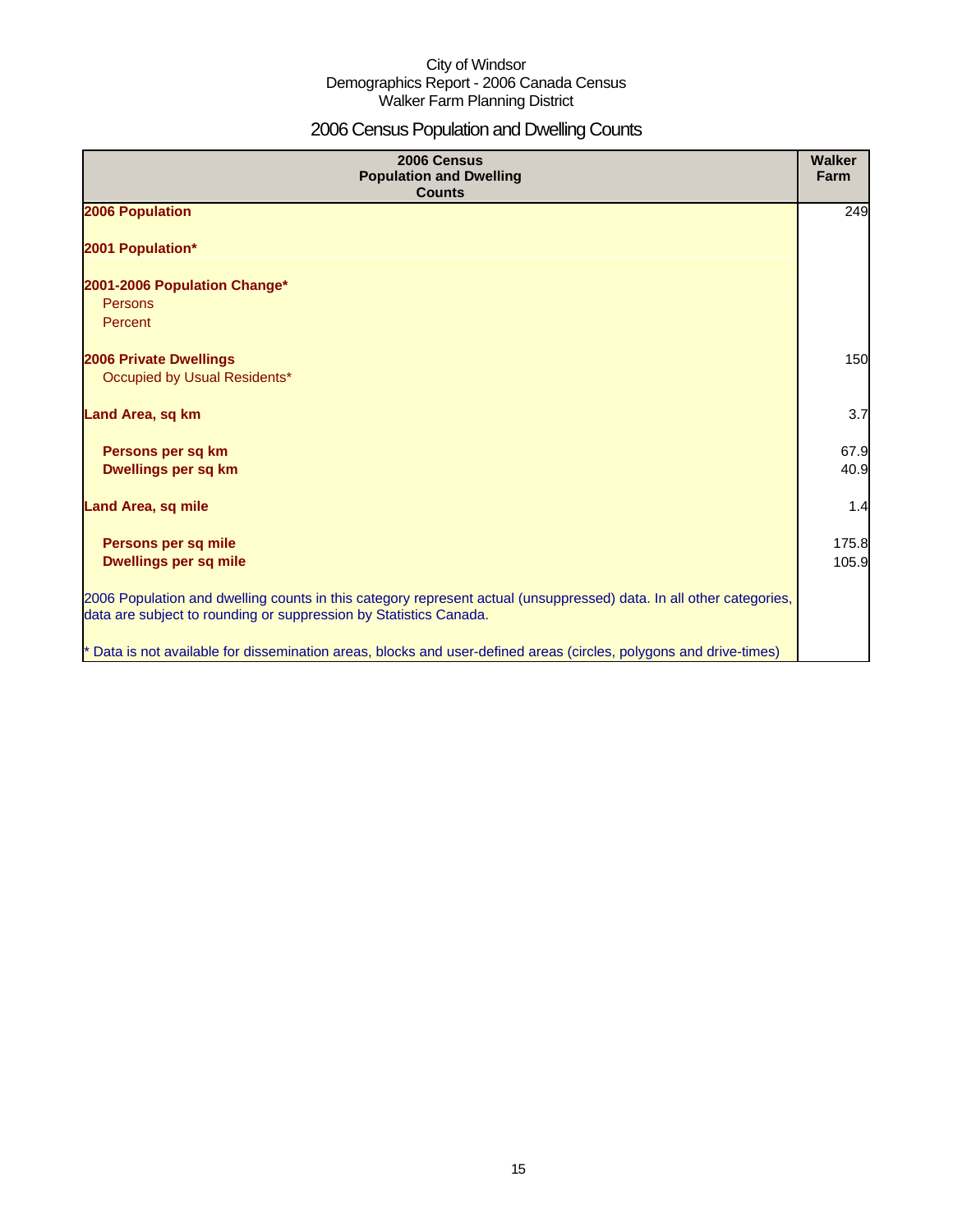| 2006 Census<br>Population by Age and Sex Comparison |                                   | <b>Walker Farm</b> |                         |        |                                                       |        |
|-----------------------------------------------------|-----------------------------------|--------------------|-------------------------|--------|-------------------------------------------------------|--------|
|                                                     | <b>Total</b><br><b>Population</b> |                    | <b>Males</b>            |        | <b>Females</b>                                        |        |
| <b>Population by Age</b>                            | 247                               |                    | 113                     |        | 134                                                   |        |
| 0 to 4 years                                        | 10                                | 4%                 | 7                       | 6%     | 3                                                     | 3%     |
| 5 to 9 years                                        | 10                                | 4%                 | $\overline{3}$          | 3%     | 7                                                     | 5%     |
| 10 to 14 years                                      | 13                                | 5%                 | 10                      | 9%     | 3                                                     | 3%     |
| 15 to 19 years                                      | 7                                 | 3%                 | 3                       | 3%     | 3                                                     | 3%     |
| 20 to 24 years                                      | 13                                | 5%                 | 7                       | 6%     | 7                                                     | 5%     |
| 25 to 29 years                                      | 13                                | 5%                 | 10                      | 9%     | 3                                                     | 3%     |
| 30 to 34 years                                      | 10                                | 4%                 | 3                       | 3%     | 7                                                     | 5%     |
| 35 to 39 years                                      | 20                                | 8%                 |                         | 1312%  | 7                                                     | 5%     |
| 40 to 44 years                                      | 17                                | 7%                 | 10                      | 9%     | $\overline{7}$                                        | 5%     |
| 45 to 49 years                                      | 20                                | 8%                 | 10                      | 9%     | 10                                                    | 8%     |
| 50 to 54 years                                      | 10                                | 4%                 | 7                       | 6%     | 3                                                     | 3%     |
| 55 to 59 years                                      | 17                                | 7%                 | 10                      | 9%     | 7                                                     | 5%     |
| 60 to 64 years                                      | 17                                | 7%                 | 3                       | 3%     |                                                       | 1310%  |
| 65 to 69 years                                      | 13                                | 5%                 | $\overline{7}$          | 6%     | 7                                                     | 5%     |
| 70 to 74 years                                      | 17                                | 7%                 | $\overline{3}$          | 3%     |                                                       | 1310%  |
| 75 to 79 years                                      | 10                                | 4%                 | $\overline{\mathbf{3}}$ | 3%     | 7                                                     | 5%     |
| 80 to 84 years                                      | 13                                | 5%                 | $\overline{0}$          | 0%     |                                                       | 13 10% |
| 85 years and over                                   |                                   | 3%                 | 0                       | 0%     | 7                                                     | 5%     |
| 65 years and over                                   |                                   | 6024%              |                         | 13 12% |                                                       | 4735%  |
| <b>Average age</b>                                  | 44.0                              |                    | 37.4                    |        | 49.6                                                  |        |
| <b>Median age</b>                                   | 46.3                              |                    | 39.4                    |        | 57.5                                                  |        |
| <b>Dominant age group</b>                           |                                   |                    |                         |        | 35 to 39 years 8%35 to 39 years 12%80 to 84 years 11% |        |

## 2006 Census Population by Age and Sex Comparison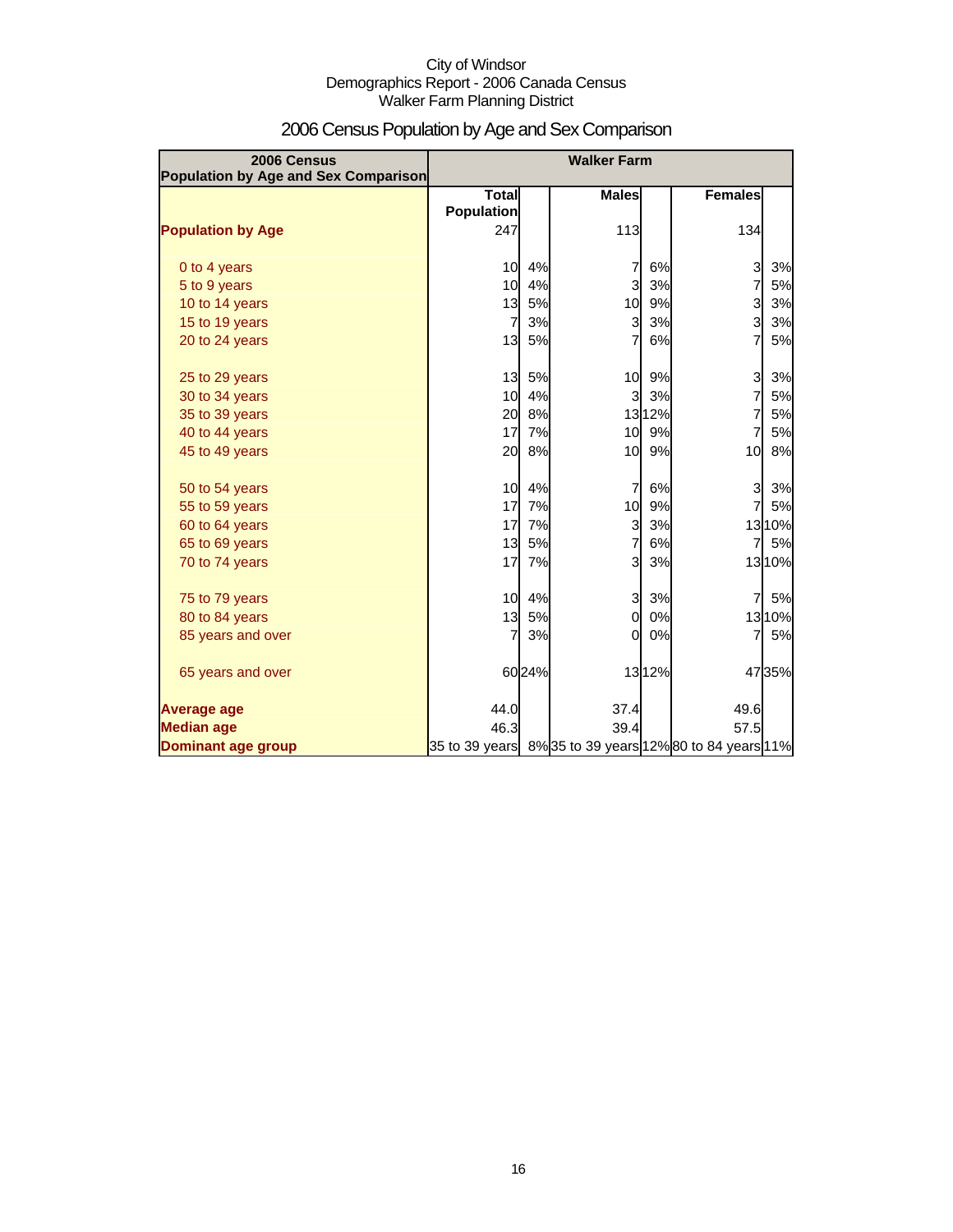## 2006 Census Population by Age and Sex

| 2006 Census<br><b>Population by Age and Sex</b> | <b>Walker Farm</b> |           |
|-------------------------------------------------|--------------------|-----------|
|                                                 |                    | %         |
| <b>2006 Population by Sex</b>                   | 247                |           |
| <b>Males</b>                                    |                    | 11346%    |
| <b>Females</b>                                  |                    | 13454%    |
|                                                 |                    |           |
| <b>2006 Population by Age</b>                   | 247                |           |
| 0 to 4 years                                    | 10                 | 4%        |
| 5 to 9 years                                    | 10                 | 4%        |
| 10 to 14 years                                  | 13                 | 5%        |
| 15 to 19 years                                  | 7                  | 3%        |
| 20 to 24 years                                  | 13                 | 5%        |
| 25 to 29 years                                  | 13                 | 5%        |
| 30 to 34 years                                  | 10                 | 4%        |
| 35 to 39 years                                  | 20                 | 8%        |
| 40 to 44 years                                  | 17                 | 7%        |
| 45 to 49 years                                  | 20                 | <b>8%</b> |
| 50 to 54 years                                  | 10                 | 4%        |
| 55 to 59 years                                  | 17                 | 7%        |
| 60 to 64 years                                  | 17                 | 7%        |
| 65 to 69 years                                  | 13                 | 5%        |
| 70 to 74 years                                  | 17                 | 7%        |
| 75 to 79 years                                  | 10                 | 4%        |
| 80 to 84 years                                  | 13                 | 5%        |
| 85 years and over                               | 7                  | 3%        |
| 65 years and over                               |                    | 6024%     |
| Average age                                     | 44.0               |           |
| <b>Median age</b>                               | 46.3               |           |
| <b>Dominant age group</b>                       | 35 to 39 years     |           |
| <b>Males by Age</b>                             | 113                |           |
| 0 to 4 years                                    | 7                  | 6%        |
| 5 to 9 years                                    | 3                  | 3%        |
| 10 to 14 years                                  | 10                 | 9%        |
| 15 to 19 years                                  | 3                  | 3%        |
| 20 to 24 years                                  |                    | 6%        |
| 25 to 29 years                                  | 10                 | 9%        |
| 30 to 34 years                                  | 3                  | 3%        |
| 35 to 39 years                                  |                    | 13 12%    |
| 40 to 44 years                                  | 10                 | 9%        |
| 45 to 49 years                                  | 10                 | 9%        |
| 50 to 54 years                                  | 7                  | 6%        |
| 55 to 59 years                                  | 10                 | 9%        |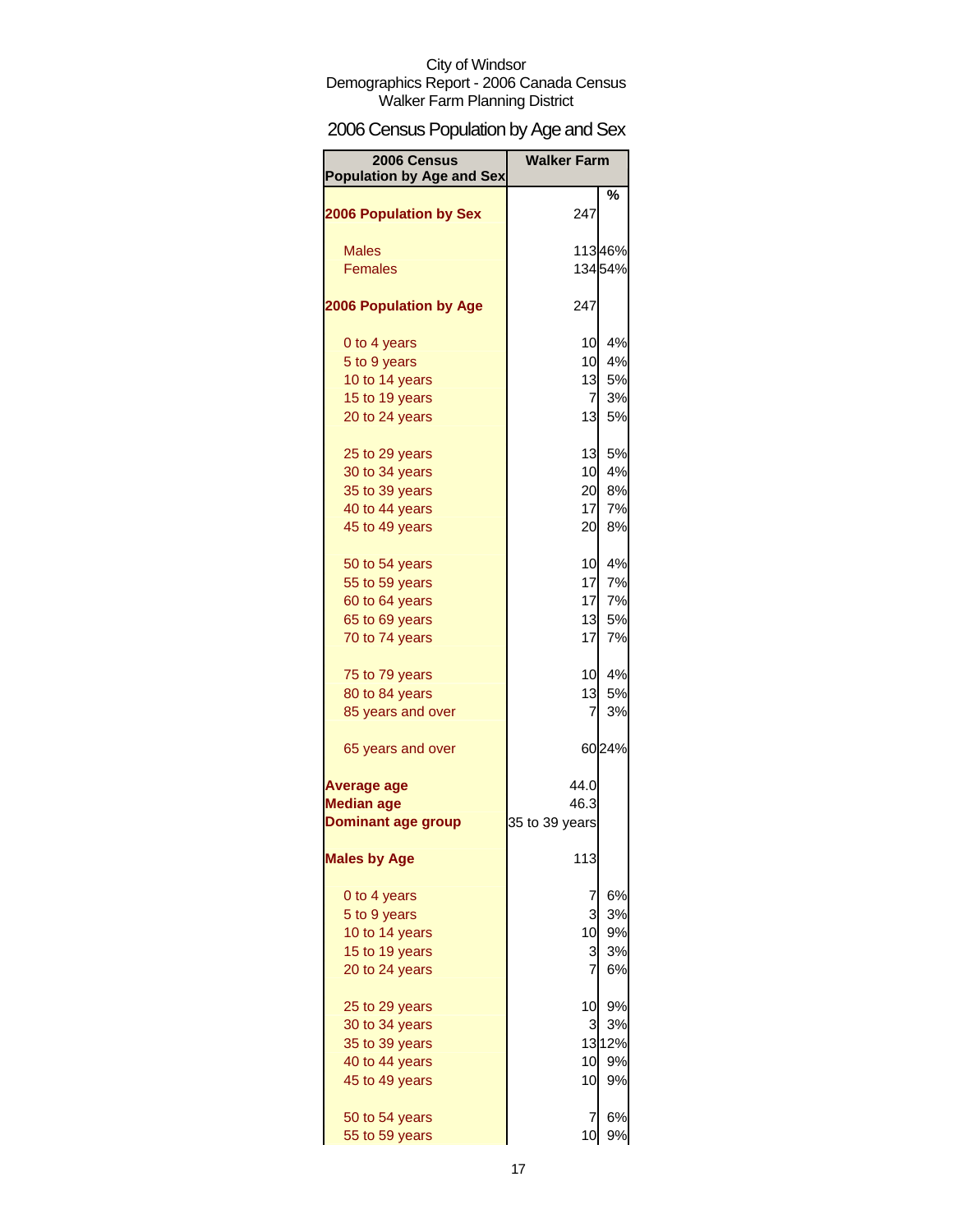| <b>Walker Farm Planning District</b>            |                      |
|-------------------------------------------------|----------------------|
| 2006 Census<br><b>Population by Age and Sex</b> | <b>Walker Farm</b>   |
|                                                 | %                    |
| 60 to 64 years                                  | 3%<br>3              |
| 65 to 69 years                                  | 7<br>6%              |
| 70 to 74 years                                  | 3<br>3%              |
|                                                 |                      |
| 75 to 79 years                                  | 3%<br>3              |
| 80 to 84 years                                  | 0%<br>Ol             |
| 85 years and over                               | 0<br>0%              |
| 65 years and over                               | 1312%                |
| <b>Average age of males</b>                     | 37.4                 |
| <b>Median age of males</b>                      | 39.4                 |
| <b>Dominant age group</b>                       | 35 to 39 years       |
| <b>Females by Age</b>                           | 134                  |
| 0 to 4 years                                    | 3%<br>3              |
| 5 to 9 years                                    | 7<br>5%              |
| 10 to 14 years                                  | 3<br>3%              |
| 15 to 19 years                                  | $\mathbf{3}$<br>3%   |
| 20 to 24 years                                  | $\overline{7}$<br>5% |
| 25 to 29 years                                  | 3%<br>3              |
| 30 to 34 years                                  | 7<br>5%              |
| 35 to 39 years                                  | $\overline{7}$<br>5% |
| 40 to 44 years                                  | $\overline{7}$<br>5% |
| 45 to 49 years                                  | 8%<br>10             |
| 50 to 54 years                                  | 3%<br>3              |
| 55 to 59 years                                  | $\overline{7}$<br>5% |
| 60 to 64 years                                  | 13 10%               |
| 65 to 69 years                                  | 5%<br>7              |
| 70 to 74 years                                  | 13 10%               |
| 75 to 79 years                                  | 5%<br>7              |
| 80 to 84 years                                  | 13 10%               |
| 85 years and over                               | 5%<br>7              |
| 65 years and over                               | 4735%                |
| <b>Average age of females</b>                   | 49.6                 |
| <b>Median age of females</b>                    | 57.5                 |
| <b>Dominant age group</b>                       | 80 to 84 years       |

## City of Windsor Demographics Report - 2006 Canada Census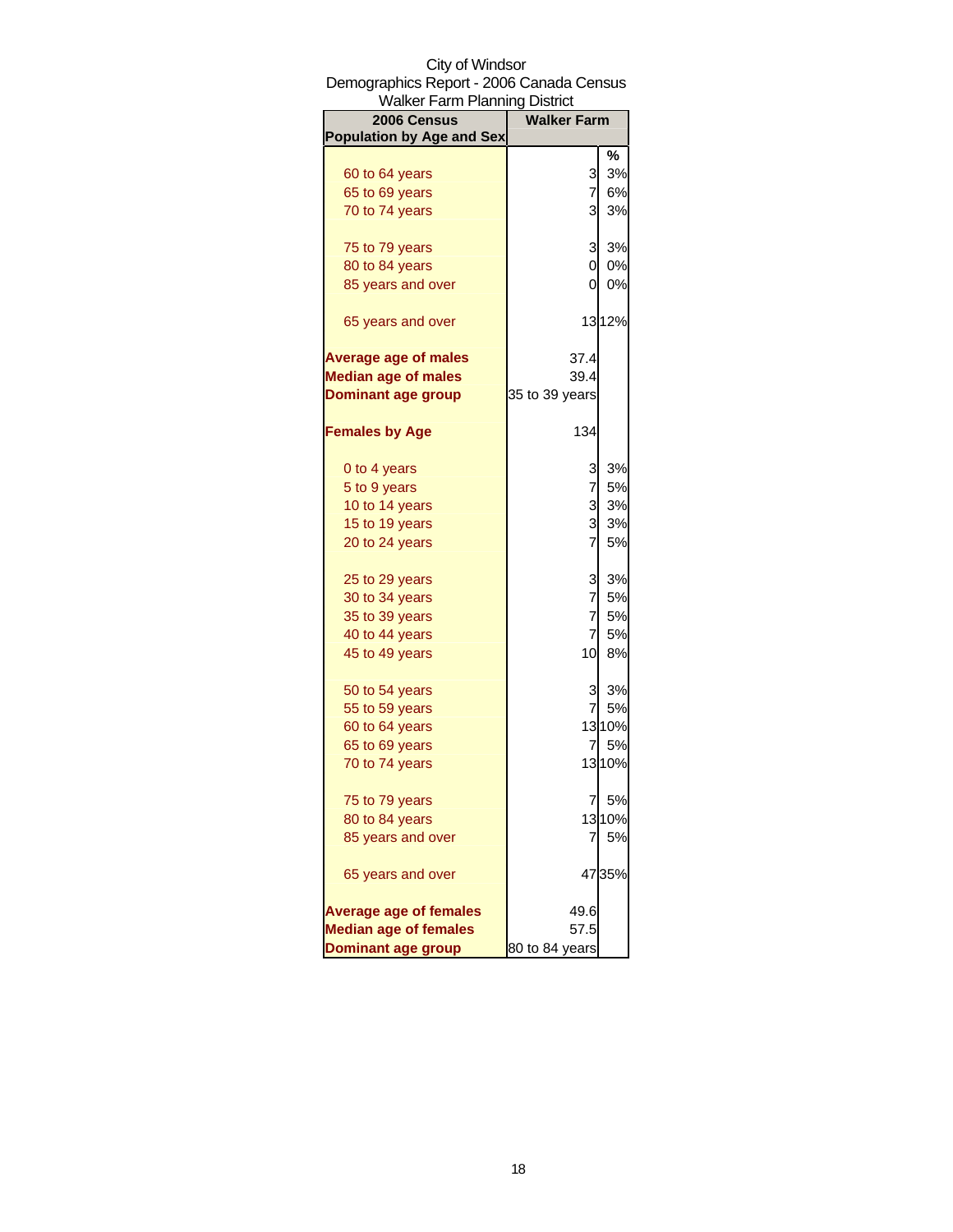## 2006 Census Marital Status

| 2006 Census<br><b>Marital Status</b>               | <b>Walker Farm</b> |        |
|----------------------------------------------------|--------------------|--------|
| Persons 15 years of age and over by marital status | 214                | %      |
| Single (never married)                             |                    | 57 27% |
| Married (not separated)                            |                    | 93 44% |
| Widowed                                            |                    | 27 13% |
| <b>Divorced</b>                                    |                    | 30 14% |
| Separated (legally married)                        | 10                 | 5%     |
| Dominant marital status                            | Married 43%        |        |
| Persons 15 years and over by common-law status     | 214                |        |
| Not in a common-law relationship                   | 197                | 92%    |
| In a common-law relationship                       |                    | 8%     |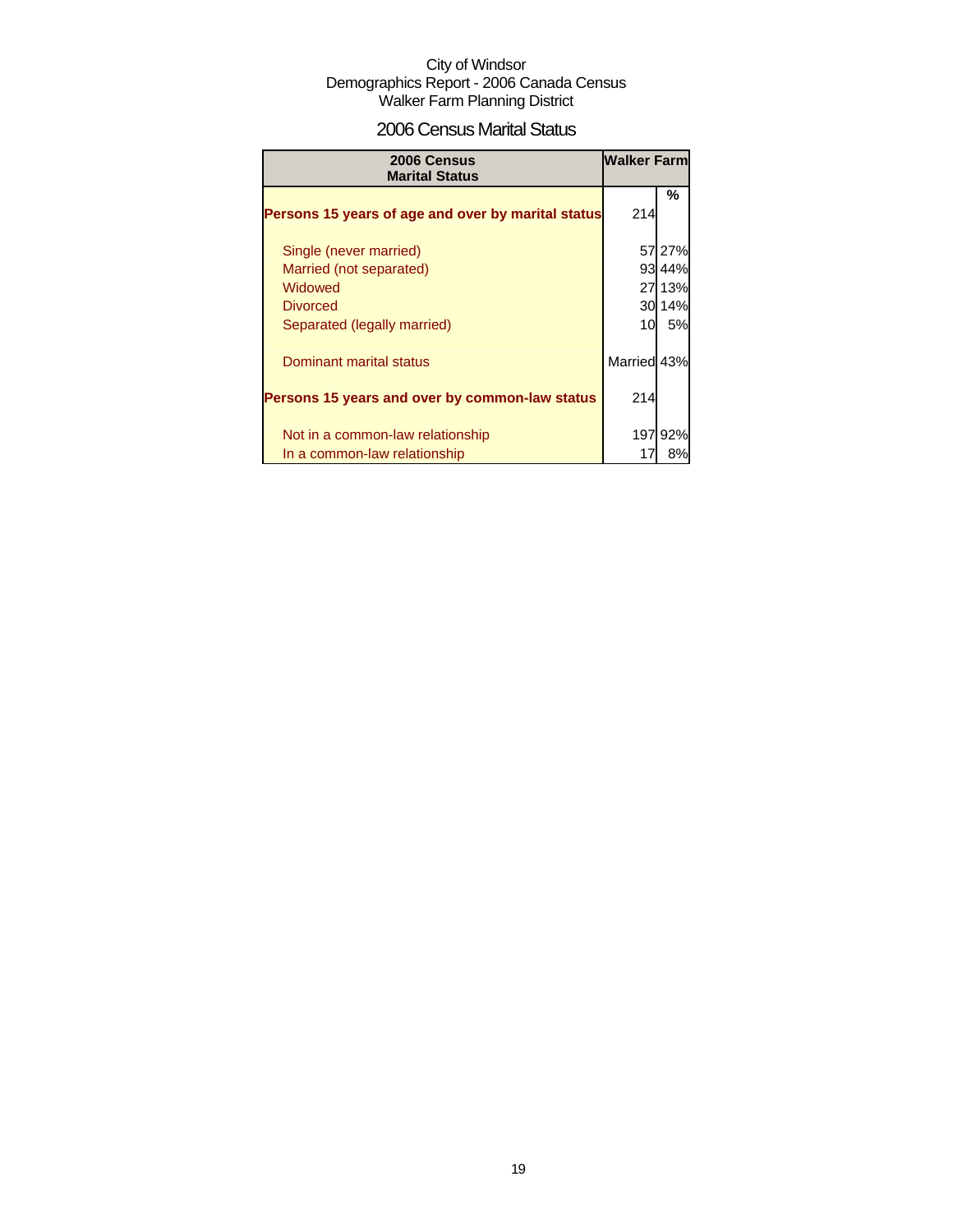## 2006 Census Family Structure and Children

| <b>2006 Census</b><br><b>Family Structure and Children</b> |                | <b>Walker Farm</b> |
|------------------------------------------------------------|----------------|--------------------|
|                                                            |                | %                  |
| Census families in private households by family structure  | 81             |                    |
| <b>Married couples</b>                                     | 51             | 64%                |
| With no children at home                                   | 29             | 36%                |
| With children at home                                      | 18             | 23%                |
| 1 child                                                    | $\overline{0}$ | 0%                 |
| 2 children                                                 | 18             | 23%                |
| 3 or more children                                         | $\overline{0}$ | 0%                 |
| Common-law couples                                         | 0              | 0%                 |
| With no children at home                                   | 7              | 9%                 |
| With children at home                                      | 0              | 0%                 |
| 1 child                                                    | 0              | 0%                 |
| 2 children                                                 | 0              | 0%                 |
| 3 or more children                                         | 0              | 0%                 |
| Lone-parent families                                       | 18             | 23%                |
| Male parent                                                | 0              | 0%                 |
| 1 child                                                    | 0              | 0%                 |
| 2 children                                                 | 0              | 0%                 |
| 3 or more children                                         | 0              | 0%                 |
| Lone Female parent                                         | 18             | 23%                |
| 1 child                                                    | $\overline{7}$ | 9%                 |
| 2 children                                                 | 11             | 14%                |
| 3 or more children                                         | 0              | 0%                 |
| Total children at home by age                              | 63             |                    |
| Under 6 years of age                                       | 27             | 42%                |
| $6 - 14$ years                                             | 10             | 16%                |
| 15 - 17 years                                              | 0              | 0%                 |
| 18 - 24 years                                              | 0              | 0%                 |
| 25 years and over                                          | 23             | 37%                |
| Children/family                                            | 0.8            |                    |
| Census families in private households by size of family    | 81             |                    |
| 2 persons                                                  | 48             | 59%                |
| 3 persons                                                  | 11             | 14%                |
| 4 persons                                                  | 18             | 23%                |
| 5 or more persons                                          | 0              | 0%                 |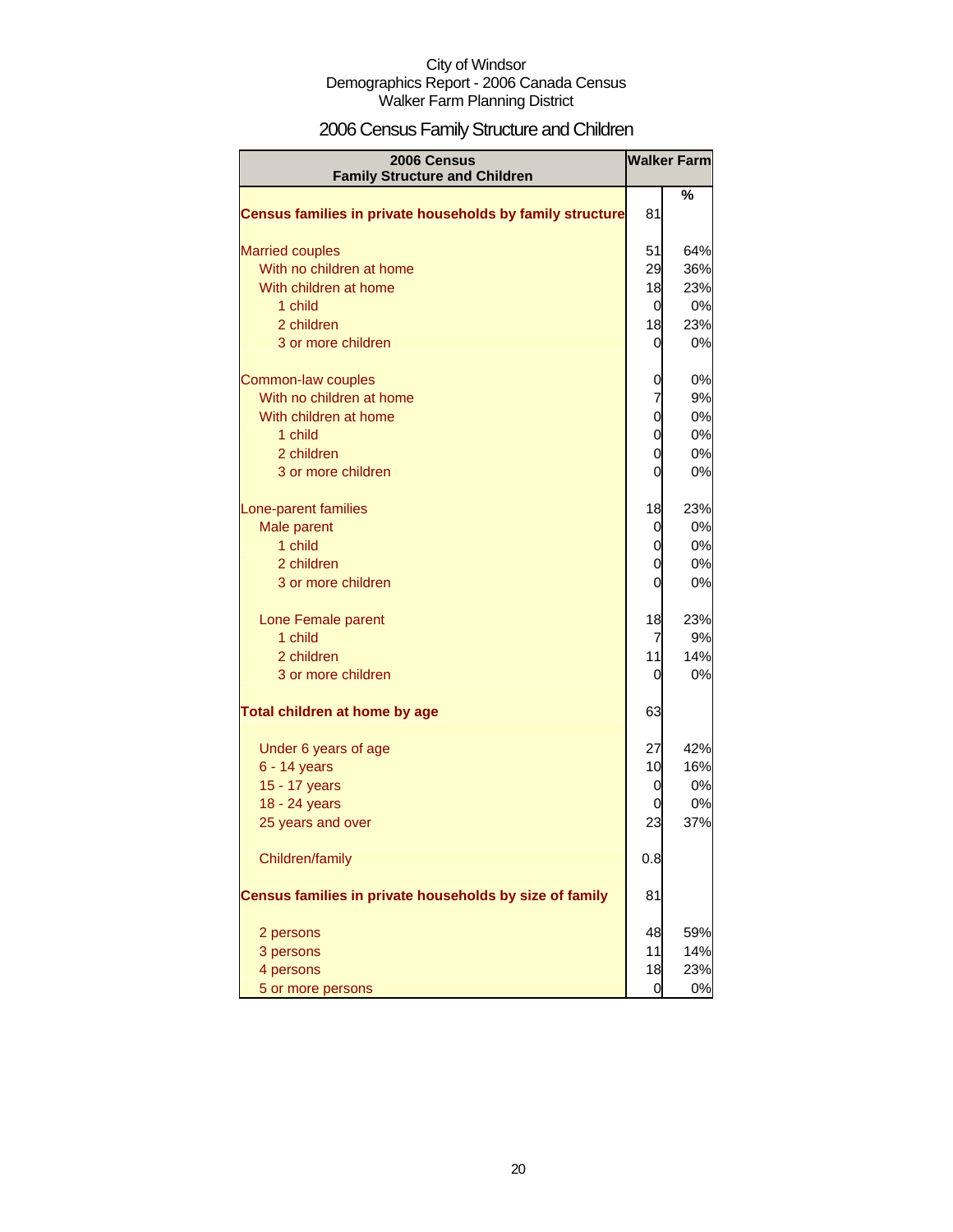## 2006 Census Families by Living Arrangements

| 2006 Census<br><b>Families by Living Arrangements</b> | <b>Walker Farm</b> |     |
|-------------------------------------------------------|--------------------|-----|
|                                                       |                    | %   |
| Persons in private households by living arrangements  | 247                |     |
| Non-family persons                                    | 57                 | 23% |
| Living with relatives                                 |                    | 0%  |
| Living with non-relatives only                        |                    | 0%  |
| Living alone                                          | 60                 | 24% |
| <b>Family persons</b>                                 | 190                | 77% |
| Persons per family                                    | 2.4                |     |
| Persons 65 years and over by living arrangements      | 60                 |     |
| Non-family persons                                    | 33                 | 56% |
| Living with relatives                                 |                    | 0%  |
| Living with non-relatives only                        |                    | 0%  |
| Living alone                                          | 33                 | 56% |
| <b>Family persons</b>                                 | 23                 | 39% |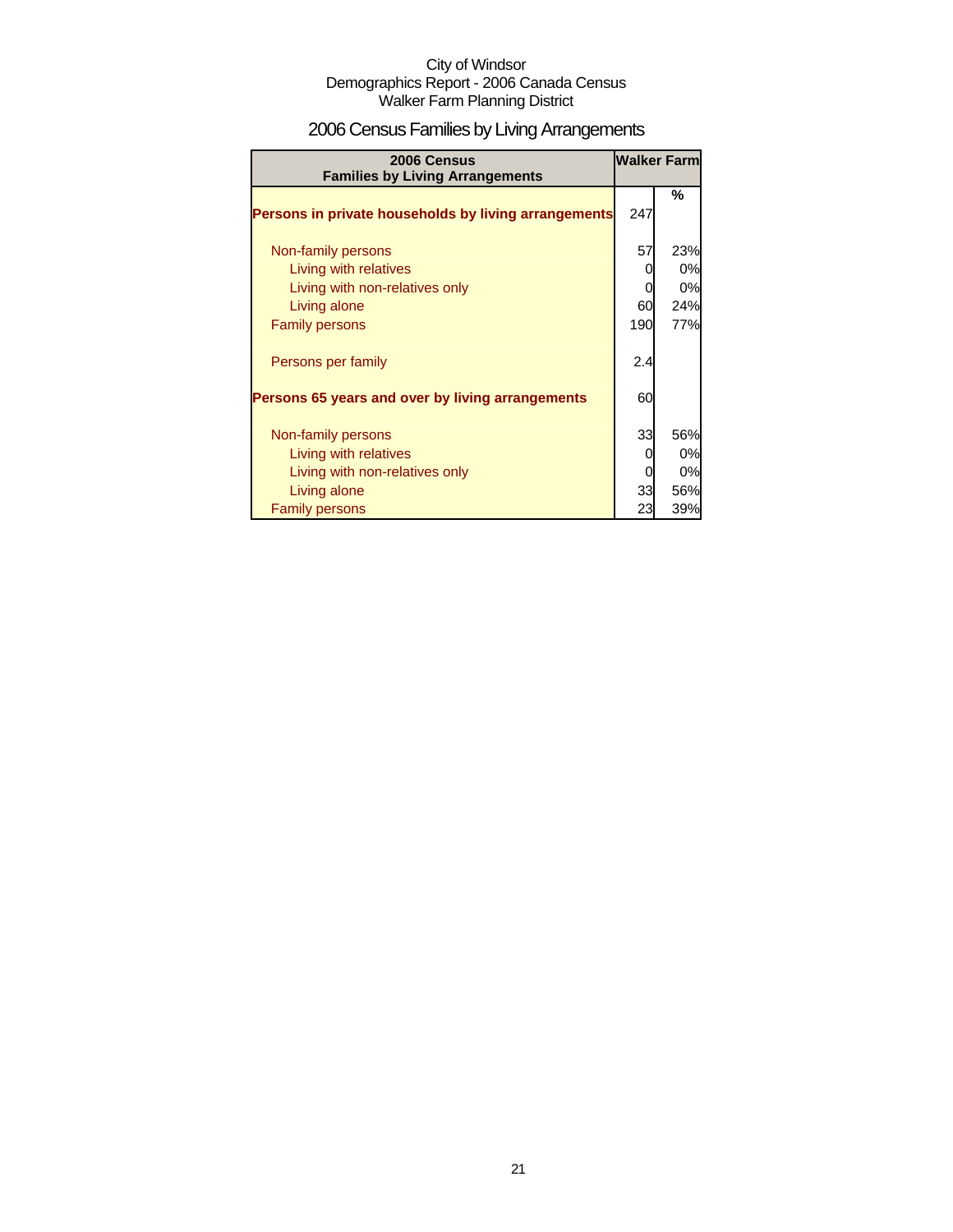## 2006 Census Dwellings

| 2006 Census<br><b>Dwellings</b>                      | <b>Walker Farm</b>        |        |
|------------------------------------------------------|---------------------------|--------|
|                                                      |                           | %      |
| Occupied private dwellings by structure type         | 143                       |        |
| Single-detached house                                |                           | 8862%  |
| Semi-detached house                                  | 7                         | 5%     |
| <b>Row house</b>                                     | οl                        | 0%     |
| Apartment, duplex                                    | οl                        | 0%     |
| Apartment less than 5 storeys                        |                           | 4833%  |
| Apartment 5 or more storeys                          | $\overline{0}$            | 0%     |
| Other single-attached house                          | $\overline{0}$            | 0%     |
| Movable dwelling                                     | 0                         | 0%     |
| Dominant dwelling type                               | Single-detached house 62% |        |
| Occupied private dwellings by tenure                 | 143                       |        |
| Owned                                                |                           | 8559%  |
| Rented                                               |                           | 5941%  |
| <b>Band housing</b>                                  | 0                         | 0%     |
| Occupied private dwellings by maintenance required   | 143                       |        |
| Regular maintenance only                             |                           | 9264%  |
| Minor repairs                                        |                           | 4431%  |
| <b>Major repairs</b>                                 | 7                         | 5%     |
| Occupied private dwellings by period of construction | 143                       |        |
| Before 1946                                          |                           | 5136%  |
| 1946 - 1960                                          |                           | 3726%  |
| 1961 - 1970                                          | $\overline{7}$            | 5%     |
| 1971 - 1980                                          | $\overline{7}$            | 5%     |
| 1981 - 1985                                          | Οl                        | 0%     |
| 1986 - 1990                                          |                           | 15 10% |
| 1991 - 1995                                          |                           | 2215%  |
| 1996 - 2000                                          | $\overline{7}$            | 5%     |
| 2001 - 2006                                          | 0                         | 0%     |
| Dominant period of construction                      | Before 1946 35%           |        |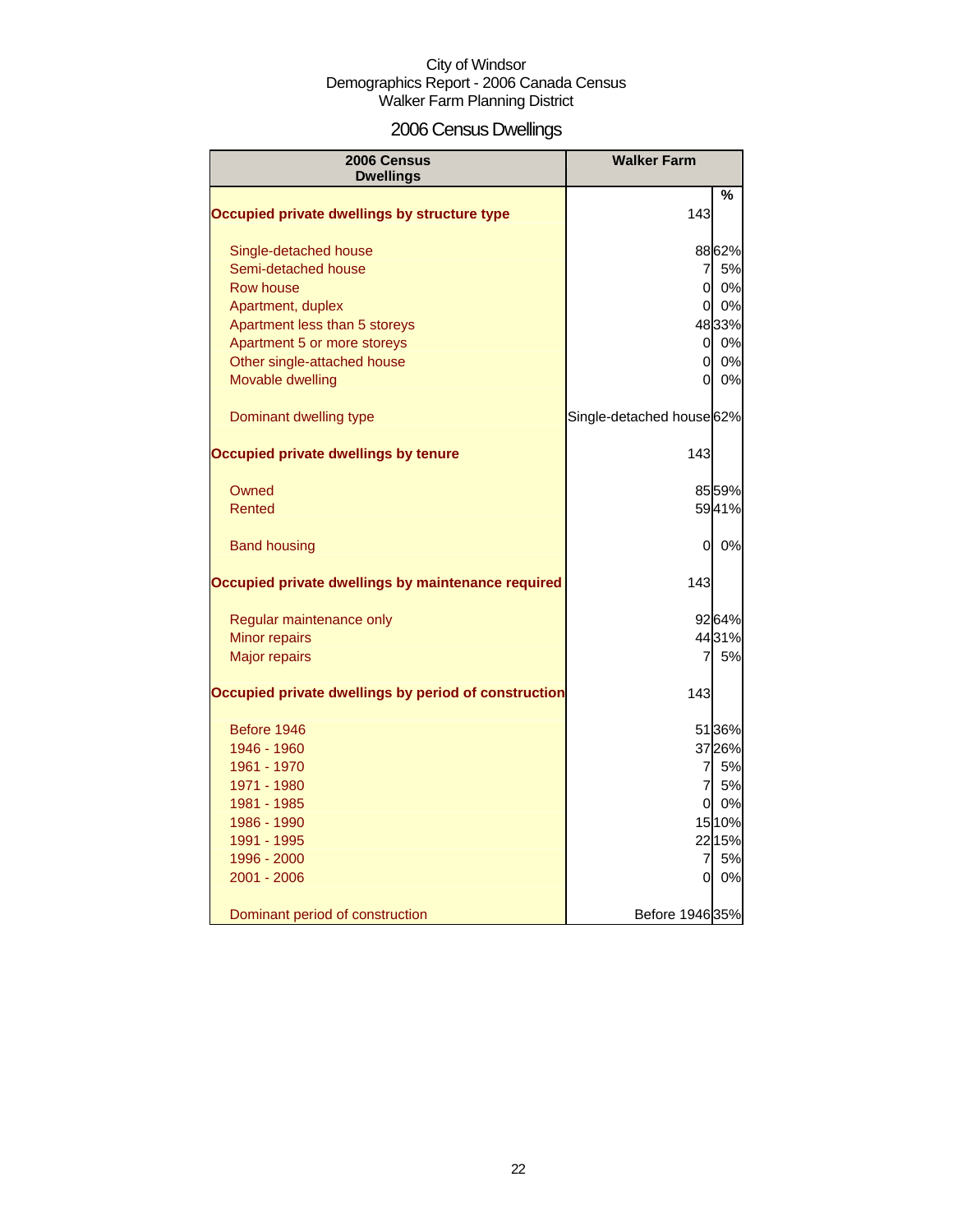## 2006 Census Households

| 2006 Census<br><b>Households</b>                                          | <b>Walker Farm</b> |         |
|---------------------------------------------------------------------------|--------------------|---------|
| Private households by size of household                                   | 143                | ℅       |
| 1 person                                                                  |                    | 74 51%  |
| 2 persons                                                                 | 37                 | 26%     |
| 3 persons                                                                 |                    | 15 10%  |
| 4 - 5 persons                                                             | 15                 | 10%     |
| 6 or more persons                                                         | 41                 | 3%      |
| Dominant household size                                                   | 1 person 51%       |         |
| <b>Persons in households</b>                                              | 276                |         |
| Persons per household                                                     | 1.9                |         |
| Private households by household type                                      | 143                |         |
| One-family households                                                     | 77                 | 54%     |
| Multiple-family households                                                | 0                  | 0%      |
| Non-family households                                                     | 66                 | 46%     |
| <b>Rented Dwellings</b>                                                   | 59                 |         |
| Tenant households in non-farm, non-reserve private dwellings              |                    | 59 100% |
| Average gross monthly rent                                                | \$597              |         |
| Households spending 30% or more of household income on gross rent         | 37                 | 63%     |
| Households spending 30 to 99% of household income on gross rent           | 33                 | 56%     |
| One-family tenant households without additional persons                   | 7                  | 13%     |
| Average gross rent                                                        | \$0                |         |
| Households spending 30% or more of household income on gross rent         | 0                  | 0%      |
| <b>Owned Dwellings</b>                                                    | 85                 |         |
| Owner-occupied private non-farm, non-reserve dwellings                    |                    | 85 100% |
| Average value of dwelling                                                 | \$126,428          |         |
| Average owner's major payments                                            | \$1,065            |         |
| Households spending 30% or more of household income on major payments     | 15                 | 17%     |
| Households spending 30% to 99% more of household income on major payments | 15                 | 17%     |
| One-family owner-occupied households without additional persons           | 70                 | 83%     |
| Average major payments                                                    | \$1,090            |         |
| Spending 30%+ of hh income on shelter                                     | 11l                | 13%     |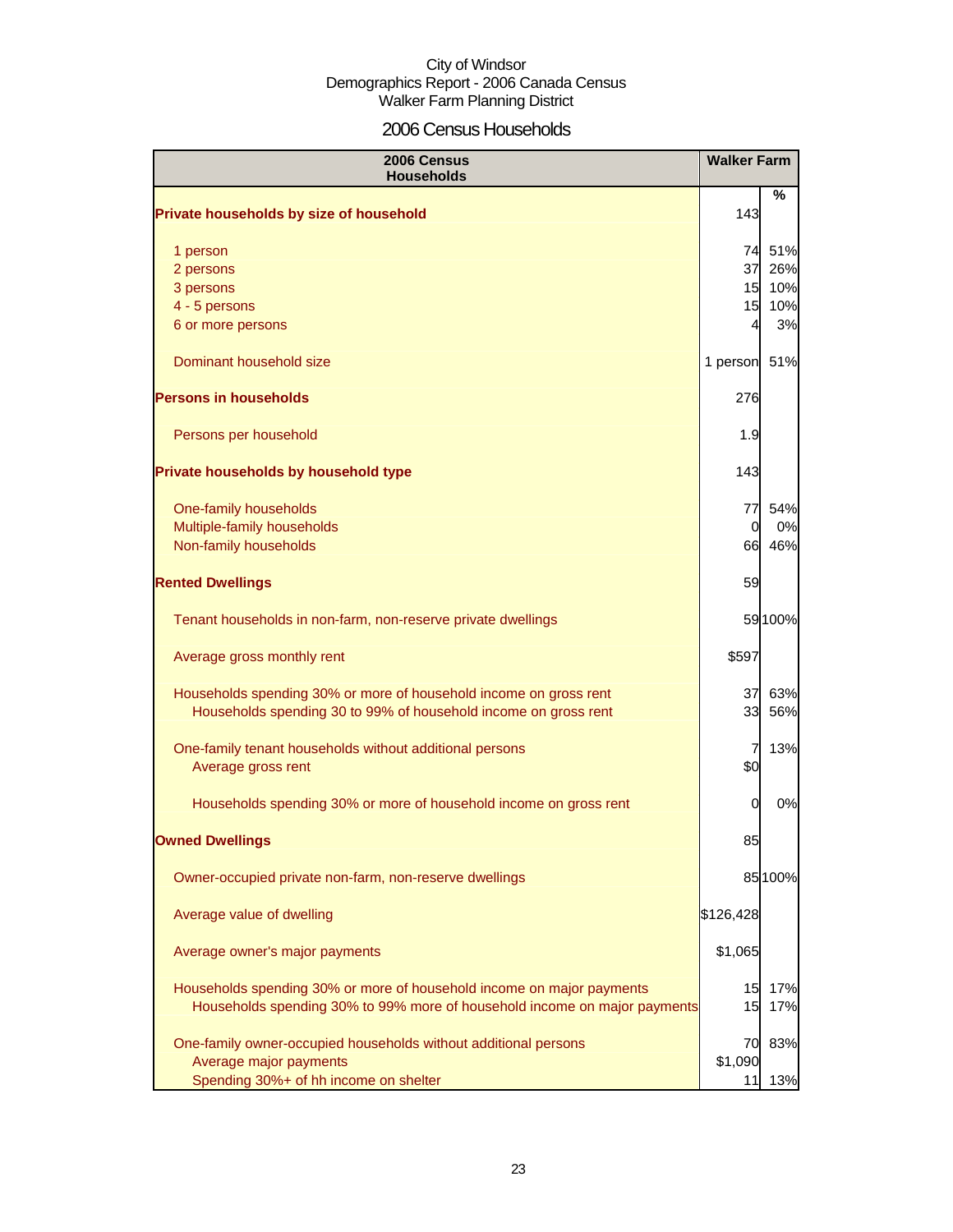## 2006 Census Mother Tongue

| 2006 Census<br><b>Mother Tongue</b>      | <b>Walker Farm</b>                                               |                                          |
|------------------------------------------|------------------------------------------------------------------|------------------------------------------|
|                                          |                                                                  | %                                        |
| <b>Total Population by Mother Tongue</b> | 276                                                              |                                          |
| Dominant language                        | English                                                          | 86%                                      |
| Dominant official language               | English                                                          | 94%                                      |
| Top 5 non-official languages             | Hungarian <sub>33.3%</sub><br>German 33.3%<br>Tamil<br>Malayalam | Italian <sub>33.3%</sub><br>0.0%<br>0.0% |
| <b>Single responses</b>                  |                                                                  | 276 100%                                 |
| <b>Official languages</b>                | 250                                                              | 91%                                      |
| English                                  | 235                                                              | 85%                                      |
| French                                   | 15                                                               | 5%                                       |
| Non-official languages                   | 22                                                               | 8%                                       |
| Italian                                  | 7                                                                | 3%                                       |
| Portuguese                               | 0                                                                | 0%                                       |
| Romanian                                 | 0                                                                | 0%                                       |
| Spanish                                  | 0                                                                | 0%                                       |
| <b>Danish</b>                            | 0                                                                | 0%                                       |
| <b>Dutch</b>                             | 0                                                                | 0%                                       |
| Flemish                                  | 0                                                                | 0%                                       |
| <b>Frisian</b>                           | 0                                                                | 0%                                       |
| German                                   | $\overline{7}$                                                   | 3%                                       |
| Norwegian                                | 0                                                                | 0%                                       |
| <b>Swedish</b>                           | 0                                                                | 0%                                       |
| <b>Yiddish</b>                           | 0                                                                | 0%                                       |
| <b>Bosnian</b>                           | 0                                                                | 0%                                       |
| <b>Bulgarian</b>                         | 0                                                                | 0%                                       |
| Croatian                                 | 0                                                                | 0%                                       |
| Czech                                    | 0                                                                | $0\%$                                    |
| Macedonian                               | 0                                                                | 0%                                       |
| Polish                                   | 0                                                                | 0%                                       |
| <b>Russian</b>                           | 0                                                                | 0%                                       |
| Serbian                                  | 0                                                                | 0%                                       |
| Serbo-Croatian                           | 0                                                                | 0%                                       |
| <b>Slovak</b>                            | 0                                                                | 0%                                       |
| Slovenian                                | 0                                                                | 0%                                       |
| <b>Ukrainian</b>                         | $\mathbf 0$                                                      | 0%                                       |
| Latvian                                  | $\overline{0}$                                                   | 0%                                       |
| Lithuanian                               | $\overline{0}$                                                   | 0%                                       |
| Estonian                                 | $\mathbf{0}$                                                     | 0%                                       |
| Finnish                                  | 0                                                                | 0%                                       |
| Hungarian                                | 7                                                                | 3%                                       |
| <b>Greek</b>                             | 0                                                                | 0%                                       |
|                                          |                                                                  |                                          |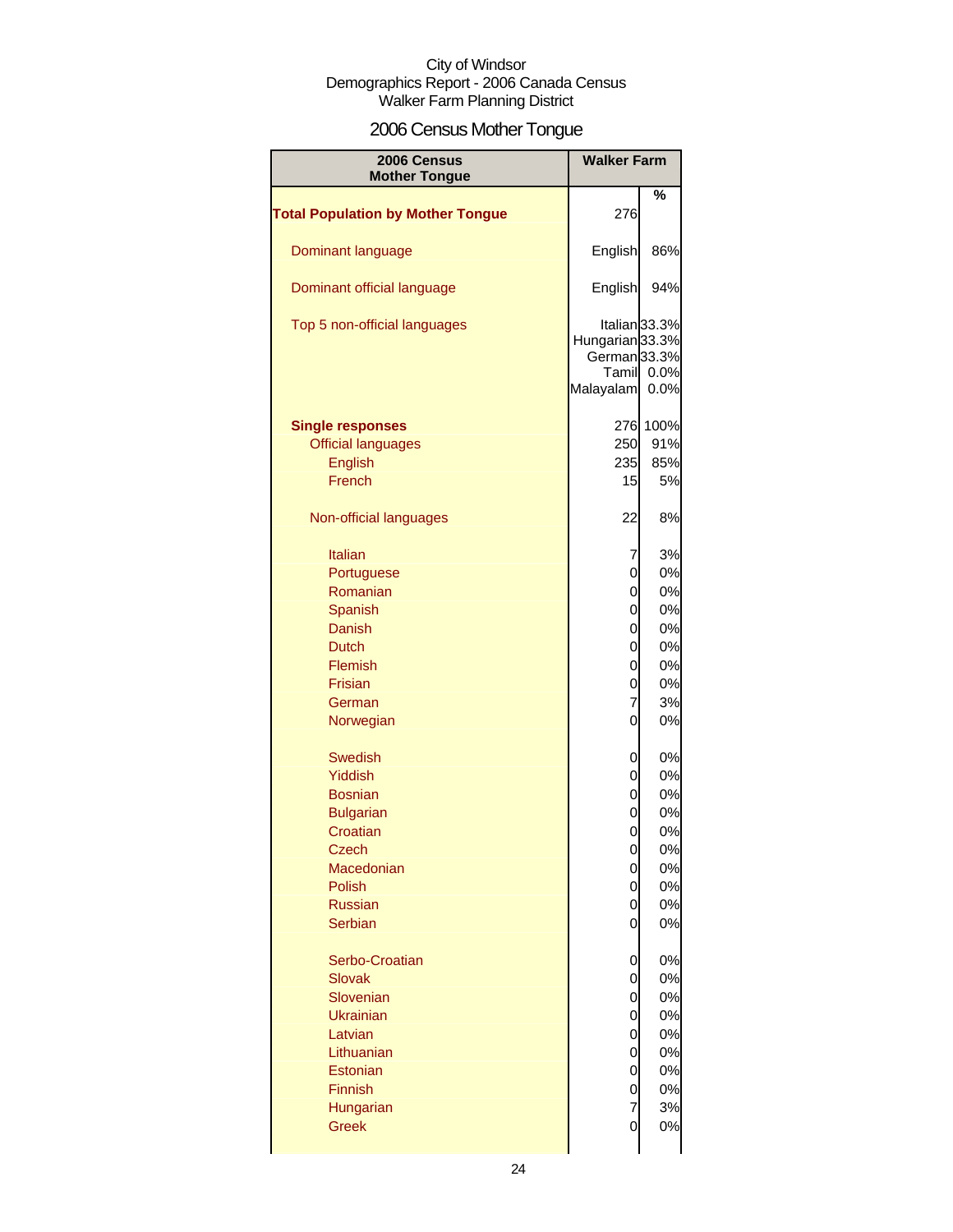| 2006 Census<br><b>Mother Tongue</b> | <b>Walker Farm</b>            |    |
|-------------------------------------|-------------------------------|----|
|                                     |                               | %  |
| Armenian                            | 0                             | 0% |
| <b>Turkish</b>                      | 0                             | 0% |
| Amharic                             | 0                             | 0% |
| Arabic                              | 0                             | 0% |
| <b>Hebrew</b>                       | $\overline{0}$                | 0% |
| <b>Maltese</b>                      | 0                             | 0% |
| Somali                              | 0                             | 0% |
| Tigrigna                            | 0                             | 0% |
| Bengali                             | 0                             | 0% |
| Gujarati                            | 0                             | 0% |
| Hindi                               | 0                             | 0% |
| <b>Kurdish</b>                      | 0                             | 0% |
| Panjabi (Punjabi)                   | 0                             | 0% |
| Pashto                              | 0                             | 0% |
| Persian (Farsi)                     | 0                             | 0% |
| Sindhi                              | 0                             | 0% |
| Sinhala (Sinhalese)                 | 0                             | 0% |
| Urdu                                | 0                             | 0% |
| Malayalam                           | 0                             | 0% |
| Tamil                               | 0                             | 0% |
| <b>Telugu</b>                       | 0                             | 0% |
| Japanese                            | 0                             | 0% |
| Korean                              | 0                             | 0% |
| <b>Chinese</b>                      | 0                             | 0% |
| Cantonese                           | 0                             | 0% |
| <b>Mandarin</b>                     | 0                             | 0% |
| <b>Taiwanese</b>                    | 0                             | 0% |
| Chinese, n.o.s.                     | 0                             | 0% |
| Lao                                 | 0                             | 0% |
| Khmer (Cambodian)                   | 0                             | 0% |
| Vietnamese                          | 0                             | 0% |
| Bisayan languages                   | O                             | 0% |
| <b>Ilocano</b>                      | 0                             | 0% |
| <b>Malay</b>                        | $\mathbf 0$                   | 0% |
| Tagalog (Pilipino, Filipino)        | 0                             | 0% |
| Akan (Twi)                          | 0                             | 0% |
| <b>Swahili</b>                      | 0                             | 0% |
| <b>Creoles</b>                      | 0                             | 0% |
| <b>Aboriginal Languages</b>         | 0                             | 0% |
| Algonquin                           | 0                             | 0% |
| Atikamekw                           | 0                             | 0% |
| <b>Blackfoot</b>                    | 0                             | 0% |
| Carrier                             | $\overline{0}$                | 0% |
| Chilcotin                           | $\overline{0}$                | 0% |
| Chipewyan                           | 0                             | 0% |
| <b>Cree</b>                         | 0                             | 0% |
| Siouan languages (Dakota/Sioux)     | $\overline{0}$                | 0% |
| Dene                                | 0                             | 0% |
| <b>Dogrib</b><br>Gitksan            | $\overline{0}$<br>$\mathbf 0$ | 0% |
|                                     |                               | 0% |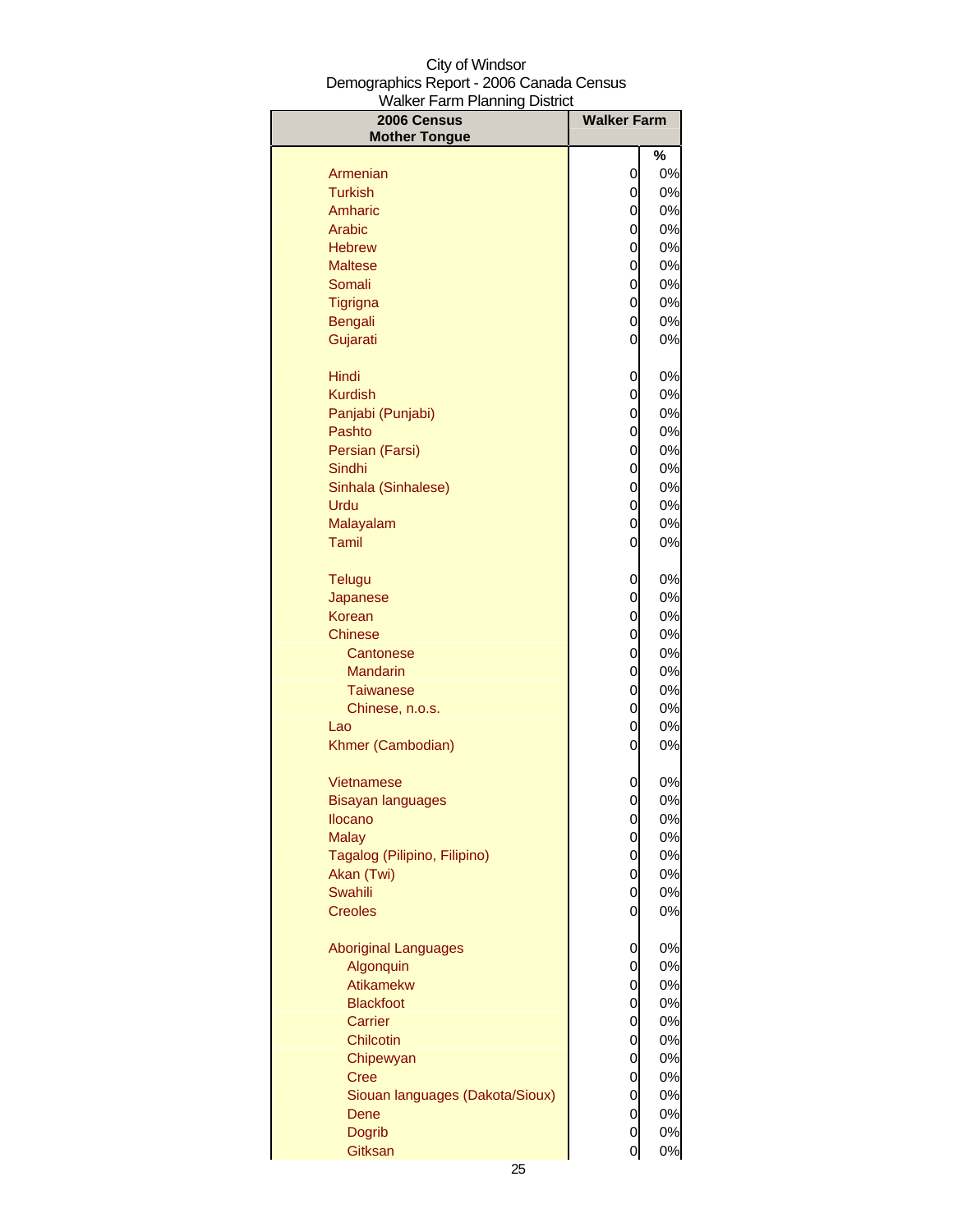| 2006 Census                               | <b>Walker Farm</b> |    |
|-------------------------------------------|--------------------|----|
| <b>Mother Tongue</b>                      |                    |    |
|                                           |                    | %  |
| Inuinnaqtun                               |                    | 0% |
| Inuktitut, n.i.e.                         |                    | 0% |
| Kutchin-Gwich'in (Loucheux)               |                    | 0% |
| <b>Malecite</b>                           | 0                  | 0% |
| Mi'kmag                                   | 0                  | 0% |
| <b>Mohawk</b>                             | 0                  | 0% |
| Montagnais-Naskapi                        | 0                  | 0% |
| Nisga'a                                   | 0                  | 0% |
| North Slave (Hare)                        | 0                  | 0% |
| Ojibway                                   | 0                  | 0% |
| Oji-Cree                                  | 0                  | 0% |
| Shuswap                                   | 0                  | 0% |
| <b>South Slave</b>                        | 0                  | 0% |
| <b>Tlingit</b>                            |                    | 0% |
|                                           |                    |    |
| Other languages                           | Ω                  | 0% |
|                                           |                    |    |
| <b>Multiple responses</b>                 |                    | 0% |
| <b>English and French</b>                 | 0                  | 0% |
| English and non-official language         |                    | 0% |
| French and non-official language          |                    | 0% |
| English, French and non-official language |                    | 0% |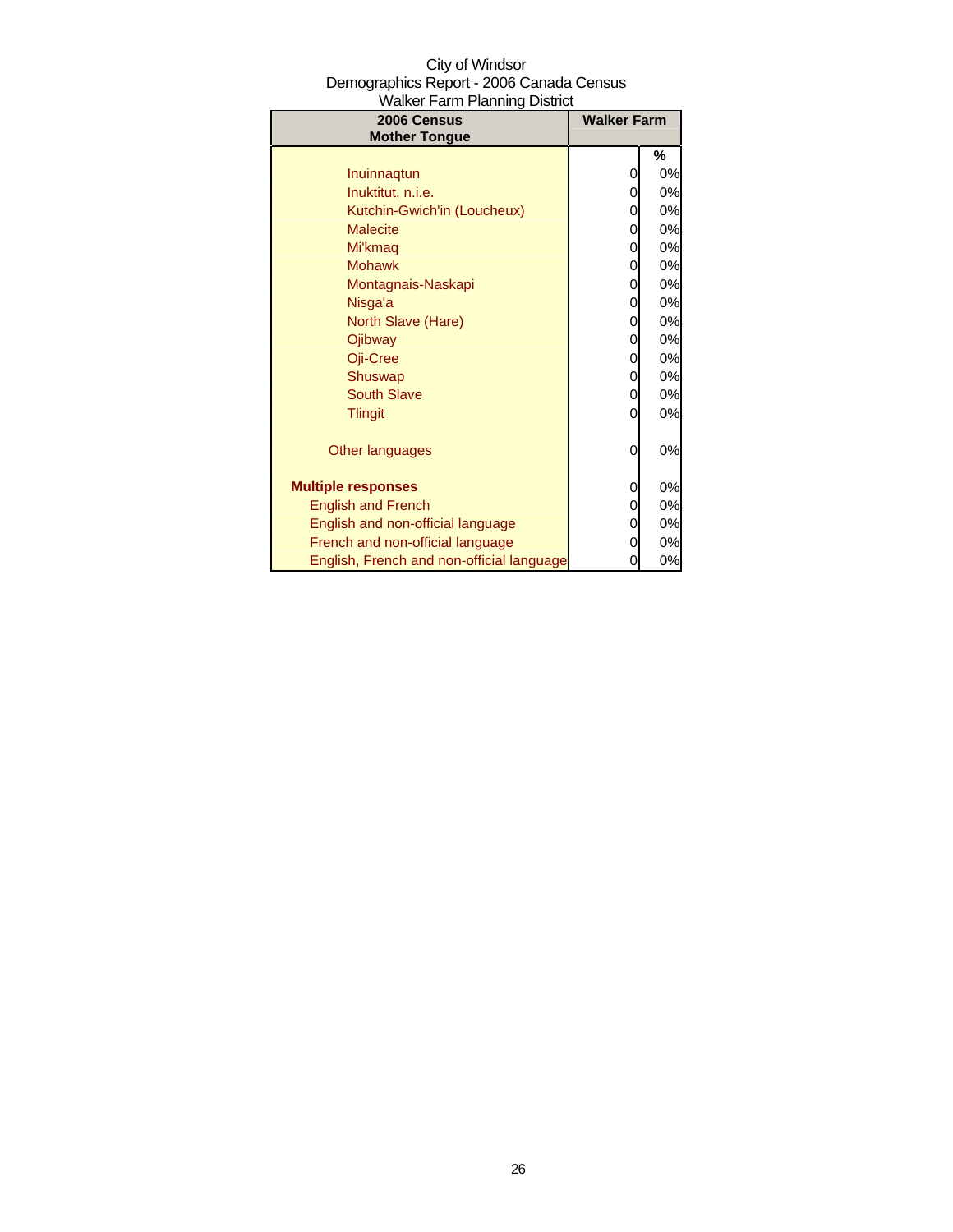## 2006 Census Knowledge of Official Language

| 2006 Census<br><b>Knowledge of Official Language</b>       | <b>Walker Farm</b> |        |
|------------------------------------------------------------|--------------------|--------|
|                                                            |                    | %      |
| <b>Total Population by knowledge of official languages</b> | 276                |        |
| English only                                               |                    | 26596% |
| French only                                                | 0                  | 0%     |
| <b>English and French</b>                                  | 11                 | 4%     |
| Neither English nor French                                 | 0                  | 0%     |
| <b>Dominant Group</b>                                      | English only 96%   |        |
| Total population by first official language spoken         | 276                |        |
| English                                                    |                    | 26897% |
| French                                                     | 7                  | 3%     |
| <b>English and French</b>                                  | 0                  | 0%     |
| Neither English nor French                                 | ი                  | 0%     |
| <b>Dominant Group</b>                                      | English 97%        |        |
| <b>Official language minority</b>                          |                    |        |
| (English in Quebec, French elsewhere)                      |                    |        |
| <b>Number</b>                                              |                    |        |
| Percentage                                                 | $2.7\%$            |        |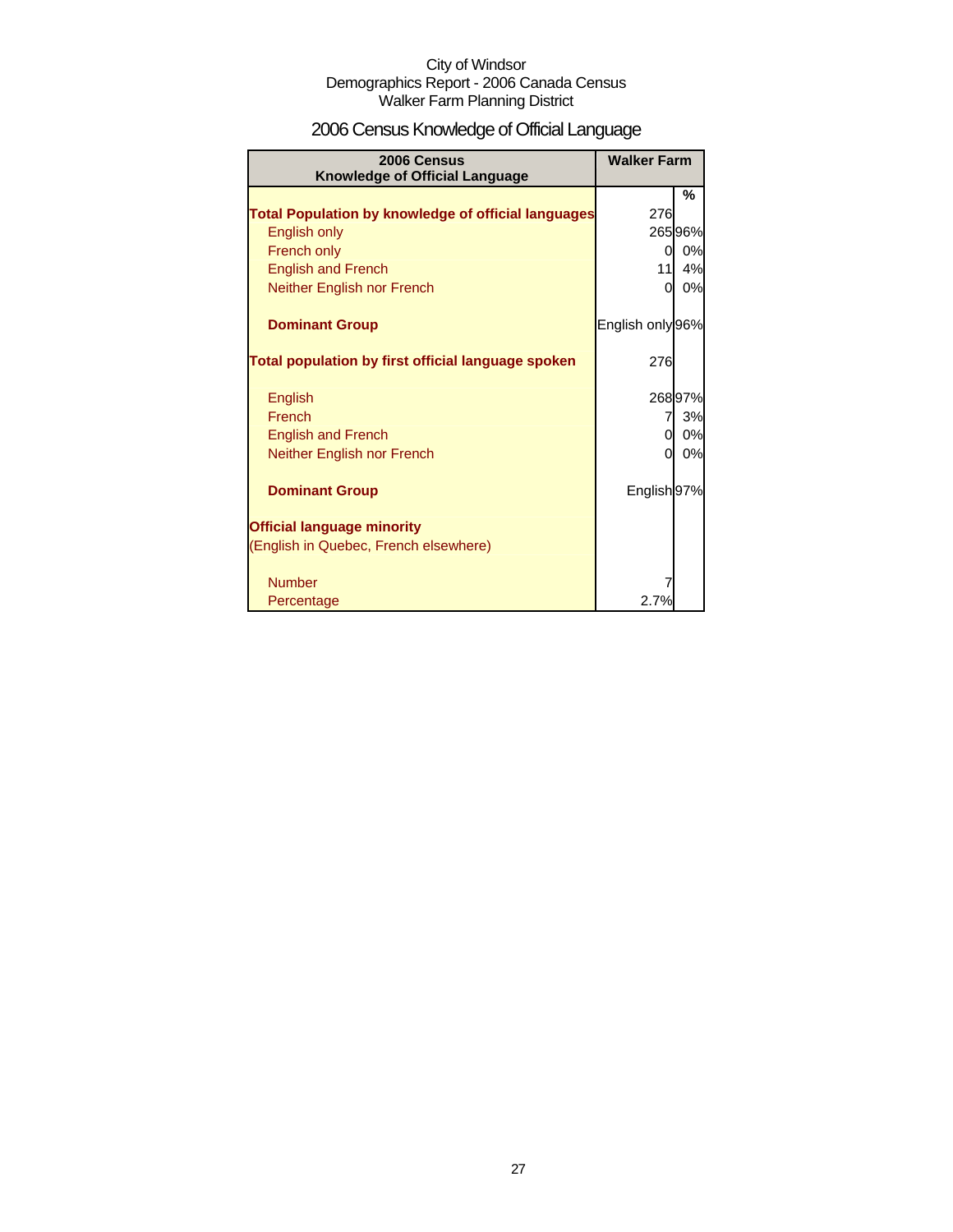## 2006 Census Knowledge of Non-official Language

| 2006 Census<br>Knowledge of Non-official Language              | <b>Walker Farm</b>                               |          |
|----------------------------------------------------------------|--------------------------------------------------|----------|
| <b>Total Population by Knowledge of Non-official Languages</b> | 276                                              | $\%$     |
| <b>Population Speaking Non-official Languages</b>              |                                                  | 37 13%   |
| <b>Top 5 Non-official Languages</b>                            | German 40%<br>Italian <sub>20%</sub>             |          |
|                                                                | Flemish <sub>20%</sub><br>Tagalog (Filipino) 20% |          |
| Italian                                                        | Tamil<br>7                                       | 0%<br>3% |
| Portuguese                                                     | $\overline{0}$                                   | 0%       |
| Romanian                                                       | 0                                                | 0%       |
| Spanish                                                        | 0                                                | 0%       |
| <b>Danish</b>                                                  | $\mathbf 0$                                      | 0%       |
| <b>Dutch</b>                                                   | 0                                                | 0%       |
| Flemish                                                        | $\overline{7}$                                   | 3%       |
| Frisian                                                        | $\mathbf 0$                                      | 0%       |
| German                                                         | 15                                               | 5%       |
| Norwegian                                                      | $\mathbf 0$                                      | 0%       |
| <b>Swedish</b>                                                 | 0                                                | 0%       |
| Yiddish                                                        | 0                                                | 0%       |
| <b>Bosnian</b>                                                 | $\mathbf 0$                                      | 0%       |
| <b>Bulgarian</b>                                               | $\mathbf 0$                                      | 0%       |
| Croatian<br><b>Czech</b>                                       | 0<br>0                                           | 0%       |
| Macedonian                                                     | $\overline{0}$                                   | 0%<br>0% |
| Polish                                                         | $\overline{0}$                                   | 0%       |
| <b>Russian</b>                                                 | 0                                                | 0%       |
| <b>Serbian</b>                                                 | 0                                                | 0%       |
| Serbo-Croatian                                                 | 0                                                | 0%       |
| <b>Slovak</b>                                                  | 0                                                | 0%       |
| Slovenian                                                      | 0                                                | 0%       |
| Ukrainian<br>Latvian                                           | 0<br>$\mathbf 0$                                 | 0%<br>0% |
| Lithuanian                                                     | $\mathbf 0$                                      | 0%       |
| Estonian                                                       | $\mathbf 0$                                      | 0%       |
| Finnish                                                        | $\mathbf 0$                                      | 0%       |
| Hungarian                                                      | $\mathbf 0$                                      | 0%       |
| <b>Greek</b>                                                   | 0                                                | 0%       |
| Armenian                                                       | $\overline{0}$                                   | 0%       |
| <b>Turkish</b><br>Amharic                                      | $\overline{0}$<br>$\overline{0}$                 | 0%<br>0% |
| Arabic                                                         | $\overline{0}$                                   | 0%       |
| <b>Hebrew</b>                                                  | $\overline{0}$                                   | 0%       |
| <b>Maltese</b>                                                 | $\overline{0}$                                   | 0%       |
| Somali                                                         | $\overline{0}$                                   | 0%       |
| Tigrigna                                                       | 0                                                | $0\%$    |
| <b>Bengali</b>                                                 | 0                                                | $0\%$    |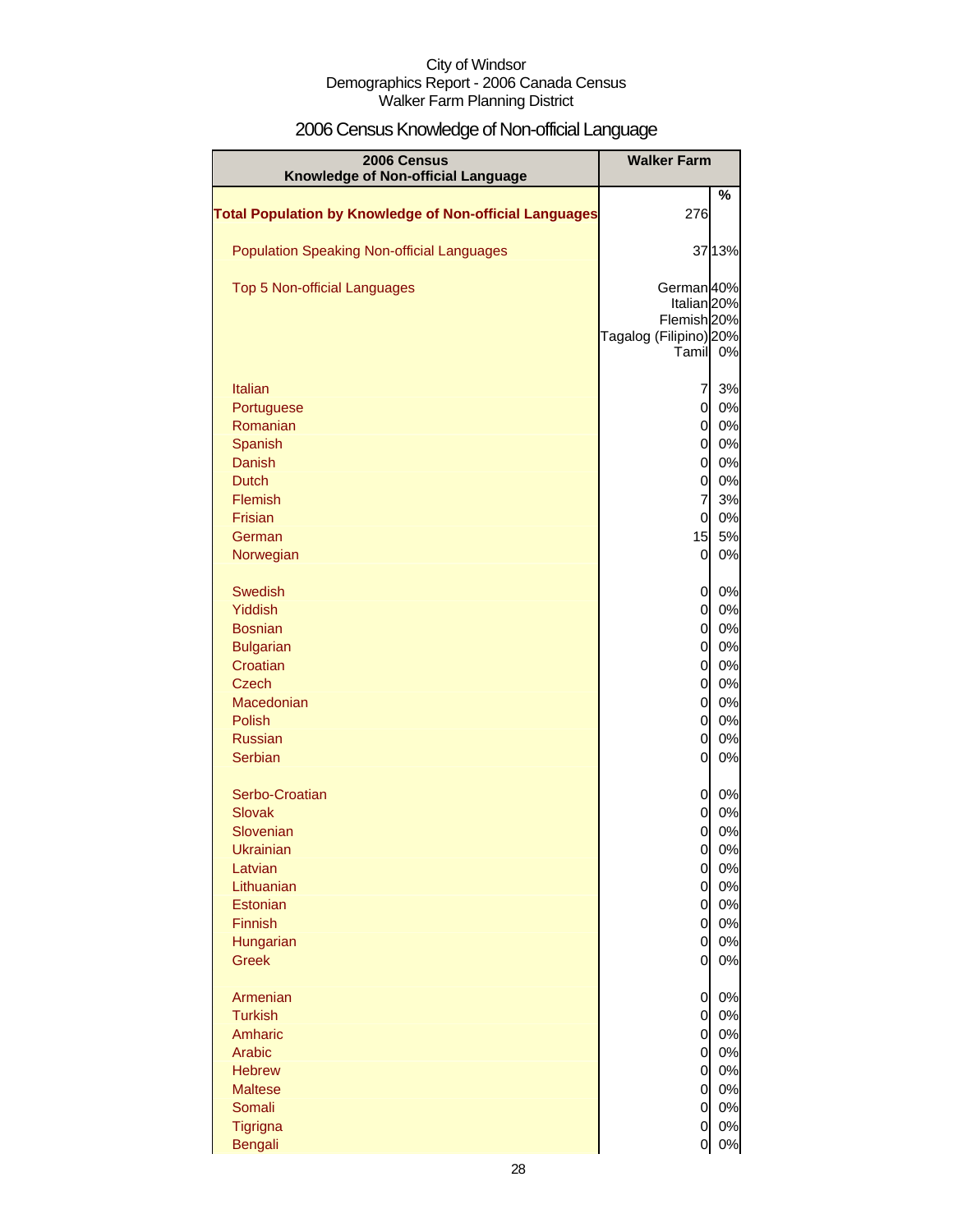| 2006 Census                        | <b>Walker Farm</b>               |          |
|------------------------------------|----------------------------------|----------|
| Knowledge of Non-official Language |                                  |          |
|                                    |                                  | %<br>0%  |
| Gujarati                           | 0                                |          |
| Hindi                              | 0                                | 0%       |
| <b>Kurdish</b>                     | 0                                | 0%       |
| Panjabi (Punjabi)                  | $\mathbf 0$                      | 0%       |
| Pashto                             | $\mathbf 0$                      | 0%       |
| Persian (Farsi)                    | 0                                | 0%       |
| Sindhi                             | 0                                | 0%       |
| Sinhala (Sinhalese)                | 0                                | 0%       |
| Urdu                               | $\mathbf 0$                      | 0%       |
| Malayalam                          | 0                                | 0%       |
| <b>Tamil</b>                       | $\mathbf 0$                      | 0%       |
| <b>Telugu</b>                      | 0                                | 0%       |
| Japanese                           | 0                                | 0%       |
| Korean                             | 0                                | 0%       |
| <b>Chinese</b>                     | 0                                | 0%       |
| Cantonese                          | $\mathbf 0$                      | 0%       |
| <b>Mandarin</b>                    | $\mathbf 0$                      | 0%       |
| <b>Taiwanese</b>                   | $\mathbf 0$                      | 0%       |
| Chinese, n.o.s.                    | $\mathbf 0$                      | 0%       |
| Lao                                | $\mathbf 0$                      | 0%       |
| Khmer (Cambodian)                  | 0                                | 0%       |
| <b>Vietnamese</b>                  | 0                                | 0%       |
| <b>Bisayan languages</b>           | 0                                | 0%       |
| Ilocano                            | 0                                | 0%       |
| <b>Malay</b>                       | 0                                | 0%       |
| Tagalog (Pilipino, Filipino)       | $\overline{7}$                   | 3%       |
| Akan (Twi)                         | $\mathbf 0$                      | 0%       |
| Swahili                            | $\mathbf 0$                      | 0%       |
| <b>Creoles</b>                     | 0                                | 0%       |
| <b>Aboriginal Languages</b>        | 0                                | 0%       |
| Algonquin                          | $\overline{0}$                   | 0%       |
| <b>Atikamekw</b>                   | $\mathbf 0$                      | $0\%$    |
| <b>Blackfoot</b>                   | $\overline{0}$                   | 0%       |
| Carrier                            | $\overline{0}$                   | 0%       |
| Chilcotin                          | $\overline{0}$                   | 0%       |
| Chipewyan<br><b>Cree</b>           | $\overline{0}$<br>$\overline{0}$ | 0%<br>0% |
| Siouan languages (Dakota/Sioux)    | $\overline{0}$                   | 0%       |
| <b>Dene</b>                        | $\overline{0}$                   | 0%       |
| <b>Dogrib</b>                      | $\overline{0}$                   | 0%       |
| <b>Gitksan</b>                     | $\overline{0}$                   | 0%       |
| Inuinnaqtun                        | $\overline{0}$                   | 0%       |
| Inuktitut, n.i.e.                  | $\overline{0}$                   | 0%       |
| Kutchin-Gwich'in (Loucheux)        | $\overline{0}$                   | 0%       |
| <b>Malecite</b>                    | 0                                | 0%       |
| <b>Mi'kmaq</b>                     | $\overline{0}$                   | 0%       |
| <b>Mohawk</b>                      | $\overline{0}$                   | 0%       |
| Montagnais-Naskapi<br>Nisga'a      | $\overline{0}$<br>0              | 0%<br>0% |
| North Slave (Hare)                 | 0                                | $0\%$    |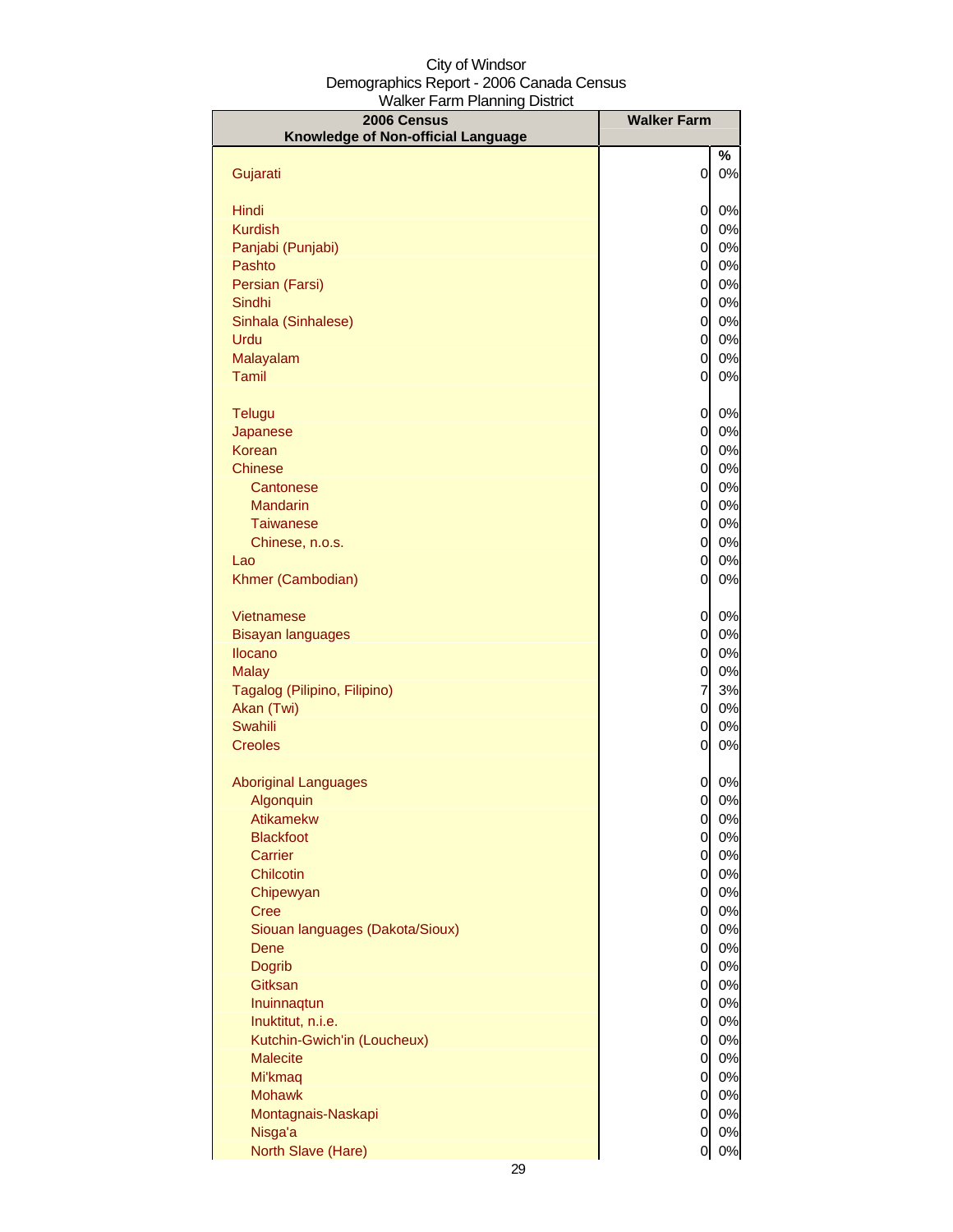| 2006 Census                        | <b>Walker Farm</b> |    |
|------------------------------------|--------------------|----|
| Knowledge of Non-official Language |                    |    |
|                                    |                    | %  |
| Ojibway                            |                    | 0% |
| Oji-Cree                           |                    | 0% |
| Shuswap                            |                    | 0% |
| <b>South Slave</b>                 |                    | 0% |
| <b>Tlingit</b>                     |                    | 0% |
|                                    |                    |    |
| Other languages                    |                    | 0% |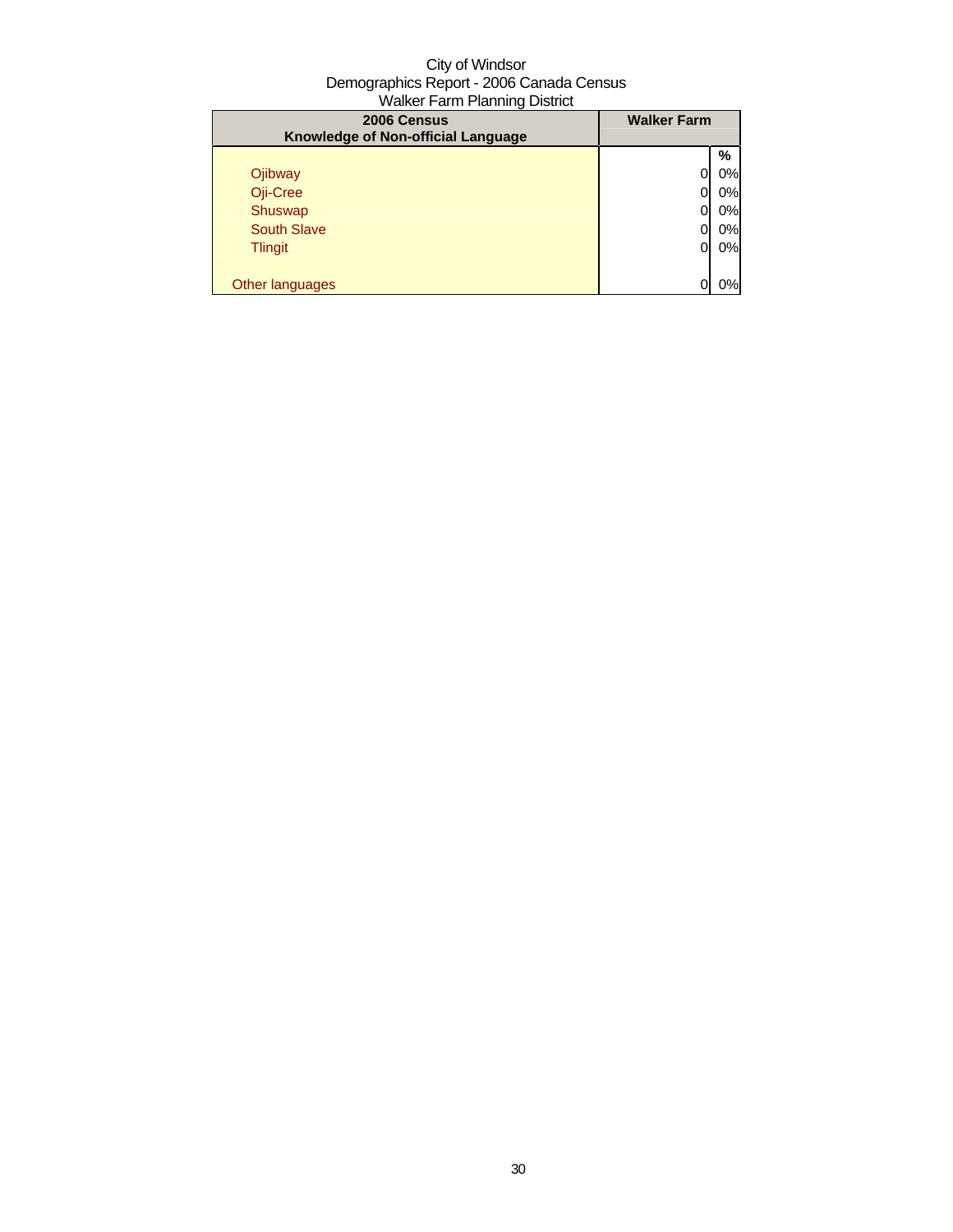## 2006 Census Home Language

| 2006 Census                              | <b>Walker Farm</b>     |          |
|------------------------------------------|------------------------|----------|
| <b>Home Language</b>                     |                        |          |
| <b>Total Population by Home Language</b> | \$276                  | %        |
| <b>Dominant Official Language</b>        | English                |          |
| Top 5 Non-official Languages             | Tagalog (Filipino) 50% |          |
|                                          | Flemish <sub>50%</sub> |          |
|                                          | Malayalam<br>Urdu      | 0%<br>0% |
|                                          | Sinhala (Sinhalese)    | 0%       |
| Single responses                         |                        | 26195%   |
| <b>Official languages</b>                |                        | 25091%   |
| English                                  |                        | 25091%   |
| French                                   | 0                      | 0%       |
| Non-official languages                   | 11                     | 4%       |
| Italian                                  | 0                      | 0%       |
| Portuguese                               | 0                      | 0%       |
| Romanian                                 | 0                      | 0%       |
| Spanish                                  | 0                      | 0%       |
| Danish                                   | 0                      | 0%       |
| <b>Dutch</b>                             | 0                      | 0%       |
| Flemish                                  | $\overline{7}$         | 3%       |
| <b>Frisian</b>                           | $\overline{0}$         | 0%       |
| German<br>Norwegian                      | 0<br>0                 | 0%<br>0% |
| <b>Swedish</b>                           | 0                      | 0%       |
| <b>Yiddish</b>                           | $\overline{0}$         | 0%       |
| <b>Bosnian</b>                           | $\overline{0}$         | 0%       |
| <b>Bulgarian</b>                         | $\overline{0}$         | 0%       |
| Croatian                                 | $\overline{0}$         | 0%       |
| <b>Czech</b>                             | 0                      | 0%       |
| Macedonian                               | 0                      | 0%       |
| Polish                                   | $\overline{0}$         | 0%       |
| <b>Russian</b>                           | $\overline{0}$         | 0%       |
| <b>Serbian</b>                           | 0                      | 0%       |
| Serbo-Croatian                           | 0                      | 0%       |
| <b>Slovak</b>                            | $\overline{0}$         | 0%       |
| Slovenian                                | $\overline{0}$         | 0%       |
| <b>Ukrainian</b>                         | $\overline{0}$         | 0%       |
| Latvian                                  | 0                      | 0%       |
| Lithuanian                               | $\overline{0}$         | 0%       |
| Estonian                                 | $\overline{0}$         | 0%       |
| <b>Finnish</b>                           | $\overline{0}$         | 0%       |
| Hungarian                                | 0<br>0                 | 0%       |
| <b>Greek</b>                             |                        | 0%       |
| Armenian                                 | 0                      | 0%       |
| <b>Turkish</b>                           | 0                      | 0%       |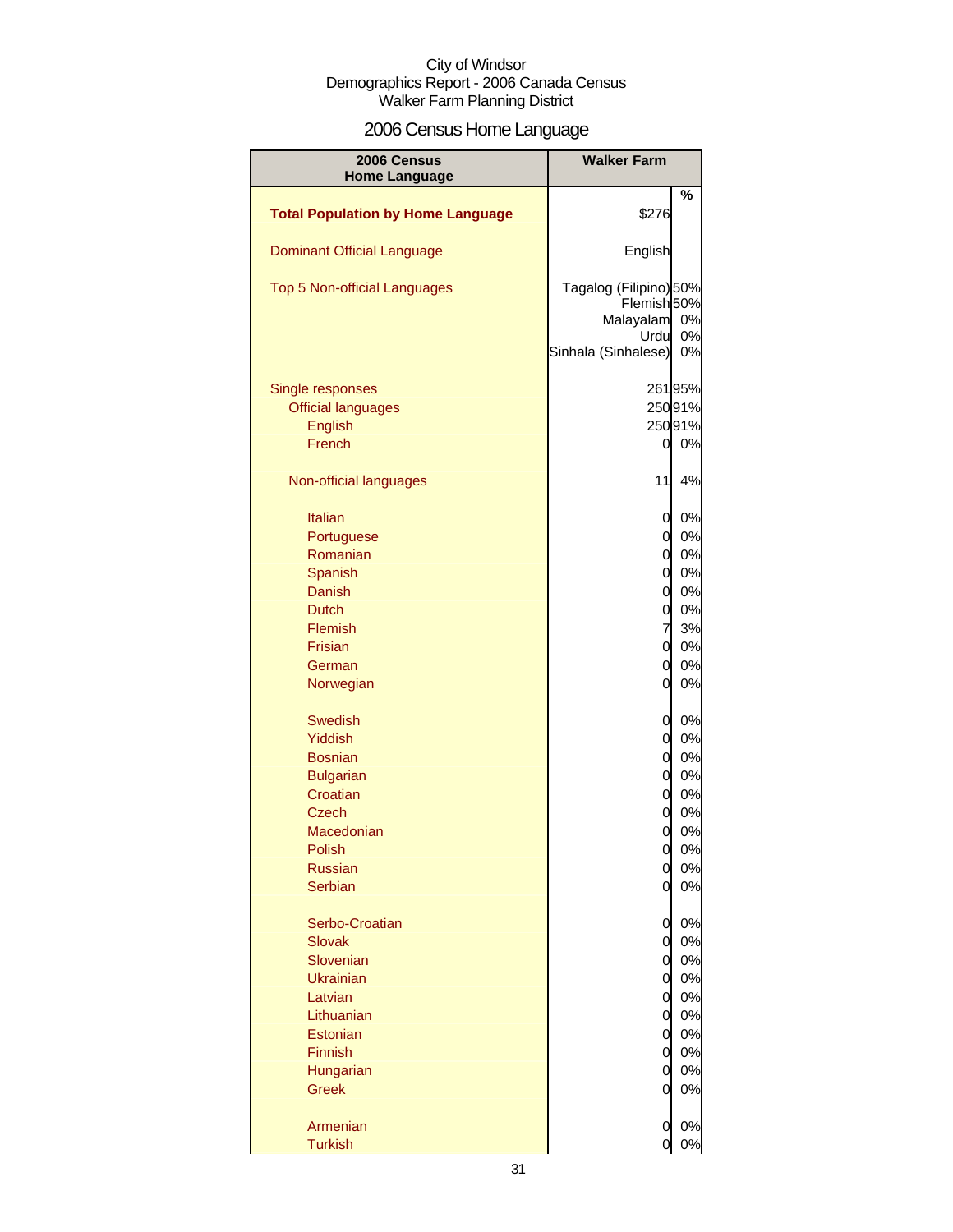| 2006 Census                     | <b>Walker Farm</b>               |          |
|---------------------------------|----------------------------------|----------|
| <b>Home Language</b>            |                                  |          |
|                                 |                                  | %        |
| Amharic                         | $\overline{0}$                   | 0%       |
| Arabic                          | 0                                | 0%       |
| <b>Hebrew</b>                   | 0                                | 0%       |
| <b>Maltese</b>                  | $\mathbf{0}$                     | 0%       |
| Somali                          | $\mathbf{0}$                     | 0%       |
| <b>Tigrigna</b>                 | $\overline{0}$                   | 0%       |
| <b>Bengali</b>                  | 이                                | 0%       |
| Gujarati                        | 0                                | 0%       |
| Hindi                           | 0                                | 0%       |
| <b>Kurdish</b>                  | <sub>0</sub>                     | 0%       |
| Panjabi (Punjabi)               | 이                                | 0%       |
| Pashto                          | $\overline{0}$                   | 0%       |
| Persian (Farsi)                 | $\mathsf{Q}$                     | 0%       |
| Sindhi                          | $\overline{0}$                   | 0%       |
| Sinhala (Sinhalese)             | 이                                | 0%       |
| Urdu                            | 0                                | 0%       |
| Malayalam                       | 0                                | 0%       |
| <b>Tamil</b>                    | $\overline{0}$                   | 0%       |
| Telugu                          | 0                                | 0%       |
| Japanese                        | $\overline{0}$                   | 0%       |
| Korean                          | $\overline{0}$                   | 0%       |
| Chinese                         | ol                               | 0%       |
| Cantonese                       | ol                               | 0%       |
| <b>Mandarin</b>                 | $\overline{0}$                   | 0%       |
| <b>Taiwanese</b>                | 0                                | 0%       |
| Chinese, n.o.s.                 | 0                                | 0%       |
| Lao                             | 0<br>0                           | 0%<br>0% |
| Khmer (Cambodian)               |                                  |          |
| Vietnamese                      | 0                                | 0%       |
| <b>Bisayan languages</b>        | 0                                | 0%       |
| <b>Ilocano</b>                  | 0                                | 0%       |
| <b>Malay</b>                    | 0                                | 0%       |
| Tagalog (Pilipino, Filipino)    | 7                                | 3%       |
| Akan (Twi)                      | $\overline{0}$                   | 0%       |
| Swahili                         | $\overline{0}$                   | 0%       |
| <b>Creoles</b>                  | $\overline{0}$                   | 0%       |
| <b>Aboriginal Languages</b>     | <sub>0</sub>                     | 0%       |
| Algonquin                       | $\overline{0}$                   | 0%       |
| Atikamekw                       | $\overline{0}$                   | 0%       |
| <b>Blackfoot</b>                | $\overline{0}$                   | 0%       |
| Carrier                         |                                  | 0 0%     |
| Chilcotin                       | $\overline{0}$                   | 0%       |
| Chipewyan                       | $\overline{0}$                   | 0%       |
| <b>Cree</b>                     | $\overline{0}$                   | 0%       |
| Siouan languages (Dakota/Sioux) | $\overline{0}$                   | 0%       |
| Dene                            | $\overline{0}$                   | 0%       |
| <b>Dogrib</b><br>Gitksan        | $\mathsf{Q}$                     | 0%       |
| Inuinnaqtun                     | $\overline{a}$<br>$\overline{0}$ | 0%<br>0% |
| Inuktitut, n.i.e.               | 이                                | $0\%$    |
|                                 |                                  |          |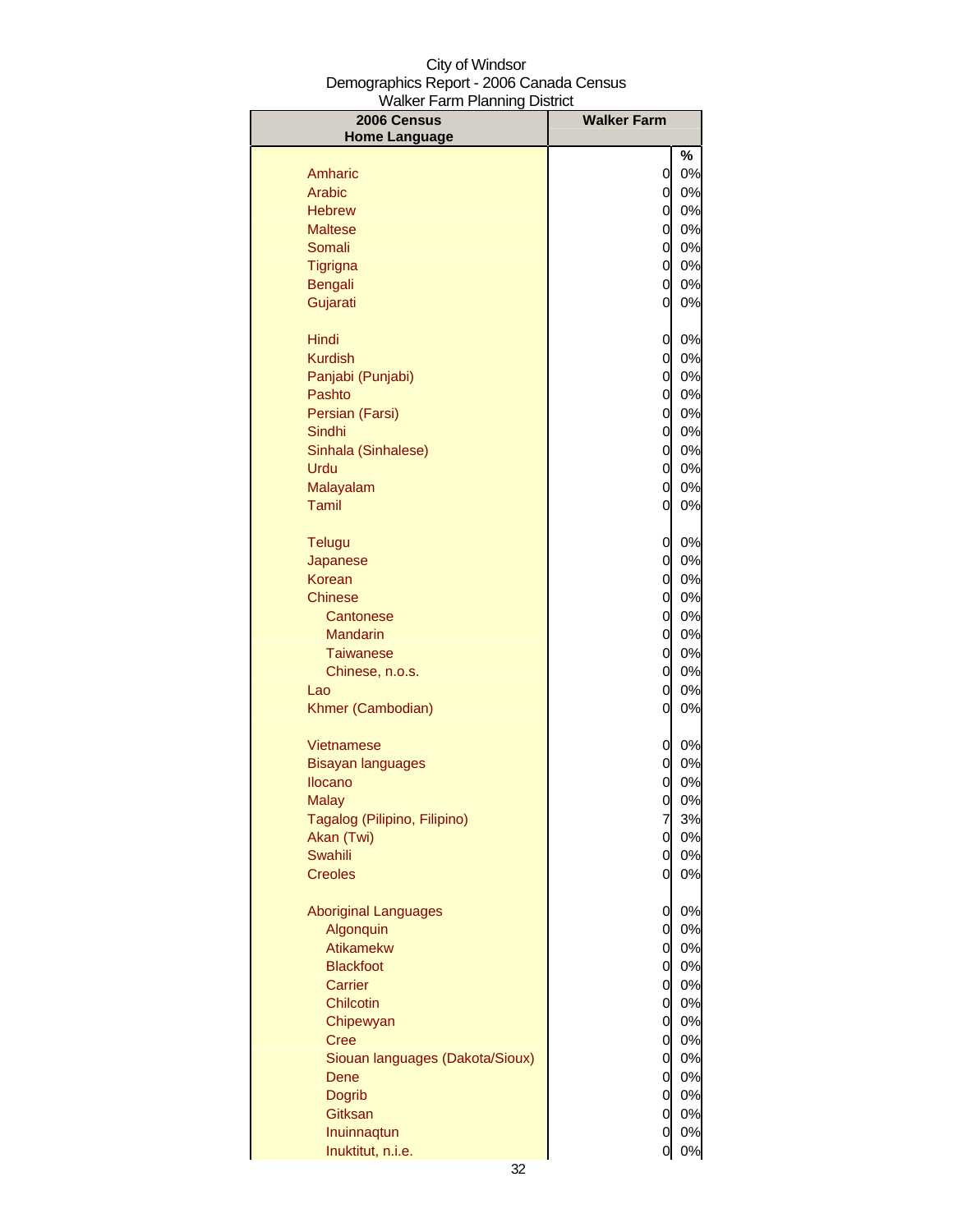| 2006 Census                               | <b>Walker Farm</b> |    |
|-------------------------------------------|--------------------|----|
| <b>Home Language</b>                      |                    |    |
|                                           |                    | %  |
| Kutchin-Gwich'in (Loucheux)               | 0                  | 0% |
| <b>Malecite</b>                           | 0                  | 0% |
| Mi'kmaq                                   | 0                  | 0% |
| <b>Mohawk</b>                             | 0                  | 0% |
| Montagnais-Naskapi                        | 0                  | 0% |
| Nisga'a                                   | 0                  | 0% |
| North Slave (Hare)                        | 0                  | 0% |
| Ojibway                                   | 0                  | 0% |
| Oji-Cree                                  | 0                  | 0% |
| Shuswap                                   | 0                  | 0% |
| <b>South Slave</b>                        | 0                  | 0% |
| <b>Tlingit</b>                            | 0                  | 0% |
|                                           |                    |    |
| Other languages                           | 0                  | 0% |
|                                           |                    |    |
| <b>Multiple responses</b>                 | 15                 | 5% |
| <b>English and French</b>                 | 0                  | 0% |
| English and non-official language         | 11                 | 4% |
| French and non-official language          | 0                  | 0% |
| English, French and non-official language | 0                  | 0% |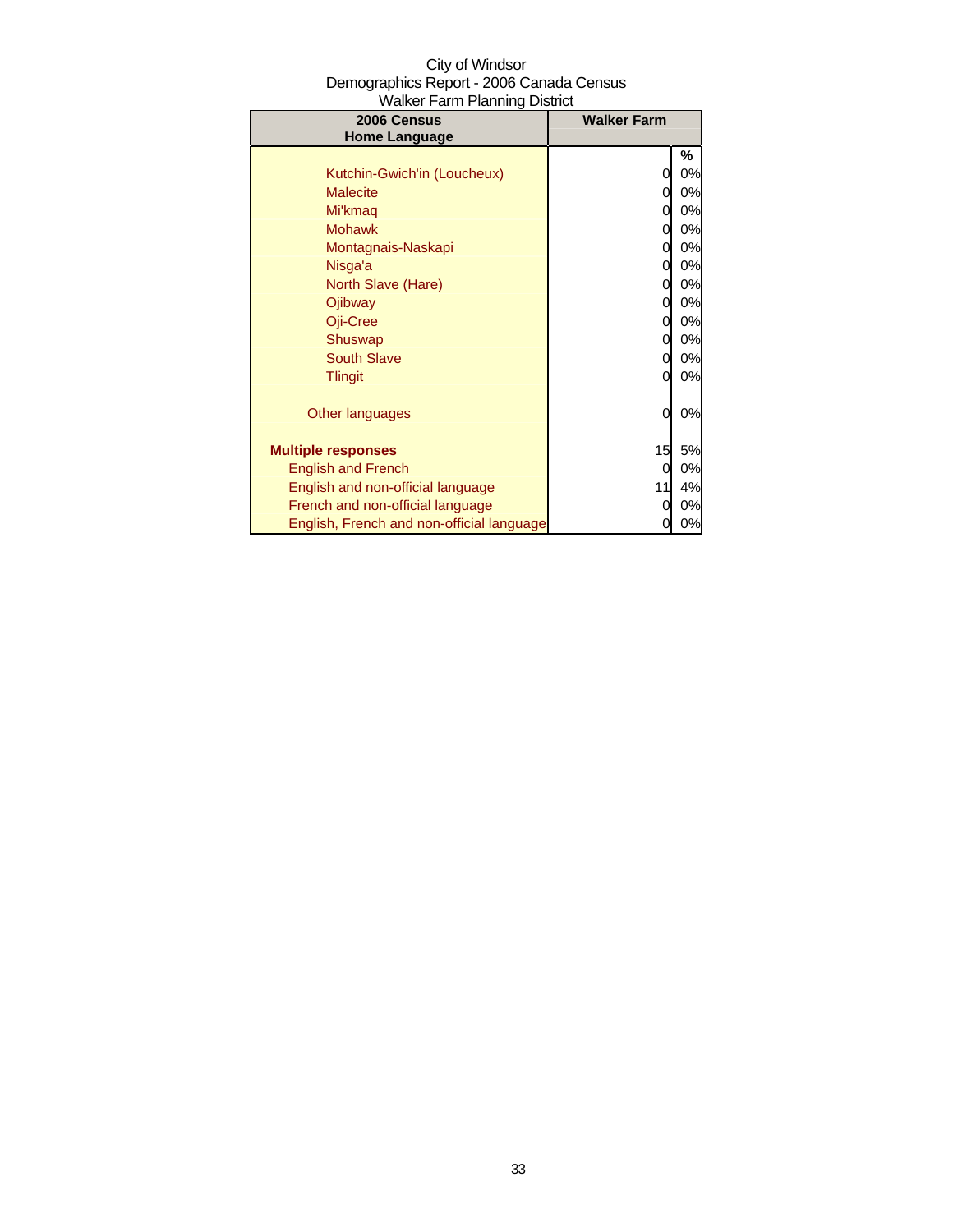## 2006 Census Citizenship and Generation Status

| 2006 Census<br><b>Citizenship and Generation Status</b>                                                                                                                       |     | <b>Walker</b><br>Farm |  |
|-------------------------------------------------------------------------------------------------------------------------------------------------------------------------------|-----|-----------------------|--|
| <b>Total Population by Citizenship</b>                                                                                                                                        | 276 | %                     |  |
| Canadian citizens                                                                                                                                                             | 268 | 97%                   |  |
| Under age 18                                                                                                                                                                  | 40  | 15%                   |  |
| Age 18 and over                                                                                                                                                               | 224 | 81%                   |  |
| Not Canadian citizens                                                                                                                                                         | 11  | 4%                    |  |
| Population 15 years and over by Generation Status*                                                                                                                            | 235 |                       |  |
| 1st generation                                                                                                                                                                | 40  | 17%                   |  |
| 2nd generation                                                                                                                                                                | 63  | 27%                   |  |
| 3rd generation or more                                                                                                                                                        | 129 | 55%                   |  |
| *Generation status of the respondent, i.e. "1st", "2nd" or "3rd+" generation, refers to whether the respondent or the<br>respondent's parents were born in or outside Canada. |     |                       |  |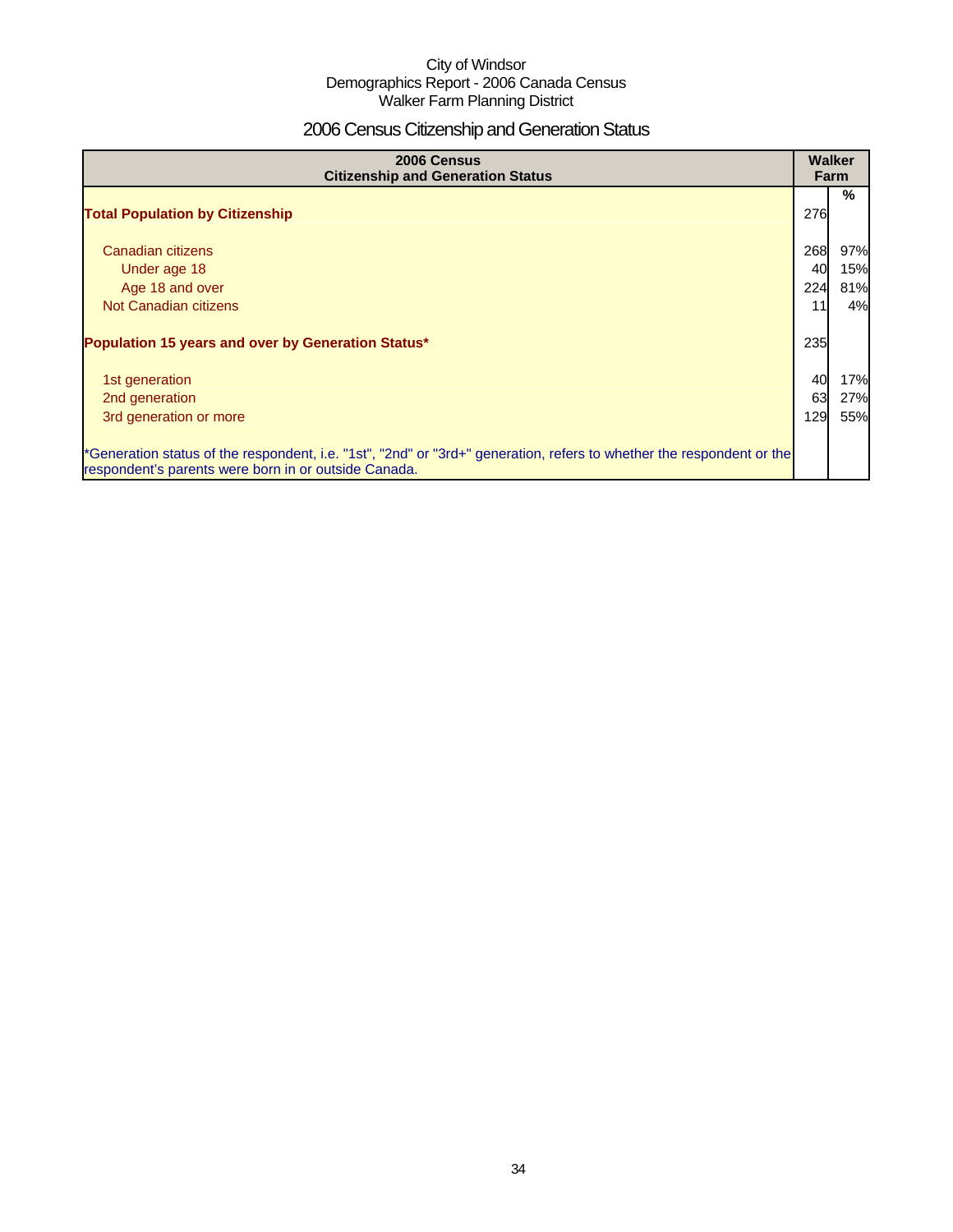## 2006 Census Immigration and Place of Birth

| 2006 Census                                                    | <b>Walker Farm</b>                                                                                                                                        |        |
|----------------------------------------------------------------|-----------------------------------------------------------------------------------------------------------------------------------------------------------|--------|
| <b>Immigration and Place of Birth</b>                          |                                                                                                                                                           |        |
| <b>Total Immigrant Population by Period of Immigration</b>     | 40                                                                                                                                                        | %      |
| Before 1961                                                    |                                                                                                                                                           | 2664%  |
| 1961 to 1970                                                   |                                                                                                                                                           | 1127%  |
| 1971 to 1980                                                   |                                                                                                                                                           | 7 18%  |
| 1981 to 1990                                                   | $\overline{0}$                                                                                                                                            | 0%     |
| 1991 to 2000                                                   | $\overline{0}$                                                                                                                                            | 0%     |
| 1991 to 1995                                                   | $\overline{0}$                                                                                                                                            | 0%     |
| 1996 to 2000                                                   | $\overline{0}$                                                                                                                                            | 0%     |
| 2001 to 2006                                                   | 0                                                                                                                                                         | 0%     |
| <b>Total Immigrant Population by Age at Immigration</b>        | 40                                                                                                                                                        |        |
| Under 5 years                                                  | 0                                                                                                                                                         | 0%     |
| 5 to 14 years                                                  |                                                                                                                                                           | 1127%  |
| 15 to 24 years                                                 |                                                                                                                                                           | 1127%  |
| 25 to 44 years                                                 |                                                                                                                                                           | 1536%  |
| 45 years and over                                              |                                                                                                                                                           | 718%   |
| <b>Total Population by Immigrant Status and Place of Birth</b> | 276                                                                                                                                                       |        |
| Non-immigrants                                                 |                                                                                                                                                           | 23585% |
| Born in province of residence                                  |                                                                                                                                                           | 21076% |
| Born outside province of residence                             |                                                                                                                                                           | 22 8%  |
| Immigrants                                                     |                                                                                                                                                           | 40 15% |
| Non-permanent residents                                        | 0                                                                                                                                                         | 0%     |
| <b>Total Immigrants by Place of Birth</b>                      | 40                                                                                                                                                        |        |
| Top 5 Immigrant Places of Birth                                | Northern Europe <sup>33%</sup><br>United States of America 22%<br>Western Europe <sup>22%</sup><br>Southern Europe <sup>22%</sup><br>Oceania and other 0% |        |
| <b>United States of America</b>                                |                                                                                                                                                           | 718%   |
| <b>Central America</b>                                         | $\overline{0}$                                                                                                                                            | 0%     |
| Caribbean and Bermuda                                          | $\overline{0}$                                                                                                                                            | 0%     |
| <b>South America</b>                                           | 0                                                                                                                                                         | 0%     |
| <b>Europe</b>                                                  |                                                                                                                                                           | 2664%  |
| <b>Western Europe</b>                                          |                                                                                                                                                           | 718%   |
| <b>Eastern Europe</b>                                          | <sub>0</sub>                                                                                                                                              | 0%     |
| <b>Southern Europe</b>                                         |                                                                                                                                                           | 718%   |
| <b>Italy</b>                                                   | 0                                                                                                                                                         | 0%     |
| <b>Other Southern Europe</b>                                   |                                                                                                                                                           | 718%   |
| <b>Northern Europe</b>                                         |                                                                                                                                                           | 1127%  |
| <b>United Kingdom</b>                                          |                                                                                                                                                           | 1536%  |
| <b>Other Northern Europe</b>                                   | $\overline{0}$                                                                                                                                            | 0%     |
| Africa                                                         | 0                                                                                                                                                         | 0%     |
| <b>Western Africa</b>                                          | 0                                                                                                                                                         | 0%     |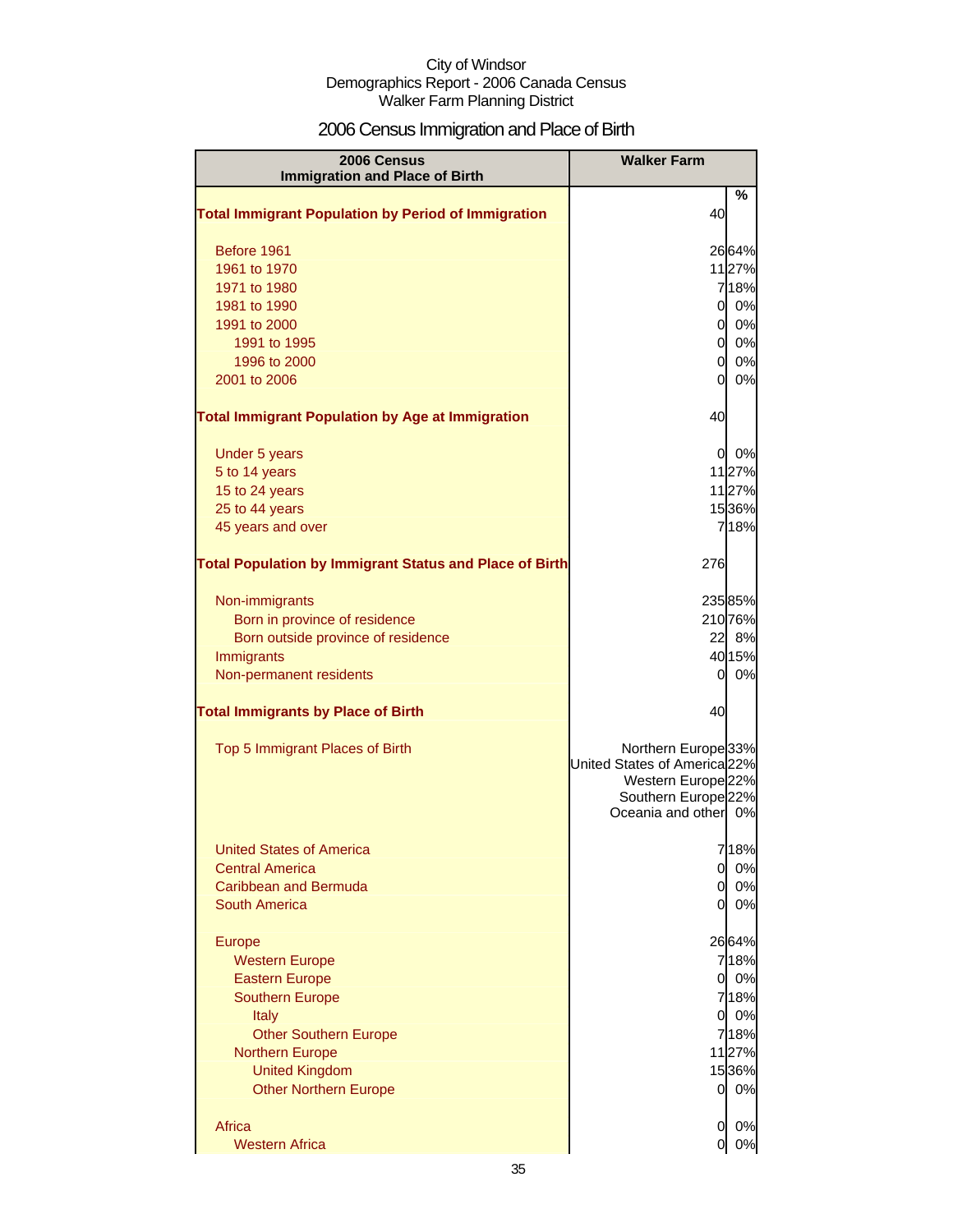| City of Windsor                          |
|------------------------------------------|
| Demographics Report - 2006 Canada Census |
| Walker Farm Planning District            |

| 2006 Census                           | <b>Walker Farm</b> |      |
|---------------------------------------|--------------------|------|
| <b>Immigration and Place of Birth</b> |                    |      |
|                                       |                    | %    |
| <b>Eastern Africa</b>                 | 0                  | 0%   |
| <b>Northern Africa</b>                | 0                  | 0%   |
| <b>Central Africa</b>                 | 0                  | 0%   |
| Southern Africa                       | Ω                  | 0%   |
|                                       |                    |      |
| Asia and the Middle East              |                    | 718% |
| West Central Asia and the Middle East | 0                  | 0%   |
| <b>Eastern Asia</b>                   | 0                  | 0%   |
| China                                 | 0                  | 0%   |
| Hong Kong                             | Ω                  | 0%   |
| <b>Other Eastern Asia</b>             |                    | 0%   |
| <b>Southeast Asia</b>                 | 0                  | 0%   |
| <b>Philippines</b>                    |                    | 18%  |
| <b>Other Southeast Asia</b>           |                    | 0%   |
| Southern Asia                         | 0                  | 0%   |
| India                                 | Ω                  | 0%   |
| <b>Other Southern Asia</b>            | 0                  | 0%   |
|                                       |                    |      |
| Oceania and other                     |                    | 0%   |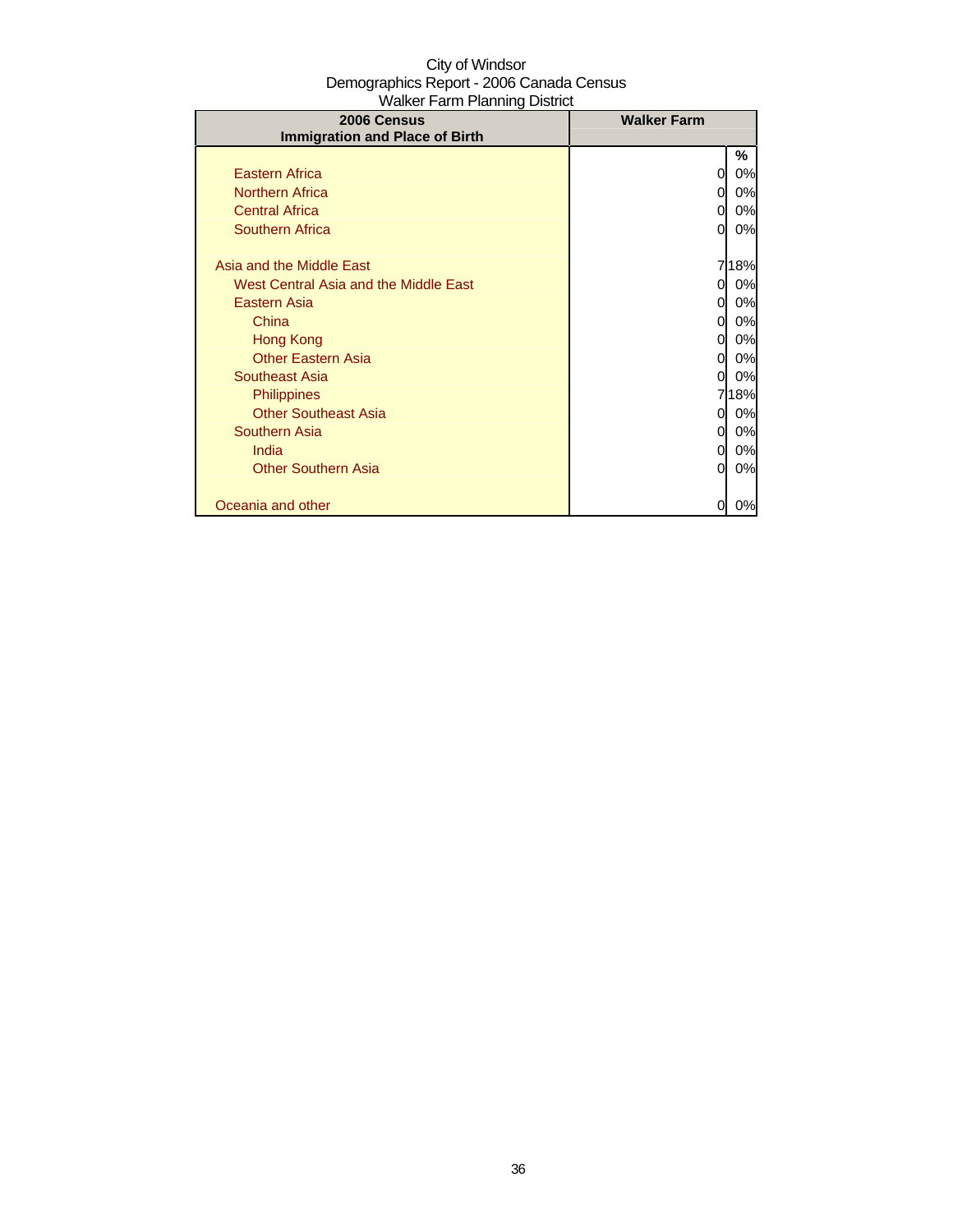## 2006 Census Recent Immigration and Place of Birth (2001-2006)

| 2006 Census<br>Recent Immigration and Place of Birth (2001-2006) | <b>Walker Farm</b> |   |
|------------------------------------------------------------------|--------------------|---|
|                                                                  |                    | % |
| <b>Total Recent Immigrants by Selected Places of Birth</b>       | 0                  |   |
| Top 5 Recent Immigrant Places of Birth                           |                    |   |
| <b>United States of America</b>                                  | 0                  |   |
| <b>Central America</b>                                           | 0                  |   |
| Caribbean and Bermuda                                            | 0                  |   |
| South America                                                    | 0                  |   |
| Europe                                                           | 0                  |   |
| <b>Western Europe</b>                                            | 0                  |   |
| <b>Eastern Europe</b>                                            | 0                  |   |
| <b>Southern Europe</b>                                           | $\overline{0}$     |   |
| Italy                                                            | $\overline{0}$     |   |
| <b>Other Southern Europe</b>                                     | $\mathbf 0$        |   |
| <b>Northern Europe</b>                                           | $\overline{0}$     |   |
| <b>United Kingdom</b>                                            | $\overline{0}$     |   |
| <b>Other Northern Europe</b>                                     | $\overline{0}$     |   |
| Africa                                                           | 0                  |   |
| <b>Western Africa</b>                                            | $\overline{0}$     |   |
| <b>Eastern Africa</b>                                            | $\mathbf 0$        |   |
| <b>Northern Africa</b>                                           | $\overline{0}$     |   |
| <b>Central Africa</b>                                            | $\overline{0}$     |   |
| <b>Southern Africa</b>                                           | 0                  |   |
| Asia and the Middle East                                         | 0                  |   |
| West Central Asia and the Middle East                            | $\overline{0}$     |   |
| <b>Eastern Asia</b>                                              | $\mathbf 0$        |   |
| China                                                            | $\mathbf 0$        |   |
| <b>Hong Kong</b>                                                 | $\overline{0}$     |   |
| <b>Other Eastern Asia</b>                                        | $\overline{0}$     |   |
| <b>Southeast Asia</b>                                            | $\overline{0}$     |   |
| Philippines                                                      | $\overline{0}$     |   |
| <b>Other Southeast Asia</b>                                      | $\overline{0}$     |   |
| <b>Southern Asia</b>                                             | $\overline{0}$     |   |
| India                                                            | 0                  |   |
| <b>Other Southern Asia</b>                                       | 0                  |   |
| Oceania and other                                                | 0                  |   |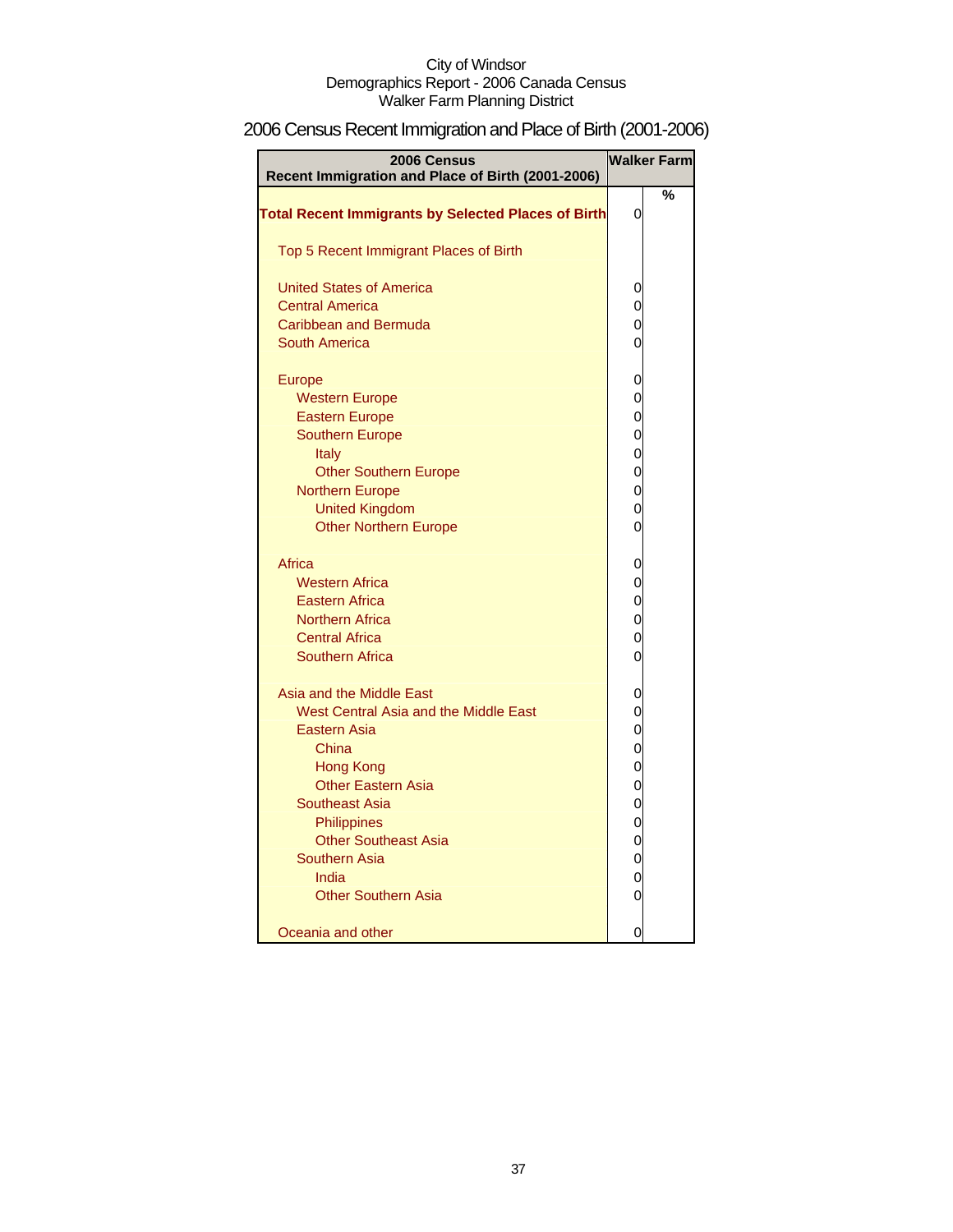## 2006 Census Mobility

| 2006 Census<br><b>Mobility</b>                    |     | <b>Walker Farm</b> |
|---------------------------------------------------|-----|--------------------|
| <b>Total Population by 1 year mobility status</b> | 276 | %                  |
| Non-movers (same address one year ago)            | 213 | 77%                |
| <b>Movers</b>                                     | 59  | 21%                |
| Non-migrants                                      | 59  | 21%                |
| <b>Migrants</b>                                   | 0   | 0%                 |
| Internal migrants                                 | 0   | 0%                 |
| Intraprovincial migrants                          | 0   | 0%                 |
| Interprovincial migrants                          | 0   | 0%                 |
| <b>External migrants</b>                          | 0   | 0%                 |
| <b>Total Population by 5 year mobility status</b> | 254 |                    |
| Non-movers (same address five years ago)          | 165 | 60%                |
| <b>Movers</b>                                     | 88  | 32%                |
| Non-migrants                                      | 85  | 31%                |
| <b>Migrants</b>                                   | 7   | 3%                 |
| Internal migrants                                 | 7   | 3%                 |
| Intraprovincial migrants                          | 0   | 0%                 |
| Interprovincial migrants                          | 0   | 0%                 |
| <b>External migrants</b>                          | 0   | 0%                 |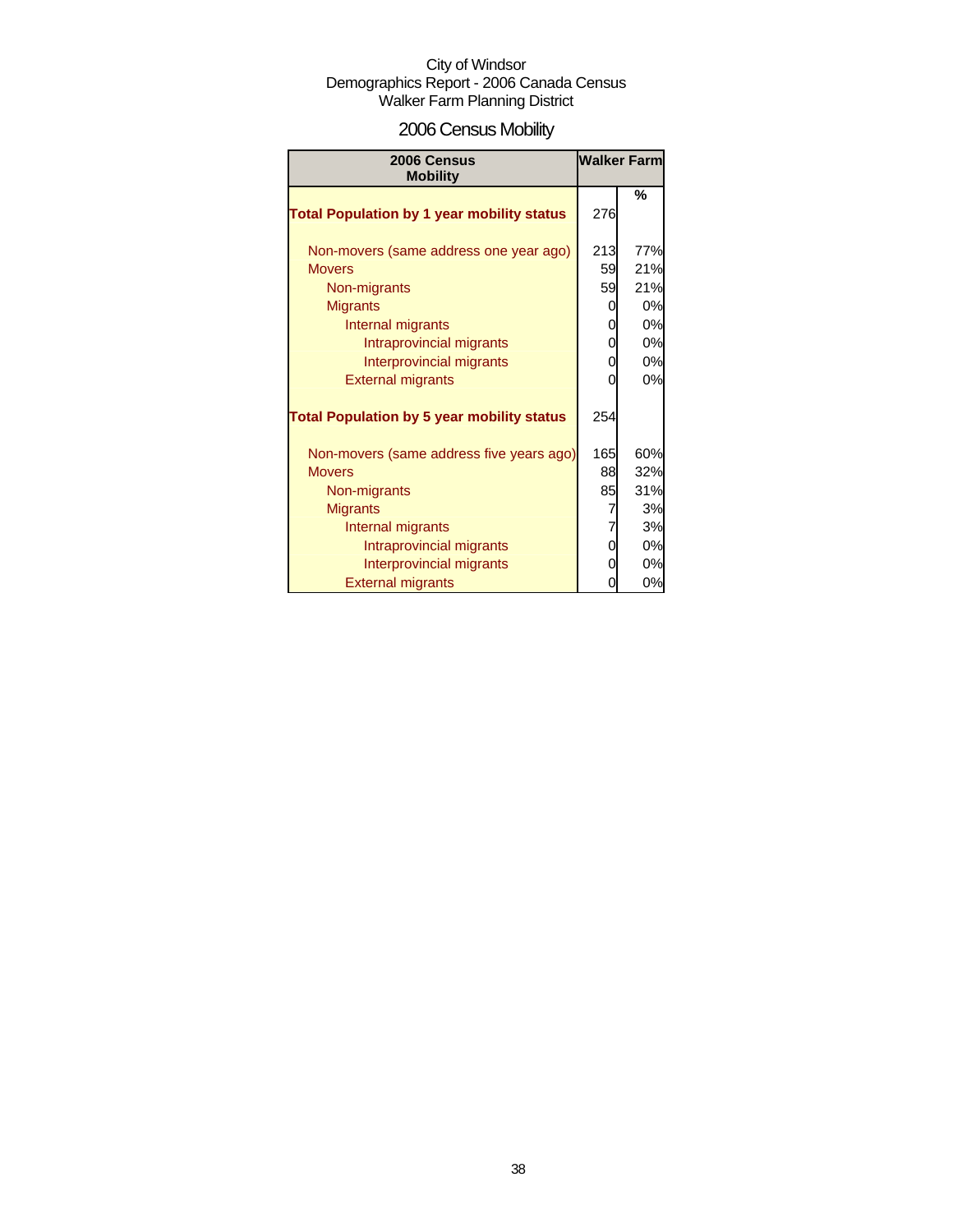# 2006 Census Aboriginal Population

| 2006 Census<br><b>Aboriginal Population</b>                                                                                                                                                                                                                                                 |                                                                               | <b>Walker</b><br>Farm                        |
|---------------------------------------------------------------------------------------------------------------------------------------------------------------------------------------------------------------------------------------------------------------------------------------------|-------------------------------------------------------------------------------|----------------------------------------------|
| Population by Aboriginal* and non-Aboriginal Identity                                                                                                                                                                                                                                       | 276                                                                           |                                              |
| Aboriginal population<br><b>Single Response</b><br><b>Inuit</b><br><b>Metis</b><br>North American Indian<br>Multiple responses<br>Aboriginal responses not included elsewhere                                                                                                               | 7<br>0<br>$\overline{0}$<br>$\overline{0}$<br>$\overline{0}$<br>0<br>$\Omega$ | 3%<br>0%<br>0%<br>0%<br>0%<br>0%<br>0%       |
| Non-Aboriginal population                                                                                                                                                                                                                                                                   | 272                                                                           | 99%                                          |
| <b>Population by Registered Indian Status</b>                                                                                                                                                                                                                                               | 272                                                                           |                                              |
| <b>Registered Indian</b><br>Not a Registered Indian                                                                                                                                                                                                                                         | 0<br>272                                                                      | 0%<br>100%                                   |
| <b>Population by Aboriginal and Non-Aboriginal Ancestry</b>                                                                                                                                                                                                                                 | 247                                                                           |                                              |
| Aboriginal ancestry<br>North American Indian single ancestry<br>North American Indian and non-Aboriginal ancestries<br>Métis single ancestry<br>Métis and non-Aboriginal ancestries<br>Inuit single ancestry<br>Inuit and non-Aboriginal ancestries<br>Other Aboriginal multiple ancestries | 0<br>$\overline{0}$<br>$\overline{0}$<br>$\overline{0}$<br>0<br>0<br>0        | 3%<br>0%<br>0%<br>0%<br>0%<br>0%<br>0%<br>0% |
| Non-Aboriginal ancestry                                                                                                                                                                                                                                                                     | 247                                                                           | 100%                                         |
| Indian Reservation DAs that refused enumeration                                                                                                                                                                                                                                             | O                                                                             |                                              |
| * Refers to those persons who reported identifying with at least one Aboriginal group, i.e. North American Indian,<br>Métis or Inuit (Eskimo).                                                                                                                                              |                                                                               |                                              |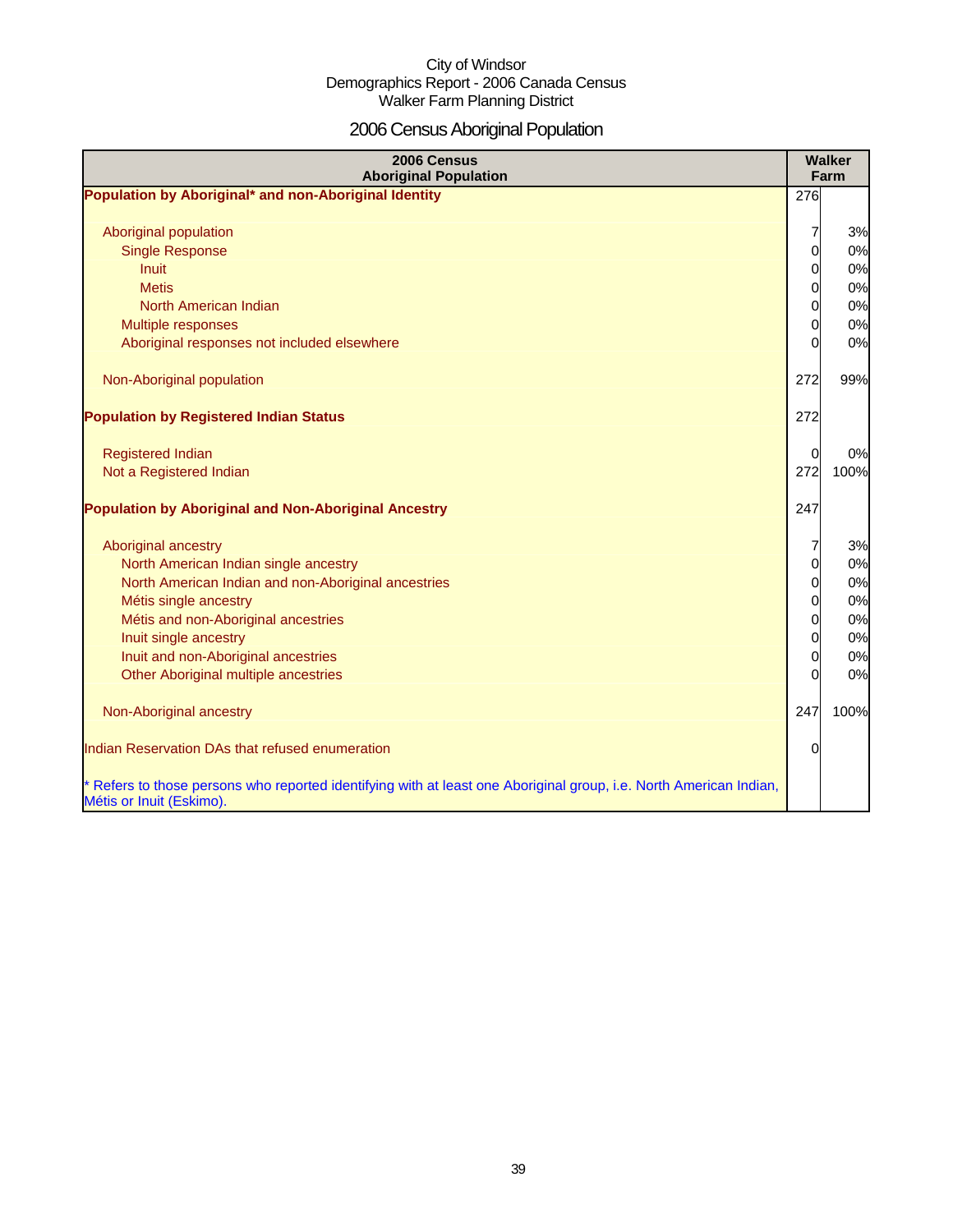## 2006 Census Labour Force by Sex Comparison

| <b>Labour Force by Sex</b><br><b>Comparison</b><br><b>Total</b><br><b>Males</b><br><b>Females</b><br>Population<br><b>Total Population 15 years and over by Labour Force Activity</b><br>210<br>100<br>110<br>In the labour force<br>113 54%<br>77%<br>3330%<br>77<br>97<br>3027%<br>46%<br>67<br>67%<br>Employed<br>8%<br>13%<br>0%<br>Unemployed<br>17<br>13<br>$\Omega$<br>Not in the labour force<br>48%<br>23<br>23%<br>7367%<br>100<br>76.7%<br>54.0%<br>30.3%<br><b>Participation rate</b><br>66.7%<br>Employment-population ratio<br>27.3%<br>46.0%<br>Unemployment rate<br>14.7%<br>17.4%<br>0.0%<br><b>Total Population 15-24 years by Labour Force Activity</b><br>7<br>7<br>7100%<br>7 100%<br>In the labour force<br>0%<br>0 |
|-------------------------------------------------------------------------------------------------------------------------------------------------------------------------------------------------------------------------------------------------------------------------------------------------------------------------------------------------------------------------------------------------------------------------------------------------------------------------------------------------------------------------------------------------------------------------------------------------------------------------------------------------------------------------------------------------------------------------------------------|
|                                                                                                                                                                                                                                                                                                                                                                                                                                                                                                                                                                                                                                                                                                                                           |
|                                                                                                                                                                                                                                                                                                                                                                                                                                                                                                                                                                                                                                                                                                                                           |
|                                                                                                                                                                                                                                                                                                                                                                                                                                                                                                                                                                                                                                                                                                                                           |
|                                                                                                                                                                                                                                                                                                                                                                                                                                                                                                                                                                                                                                                                                                                                           |
|                                                                                                                                                                                                                                                                                                                                                                                                                                                                                                                                                                                                                                                                                                                                           |
|                                                                                                                                                                                                                                                                                                                                                                                                                                                                                                                                                                                                                                                                                                                                           |
|                                                                                                                                                                                                                                                                                                                                                                                                                                                                                                                                                                                                                                                                                                                                           |
|                                                                                                                                                                                                                                                                                                                                                                                                                                                                                                                                                                                                                                                                                                                                           |
|                                                                                                                                                                                                                                                                                                                                                                                                                                                                                                                                                                                                                                                                                                                                           |
|                                                                                                                                                                                                                                                                                                                                                                                                                                                                                                                                                                                                                                                                                                                                           |
|                                                                                                                                                                                                                                                                                                                                                                                                                                                                                                                                                                                                                                                                                                                                           |
|                                                                                                                                                                                                                                                                                                                                                                                                                                                                                                                                                                                                                                                                                                                                           |
|                                                                                                                                                                                                                                                                                                                                                                                                                                                                                                                                                                                                                                                                                                                                           |
|                                                                                                                                                                                                                                                                                                                                                                                                                                                                                                                                                                                                                                                                                                                                           |
|                                                                                                                                                                                                                                                                                                                                                                                                                                                                                                                                                                                                                                                                                                                                           |
| 7100%<br>7 100%<br>0%<br>Employed<br>0                                                                                                                                                                                                                                                                                                                                                                                                                                                                                                                                                                                                                                                                                                    |
| 0%<br>0%<br>0%<br><b>Unemployed</b><br>$\overline{0}$<br>$\overline{0}$<br>$\Omega$                                                                                                                                                                                                                                                                                                                                                                                                                                                                                                                                                                                                                                                       |
| 0%<br>0%<br>Not in the labour force<br>$\Omega$<br>0%<br>$\Omega$<br>$\Omega$                                                                                                                                                                                                                                                                                                                                                                                                                                                                                                                                                                                                                                                             |
|                                                                                                                                                                                                                                                                                                                                                                                                                                                                                                                                                                                                                                                                                                                                           |
| 100.0%<br>100.0%<br>0.0%<br><b>Participation rate</b>                                                                                                                                                                                                                                                                                                                                                                                                                                                                                                                                                                                                                                                                                     |
| 100.0%<br>100.0%<br>0.0%<br><b>Employment-population ratio</b>                                                                                                                                                                                                                                                                                                                                                                                                                                                                                                                                                                                                                                                                            |
| <b>Unemployment rate</b><br>0.0%<br>0.0%                                                                                                                                                                                                                                                                                                                                                                                                                                                                                                                                                                                                                                                                                                  |
| <b>Total Population 25 years and over by Labour Force Activity</b><br>97<br>204<br>110                                                                                                                                                                                                                                                                                                                                                                                                                                                                                                                                                                                                                                                    |
|                                                                                                                                                                                                                                                                                                                                                                                                                                                                                                                                                                                                                                                                                                                                           |
| In the labour force<br>107 52%<br>79%<br>3330%<br>77                                                                                                                                                                                                                                                                                                                                                                                                                                                                                                                                                                                                                                                                                      |
| 63<br>2724%<br>Employed<br>93<br>46%<br>66%                                                                                                                                                                                                                                                                                                                                                                                                                                                                                                                                                                                                                                                                                               |
| <b>Unemployed</b><br>17<br>8%<br>13<br>14%<br>6%<br>7                                                                                                                                                                                                                                                                                                                                                                                                                                                                                                                                                                                                                                                                                     |
| 20<br>7367%<br>Not in the labour force<br>93<br>46%<br>21%                                                                                                                                                                                                                                                                                                                                                                                                                                                                                                                                                                                                                                                                                |
| 79.3%<br><b>Participation rate</b><br>52.5%<br>30.3%                                                                                                                                                                                                                                                                                                                                                                                                                                                                                                                                                                                                                                                                                      |
| <b>Employment-population ratio</b><br>65.5%<br>24.2%<br>45.9%                                                                                                                                                                                                                                                                                                                                                                                                                                                                                                                                                                                                                                                                             |
| 15.6%<br>17.4%<br>20.0%<br>Unemployment rate                                                                                                                                                                                                                                                                                                                                                                                                                                                                                                                                                                                                                                                                                              |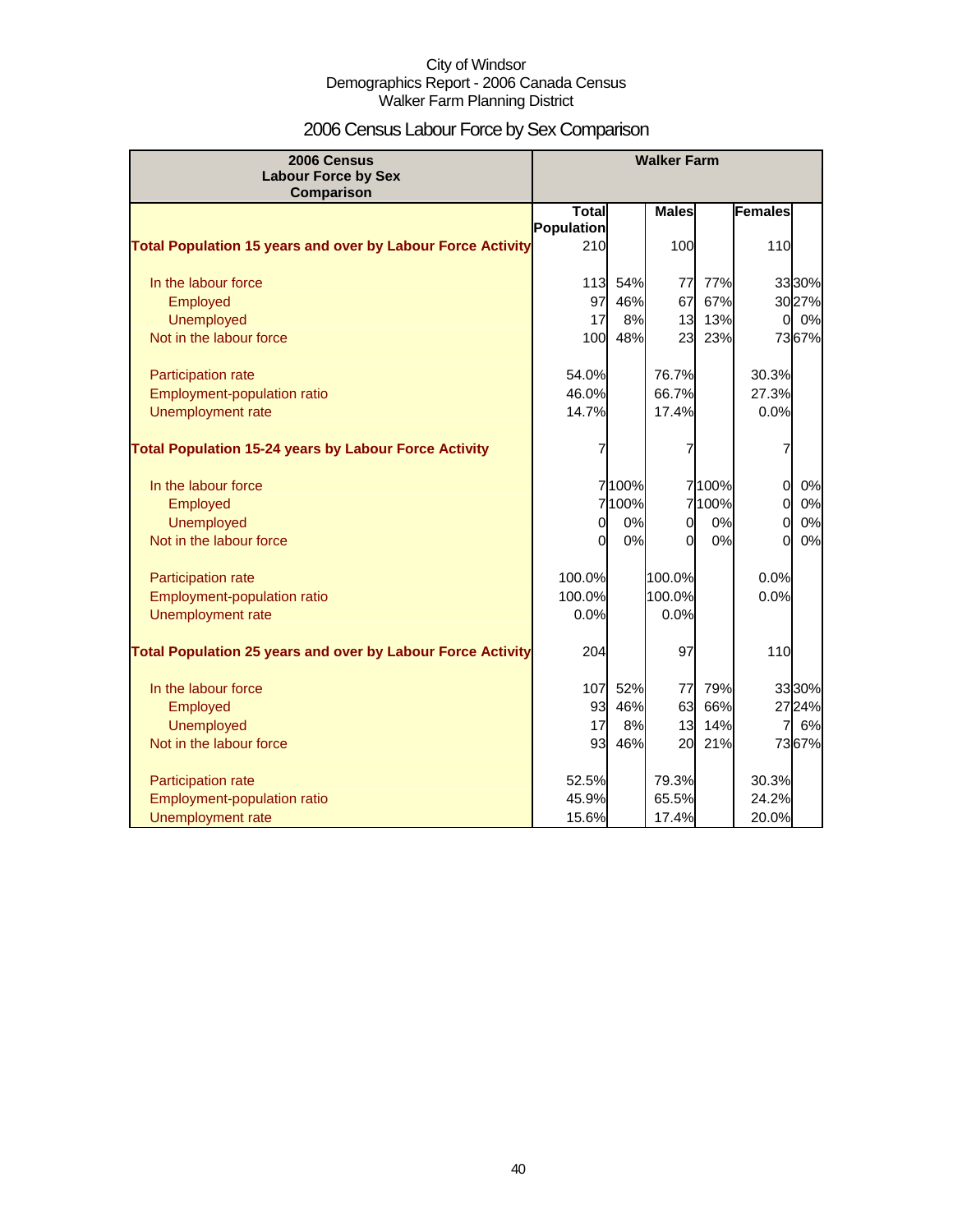## 2006 Census Labour Force by Sex

| 2006 Census<br><b>Labour Force by Sex</b>                          | <b>Walker Farm</b> |         |
|--------------------------------------------------------------------|--------------------|---------|
|                                                                    |                    | %       |
| <b>Total Population 15 years and over by Labour Force Activity</b> | 210                |         |
| In the labour force                                                | 113                | 54%     |
| Employed                                                           | 97                 | 46%     |
| <b>Unemployed</b>                                                  | 17                 | 8%      |
| Not in the labour force                                            | 100                | 48%     |
| Participation rate                                                 | 54.0%              |         |
| Employment-population ratio                                        | 46.0%              |         |
| Unemployment rate                                                  | 14.7%              |         |
| <b>Total Population 15-24 years by Labour Force Activity</b>       | 7                  |         |
| In the labour force                                                |                    | 7100%   |
| Employed                                                           |                    | 7100%   |
| <b>Unemployed</b>                                                  | 0                  | 0%      |
| Not in the labour force                                            | 0                  | 0%      |
| Participation rate                                                 | 100.0%             |         |
| Employment-population ratio                                        | 100.0%             |         |
| Unemployment rate                                                  | 0.0%               |         |
| <b>Total Population 25 years and over by Labour Force Activity</b> | 204                |         |
| In the labour force                                                |                    | 107 52% |
| Employed                                                           | 93                 | 46%     |
| <b>Unemployed</b>                                                  | 17                 | 8%      |
| Not in the labour force                                            | 93                 | 46%     |
| Participation rate                                                 | 52.5%              |         |
| <b>Employment-population ratio</b>                                 | 45.9%              |         |
| Unemployment rate                                                  | 15.6%              |         |
| Males 15 years and over by Labour Force Activity                   | 100                |         |
| In the labour force                                                | 77                 | 77%     |
| Employed                                                           | 67                 | 67%     |
| <b>Unemployed</b>                                                  | 13                 | 13%     |
| Not in the labour force                                            | 23                 | 23%     |
| Participation rate                                                 | 76.7%              |         |
| Employment-population ratio                                        | 66.7%              |         |
| Unemployment rate                                                  | 17.4%              |         |
| <b>Males 15-24 years by Labour Force Activity</b>                  | 7                  |         |
| In the labour force                                                |                    | 7100%   |
| Employed                                                           |                    | 7 100%  |
| <b>Unemployed</b>                                                  | 0                  | 0%      |
| Not in the labour force                                            | 0                  | $0\%$   |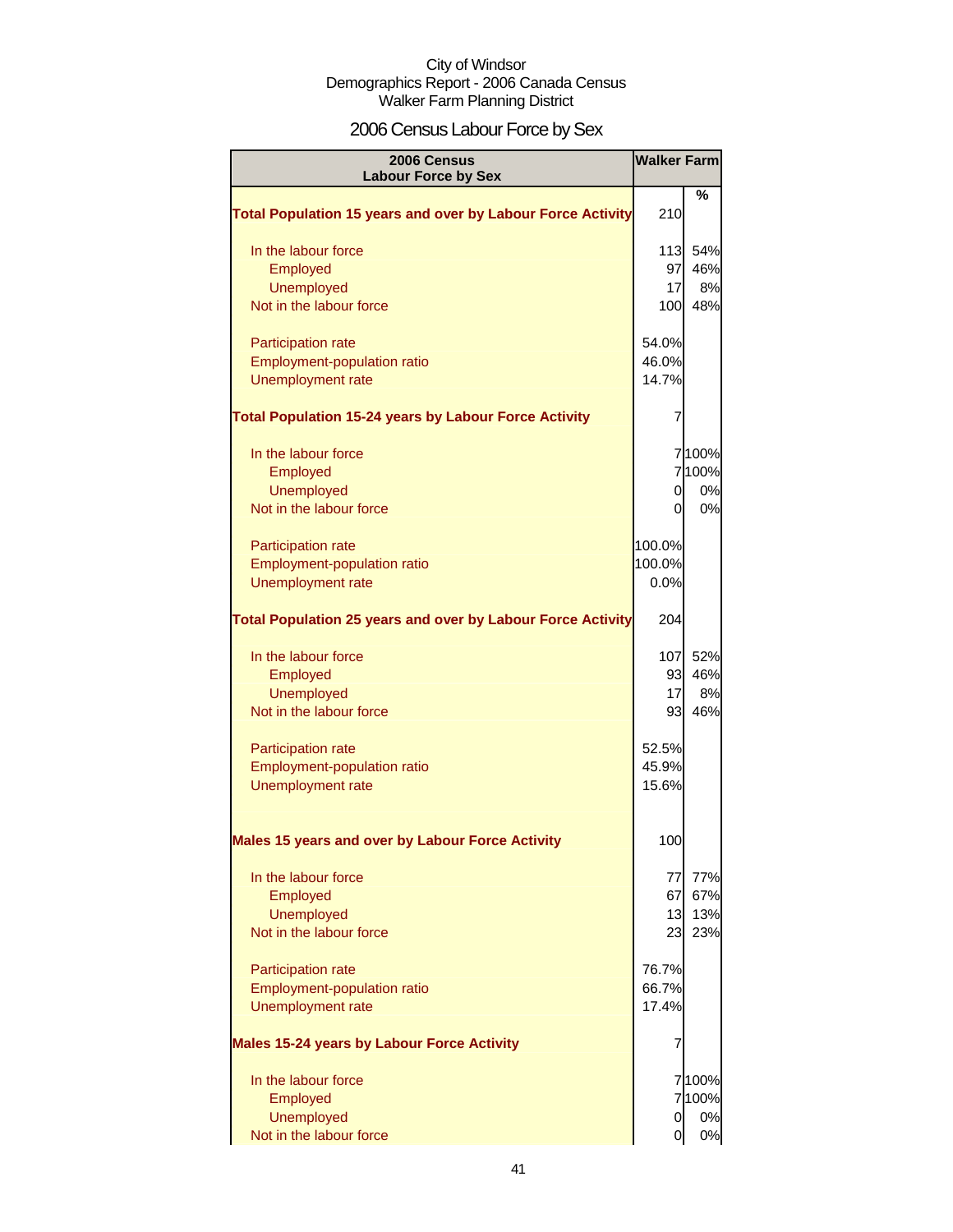| 2006 Census<br><b>Labour Force by Sex</b>                 | <b>Walker Farm</b> |     |
|-----------------------------------------------------------|--------------------|-----|
|                                                           |                    | %   |
|                                                           |                    |     |
| Participation rate                                        | 100.0%             |     |
| Employment-population ratio<br>Unemployment rate          | 100.0%<br>0.0%     |     |
|                                                           |                    |     |
| Males 25 years and over by Labour Force Activity          | 97                 |     |
| In the labour force                                       | 77                 | 79% |
| Employed                                                  | 63                 | 66% |
| <b>Unemployed</b>                                         | 13                 | 14% |
| Not in the labour force                                   | 20                 | 21% |
| Participation rate                                        | 79.3%              |     |
| <b>Employment-population ratio</b>                        | 65.5%              |     |
| Unemployment rate                                         | 17.4%              |     |
|                                                           |                    |     |
| <b>Females 15 years and over by Labour Force Activity</b> | 110                |     |
| In the labour force                                       | 33                 | 30% |
| Employed                                                  | 30                 | 27% |
| <b>Unemployed</b>                                         | 0                  | 0%  |
| Not in the labour force                                   | 73                 | 67% |
| Participation rate                                        | 30.3%              |     |
| Employment-population ratio                               | 27.3%              |     |
| <b>Unemployment rate</b>                                  | 0.0%               |     |
| <b>Females 15-24 years by Labour Force Activity</b>       | 7                  |     |
| In the labour force                                       | 0                  | 0%  |
| Employed                                                  | 0                  | 0%  |
| <b>Unemployed</b>                                         | 0                  | 0%  |
| Not in the labour force                                   | 0                  | 0%  |
| Participation rate                                        | 0.0%               |     |
| <b>Employment-population ratio</b>                        | 0.0%               |     |
| Unemployment rate                                         |                    |     |
| <b>Females 25 years and over by Labour Force Activity</b> | 110                |     |
| In the labour force                                       | 33                 | 30% |
| Employed                                                  | 27                 | 24% |
| Unemployed                                                | $\overline{7}$     | 6%  |
| Not in the labour force                                   | 73                 | 67% |
| Participation rate                                        | 30.3%              |     |
| Employment-population ratio                               | 24.2%              |     |
| Unemployment rate                                         | 20.0%              |     |
|                                                           |                    |     |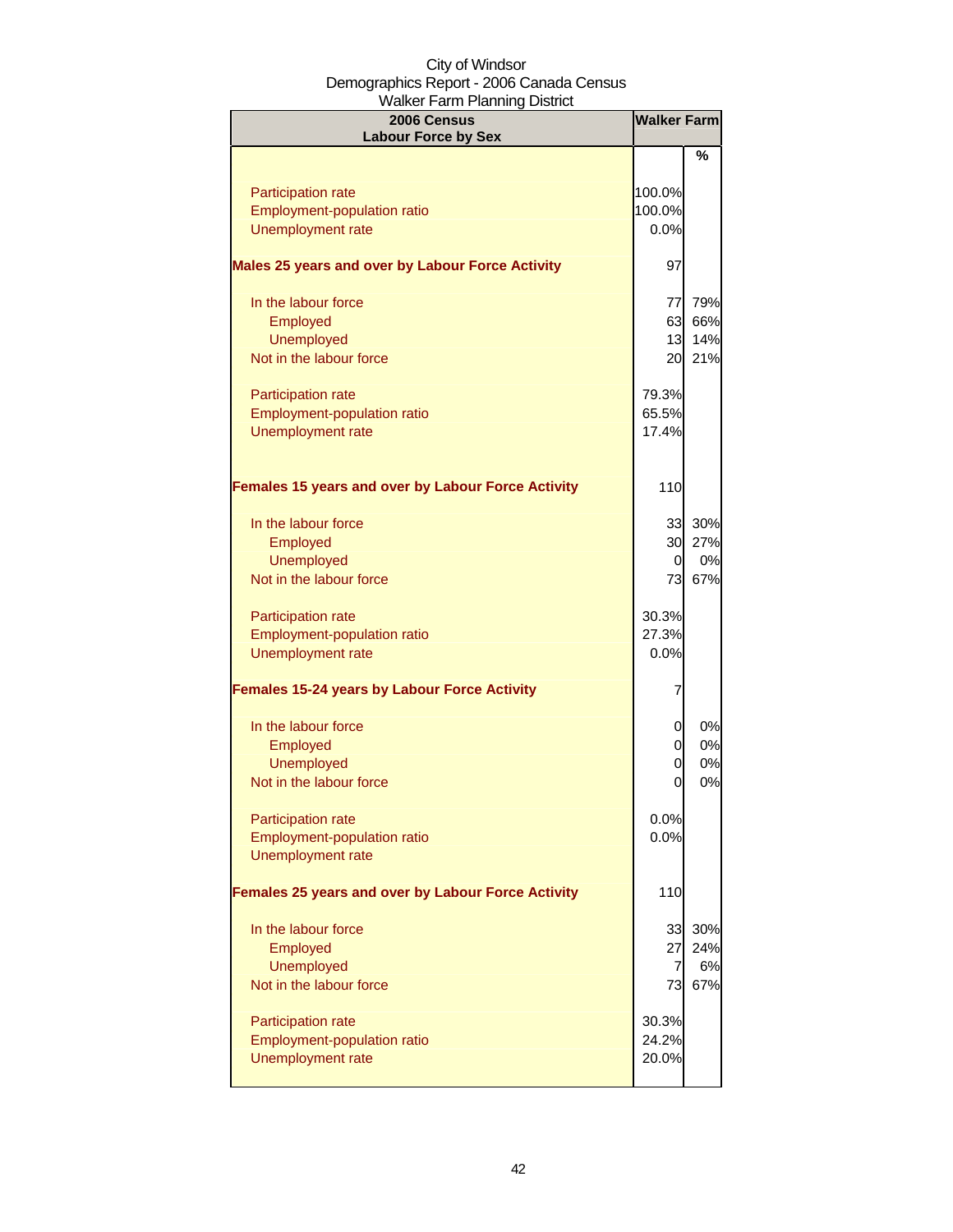## 2006 Census Presence of Children and Labour Force by Sex Comparison

| 2006 Census<br>Presence of Children and Labour Force by Sex Comparison                                          | <b>Walker Farm</b>           |        |              |         |                |         |
|-----------------------------------------------------------------------------------------------------------------|------------------------------|--------|--------------|---------|----------------|---------|
|                                                                                                                 | $\overline{\mathsf{T}}$ otal |        | <b>Males</b> |         | <b>Females</b> |         |
|                                                                                                                 | Population                   |        |              |         |                |         |
| <b>Population 15 years and over in Private Households</b>                                                       | 214                          |        | 100          |         | 110            |         |
| In the labour force                                                                                             | 113                          | 53%    | 77           | 77%     | 33             | 30%     |
| Employed                                                                                                        | 97                           | 45%    | 67           | 67%     | 30             | 27%     |
| Unemployed                                                                                                      | 17                           | 8%     | 10           | 10%     | 7              | 6%      |
| Not in the labour force                                                                                         | 100                          | 47%    | 23           | 23%     | 73             | 67%     |
| <b>Participation rate</b>                                                                                       | 53.1%                        |        | 76.7%        |         | 30.3%          |         |
| Employment-population ratio                                                                                     | 45.3%                        |        | 66.7%        |         | 27.3%          |         |
| Unemployment rate                                                                                               | 14.7%                        |        | 13.0%        |         | 20.0%          |         |
| Population 15 years and over in Private Households with No Children at<br><b>Home</b>                           | 157                          |        | 83           |         | 77             |         |
| In the labour force                                                                                             | 67                           | 43%    | 57           | 68%     | 10             | 13%     |
| Employed                                                                                                        | 53                           | 34%    | 47           | 56%     | 7              | 9%      |
| <b>Unemployed</b>                                                                                               | 13                           | 9%     | 13           | 16%     | $\overline{0}$ | 0%      |
| Not in the labour force                                                                                         | 90                           | 57%    | 23           | 28%     | 67             | 87%     |
| Participation rate                                                                                              | 42.6%                        |        | 68.0%        |         | 13.0%          |         |
| Employment-population ratio                                                                                     | 34.0%                        |        | 56.0%        |         | 8.7%           |         |
| Unemployment rate                                                                                               | 20.0%                        |        | 23.5%        |         | 0.0%           |         |
| Population 15 years and over in Private Households with Children at<br><b>Home</b>                              | 57                           |        | 20           |         | 37             |         |
| In the labour force                                                                                             | 47                           | 82%    |              | 20 100% | 27             | 73%     |
| Employed                                                                                                        | 40                           | 71%    |              | 20 100% | 23             | 64%     |
| <b>Unemployed</b>                                                                                               | 7                            | 12%    | 0            | 0%      | 7              | 18%     |
| Not in the labour force                                                                                         | 10                           | 18%    | $\Omega$     | 0%      | 7              | 18%     |
| <b>Participation rate</b>                                                                                       | 82.4%                        |        | 100.0%       |         | 72.7%          |         |
| <b>Employment-population ratio</b>                                                                              | 70.6%                        |        | 100.0%       |         | 63.6%          |         |
| Unemployment rate                                                                                               | 14.3%                        |        | 0.0%         |         | 25.0%          |         |
| Population 15 years and over in Private Households with Children under<br><b>6 years only</b>                   | 17                           |        | 10           |         | 10             |         |
| In the labour force                                                                                             |                              | 17100% |              | 10 100% |                | 10100%  |
| Employed                                                                                                        |                              | 17100% | 7            | 67%     |                | 10 100% |
| <b>Unemployed</b>                                                                                               | $\mathbf 0$                  | 0%     | 0            | 0%      | $\overline{0}$ | 0%      |
| Not in the labour force                                                                                         | 0                            | 0%     | 0l           | 0%      | $\Omega$       | 0%      |
| Participation rate                                                                                              | 100.0%                       |        | 100.0%       |         | 100.0%         |         |
| Employment-population ratio                                                                                     | 100.0%                       |        | 66.7%        |         | 100.0%         |         |
| Unemployment rate                                                                                               | 0.0%                         |        | 0.0%         |         | 0.0%           |         |
| Population 15 years and over in Private Households with Children under<br>6 years and Children 6 years and over | 17                           |        |              |         | 10             |         |
| In the labour force                                                                                             |                              | 17100% |              | 7 100%  | 7              | 67%     |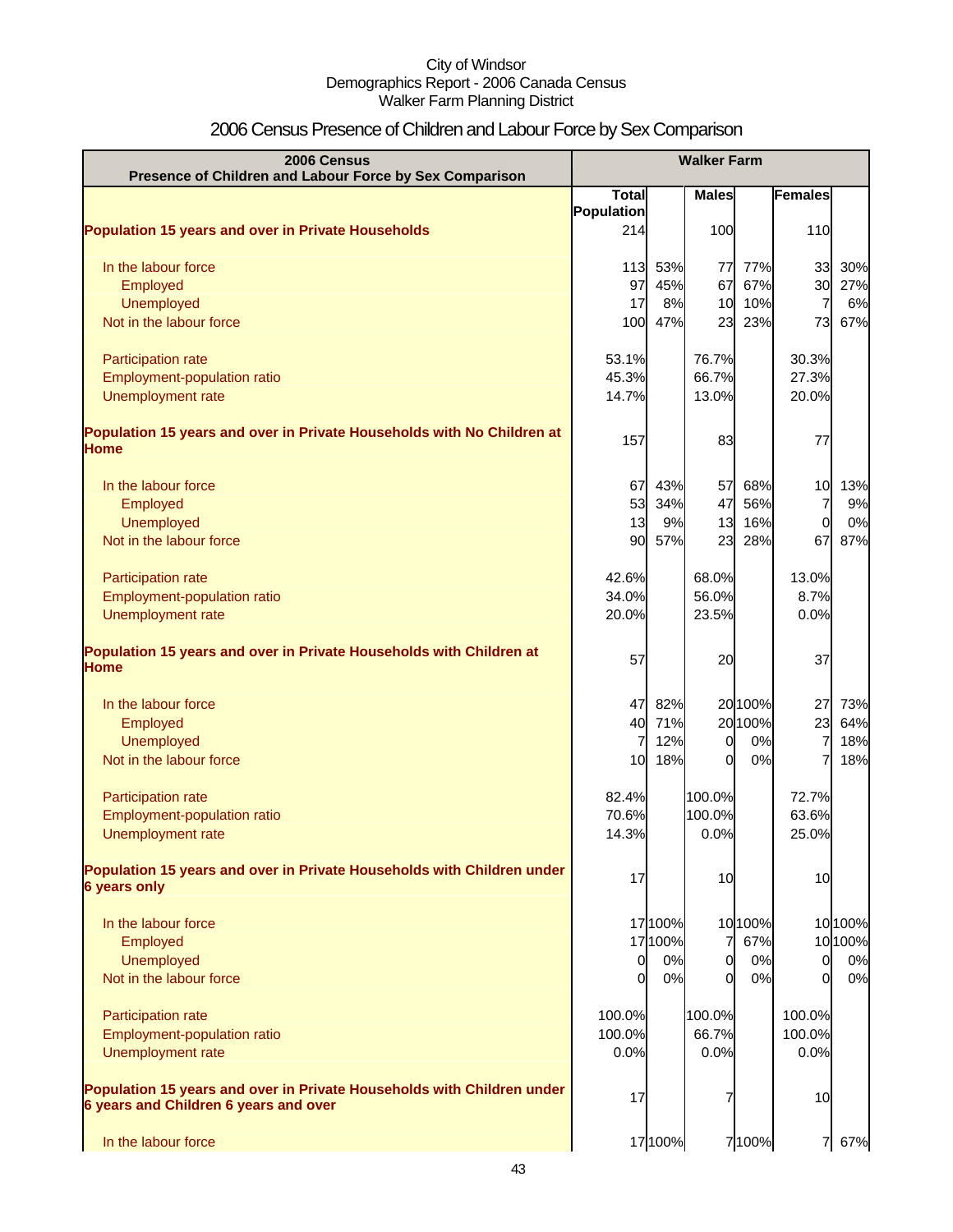| 2006 Census                                                                               | <b>Walker Farm</b>         |         |              |        |         |     |
|-------------------------------------------------------------------------------------------|----------------------------|---------|--------------|--------|---------|-----|
| Presence of Children and Labour Force by Sex Comparison                                   | Total<br><b>Population</b> |         | <b>Males</b> |        | Females |     |
| Employed                                                                                  |                            | 17 100% |              | 10150% |         | 67% |
| <b>Unemployed</b>                                                                         |                            | 0%      | 0            | 0%     |         | 0%  |
| Not in the labour force                                                                   |                            | 0%      | $\Omega$     | 0%     |         | 0%  |
| Participation rate                                                                        | 100.0%                     |         | 100.0%       |        | 66.7%   |     |
| Employment-population ratio                                                               | 100.0%                     |         | 150.0%       |        | 66.7%   |     |
| Unemployment rate                                                                         | 0.0%                       |         | 0.0%         |        | 0.0%    |     |
| Population 15 years and over in Private Households with Children 6<br>years and over only | 20                         |         |              |        | 17      |     |
| In the labour force                                                                       | 10                         | 50%     | 0            |        | 10      | 60% |
| Employed                                                                                  |                            | 33%     | $\Omega$     |        |         | 40% |
| <b>Unemployed</b>                                                                         |                            | 33%     | 0            |        |         | 40% |
| Not in the labour force                                                                   | 10                         | 50%     | ∩            |        |         | 40% |
| Participation rate                                                                        | 50.0%                      |         |              |        | 60.0%   |     |
| Employment-population ratio                                                               | 33.3%                      |         |              |        | 40.0%   |     |
| Unemployment rate                                                                         | 66.7%                      |         |              |        | 66.7%   |     |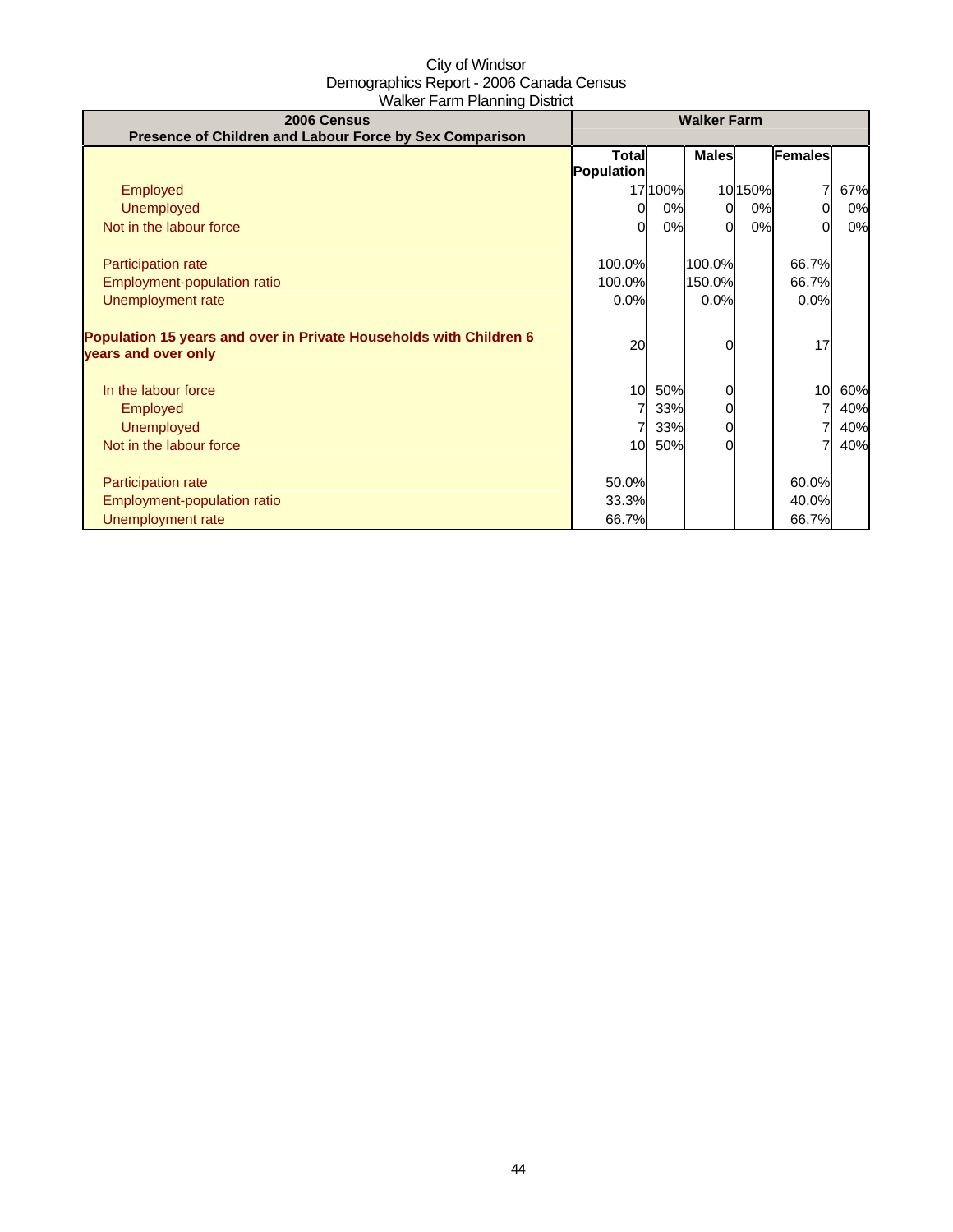## 2006 Census Presence of Children and Labour Force by Sex

| 2006 Census<br>Presence of Children and Labour Force by Sex                                         | <b>Walker Farm</b> |           |
|-----------------------------------------------------------------------------------------------------|--------------------|-----------|
| <b>Population 15 years and over in Private Households</b>                                           | 214                | %         |
|                                                                                                     |                    |           |
| In the labour force                                                                                 | 113                | 53%       |
| Employed                                                                                            | 97<br>17           | 45%       |
| Unemployed<br>Not in the labour force                                                               | 100                | 8%<br>47% |
|                                                                                                     |                    |           |
| Participation rate                                                                                  | 53.1%              |           |
| Employment-population ratio                                                                         | 45.3%              |           |
| Unemployment rate                                                                                   | 14.7%              |           |
| Population 15 years and over in Private Households with No Children at Home                         | 157                |           |
| In the labour force                                                                                 | 67                 | 43%       |
| Employed                                                                                            | 53                 | 34%       |
| <b>Unemployed</b>                                                                                   | 13                 | 9%        |
| Not in the labour force                                                                             | 90                 | 57%       |
| Participation rate                                                                                  | 42.6%              |           |
| Employment-population ratio                                                                         | 34.0%              |           |
| Unemployment rate                                                                                   | 20.0%              |           |
| Population 15 years and over in Private Households with Children at Home                            | 57                 |           |
| In the labour force                                                                                 | 47                 | 82%       |
| Employed                                                                                            | 40                 | 71%       |
| Unemployed                                                                                          | $\overline{7}$     | 12%       |
| Not in the labour force                                                                             | 10                 | 18%       |
| Participation rate                                                                                  | 82.4%              |           |
| Employment-population ratio                                                                         | 70.6%              |           |
| Unemployment rate                                                                                   | 14.3%              |           |
| Population 15 years and over in Private Households with Children under 6 years only                 | 17                 |           |
| In the labour force                                                                                 |                    | 17 100%   |
| Employed                                                                                            |                    | 17100%    |
| Unemployed                                                                                          | $\overline{0}$     | 0%        |
| Not in the labour force                                                                             | $\Omega$           | 0%        |
| Participation rate                                                                                  | 100.0%             |           |
| Employment-population ratio                                                                         | 100.0%             |           |
| Unemployment rate                                                                                   | 0.0%               |           |
| Population 15 years and over in Private Households with Children under 6 years and Children 6 years |                    |           |
| and over                                                                                            | 17                 |           |
| In the labour force                                                                                 |                    | 17 100%   |
| Employed                                                                                            |                    | 17100%    |
| Unemployed                                                                                          | $\overline{0}$     | 0%        |
| Not in the labour force                                                                             | $\overline{0}$     | 0%        |
|                                                                                                     |                    |           |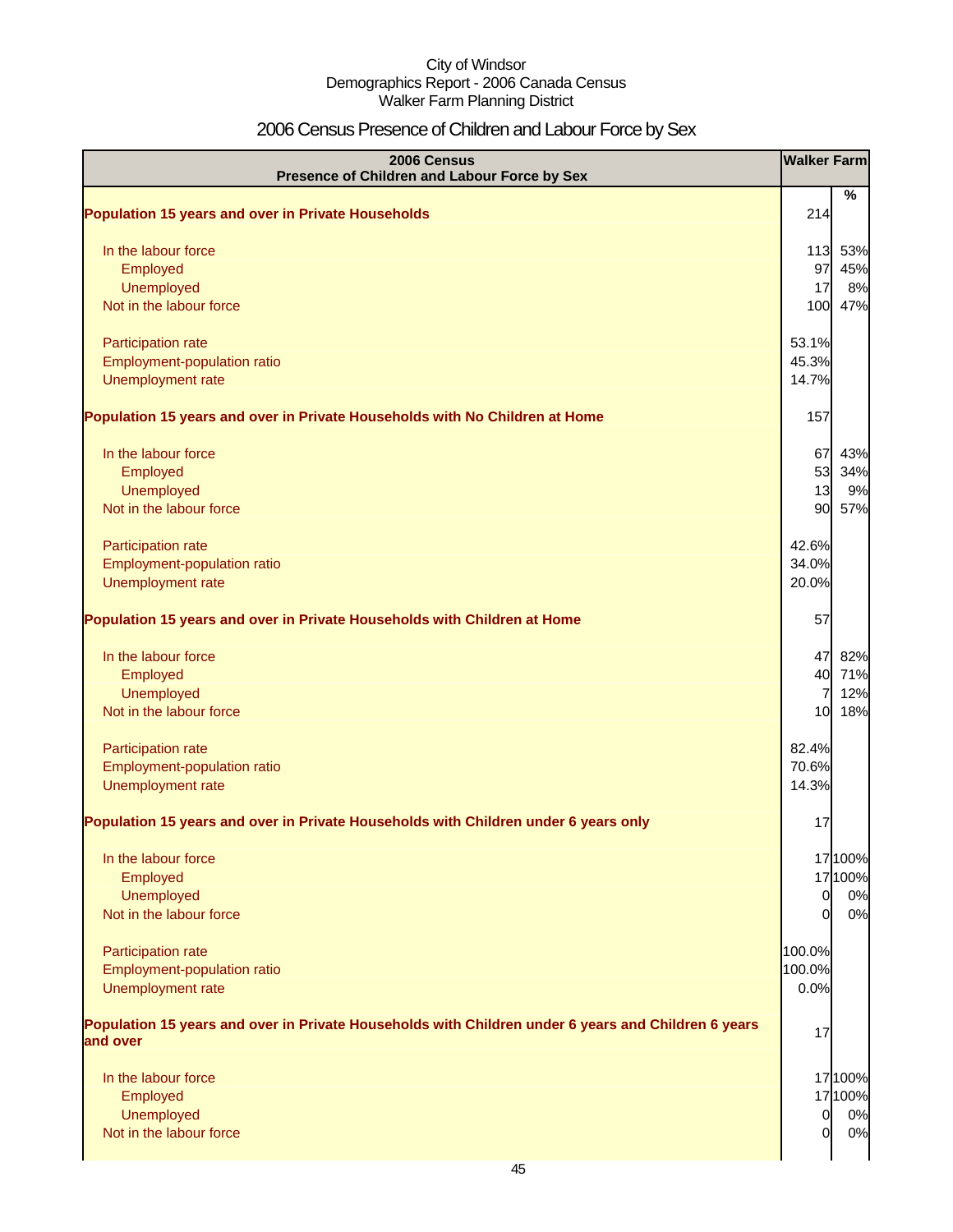| 2006 Census<br>Presence of Children and Labour Force by Sex                            | <b>Walker Farm</b> |         |
|----------------------------------------------------------------------------------------|--------------------|---------|
|                                                                                        |                    | %       |
| Participation rate                                                                     | 100.0%             |         |
| Employment-population ratio                                                            | 100.0%             |         |
| Unemployment rate                                                                      | 0.0%               |         |
| Population 15 years and over in Private Households with Children 6 years and over only | 20                 |         |
| In the labour force                                                                    | 10                 | 50%     |
| Employed                                                                               | 7                  | 33%     |
| Unemployed                                                                             | 7                  | 33%     |
| Not in the labour force                                                                |                    | 10 50%  |
| Participation rate                                                                     | 50.0%              |         |
| Employment-population ratio                                                            | 33.3%              |         |
| Unemployment rate                                                                      | 66.7%              |         |
| <b>Males 15 years and over in Private Households</b>                                   | 100                |         |
| In the labour force                                                                    | 77                 | 77%     |
| Employed                                                                               | 67                 | 67%     |
| Unemployed                                                                             | 10                 | 10%     |
| Not in the labour force                                                                | 23                 | 23%     |
| Participation rate                                                                     | 76.7%              |         |
| Employment-population ratio                                                            | 66.7%              |         |
| Unemployment rate                                                                      | 13.0%              |         |
| Males 15 years and over in Private Households with no children at home                 | 83                 |         |
| In the labour force                                                                    | 57                 | 68%     |
| Employed                                                                               | 47                 | 56%     |
| Unemployed                                                                             | 13                 | 16%     |
| Not in the labour force                                                                | 23                 | 28%     |
|                                                                                        |                    |         |
| <b>Participation rate</b>                                                              | 68.0%              |         |
| Employment-population ratio                                                            | 56.0%              |         |
| Unemployment rate                                                                      | 23.5%              |         |
| Males 15 years and over in Private Households with children at home                    | 20                 |         |
| In the labour force                                                                    |                    | 20 100% |
| Employed                                                                               |                    | 20 100% |
| Unemployed                                                                             | $\overline{0}$     | 0%      |
| Not in the labour force                                                                | $\overline{0}$     | 0%      |
| Participation rate                                                                     | 100.0%             |         |
| Employment-population ratio                                                            | 100.0%             |         |
| Unemployment rate                                                                      | 0.0%               |         |
| Males 15 years and over in Private Households with children under 6 years only         | 10                 |         |
| In the labour force                                                                    |                    | 10 100% |
| Employed                                                                               | 7                  | 67%     |
| Unemployed                                                                             | $\overline{0}$     | 0%      |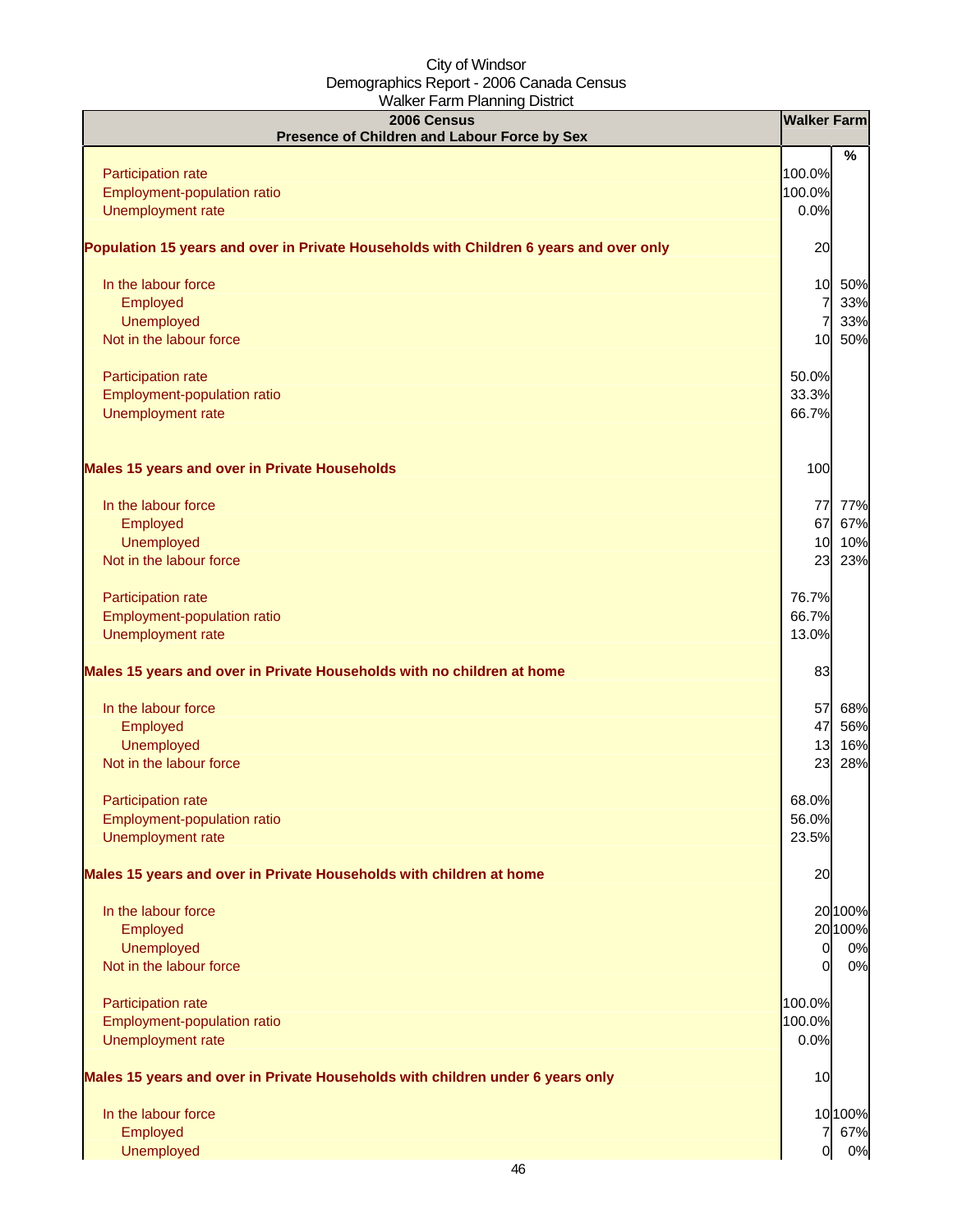| 2006 Census<br>Presence of Children and Labour Force by Sex                                                | <b>Walker Farm</b> |         |
|------------------------------------------------------------------------------------------------------------|--------------------|---------|
|                                                                                                            |                    | %       |
| Not in the labour force                                                                                    | $\overline{0}$     | 0%      |
|                                                                                                            |                    |         |
| Participation rate<br>Employment-population ratio                                                          | 100.0%<br>66.7%    |         |
| Unemployment rate                                                                                          | 0.0%               |         |
|                                                                                                            |                    |         |
| Males 15 years and over in Private Households with children under 6 years and children 6 years and<br>over | 7                  |         |
| In the labour force                                                                                        |                    | 7 100%  |
| Employed                                                                                                   |                    | 10 150% |
| <b>Unemployed</b>                                                                                          | $\overline{0}$     | 0%      |
| Not in the labour force                                                                                    | $\Omega$           | 0%      |
| Participation rate                                                                                         | 100.0%             |         |
| Employment-population ratio                                                                                | 150.0%             |         |
| Unemployment rate                                                                                          | 0.0%               |         |
| Males 15 years and over in Private Households with children 6 years and over only                          | 0                  |         |
|                                                                                                            |                    |         |
| In the labour force                                                                                        | 0                  |         |
| Employed                                                                                                   | 0                  |         |
| <b>Unemployed</b>                                                                                          | 0                  |         |
| Not in the labour force                                                                                    |                    |         |
| Participation rate                                                                                         |                    |         |
| <b>Employment-population ratio</b>                                                                         |                    |         |
| Unemployment rate                                                                                          |                    |         |
| Females 15 years and over in Private Households                                                            | 110                |         |
| In the labour force                                                                                        | 33                 | 30%     |
| Employed                                                                                                   | 30                 | 27%     |
| <b>Unemployed</b>                                                                                          | $\overline{7}$     | 6%      |
| Not in the labour force                                                                                    | 73                 | 67%     |
| Participation rate                                                                                         | 30.3%              |         |
| Employment-population ratio                                                                                | 27.3%              |         |
| Unemployment rate                                                                                          | 20.0%              |         |
| Females 15 years and over in Private Households with No Children at Home                                   | 77                 |         |
| In the labour force                                                                                        |                    | 10 13%  |
| Employed                                                                                                   | $\overline{7}$     | 9%      |
| <b>Unemployed</b>                                                                                          | $\overline{0}$     | 0%      |
| Not in the labour force                                                                                    | 67                 | 87%     |
| Participation rate                                                                                         | 13.0%              |         |
| Employment-population ratio                                                                                | 8.7%               |         |
| Unemployment rate                                                                                          | 0.0%               |         |
|                                                                                                            |                    |         |
| Females 15 years and over in Private Households with Children at Home                                      | 37                 |         |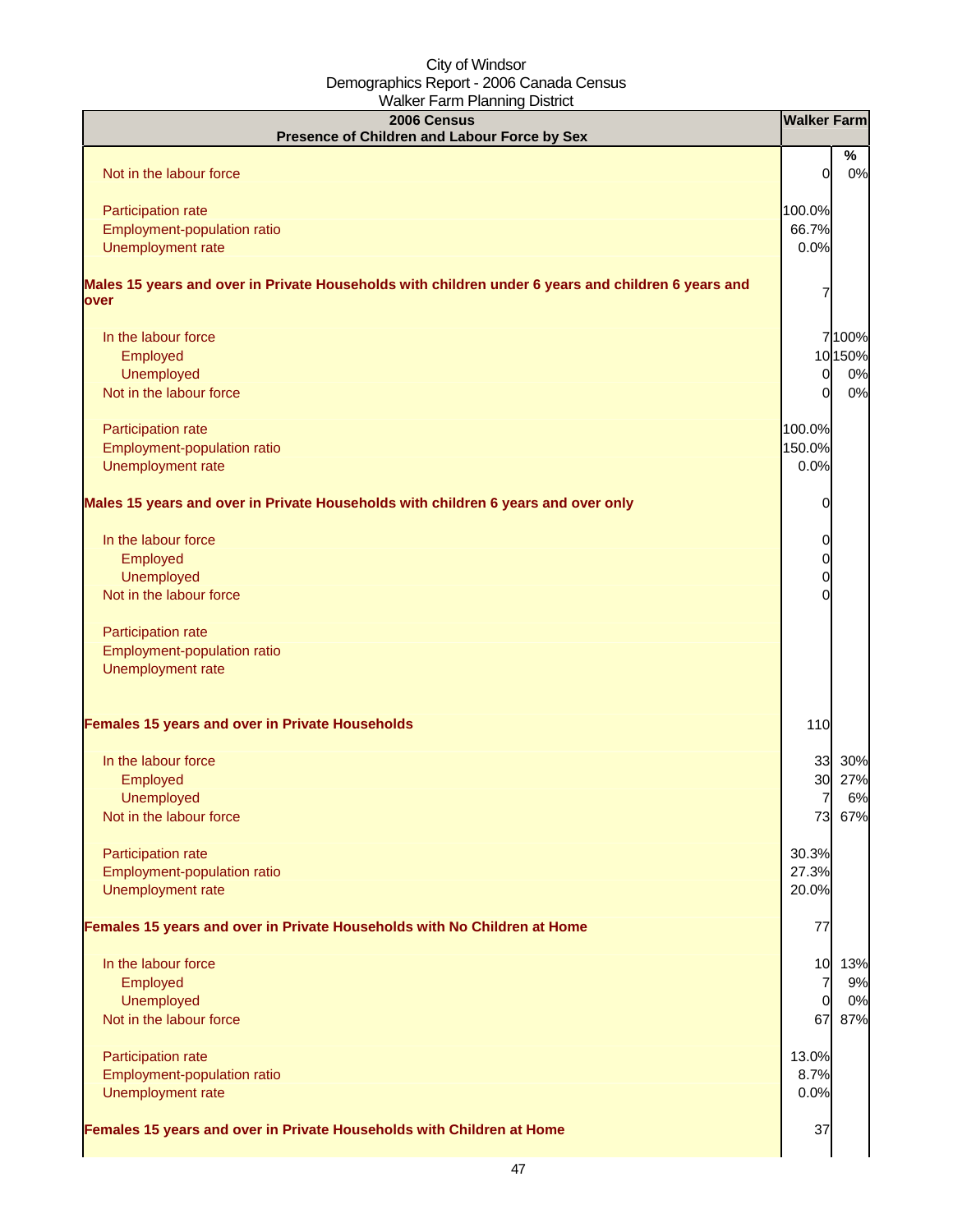| 2006 Census<br>Presence of Children and Labour Force by Sex                                                  | <b>Walker Farm</b> |         |
|--------------------------------------------------------------------------------------------------------------|--------------------|---------|
|                                                                                                              |                    | $\%$    |
| In the labour force                                                                                          | 27                 | 73%     |
| Employed                                                                                                     | 23                 | 64%     |
| <b>Unemployed</b>                                                                                            | $\overline{7}$     | 18%     |
| Not in the labour force                                                                                      | 7                  | 18%     |
| Participation rate                                                                                           | 72.7%              |         |
| Employment-population ratio                                                                                  | 63.6%              |         |
| Unemployment rate                                                                                            | 25.0%              |         |
| Females 15 years and over in Private Households with Children under 6 years only                             | 10                 |         |
| In the labour force                                                                                          |                    | 10 100% |
| Employed                                                                                                     |                    | 10100%  |
| <b>Unemployed</b>                                                                                            | $\overline{0}$     | 0%      |
| Not in the labour force                                                                                      | $\overline{0}$     | 0%      |
| Participation rate                                                                                           | 100.0%             |         |
| Employment-population ratio                                                                                  | 100.0%             |         |
| Unemployment rate                                                                                            | 0.0%               |         |
| Females 15 years and over in Private Households with Children under 6 years and Children 6 years and<br>over | 10                 |         |
| In the labour force                                                                                          | 7                  | 67%     |
| Employed                                                                                                     | $\overline{7}$     | 67%     |
| <b>Unemployed</b>                                                                                            | $\overline{0}$     | 0%      |
| Not in the labour force                                                                                      | $\Omega$           | 0%      |
| Participation rate                                                                                           | 66.7%              |         |
| Employment-population ratio                                                                                  | 66.7%              |         |
| Unemployment rate                                                                                            | 0.0%               |         |
| Females 15 years and over in Private Households with Children 6 years and over only                          | 17                 |         |
| In the labour force                                                                                          |                    | 10 60%  |
| Employed                                                                                                     | 7                  | 40%     |
| Unemployed                                                                                                   | 7                  | 40%     |
| Not in the labour force                                                                                      | 7                  | 40%     |
| Participation rate                                                                                           | 60.0%              |         |
| Employment-population ratio                                                                                  | 40.0%              |         |
| Unemployment rate                                                                                            | 66.7%              |         |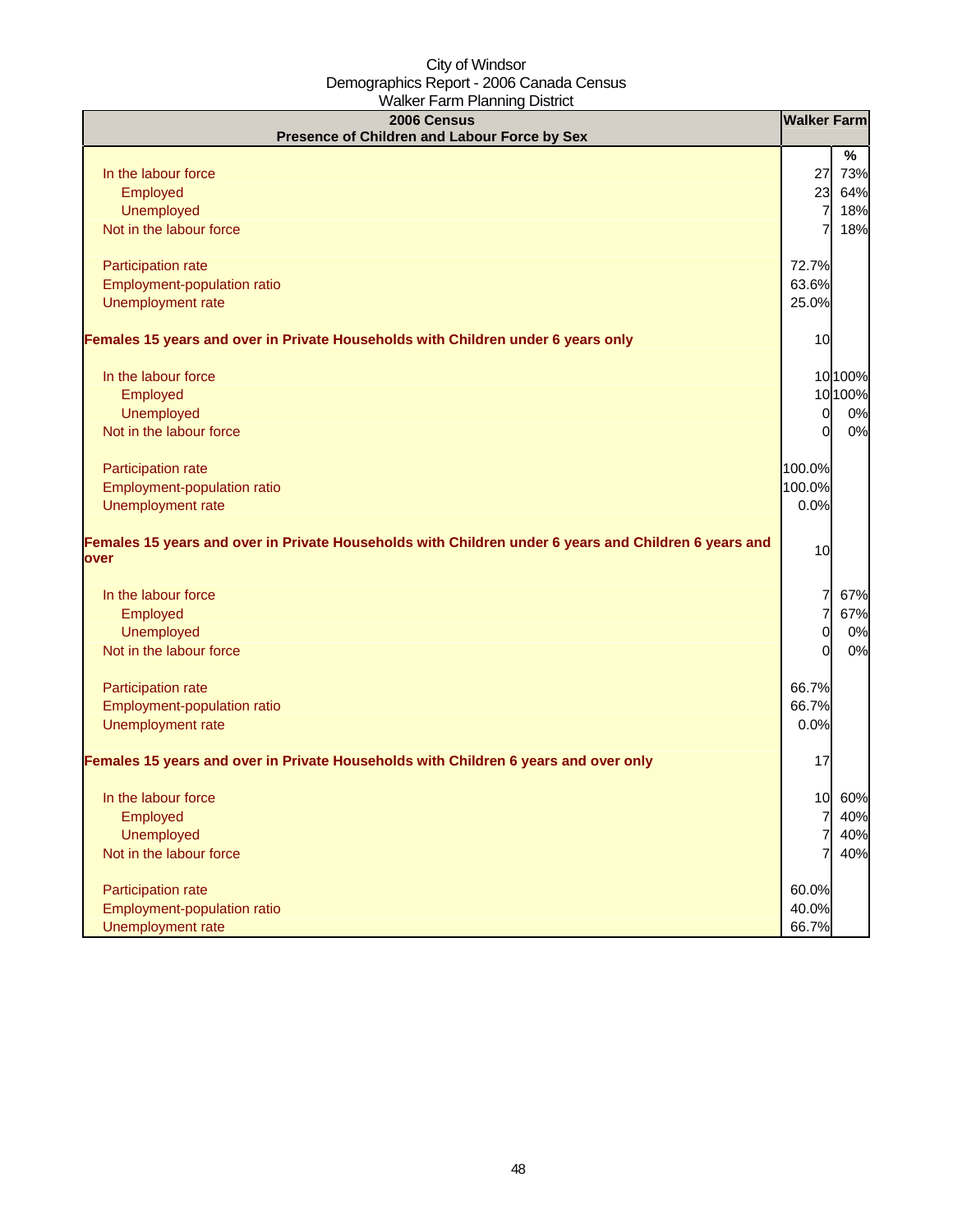## 2006 Census Labour Force by Industry and Sex Comparison

| 2006 Census<br><b>Labour Force by Industry</b><br>and Sex Comparison | <b>Walker Farm</b>                                                                                                                                                                   |                          |                                                                                                                                                                                                                                             |          |                                                                                                                                                                                       |                                |
|----------------------------------------------------------------------|--------------------------------------------------------------------------------------------------------------------------------------------------------------------------------------|--------------------------|---------------------------------------------------------------------------------------------------------------------------------------------------------------------------------------------------------------------------------------------|----------|---------------------------------------------------------------------------------------------------------------------------------------------------------------------------------------|--------------------------------|
|                                                                      | <b>Total</b>                                                                                                                                                                         | %                        | <b>Males</b>                                                                                                                                                                                                                                | $\%$     | <b>Females</b>                                                                                                                                                                        | %                              |
|                                                                      | Labour<br>Force                                                                                                                                                                      |                          |                                                                                                                                                                                                                                             |          |                                                                                                                                                                                       |                                |
| <b>Total Labour Force 15 years</b><br>and over by Industry*          | 113                                                                                                                                                                                  |                          | 80                                                                                                                                                                                                                                          |          | 33                                                                                                                                                                                    |                                |
| <b>Top 5 Industries</b>                                              | 31-33 Manufacturing<br>23 Construction<br>81 Other services<br>(except public<br>administration)<br>72 Accommodation and<br>food services<br>48-49 Transportation<br>and warehousing | 13%<br>10%<br>10%<br>10% | 31-33 Manufacturing<br>23 Construction<br>33% 56 Administrative and support, 32%<br>waste management and 16%<br>remediation services 12%<br>81 Other services (except 8%<br>public administration)<br>72 Accommodation and food<br>services | 8%       | 72 Accommodation<br>and food services<br>48-49 Transportation<br>and warehousing<br>71 Arts.<br>entertainment and<br>recreation<br>31-33 Manufacturing<br>91 Public<br>administration | 30%<br>30%<br>20%<br>20%<br>0% |
| <b>All industries</b>                                                |                                                                                                                                                                                      | 113 100%                 |                                                                                                                                                                                                                                             | 7796%    |                                                                                                                                                                                       | 37110%                         |
| 11 Agriculture, forestry,<br>fishing and hunting                     | U                                                                                                                                                                                    | 0%                       | $\Omega$                                                                                                                                                                                                                                    | 0%       | 0                                                                                                                                                                                     | 0%                             |
| 21 Mining and oil and gas<br>extraction                              | 0                                                                                                                                                                                    | 0%                       | 0                                                                                                                                                                                                                                           | 0%       | 0                                                                                                                                                                                     | 0%                             |
| <b>22 Utilities</b>                                                  | 0                                                                                                                                                                                    | 0%                       | $\Omega$                                                                                                                                                                                                                                    | 0%       | 0                                                                                                                                                                                     | 0%                             |
| 23 Construction                                                      | 13                                                                                                                                                                                   | 12%                      |                                                                                                                                                                                                                                             | 1317%    | 0                                                                                                                                                                                     | 0%                             |
| 31-33 Manufacturing                                                  | 33                                                                                                                                                                                   | 29%                      |                                                                                                                                                                                                                                             | 2733%    | 7                                                                                                                                                                                     | 20%                            |
| 41 Wholesale trade<br>44-45 Retail trade                             | 7                                                                                                                                                                                    | 6%<br>6%                 |                                                                                                                                                                                                                                             | 8%<br>8% | 0<br>$\overline{0}$                                                                                                                                                                   | 0%<br>0%                       |
| 48-49 Transportation and<br>warehousing                              | 10                                                                                                                                                                                   | 9%                       |                                                                                                                                                                                                                                             | 8%       | 10                                                                                                                                                                                    | 30%                            |
| 51 Information and cultural<br><b>industries</b>                     | $\Omega$                                                                                                                                                                             | 0%                       | $\Omega$                                                                                                                                                                                                                                    | 0%       | 0                                                                                                                                                                                     | 0%                             |
| 52 Finance and insurance                                             | 0                                                                                                                                                                                    | 0%                       | $\Omega$                                                                                                                                                                                                                                    | 0%       | 0                                                                                                                                                                                     | 0%                             |
| 53 Real estate and rental<br>and leasing                             | 0                                                                                                                                                                                    | 0%                       | $\Omega$                                                                                                                                                                                                                                    | 0%       | 0                                                                                                                                                                                     | 0%                             |
| 54 Professional, scientific<br>and technical services                |                                                                                                                                                                                      | 0%                       | $\overline{0}$                                                                                                                                                                                                                              | 0%       | 0                                                                                                                                                                                     | 0%                             |
| 55 Management of<br>companies and enterprises                        | 0                                                                                                                                                                                    | 0%                       | $\Omega$                                                                                                                                                                                                                                    | 0%       | 0                                                                                                                                                                                     | 0%                             |
| 56 Administrative and<br>support, waste management                   | 10                                                                                                                                                                                   | 9%                       |                                                                                                                                                                                                                                             | 1013%    | 0                                                                                                                                                                                     | 0%                             |
| and remediation services<br><b>61 Educational services</b>           | 0                                                                                                                                                                                    | 0%                       | $\overline{0}$                                                                                                                                                                                                                              | 0%       | 0                                                                                                                                                                                     | 0%                             |
|                                                                      |                                                                                                                                                                                      |                          |                                                                                                                                                                                                                                             |          |                                                                                                                                                                                       |                                |
| 62 Health care and social<br>assistance                              | 0                                                                                                                                                                                    | 0%                       | $\overline{0}$                                                                                                                                                                                                                              | 0%       | 0                                                                                                                                                                                     | 0%                             |
| 71 Arts, entertainment and<br>recreation                             | 0                                                                                                                                                                                    | 0%                       | $\Omega$                                                                                                                                                                                                                                    | 0%       | 7                                                                                                                                                                                     | 20%                            |
| 72 Accommodation and<br>food services                                | 10                                                                                                                                                                                   | 9%                       |                                                                                                                                                                                                                                             | 8%       | 10                                                                                                                                                                                    | 30%                            |
| 81 Other services (except<br>public administration)                  | 10                                                                                                                                                                                   | 9%                       | 7                                                                                                                                                                                                                                           | 8%       | $\overline{0}$                                                                                                                                                                        | 0%                             |
| 91 Public administration                                             | 0                                                                                                                                                                                    | 0%                       | 0                                                                                                                                                                                                                                           | 0%       | 0                                                                                                                                                                                     | 0%                             |
|                                                                      |                                                                                                                                                                                      |                          |                                                                                                                                                                                                                                             |          |                                                                                                                                                                                       |                                |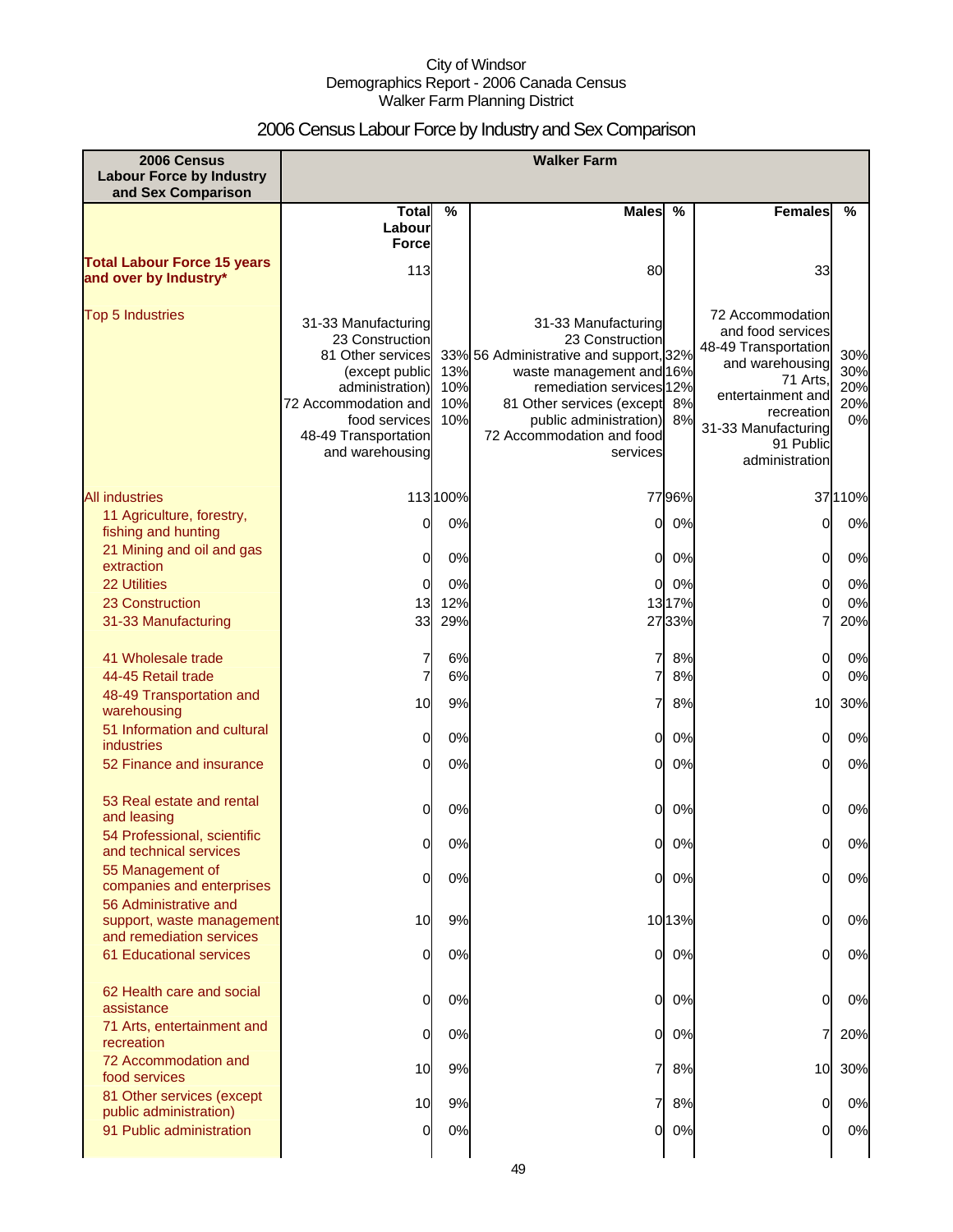| 2006 Census<br><b>Labour Force by Industry</b><br>and Sex Comparison |                                   |    | <b>Walker Farm</b> |    |                |    |
|----------------------------------------------------------------------|-----------------------------------|----|--------------------|----|----------------|----|
|                                                                      | Total<br>Labourl<br><b>Forcel</b> | %  | Males %            |    | <b>Females</b> | %  |
| <b>Industry - Not applicable</b>                                     | OI                                | 0% |                    | 0% |                | 0% |
| * 2002 North American Industry<br><b>Classification System</b>       |                                   |    |                    |    |                |    |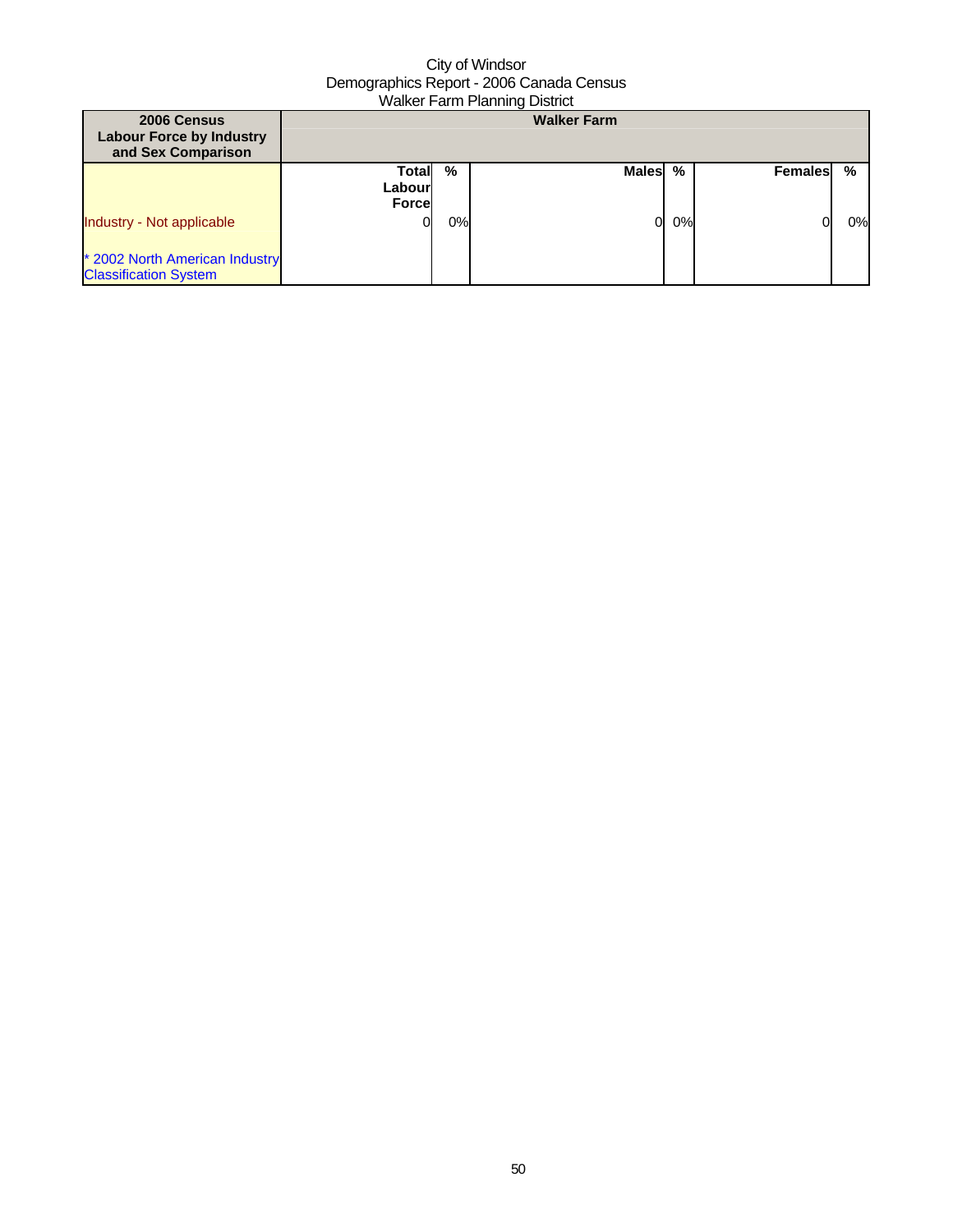## 2006 Census Labour Force by Industry and Sex

| 2006 Census<br><b>Labour Force by Industry and Sex</b>                                                                                                                                                                                              | <b>Walker Farm</b>                                                                                                                                                                                              |                                          |
|-----------------------------------------------------------------------------------------------------------------------------------------------------------------------------------------------------------------------------------------------------|-----------------------------------------------------------------------------------------------------------------------------------------------------------------------------------------------------------------|------------------------------------------|
| Total Labour Force 15 years and over by Industry*                                                                                                                                                                                                   | 113                                                                                                                                                                                                             | %                                        |
| <b>Top 5 Industries</b>                                                                                                                                                                                                                             | 31-33 Manufacturing<br>23 Construction<br>81 Other services (except public administration)<br>72 Accommodation and food services<br>48-49 Transportation and warehousing                                        | 33%<br>13%<br>10%<br>10%<br>10%          |
| <b>All industries</b><br>11 Agriculture, forestry, fishing and hunting<br>21 Mining and oil and gas extraction<br><b>22 Utilities</b><br>23 Construction<br>31-33 Manufacturing                                                                     | 0<br>0<br>0<br>13<br>33                                                                                                                                                                                         | 113 100%<br>0%<br>0%<br>0%<br>12%<br>29% |
| 41 Wholesale trade<br>44-45 Retail trade<br>48-49 Transportation and warehousing<br>51 Information and cultural industries<br>52 Finance and insurance                                                                                              | 7<br>7<br>10<br>$\overline{0}$<br>0                                                                                                                                                                             | 6%<br>6%<br>9%<br>0%<br>0%               |
| 53 Real estate and rental and leasing<br>54 Professional, scientific and technical services<br>55 Management of companies and enterprises<br>56 Administrative and support, waste management and<br>remediation services<br>61 Educational services | 0<br>0<br>0<br>10<br>0                                                                                                                                                                                          | 0%<br>0%<br>0%<br>9%<br>0%               |
| 62 Health care and social assistance<br>71 Arts, entertainment and recreation<br>72 Accommodation and food services<br>81 Other services (except public administration)<br>91 Public administration                                                 | 0<br>0<br>10<br>10<br>0                                                                                                                                                                                         | 0%<br>0%<br>9%<br>9%<br>0%               |
| Industry - Not applicable                                                                                                                                                                                                                           | 0                                                                                                                                                                                                               | 0%                                       |
| Male Labour Force 15 years and over by Industry*                                                                                                                                                                                                    | 80                                                                                                                                                                                                              |                                          |
| <b>Top 5 Industries</b>                                                                                                                                                                                                                             | 31-33 Manufacturing<br>23 Construction<br>56 Administrative and support, waste management and<br>remediation services<br>81 Other services (except public administration)<br>72 Accommodation and food services | 32%<br>16%<br>12%<br>8%<br>8%            |
| <b>All industries</b><br>11 Agriculture, forestry, fishing and hunting<br>21 Mining and oil and gas extraction<br>22 Utilities<br>23 Construction<br>31-33 Manufacturing                                                                            | 77<br>0<br>0<br>0<br>13<br>27                                                                                                                                                                                   | 96%<br>0%<br>0%<br>0%<br>17%<br>33%      |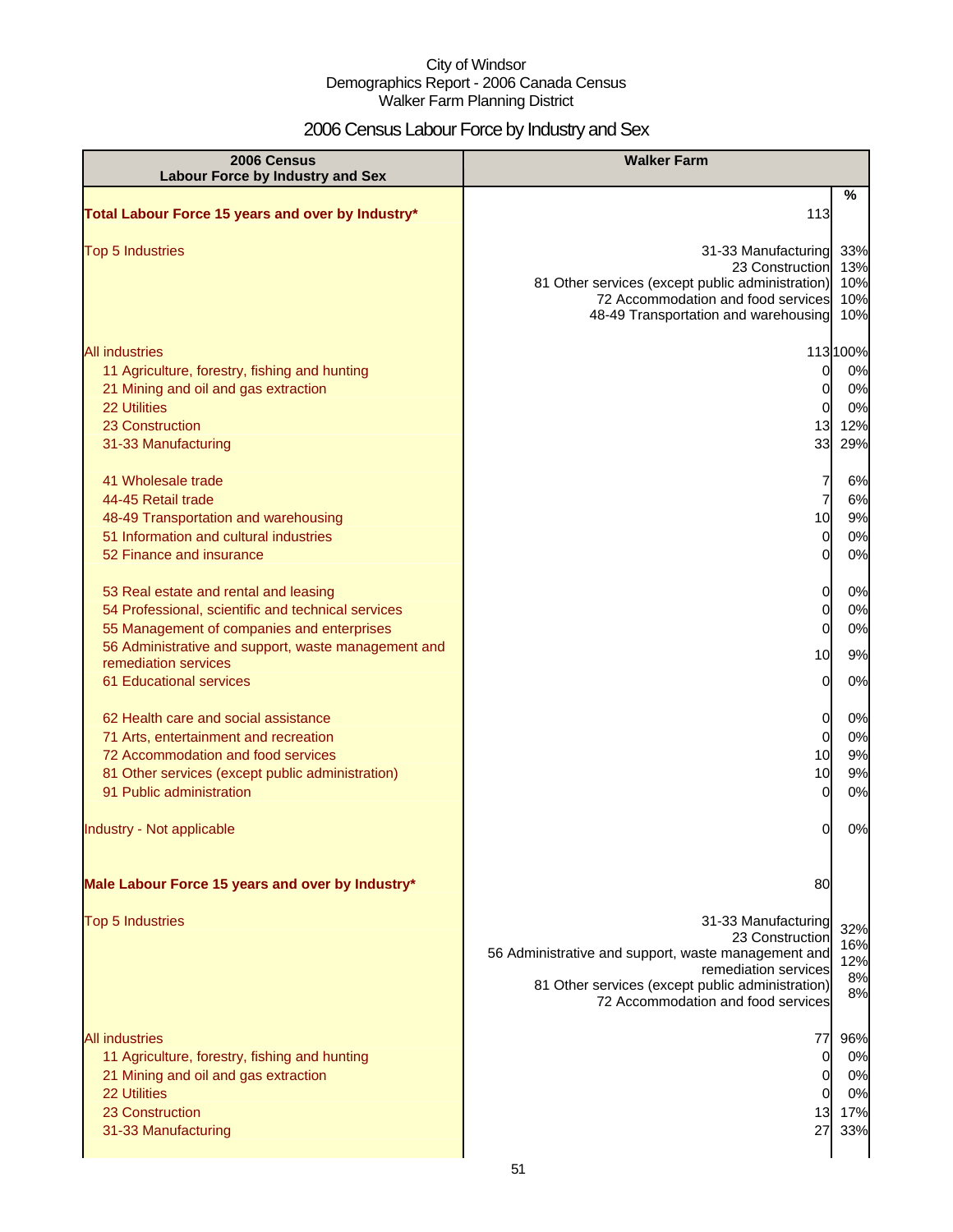| 2006 Census<br><b>Labour Force by Industry and Sex</b>                                           | <b>Walker Farm</b>                                                                                                                                                                                 |          |
|--------------------------------------------------------------------------------------------------|----------------------------------------------------------------------------------------------------------------------------------------------------------------------------------------------------|----------|
|                                                                                                  | %                                                                                                                                                                                                  |          |
| 41 Wholesale trade<br>44-45 Retail trade                                                         | 7<br>7                                                                                                                                                                                             | 8%<br>8% |
| 48-49 Transportation and warehousing                                                             | 7                                                                                                                                                                                                  | 8%       |
| 51 Information and cultural industries                                                           | 0                                                                                                                                                                                                  | 0%       |
| 52 Finance and insurance                                                                         | <sup>O</sup>                                                                                                                                                                                       | 0%       |
| 53 Real estate and rental and leasing                                                            | $\overline{0}$                                                                                                                                                                                     | 0%       |
| 54 Professional, scientific and technical services                                               | $\overline{0}$                                                                                                                                                                                     | 0%       |
| 55 Management of companies and enterprises                                                       | 0                                                                                                                                                                                                  | 0%       |
| 56 Administrative and support, waste management and<br>remediation services                      | 13%<br>10                                                                                                                                                                                          |          |
| 61 Educational services                                                                          | 0                                                                                                                                                                                                  | 0%       |
| 62 Health care and social assistance                                                             | 0                                                                                                                                                                                                  | 0%       |
| 71 Arts, entertainment and recreation                                                            | 0                                                                                                                                                                                                  | 0%       |
| 72 Accommodation and food services                                                               | 7                                                                                                                                                                                                  | 8%       |
| 81 Other services (except public administration)<br>91 Public administration                     | 7<br><sub>0</sub>                                                                                                                                                                                  | 8%<br>0% |
|                                                                                                  |                                                                                                                                                                                                    |          |
| Industry - Not applicable                                                                        | 0                                                                                                                                                                                                  | 0%       |
| Female Labour Force 15 years and over by Industry*                                               | 33                                                                                                                                                                                                 |          |
| <b>Top 5 Industries</b>                                                                          | 30%<br>72 Accommodation and food services<br>48-49 Transportation and warehousing<br>30%<br>71 Arts, entertainment and recreation<br>20%<br>31-33 Manufacturing<br>20%<br>91 Public administration | 0%       |
| <b>All industries</b>                                                                            | 37110%                                                                                                                                                                                             |          |
| 11 Agriculture, forestry, fishing and hunting                                                    | 01                                                                                                                                                                                                 | 0%       |
| 21 Mining and oil and gas extraction                                                             | 0l                                                                                                                                                                                                 | 0%       |
| <b>22 Utilities</b>                                                                              | 0l                                                                                                                                                                                                 | 0%       |
| 23 Construction                                                                                  | $\overline{0}$                                                                                                                                                                                     | 0%       |
| 31-33 Manufacturing                                                                              | 20%                                                                                                                                                                                                |          |
| 41 Wholesale trade                                                                               | $\overline{0}$                                                                                                                                                                                     | 0%       |
| 44-45 Retail trade                                                                               | $\overline{0}$                                                                                                                                                                                     | 0%       |
| 48-49 Transportation and warehousing                                                             | 30%<br>10                                                                                                                                                                                          |          |
| 51 Information and cultural industries<br>52 Finance and insurance                               | $\overline{0}$<br><sub>0</sub>                                                                                                                                                                     | 0%<br>0% |
|                                                                                                  |                                                                                                                                                                                                    |          |
| 53 Real estate and rental and leasing                                                            | $\overline{0}$                                                                                                                                                                                     | 0%       |
| 54 Professional, scientific and technical services<br>55 Management of companies and enterprises | $\overline{0}$<br>0                                                                                                                                                                                | 0%<br>0% |
| 56 Administrative and support, waste management and                                              |                                                                                                                                                                                                    |          |
| remediation services                                                                             | 0                                                                                                                                                                                                  | 0%       |
| 61 Educational services                                                                          | 0                                                                                                                                                                                                  | 0%       |
| 62 Health care and social assistance                                                             | 0                                                                                                                                                                                                  | 0%       |
| 71 Arts, entertainment and recreation                                                            | 20%                                                                                                                                                                                                |          |
| 72 Accommodation and food services<br>81 Other services (except public administration)           | 10<br>30%<br>$\overline{0}$                                                                                                                                                                        | 0%       |
|                                                                                                  |                                                                                                                                                                                                    |          |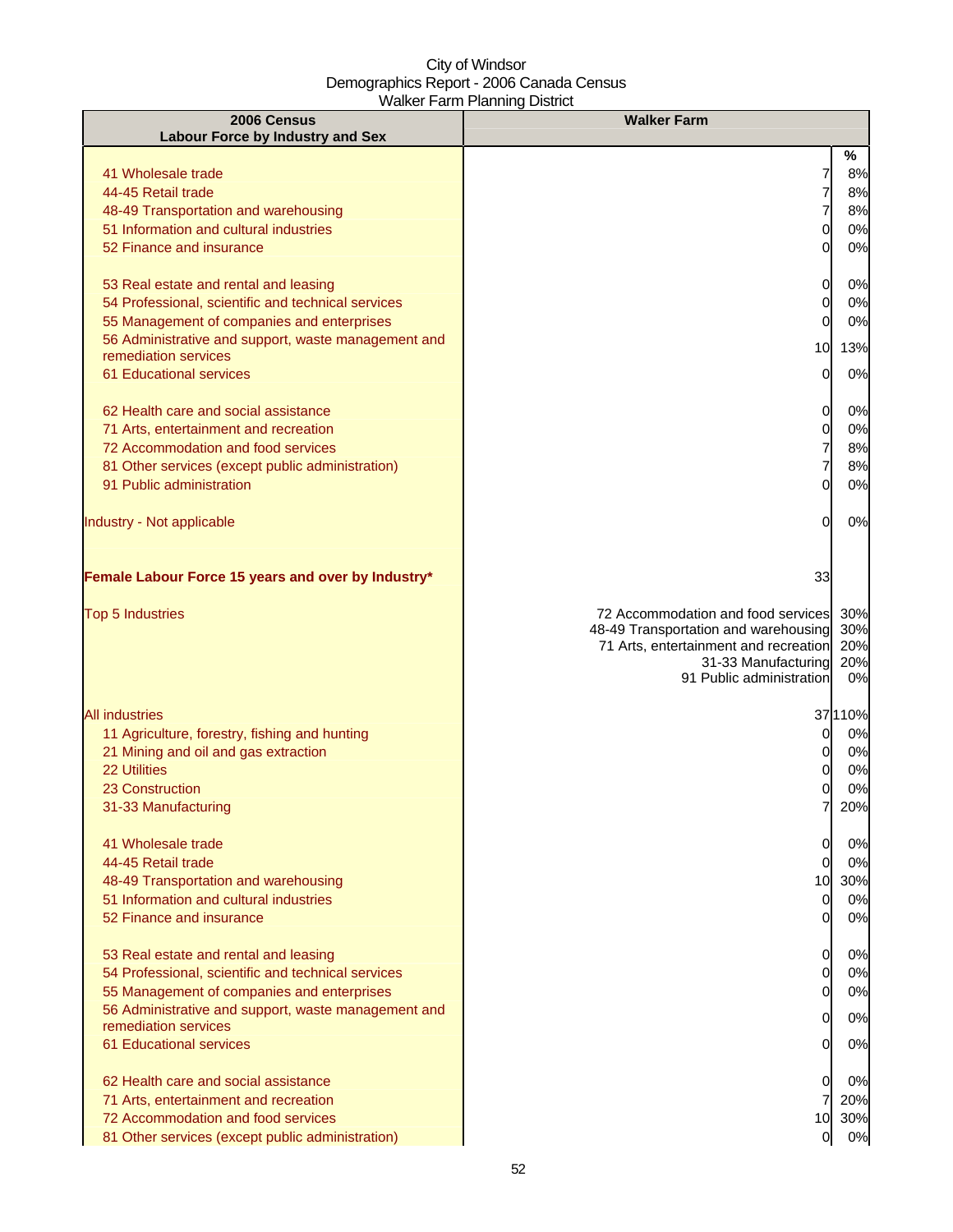| 2006 Census                                          | <b>Walker Farm</b> |    |
|------------------------------------------------------|--------------------|----|
| <b>Labour Force by Industry and Sex</b>              |                    |    |
|                                                      |                    | %  |
| 91 Public administration                             | OI                 | 0% |
| Industry - Not applicable                            |                    | 0% |
| * 2002 North American Industry Classification System |                    |    |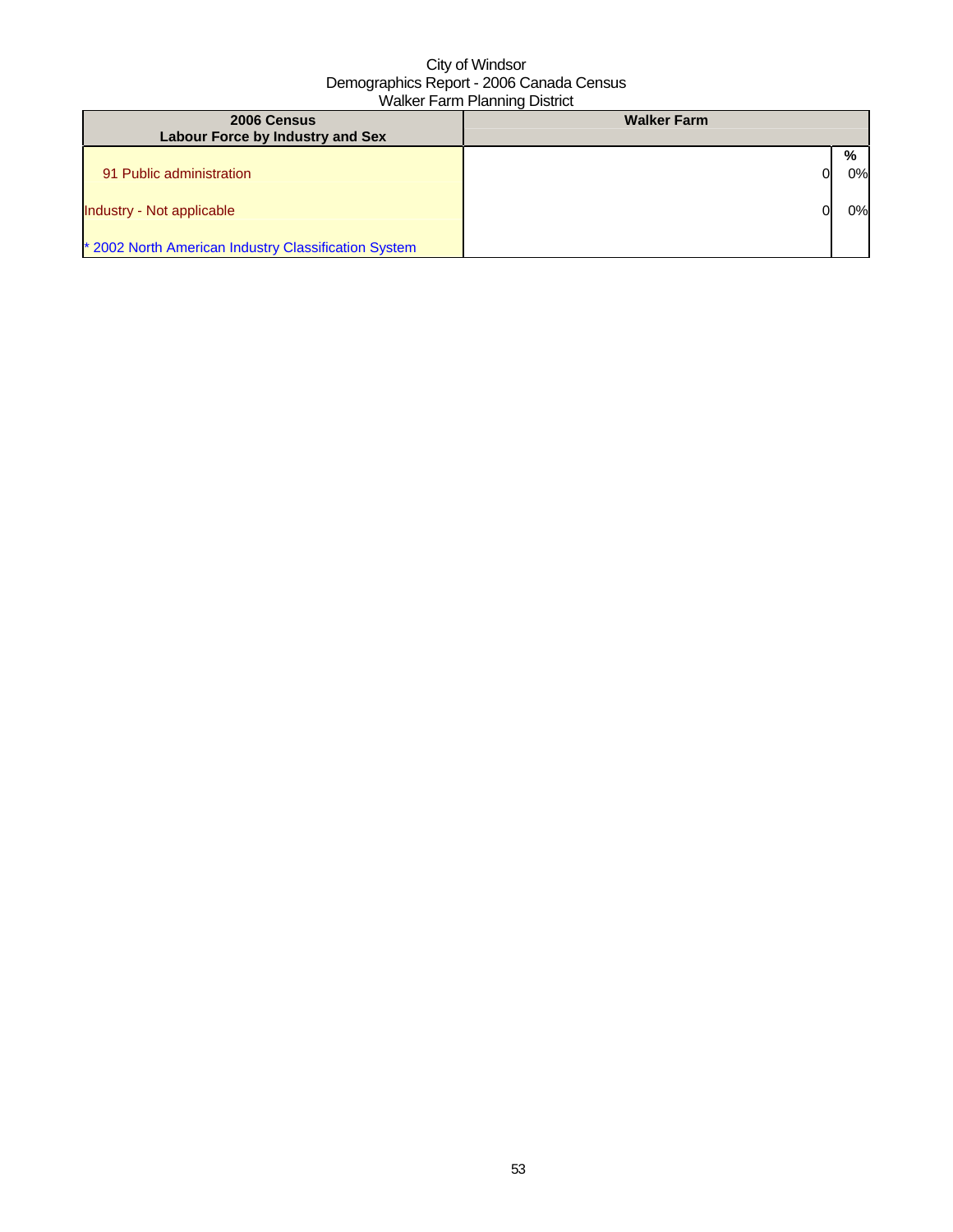## 2006 Census Labour Force by Occupation and Sex Comparison

| 2006 Census<br><b>Labour Force by Occupation and Sex</b><br>Comparison               | <b>Walker Farm</b>                 |            |                                                 |        |                                      |            |
|--------------------------------------------------------------------------------------|------------------------------------|------------|-------------------------------------------------|--------|--------------------------------------|------------|
|                                                                                      | <b>Total</b>                       | $\%$       | <b>Males</b>                                    | %      | <b>Females</b>                       | %          |
|                                                                                      | Labour                             |            |                                                 |        |                                      |            |
|                                                                                      | <b>Force</b>                       |            |                                                 |        |                                      |            |
| <b>Labour Force 15 years and over</b>                                                | 113                                |            | 80                                              |        | 37                                   |            |
| Dominant major group                                                                 | Trades, transport<br>and equipment | 40%        | Trades, transport 59%<br>and equipment          |        | Sales and service 44%<br>occupations |            |
| <b>Top 5 Occupations</b>                                                             | Other sales and                    |            |                                                 |        | Other sales and                      |            |
|                                                                                      | service                            |            | <b>Construction trades</b><br>Machine operators |        | service                              |            |
|                                                                                      | <b>Construction trades</b>         | 18%        | in manuf                                        | 24%    | Clerical supervisors                 | 30%        |
|                                                                                      | Machine operators                  | 12%<br>12% | Other sales and 14%                             | 14%    | Assemblers in                        | 30%<br>20% |
|                                                                                      | in manuf.<br>Clerical              | 9%         | service                                         | 14%    | manufacturing                        | 20%        |
|                                                                                      | occupations                        | 6%         | Clerical                                        | 14%    | Professional                         | 0%         |
|                                                                                      | Stationary                         |            | occupations<br>Mechanics                        |        | occupations<br>Chefs and cooks       |            |
|                                                                                      | engineers, power                   |            |                                                 |        |                                      |            |
| All occupations                                                                      |                                    | 113 100%   |                                                 | 7796%  | 3391%                                |            |
| Management                                                                           | 0                                  | 0%         | 0                                               | 0%     | 0                                    | 0%         |
| Senior management                                                                    | $\overline{0}$                     | 0%         | $\overline{0}$                                  | 0%     | 0                                    | 0%         |
| <b>Specialist managers</b>                                                           | $\Omega$                           | 0%         | $\overline{0}$                                  | 0%     | 0                                    | 0%         |
| Managers in retail trade, food and                                                   | 0                                  | 0%         | $\overline{0}$                                  | 0%     | 0                                    | 0%         |
| accommodation                                                                        |                                    |            |                                                 |        |                                      |            |
| Other managers                                                                       | 0                                  | 0%         | 0l                                              | 0%     | 0                                    | 0%         |
| Business, finance and administrative                                                 | 20                                 | 18%        |                                                 | 10 13% | 1027%                                |            |
| Professional                                                                         | 0                                  | 0%         | 01                                              | 0%     | 718%                                 |            |
| <b>Finance and insurance</b>                                                         | 0                                  | 0%         | $\overline{0}$                                  | 0%     | 0                                    | 0%         |
| <b>Secretaries</b>                                                                   | 0                                  | 0%         | $\overline{0}$                                  | 0%     | 0                                    | 0%         |
| Administrative and regulatory                                                        | 0                                  | 0%         | 0                                               | 0%     | 0                                    | 0%         |
| <b>Clerical supervisors</b>                                                          | $\overline{7}$                     | 6%         | $\Omega$                                        | 0%     | 1027%                                |            |
| <b>Clerical occupations</b>                                                          | 10                                 | 9%         |                                                 | 10 13% | 0                                    | 0%         |
| Natural and applied sciences                                                         | 7                                  | 6%         | 7                                               | 8%     | 0                                    | 0%         |
| Professional                                                                         | $\mathbf 0$                        | 0%         | 0                                               | 0%     | 0                                    | 0%         |
| <b>Technical</b>                                                                     | $\overline{0}$                     | 0%         | 71                                              | 8%     | 0                                    | 0%         |
| <b>Health occupations</b>                                                            | $\overline{0}$                     | 0%         | $\overline{O}$                                  | 0%     | 0                                    | 0%         |
| Professional                                                                         | $\overline{0}$                     | 0%         | $\overline{O}$                                  | 0%     | 0                                    | 0%         |
| <b>Nurses and supervisors</b>                                                        | $\mathbf 0$                        | 0%         | 0                                               | 0%     | 0                                    | 0%         |
| <b>Technical occupations</b>                                                         | $\overline{0}$                     | 0%         | 0                                               | 0%     |                                      | 0%         |
| Assisting/support occupations                                                        | $\Omega$                           | 0%         | 0l                                              | 0%     |                                      | 0%         |
| Social science, education, government and<br>religion                                | 7                                  | 6%         | $\mathbf{0}$                                    | 0%     | 718%                                 |            |
| Judges, lawyers, psychologists, social<br>workers, ministers of religion, policy and | 0                                  | 0%         | $\overline{O}$                                  | 0%     | 0                                    | 0%         |
| program officers<br><b>Teachers and professors</b>                                   | 0                                  | 0%         | $\overline{0}$                                  | 0%     | 0                                    | 0%         |
| Paralegals, social service workers and                                               |                                    |            |                                                 |        |                                      |            |
| occupations in education and religion                                                | $\Omega$                           | 0%         | $\overline{0}$                                  | 0%     | 0                                    | 0%         |
|                                                                                      |                                    |            |                                                 |        |                                      |            |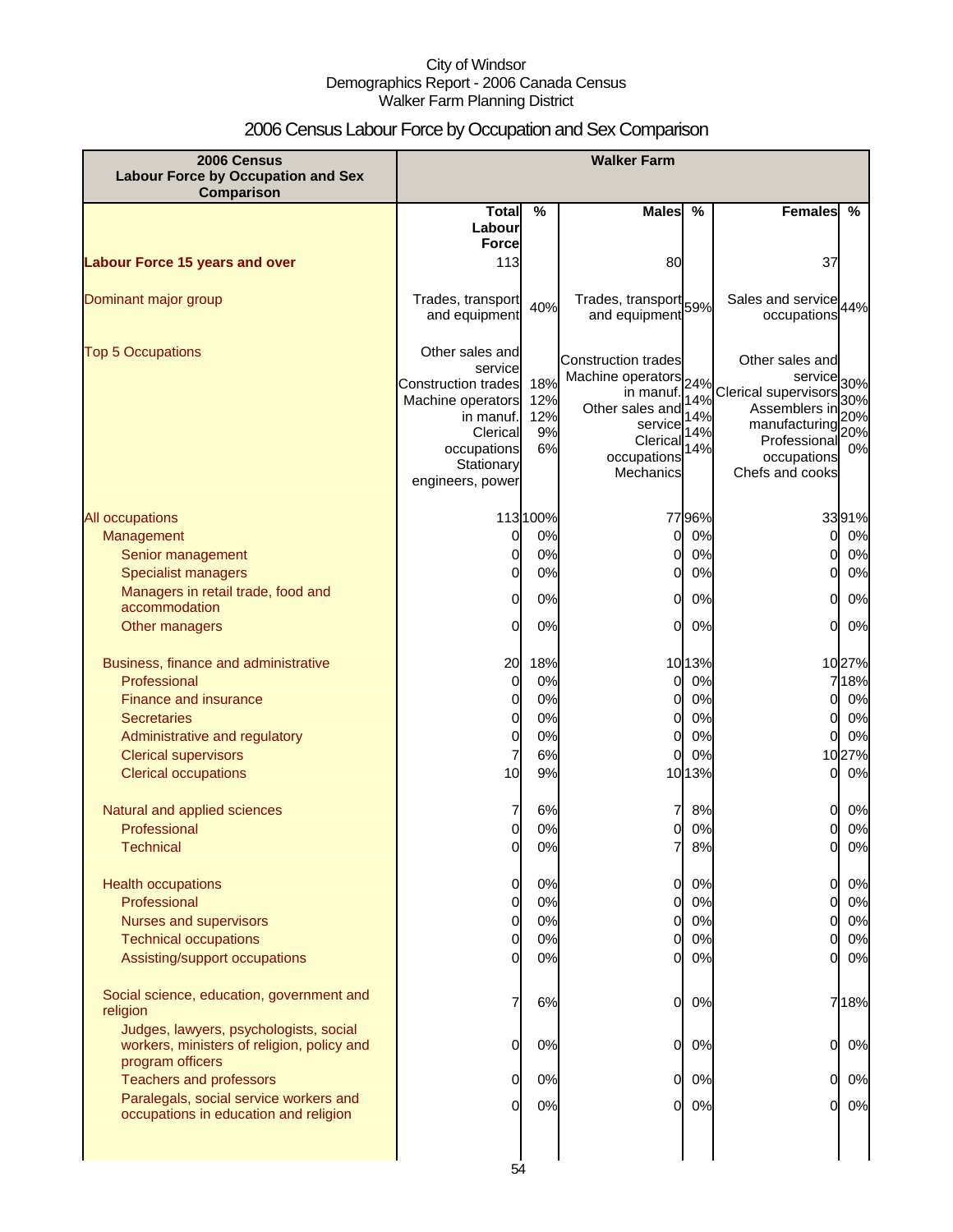| 2006 Census<br><b>Labour Force by Occupation and Sex</b><br>Comparison                 |                        |          | <b>Walker Farm</b>               |               |                      |
|----------------------------------------------------------------------------------------|------------------------|----------|----------------------------------|---------------|----------------------|
|                                                                                        | <b>Total</b>           | %        | <b>Males</b>                     | $\frac{0}{0}$ | <b>Females</b><br>%  |
|                                                                                        | Labour<br><b>Force</b> |          |                                  |               |                      |
| Art, culture, recreation and sport                                                     | 0                      | 0%       | $\overline{0}$                   | 0%            | 0%<br>0              |
| Professional occupations                                                               | 0                      | 0%       | $\Omega$                         | 0%            | 0%<br><sub>O</sub>   |
| <b>Technical occupations</b>                                                           | O                      | 0%       | $\Omega$                         | 0%            | 0%<br><sub>O</sub>   |
| Sales and service                                                                      | 27                     | 24%      |                                  | 1317%         | 1336%                |
| <b>Supervisors</b><br>Wholesale, technical, insurance, real estate                     | 7                      | 6%       | $\overline{0}$                   | 0%            | 0%<br>0              |
| sales, retail, wholesale and grain buyers                                              | $\overline{0}$         | 0%       | $\overline{0}$                   | 0%            | <sub>O</sub><br>0%   |
| Retail salespersons and clerks<br><b>Cashiers</b>                                      | $\overline{0}$<br>0    | 0%<br>0% | $\overline{0}$<br>$\overline{0}$ | 0%<br>0%      | 0<br>0%<br>0%<br>0   |
| <b>Chefs and cooks</b>                                                                 | 0                      | 0%       | 0                                | 0%            | 0%<br>0              |
| Food and beverage service                                                              | 0                      | 0%       | 0                                | 0%            | 0%<br>0              |
| <b>Protective services</b>                                                             | 0                      | 0%       | 0                                | 0%            | 0%<br>0              |
| Travel and accommodation, recreation and<br>sport attendants                           | $\overline{0}$         | 0%       | $\overline{0}$                   | 0%            | 0<br>0%              |
| Childcare and home support                                                             | 0                      | 0%       | $\overline{0}$                   | 0%            | 0%<br>0l             |
| Other sales and service                                                                | 20                     | 18%      |                                  | 1013%         | 1027%                |
| Trades, transport and equipment operators<br>and related                               | 40                     | 35%      |                                  | 4354%         | 0<br>0%              |
| <b>Contractors and supervisors</b>                                                     | $\overline{7}$         | 6%       | $\overline{0}$                   | 0%            | $\overline{O}$<br>0% |
| <b>Construction trades</b>                                                             | 13                     | 12%      |                                  | 1721%         | 0%<br><sub>O</sub>   |
| Stationary engineers, power station<br>operators, electrical and<br>telecommunications | 7                      | 6%       | $\overline{0}$                   | 0%            | 0%<br>0              |
| Machinists, metal forming, shaping and<br>erecting                                     | 0                      | 0%       | $\overline{0}$                   | 0%            | $\overline{0}$<br>0% |
| <b>Mechanics</b>                                                                       | 7                      | 6%       |                                  | 1013%         | <sub>0</sub><br>0%   |
| <b>Other trades</b>                                                                    | $\overline{0}$         | 0%       | $\overline{0}$                   | 0%            | 0%<br><sub>O</sub>   |
| Heavy equipment, crane operators and<br>drillers                                       | 0                      | 0%       | $\overline{0}$                   | 0%            | 0<br>0%              |
| Transportation equipment operators,<br>excluding labourers                             | 7                      | 6%       | 7                                | 8%            | 0<br>0%              |
| <b>Helpers and labourers</b>                                                           | 7                      | 6%       | $\overline{0}$                   | 0%            | $\mathbf{0}$<br>0%   |
| Primary industry-specific                                                              | 0                      | 0%       | $\overline{0}$                   | 0%            | $\overline{0}$<br>0% |
| Agriculture excluding labourers                                                        | 0                      | 0%       | $\overline{0}$                   | 0%            | 0%<br><sub>0</sub>   |
| Forestry, mining, oil and gas extraction, and                                          | $\overline{0}$         | 0%       | $\overline{0}$                   | 0%            | <sub>0</sub><br>0%   |
| fishing, excluding labourers<br>Primary production labourers                           | $\Omega$               | 0%       | $\overline{0}$                   | 0%            | $\mathsf{d}$<br>0%   |
| Processing, manufacturing and utilities                                                | 17                     | 15%      |                                  | 1013%         | 718%                 |
| Supervisors in manufacturing                                                           | 0                      | 0%       | $\overline{0}$                   | 0%            | 0%<br><sub>0</sub>   |
| Machine operators in manuf.                                                            | 13                     | 12%      |                                  | 1013%         | 0%<br>0              |
| Assemblers in manufacturing                                                            | 7                      | 6%       | $\overline{0}$                   | 0%            | 718%                 |
| Labourers in processing, manufacturing and<br>utilities                                | 0                      | 0%       | $\overline{0}$                   | 0%            | 0%<br><sub>0</sub>   |
| Occupation - Not applicable                                                            | <sub>0</sub>           | 0%       | $\overline{0}$                   | 0%            | <sub>0</sub><br>0%   |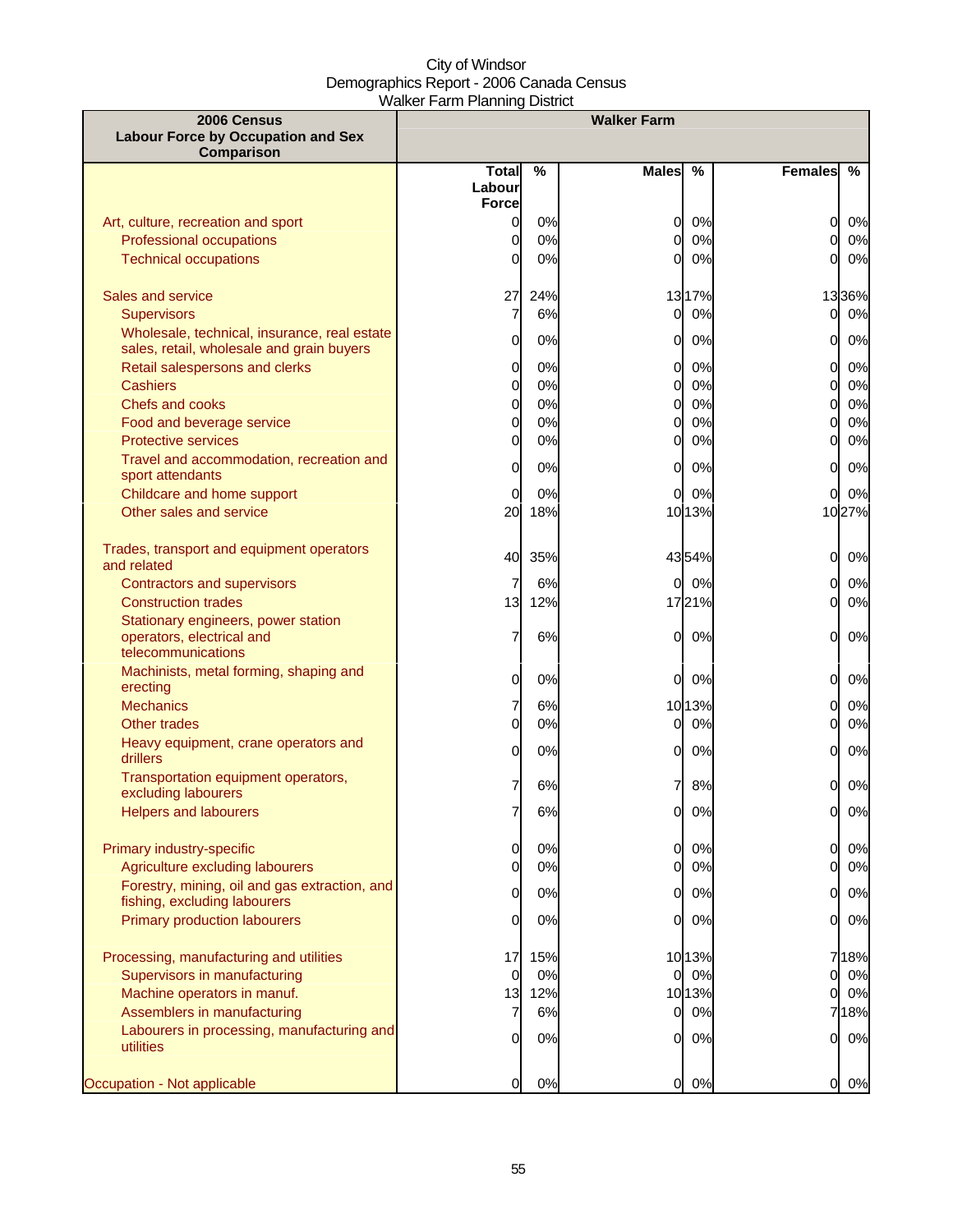## 2006 Census Labour Force by Occupation

| 2006 Census<br><b>Labour Force by Occupation</b>                                                                                                                                                                                                                              | <b>Walker Farm</b>                                                                                                                          |                                         |
|-------------------------------------------------------------------------------------------------------------------------------------------------------------------------------------------------------------------------------------------------------------------------------|---------------------------------------------------------------------------------------------------------------------------------------------|-----------------------------------------|
| <b>Labour Force 15 years and over</b>                                                                                                                                                                                                                                         | 113                                                                                                                                         | $\%$                                    |
| Dominant major group                                                                                                                                                                                                                                                          | Trades, transport and<br>equipment                                                                                                          |                                         |
| <b>Top 5 Occupations</b>                                                                                                                                                                                                                                                      | Other sales and service<br><b>Construction trades</b><br>Machine operators in manuf.<br>Clerical occupations<br>Stationary engineers, power | 18%<br>12%<br>12%<br>9%<br>6%           |
| All occupations<br>Management<br>Senior management<br><b>Specialist managers</b><br>Managers in retail trade, food and accommodation<br>Other managers                                                                                                                        | 0<br>0<br>0<br>0<br>0                                                                                                                       | 113 100%<br>0%<br>0%<br>0%<br>0%<br>0%  |
| Business, finance and administrative<br>Professional<br><b>Finance and insurance</b><br><b>Secretaries</b><br>Administrative and regulatory<br><b>Clerical supervisors</b><br><b>Clerical occupations</b>                                                                     | 20<br>$\overline{0}$<br>$\overline{O}$<br>0<br>$\mathbf 0$<br>$\overline{7}$<br>10                                                          | 18%<br>0%<br>0%<br>0%<br>0%<br>6%<br>9% |
| Natural and applied sciences<br>Professional<br><b>Technical</b>                                                                                                                                                                                                              | 7<br>$\overline{O}$<br>$\overline{0}$                                                                                                       | 6%<br>0%<br>$0\%$                       |
| <b>Health occupations</b><br>Professional<br><b>Nurses and supervisors</b><br><b>Technical occupations</b><br>Assisting/support occupations                                                                                                                                   | 0<br>$\overline{O}$<br>$\mathbf 0$<br>0<br>0                                                                                                | 0%<br>$0\%$<br>$0\%$<br>$0\%$<br>$0\%$  |
| Social science, education, government and religion<br>Judges, lawyers, psychologists, social workers, ministers of religion, policy and<br>program officers<br><b>Teachers and professors</b><br>Paralegals, social service workers and occupations in education and religion | 7<br>$\overline{0}$<br>$\overline{0}$<br>0                                                                                                  | 6%<br>0%<br>0%<br>0%                    |
| Art, culture, recreation and sport<br>Professional occupations<br><b>Technical occupations</b>                                                                                                                                                                                | $\overline{0}$<br>0<br>0                                                                                                                    | 0%<br>0%<br>0%                          |
| Sales and service<br><b>Supervisors</b><br>Wholesale, technical, insurance, real estate sales, retail, wholesale and grain<br>buyers<br>Retail salespersons and clerks<br><b>Cashiers</b>                                                                                     | 27<br>7<br>$\overline{0}$<br>$\overline{0}$<br>0                                                                                            | 24%<br>$6\%$<br>0%<br>0%<br>$0\%$       |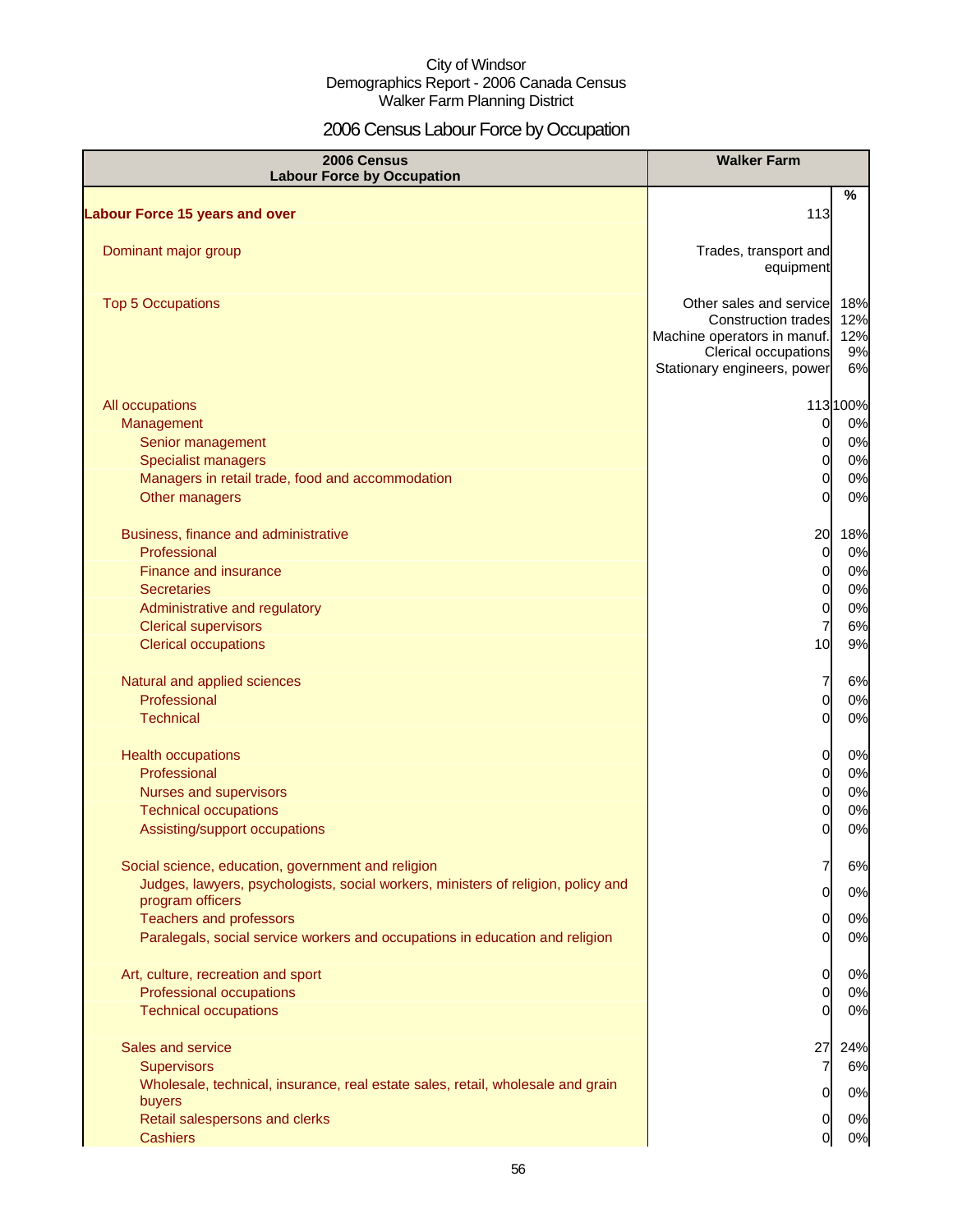| 2006 Census<br><b>Labour Force by Occupation</b>                                 | <b>Walker Farm</b> |      |
|----------------------------------------------------------------------------------|--------------------|------|
|                                                                                  |                    | $\%$ |
| Chefs and cooks                                                                  | 0                  | 0%   |
| Food and beverage service                                                        | 0                  | 0%   |
| <b>Protective services</b>                                                       | 0                  | 0%   |
| Travel and accommodation, recreation and sport attendants                        | 0                  | 0%   |
| Childcare and home support                                                       | 0                  | 0%   |
| Other sales and service                                                          | 20                 | 18%  |
| Trades, transport and equipment operators and related                            | 40                 | 35%  |
| Contractors and supervisors                                                      | 7                  | 6%   |
| <b>Construction trades</b>                                                       | 13                 | 12%  |
| Stationary engineers, power station operators, electrical and telecommunications | 7                  | 6%   |
| Machinists, metal forming, shaping and erecting                                  | 0                  | 0%   |
| <b>Mechanics</b>                                                                 | 7                  | 6%   |
| Other trades                                                                     | 0                  | 0%   |
| Heavy equipment, crane operators and drillers                                    | 0                  | 0%   |
| Transportation equipment operators, excluding labourers                          | $\overline{7}$     | 6%   |
| <b>Helpers and labourers</b>                                                     | 7                  | 6%   |
| Primary industry-specific                                                        | 0                  | 0%   |
| Agriculture excluding labourers                                                  | 0                  | 0%   |
| Forestry, mining, oil and gas extraction, and fishing, excluding labourers       | 0                  | 0%   |
| <b>Primary production labourers</b>                                              | $\Omega$           | 0%   |
| Processing, manufacturing and utilities                                          | 17                 | 15%  |
| Supervisors in manufacturing                                                     | $\overline{0}$     | 0%   |
| Machine operators in manuf.                                                      | 13                 | 12%  |
| Assemblers in manufacturing                                                      | 7                  | 6%   |
| Labourers in processing, manufacturing and utilities                             | 0                  | 0%   |
| Occupation - Not applicable                                                      | $\overline{0}$     | 0%   |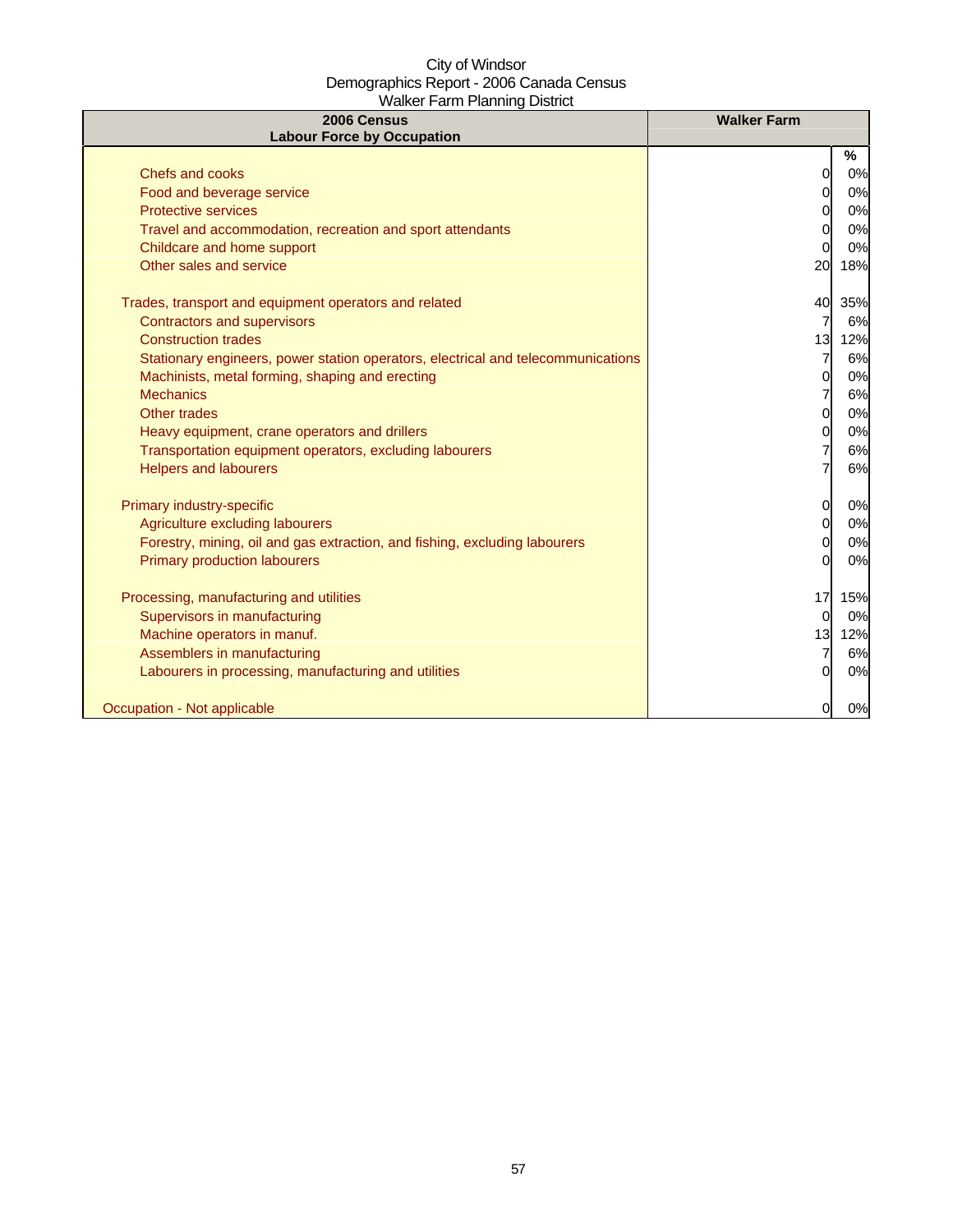## 2006 Census Labour Force by Occupation - Male

| 2006 Census<br><b>Labour Force by Occupation - Male</b>                           | <b>Walker Farm</b>                                                                                                        |       |
|-----------------------------------------------------------------------------------|---------------------------------------------------------------------------------------------------------------------------|-------|
| <b>Male Labour Force 15 years and over</b>                                        | 80                                                                                                                        | $\%$  |
|                                                                                   |                                                                                                                           |       |
| Dominant major group                                                              | Trades, transport and<br>equipment                                                                                        |       |
| <b>Top 5 Occupations</b>                                                          | <b>Construction trades</b><br>Machine operators in manuf.<br>Other sales and service<br>Clerical occupations<br>Mechanics |       |
| All occupations                                                                   |                                                                                                                           | 7796% |
| Management                                                                        | <sub>0</sub>                                                                                                              | 0%    |
| Senior management                                                                 | <sub>0</sub>                                                                                                              | 0%    |
| <b>Specialist managers</b>                                                        | 0                                                                                                                         | 0%    |
| Managers in retail trade, food and accommodation                                  | $\Omega$                                                                                                                  | 0%    |
| Other managers                                                                    | $\Omega$                                                                                                                  | 0%    |
| Business, finance and administrative                                              |                                                                                                                           | 1013% |
| Professional                                                                      | O                                                                                                                         | 0%    |
| Finance and insurance                                                             | 0                                                                                                                         | 0%    |
| <b>Secretaries</b>                                                                | 0                                                                                                                         | 0%    |
| Administrative and regulatory                                                     | 0                                                                                                                         | 0%    |
| <b>Clerical supervisors</b>                                                       | $\Omega$                                                                                                                  | 0%    |
| <b>Clerical occupations</b>                                                       |                                                                                                                           | 1013% |
| Natural and applied sciences                                                      | 7                                                                                                                         | 8%    |
| Professional                                                                      | 0                                                                                                                         | 0%    |
| <b>Technical</b>                                                                  | 7                                                                                                                         | 8%    |
| <b>Health occupations</b>                                                         | $\overline{0}$                                                                                                            | 0%    |
| Professional                                                                      | $\overline{0}$                                                                                                            | 0%    |
| Nurses and supervisors                                                            | $\overline{0}$                                                                                                            | 0%    |
| <b>Technical occupations</b>                                                      | $\Omega$                                                                                                                  | 0%    |
| Assisting/support occupations                                                     | $\Omega$                                                                                                                  | 0%    |
| Social science, education, government and religion                                | $\overline{O}$                                                                                                            | 0%    |
| Judges, lawyers, psychologists, social workers, ministers of religion, policy and | $\overline{O}$                                                                                                            | 0%    |
| program officers<br><b>Teachers and professors</b>                                | O                                                                                                                         | 0%    |
| Paralegals, social service workers and occupations in education and religion      | $\overline{O}$                                                                                                            | 0%    |
| Art, culture, recreation and sport                                                | $\overline{0}$                                                                                                            | 0%    |
| Professional occupations                                                          | <sub>0</sub>                                                                                                              | 0%    |
| <b>Technical occupations</b>                                                      | $\overline{0}$                                                                                                            | 0%    |
| Sales and service                                                                 |                                                                                                                           | 1317% |
| <b>Supervisors</b>                                                                | $\overline{O}$                                                                                                            | 0%    |
| Wholesale, technical, insurance, real estate sales, retail, wholesale and grain   | $\mathbf{0}$                                                                                                              | 0%    |
| buyers                                                                            |                                                                                                                           |       |
| Retail salespersons and clerks<br><b>Cashiers</b>                                 | $\mathsf{d}$<br>$\mathbf{0}$                                                                                              | 0%    |
|                                                                                   |                                                                                                                           | 0%    |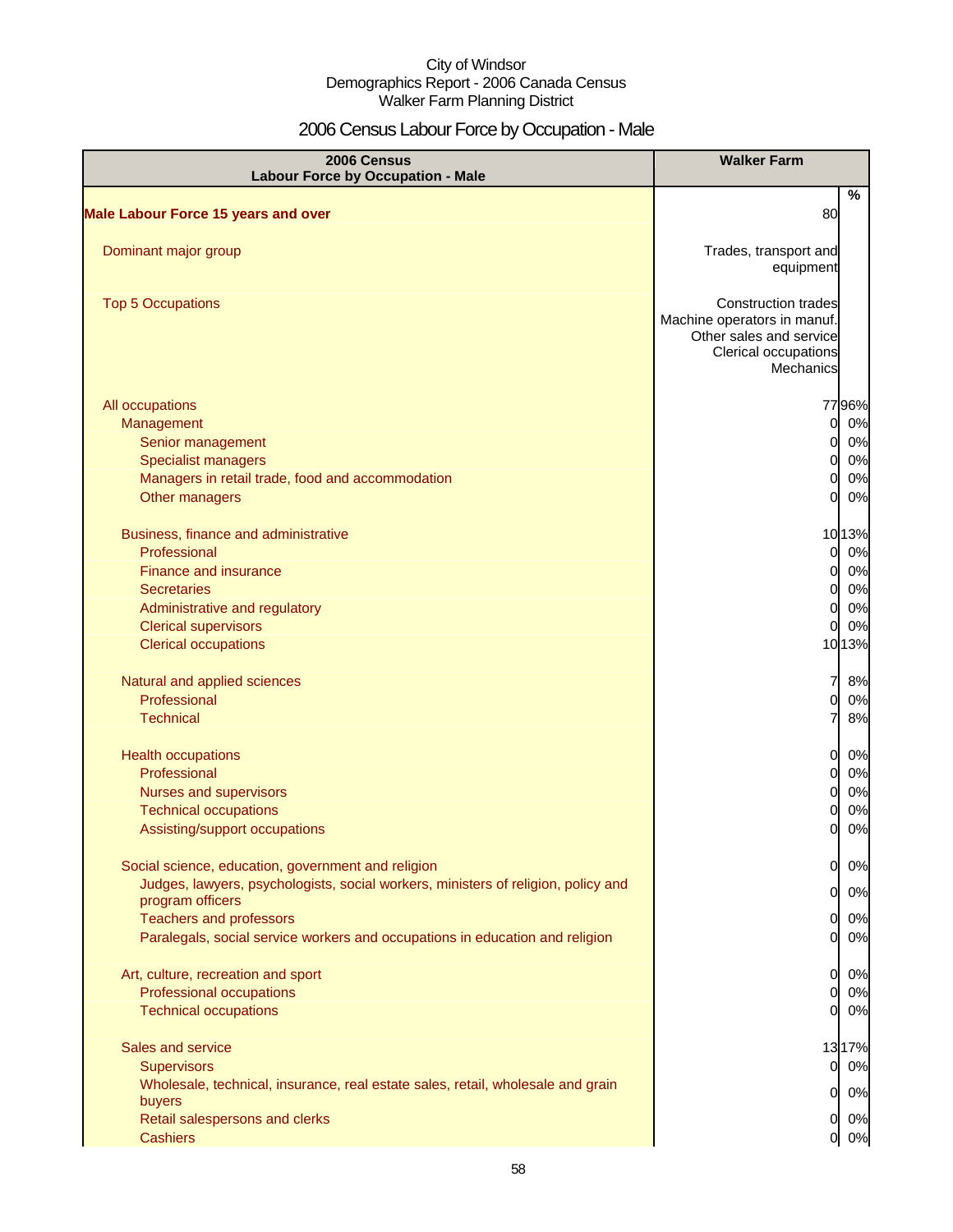| 2006 Census<br><b>Labour Force by Occupation - Male</b>                          | <b>Walker Farm</b>   |
|----------------------------------------------------------------------------------|----------------------|
|                                                                                  | %                    |
| Chefs and cooks                                                                  | $\Omega$<br>0%       |
| Food and beverage service                                                        | 0%<br>$\Omega$       |
| <b>Protective services</b>                                                       | 0%<br>0              |
| Travel and accommodation, recreation and sport attendants                        | 0%<br>$\Omega$       |
| Childcare and home support                                                       | 0%<br>0              |
| Other sales and service                                                          | 1013%                |
| Trades, transport and equipment operators and related                            | 4354%                |
| <b>Contractors and supervisors</b>                                               | 0%<br>$\overline{0}$ |
| <b>Construction trades</b>                                                       | 1721%                |
| Stationary engineers, power station operators, electrical and telecommunications | 0%<br>0              |
| Machinists, metal forming, shaping and erecting                                  | 0%<br>$\Omega$       |
| <b>Mechanics</b>                                                                 | 1013%                |
| <b>Other trades</b>                                                              | 0%<br>0              |
| Heavy equipment, crane operators and drillers                                    | 0%<br>0              |
| Transportation equipment operators, excluding labourers                          | 8%                   |
| <b>Helpers and labourers</b>                                                     | 0%<br>$\Omega$       |
| Primary industry-specific                                                        | 0%<br>$\Omega$       |
| Agriculture excluding labourers                                                  | 0%<br>0              |
| Forestry, mining, oil and gas extraction, and fishing, excluding labourers       | 0%                   |
| <b>Primary production labourers</b>                                              | 0%<br>$\Omega$       |
| Processing, manufacturing and utilities                                          | 1013%                |
| Supervisors in manufacturing                                                     | 0%<br>$\Omega$       |
| Machine operators in manuf.                                                      | 1013%                |
| Assemblers in manufacturing                                                      | 0%<br>$\Omega$       |
| Labourers in processing, manufacturing and utilities                             | 0%<br>0              |
| Occupation - Not applicable                                                      | $0\%$<br>0           |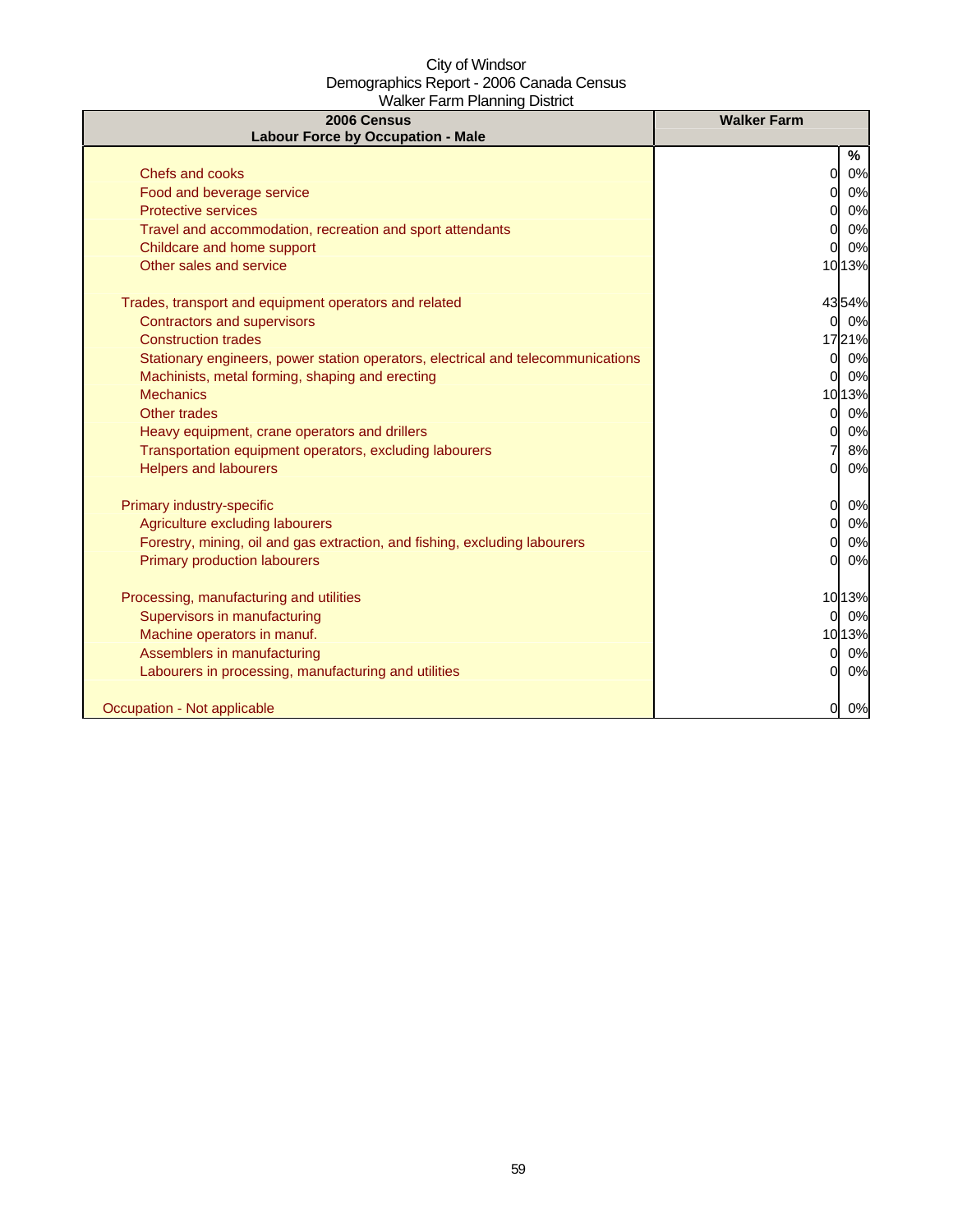## 2006 Census Labour Force by Occupation - Female

| 2006 Census<br><b>Labour Force by Occupation - Female</b>                                                      | <b>Walker Farm</b>                                                                                                               |
|----------------------------------------------------------------------------------------------------------------|----------------------------------------------------------------------------------------------------------------------------------|
| Female Labour Force 15 years and over                                                                          | %<br>37                                                                                                                          |
|                                                                                                                |                                                                                                                                  |
| Dominant major group                                                                                           | Sales and service<br>occupations                                                                                                 |
| <b>Top 5 Occupations</b>                                                                                       | Other sales and service<br>Clerical supervisors<br>Assemblers in<br>manufacturing<br>Professional occupations<br>Chefs and cooks |
| All occupations                                                                                                | 3391%                                                                                                                            |
| Management                                                                                                     | 0%<br>$\Omega$                                                                                                                   |
| Senior management                                                                                              | 0%<br>$\Omega$                                                                                                                   |
| <b>Specialist managers</b>                                                                                     | 0%<br>∩                                                                                                                          |
| Managers in retail trade, food and accommodation                                                               | 0%                                                                                                                               |
| Other managers                                                                                                 | 0%<br>$\Omega$                                                                                                                   |
| Business, finance and administrative                                                                           | 1027%                                                                                                                            |
| Professional                                                                                                   | 718%                                                                                                                             |
| Finance and insurance                                                                                          | 0%<br>U                                                                                                                          |
| <b>Secretaries</b>                                                                                             | 0%<br>$\Omega$                                                                                                                   |
| Administrative and regulatory                                                                                  | 0%<br>0l                                                                                                                         |
| <b>Clerical supervisors</b>                                                                                    | 1027%                                                                                                                            |
| <b>Clerical occupations</b>                                                                                    | 0%<br><sub>0</sub>                                                                                                               |
| Natural and applied sciences                                                                                   | 0%<br><sub>0</sub>                                                                                                               |
| Professional                                                                                                   | 0%<br>$\Omega$                                                                                                                   |
| <b>Technical</b>                                                                                               | 0%<br>$\Omega$                                                                                                                   |
| <b>Health occupations</b>                                                                                      | 0%<br>$\overline{O}$                                                                                                             |
| Professional                                                                                                   | 0%<br>0                                                                                                                          |
| Nurses and supervisors                                                                                         | 0%<br>$\Omega$                                                                                                                   |
| <b>Technical occupations</b>                                                                                   | 0%<br>0                                                                                                                          |
| Assisting/support occupations                                                                                  | 0%                                                                                                                               |
| Social science, education, government and religion                                                             | 718%                                                                                                                             |
| Judges, lawyers, psychologists, social workers, ministers of religion, policy and                              | 0%<br>$\overline{0}$                                                                                                             |
| program officers                                                                                               |                                                                                                                                  |
| <b>Teachers and professors</b><br>Paralegals, social service workers and occupations in education and religion | 0%<br>0<br>0%<br>0                                                                                                               |
|                                                                                                                |                                                                                                                                  |
| Art, culture, recreation and sport                                                                             | 0%<br>O                                                                                                                          |
| Professional occupations                                                                                       | 0%<br>0                                                                                                                          |
| <b>Technical occupations</b>                                                                                   | 0%<br><sub>0</sub>                                                                                                               |
| Sales and service                                                                                              | 1336%                                                                                                                            |
| <b>Supervisors</b>                                                                                             | 0%<br>0                                                                                                                          |
| Wholesale, technical, insurance, real estate sales, retail, wholesale and grain                                |                                                                                                                                  |
| buyers                                                                                                         | 0%<br><sub>0</sub>                                                                                                               |
| Retail salespersons and clerks                                                                                 | 0%<br>$\overline{0}$                                                                                                             |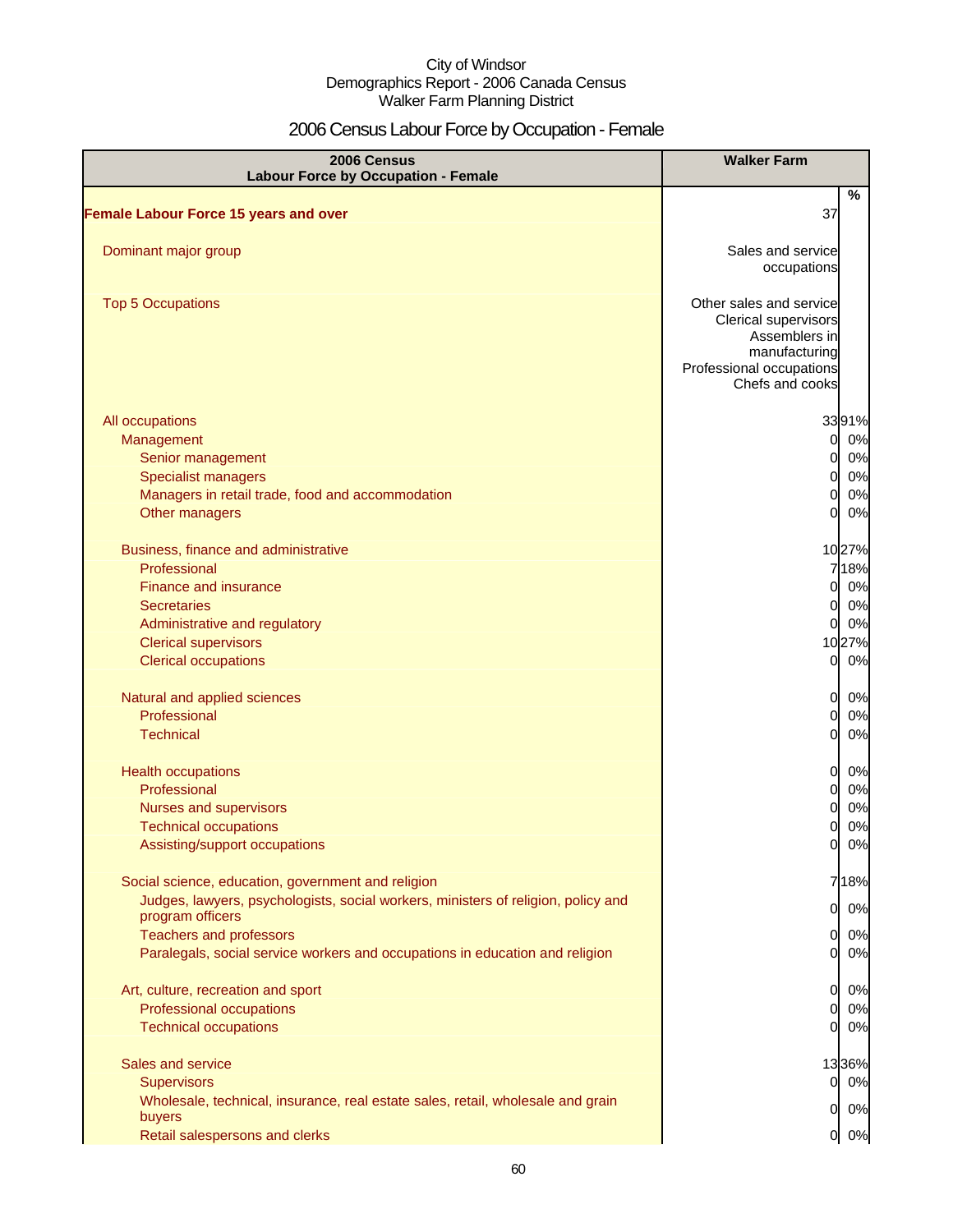| 2006 Census<br><b>Labour Force by Occupation - Female</b>                        | <b>Walker Farm</b> |
|----------------------------------------------------------------------------------|--------------------|
|                                                                                  | %                  |
| <b>Cashiers</b>                                                                  | 0%<br>$\Omega$     |
| Chefs and cooks                                                                  | 0%<br>$\Omega$     |
| Food and beverage service                                                        | 0%<br>∩            |
| <b>Protective services</b>                                                       | 0%<br>0            |
| Travel and accommodation, recreation and sport attendants                        | 0%                 |
| Childcare and home support                                                       | 0%                 |
| Other sales and service                                                          | 1027%              |
| Trades, transport and equipment operators and related                            | $\Omega$<br>0%     |
| <b>Contractors and supervisors</b>                                               | 0%<br>$\Omega$     |
| <b>Construction trades</b>                                                       | 0%                 |
| Stationary engineers, power station operators, electrical and telecommunications | 0%<br>∩            |
| Machinists, metal forming, shaping and erecting                                  | 0%<br>$\Omega$     |
| <b>Mechanics</b>                                                                 | 0%<br>0            |
| <b>Other trades</b>                                                              | 0%<br>O            |
| Heavy equipment, crane operators and drillers                                    | 0%<br>0            |
| Transportation equipment operators, excluding labourers                          | 0%                 |
| <b>Helpers and labourers</b>                                                     | 0%<br>0            |
| Primary industry-specific                                                        | $\Omega$<br>0%     |
| Agriculture excluding labourers                                                  | 0%<br>$\Omega$     |
| Forestry, mining, oil and gas extraction, and fishing, excluding labourers       | 0%                 |
| <b>Primary production labourers</b>                                              | 0%<br><sub>O</sub> |
| Processing, manufacturing and utilities                                          | 718%               |
| Supervisors in manufacturing                                                     | 0%<br>0I           |
| Machine operators in manuf.                                                      | 0%<br>O.           |
| Assemblers in manufacturing                                                      | 18%                |
| Labourers in processing, manufacturing and utilities                             | 0%                 |
| Occupation - Not applicable                                                      | 0%<br>O            |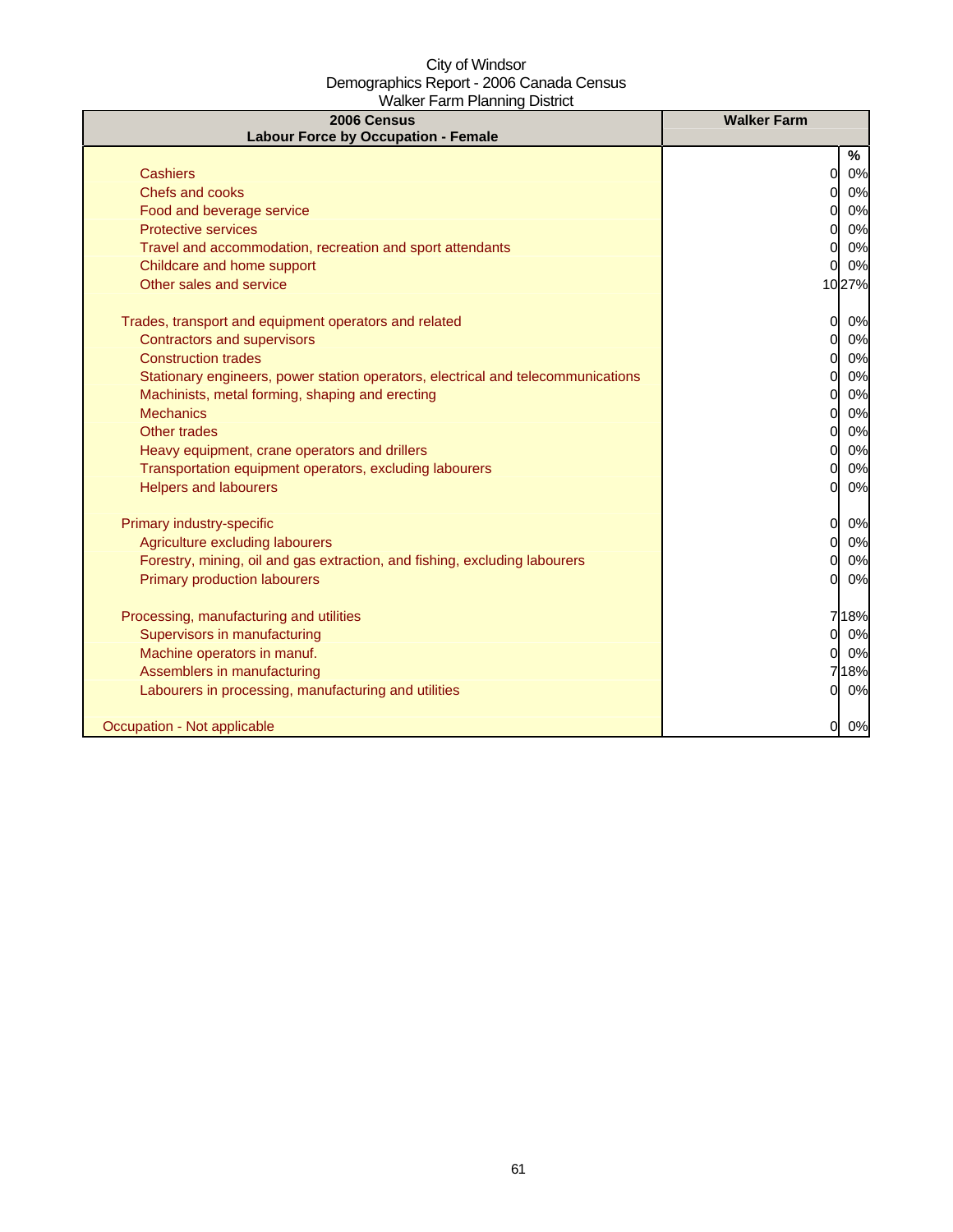| 2006 Census<br>Labour Force by Class of Worker and Sex Comparison | <b>Walker Farm</b> |                              |    |         |         |         |
|-------------------------------------------------------------------|--------------------|------------------------------|----|---------|---------|---------|
|                                                                   | Labour             | <b>Males</b><br><b>Total</b> |    |         | Females |         |
|                                                                   | <b>Force</b>       |                              |    |         |         |         |
| Labour Force 15 years and over by Class of Worker                 | 113                |                              | 77 |         | 33      |         |
| All classes of worker                                             |                    | 113100%                      |    | 80104%  |         | 33 100% |
| Paid workers                                                      |                    | 113100%                      |    | 80 104% |         | 33 100% |
| <b>Employees</b>                                                  |                    | 113100%                      |    | 80 104% |         | 33 100% |
| Self-employed (incorporated)                                      |                    | 0%                           | 0  | 0%      |         | 0%      |
| Without paid help                                                 | 0                  | 0%                           | 0  | 0%      |         | 0%      |
| With paid help                                                    | 0                  | 0%                           | 0  | 0%      |         | 0%      |
| Self-employed (unincorp.)                                         | 0                  | 0%                           | 0  | 0%      | 0       | 0%      |
| Without paid help                                                 | 0                  | 0%                           | 0  | 0%      | 0       | 0%      |
| With paid help                                                    | 0                  | 0%                           | 0  | 0%      |         | 0%      |
| Unpaid family workers                                             | 0                  | 0%                           | 0  | 0%      |         | 0%      |
| Class of worker - Not applicable                                  |                    | 0%                           |    | 0%      |         | 0%      |

## 2006 Census Labour Force by Class of Worker and Sex Comparison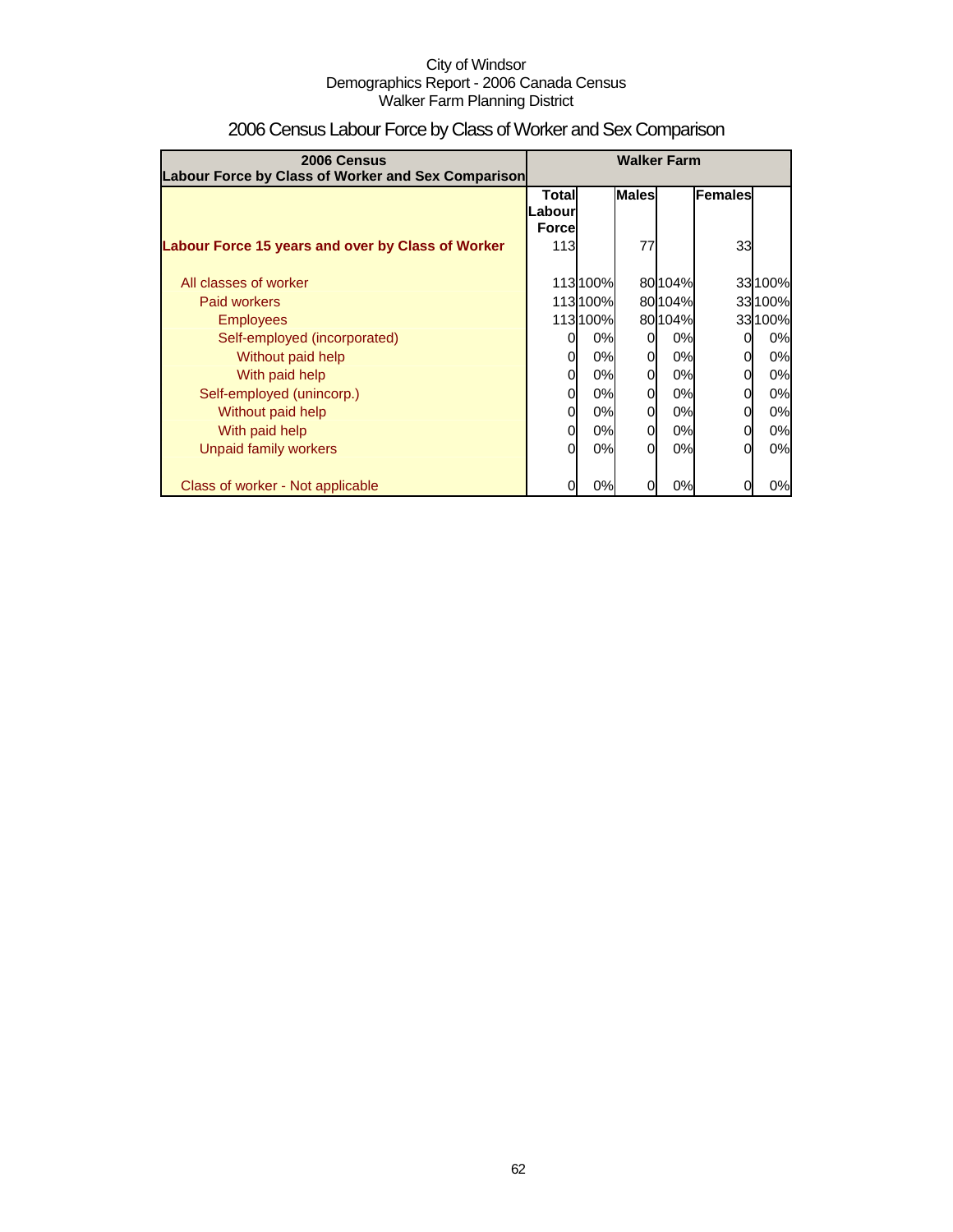## 2006 Census Labour Force by Class of Worker and Sex

| 2006 Census<br>Labour Force by Class of Worker and Sex | <b>Walker Farm</b> |      |
|--------------------------------------------------------|--------------------|------|
|                                                        |                    | %    |
| Labour Force 15 years and over by Class of Worker      | 113                |      |
| All classes of worker                                  | 113                | 100% |
| <b>Paid workers</b>                                    | 113                | 100% |
| <b>Employees</b>                                       | 113                | 100% |
| Self-employed (incorporated)                           | 0                  | 0%   |
| Without paid help                                      | 0                  | 0%   |
| With paid help                                         | 0                  | 0%   |
| Self-employed (unincorp.)                              | 0                  | 0%   |
| Without paid help                                      | 0                  | 0%   |
| With paid help                                         | 0                  | 0%   |
| <b>Unpaid family workers</b>                           | 0                  | 0%   |
| Class of worker - Not applicable                       | 0                  | 0%   |
| Male Labour Force 15 and over by Class of Worker       | 77                 |      |
| All classes of worker                                  | 80                 | 104% |
| <b>Paid workers</b>                                    | 80                 | 104% |
| <b>Employees</b>                                       | 80                 | 104% |
| Self-employed (incorporated)                           | 0                  | 0%   |
| Without paid help                                      | 0                  | 0%   |
| With paid help                                         | 0                  | 0%   |
| Self-employed (unincorp.)                              | 0                  | 0%   |
| Without paid help                                      | 0                  | 0%   |
| With paid help                                         | 0                  | 0%   |
| <b>Unpaid family workers</b>                           | 0                  | 0%   |
| Class of worker - Not applicable                       | 0                  | 0%   |
| Female Labour Force 15 and over by Class of Worker     | 33                 |      |
| All classes of worker                                  | 33                 | 100% |
| <b>Paid workers</b>                                    | 33                 | 100% |
| Employees                                              | 33                 | 100% |
| Self-employed (incorporated)                           | 0                  | 0%   |
| Without paid help                                      | 0                  | 0%   |
| With paid help                                         | 0                  | 0%   |
| Self-employed (unincorp)                               | 0                  | 0%   |
| Without paid help                                      | 0                  | 0%   |
| With paid help                                         | 0                  | 0%   |
| <b>Unpaid family workers</b>                           | 0                  | 0%   |
| Class of worker - Not applicable                       | 0                  | 0%   |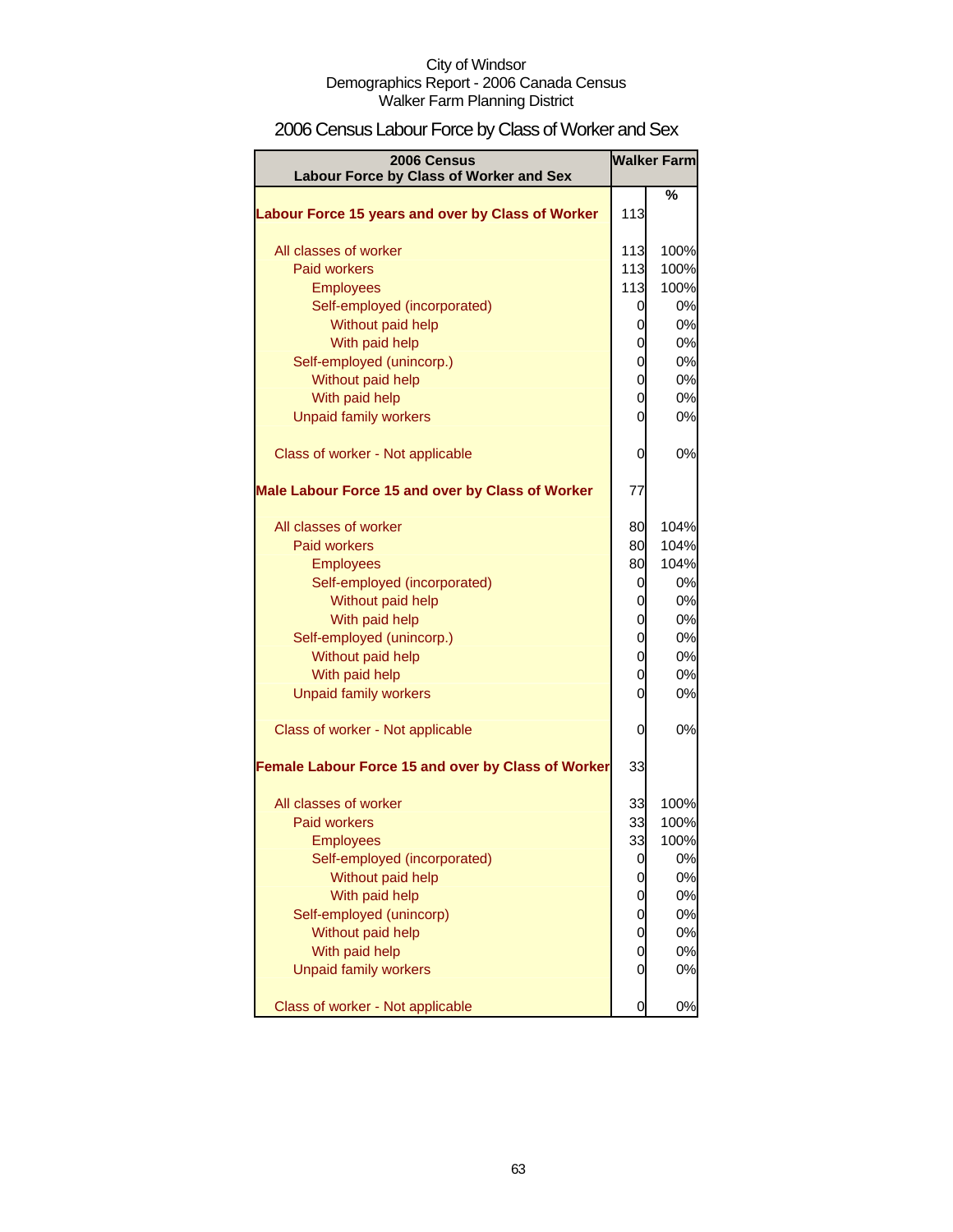# 2006 Census Language at Work

| 2006 Census<br><b>Language at Work</b>                                 | <b>Walker Farm</b> |          |
|------------------------------------------------------------------------|--------------------|----------|
| Total Population 15 years and over who worked by Language Used at Work | 117                |          |
|                                                                        |                    |          |
| Dominant official language used at work                                | English 100%       |          |
| Dominant non-official language used at work                            |                    |          |
| <b>Single Responses</b>                                                |                    | 117100%  |
| English                                                                |                    | 120 103% |
| French                                                                 | 0                  | 0%       |
| Non-official languages                                                 | 0                  | 0%       |
| Chinese, n.o.s.                                                        | 0                  | 0%       |
| Cantonese                                                              | 0                  | 0%       |
| Panjabi (Punjabi)                                                      | 0                  | 0%       |
| German                                                                 | 0                  | 0%       |
| <b>Mandarin</b>                                                        | 0                  | 0%       |
| Portuguese                                                             | 0                  | 0%       |
| Spanish                                                                | 0                  | 0%       |
| Vietnamese                                                             | 0                  | 0%       |
| Korean                                                                 | 0                  | 0%       |
| Italian                                                                | 0                  | 0%       |
| Other languages                                                        | 0                  | 0%       |
|                                                                        |                    |          |
| Multiple responses                                                     | 0                  | 0%       |
| <b>English and French</b>                                              | 0                  | 0%       |
| English and non-official                                               | 0                  | 0%       |
| French and non-official                                                | 0                  | 0%       |
| English, French and non-official language                              | 0                  | 0%       |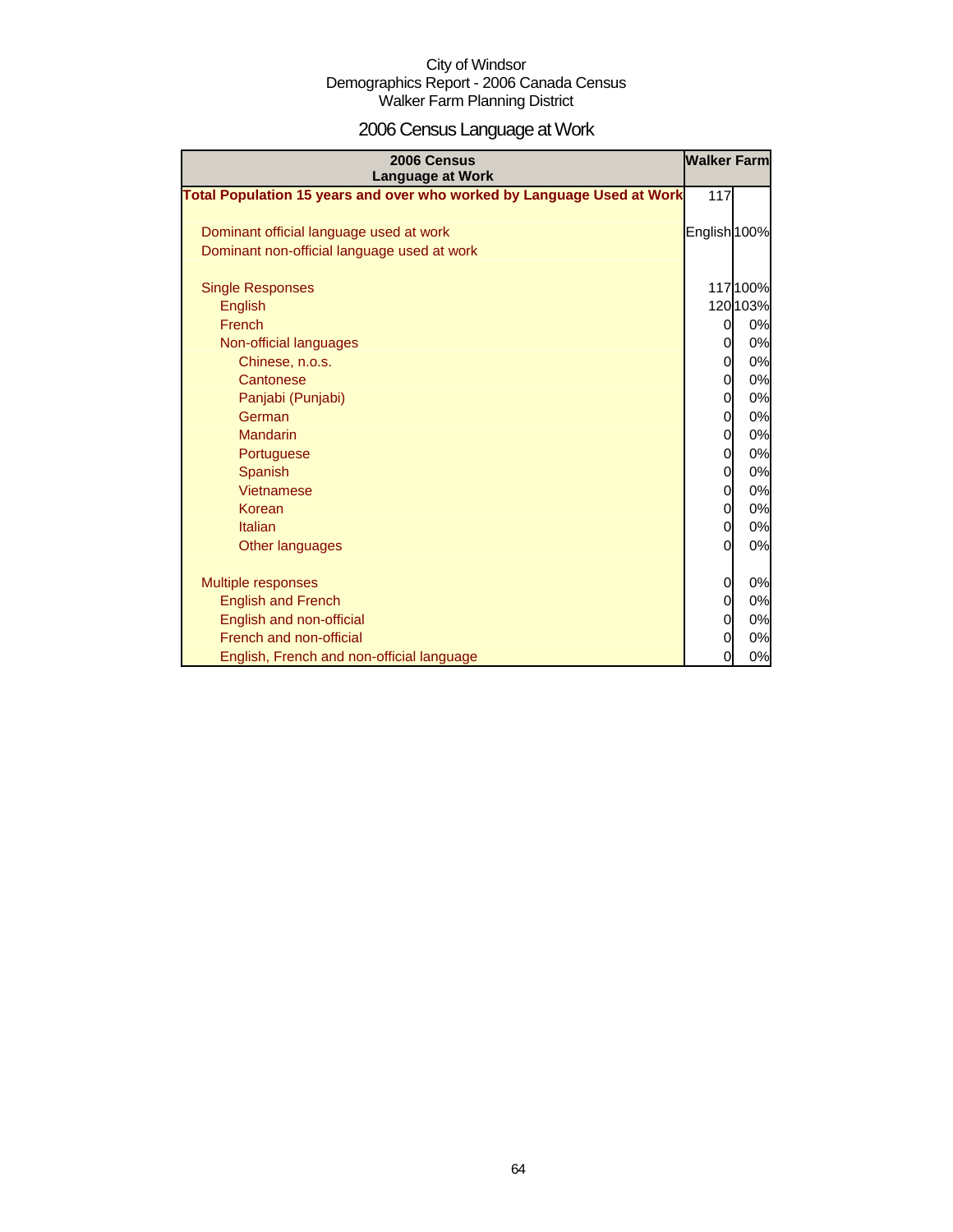## 2006 Census Unpaid Housework

| 2006 Census<br><b>Unpaid Housework</b>                          | <b>Walker Farm</b> |     |
|-----------------------------------------------------------------|--------------------|-----|
| Total Population 15 years and over by Hours of Unpaid Housework | 214                |     |
| No hours                                                        | $\overline{7}$     | 3%  |
| Less than 5 hours                                               | 33                 | 16% |
| 5 to 14 hours                                                   | 70                 | 33% |
| 15 to 29 hours                                                  | 70                 | 33% |
| 30 to 59 hours                                                  | 17                 | 8%  |
| 60 or more hours                                                | 13                 | 6%  |
| Dominant group                                                  | 5 to 14 hours      | 33% |
| Males 15 years and over by Hours of Unpaid Housework            | 103                |     |
| No hours                                                        | 0                  | 0%  |
| Less than 5 hours                                               | 27                 | 26% |
| 5 to 14 hours                                                   | 40                 | 39% |
| 15 to 29 hours                                                  | 30                 | 29% |
| 30 to 59 hours                                                  | 7                  | 6%  |
| 60 or more hours                                                | $\Omega$           | 0%  |
| Dominant group                                                  | 5 to 14 hours      | 39% |
| Females 15 years and over by Hours of Unpaid Housework          | 110                |     |
| By hours of unpaid housework                                    |                    |     |
| No hours                                                        | 7                  | 6%  |
| Less than 5 hours                                               | $\overline{7}$     | 6%  |
| 5 to 14 hours                                                   | 30                 | 27% |
| 15 to 29 hours                                                  | 43                 | 39% |
| 30 to 59 hours                                                  | 10                 | 9%  |
| 60 or more hours                                                | 13                 | 12% |
| Dominant group                                                  | 15 to 29 hours     | 39% |
| <b>Hours of Housework by Sex</b>                                |                    |     |
| <b>No Hours</b>                                                 | Females 100%       |     |
| Less than 5 hours                                               | Males 80%          |     |
| 5 to 14 hours                                                   | Males 57%          |     |
| 15 to 29 hours                                                  | Females 59%        |     |
| 30 to 59 hours                                                  | Females 60%        |     |
| 60 or more hours                                                | Females 100%       |     |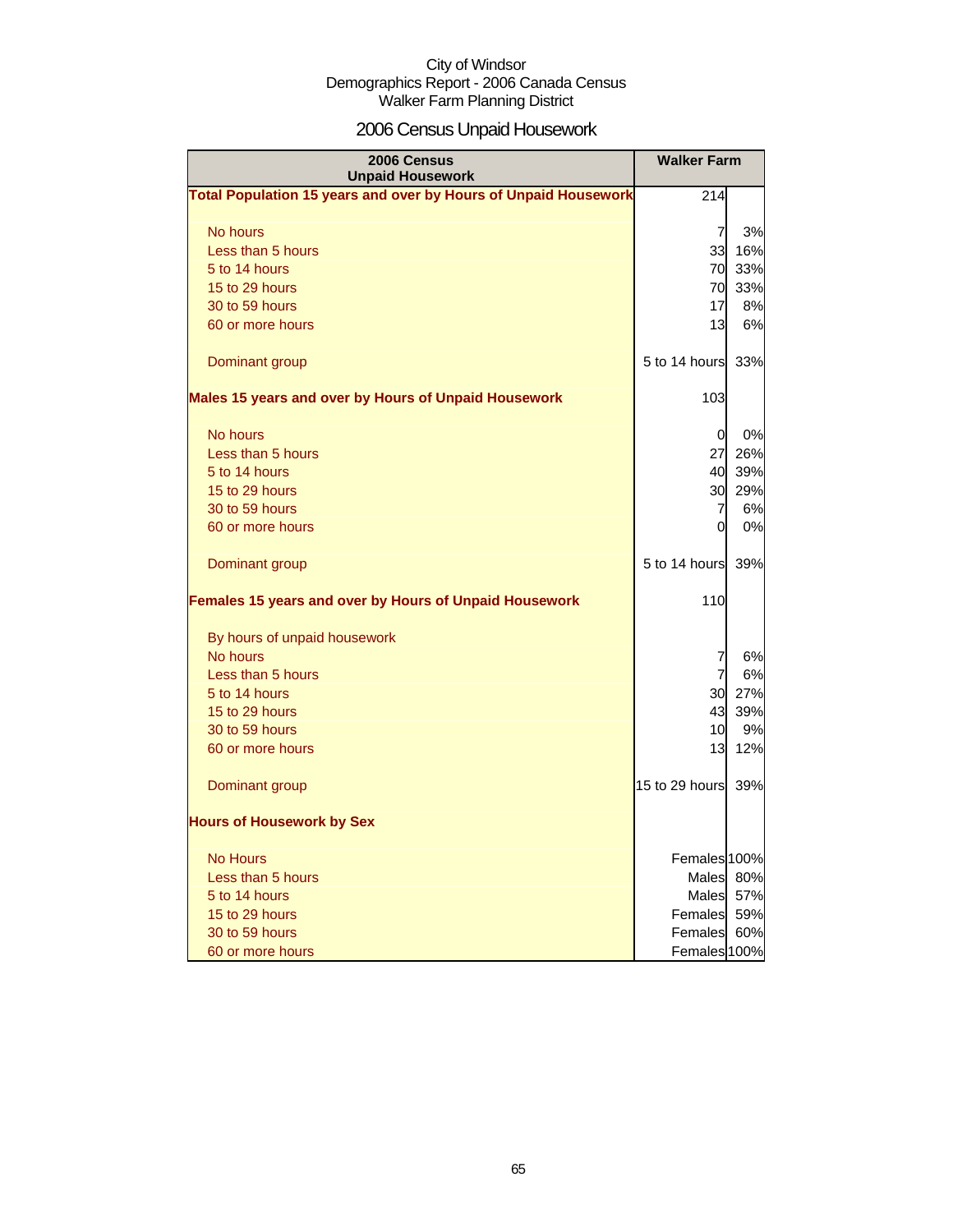## 2006 Census Unpaid Childcare

| 2006 Census<br><b>Unpaid Childcare</b>                    | <b>Walker Farm</b> |            |
|-----------------------------------------------------------|--------------------|------------|
| Population 15 years and over by hours of Unpaid Childcare | 214                |            |
| No hours                                                  | 157                | 73%        |
| Less than 5 hours                                         | 0                  | 0%         |
| 5 to 14 hours                                             | 10                 | 5%         |
| 15 to 29 hours                                            | <sup>O</sup>       | 0%         |
| 30 to 59 hours                                            | 10                 | 5%         |
| 60 or more hours                                          | 27                 | 13%        |
| Dominant group                                            | No hours           | 77%        |
| Males 15 years and over by hours of Unpaid Childcare      | 103                |            |
| No hours                                                  | 77                 | 74%        |
| Less than 5 hours                                         | 0                  | 0%         |
| 5 to 14 hours                                             | 0                  | 0%         |
| 15 to 29 hours                                            | <sub>0</sub>       | 0%         |
| 30 to 59 hours                                            | 10                 | 10%        |
| 60 or more hours                                          | 7                  | 6%         |
| Dominant group                                            | No hours           | 82%        |
| Females 15 years and over by hours of Unpaid Childcare    | 110                |            |
| No hours                                                  | 80                 | 73%        |
| Less than 5 hours                                         | 0                  | 0%         |
| 5 to 14 hours                                             | 7                  | 6%         |
| 15 to 29 hours                                            | 0                  | 0%         |
| 30 to 59 hours                                            | 0                  | 0%         |
| 60 or more hours                                          | 20                 | 18%        |
| Dominant group                                            | No hours           | 75%        |
| <b>Hours of Child Care by Sex</b>                         |                    |            |
| <b>No Hours</b>                                           | Females            | 51%        |
| Less than 5 hours                                         |                    |            |
| 5 to 14 hours                                             | Females 100%       |            |
| 15 to 29 hours                                            |                    |            |
| 30 to 59 hours                                            |                    | Males 100% |
| 60 or more hours                                          | Females 75%        |            |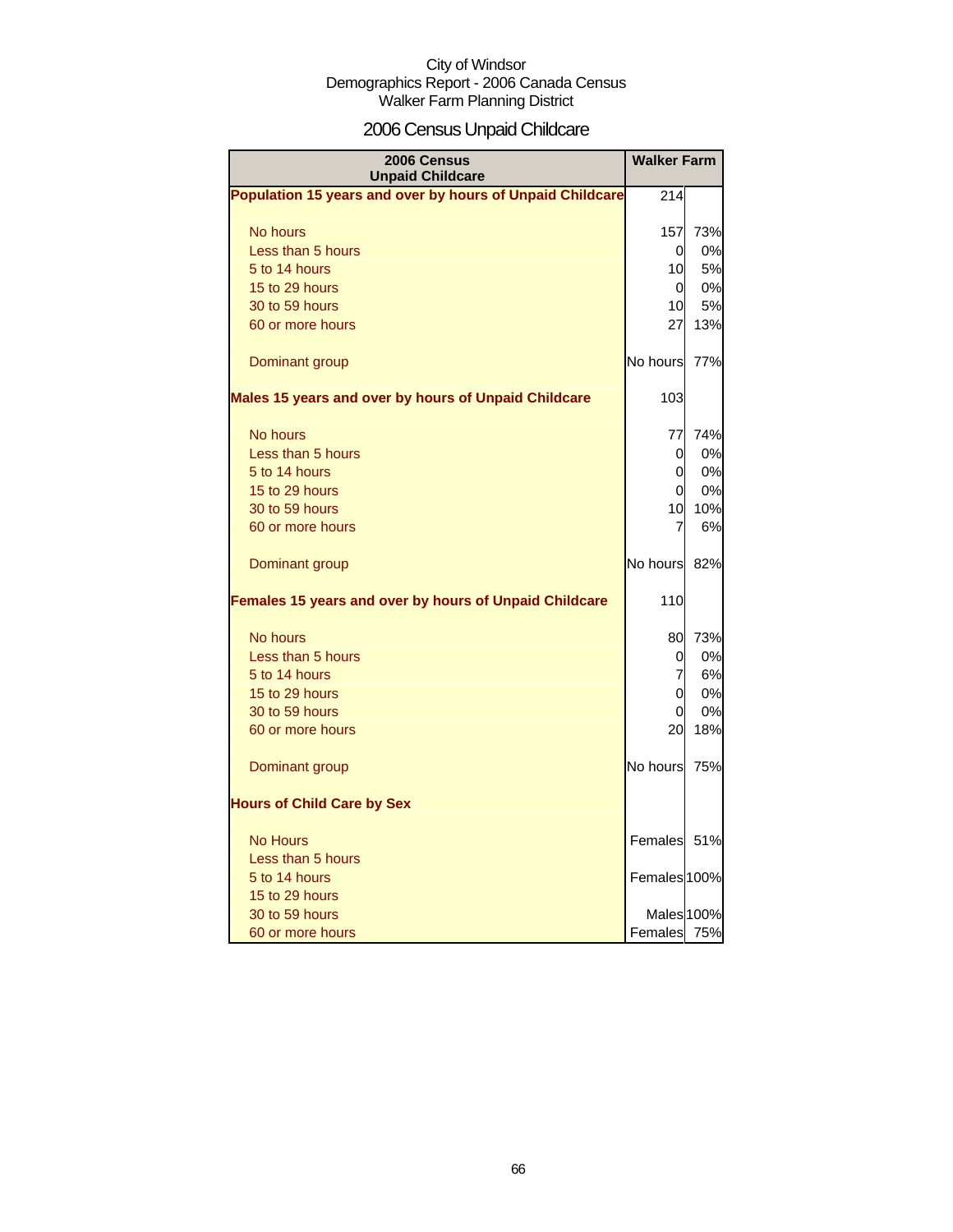## 2006 Census Unpaid Senior Care

| 2006 Census<br><b>Unpaid Senior Care</b>                       | <b>Walker Farm</b>     |        |
|----------------------------------------------------------------|------------------------|--------|
| Total Population 15 years and over by Hours of Care to Seniors | 214                    |        |
| No hours                                                       |                        | 18486% |
| Less than 5 hours                                              | 17                     | 8%     |
| 5 to 9 hours                                                   | 10                     | 5%     |
| 10 to 19 hours                                                 | $\overline{0}$         | 0%     |
| 20 or more hours                                               | $\overline{0}$         | 0%     |
| Dominant group                                                 |                        |        |
| Males 15 years and over by Hours of Care to Seniors            | 100                    |        |
| No hours                                                       |                        | 8383%  |
| Less than 5 hours                                              |                        | 1717%  |
| 5 to 9 hours                                                   | $\overline{7}$         | 7%     |
| 10 to 19 hours                                                 | $\overline{0}$         | 0%     |
| 20 or more hours                                               | <sub>0</sub>           | 0%     |
| Dominant group                                                 | No hours 78%           |        |
| Females 15 years and over by Hours of Care to Seniors          | 110                    |        |
| No hours                                                       |                        | 10091% |
| Less than 5 hours                                              | 7                      | 6%     |
| 5 to 9 hours                                                   | $\overline{7}$         | 6%     |
| 10 to 19 hours                                                 | $\overline{0}$         | 0%     |
| 20 or more hours                                               | $\mathsf{O}$           | 0%     |
| Dominant group                                                 | No hours 88%           |        |
| <b>Senior Care by Sex</b>                                      |                        |        |
| No hours                                                       | Females <sub>55%</sub> |        |
| Less than 5 hours                                              | Males <sub>71%</sub>   |        |
| 5 to 9 hours                                                   | Males <sub>50%</sub>   |        |
| 10 to 19 hours                                                 |                        |        |
| 20 or more hours                                               |                        |        |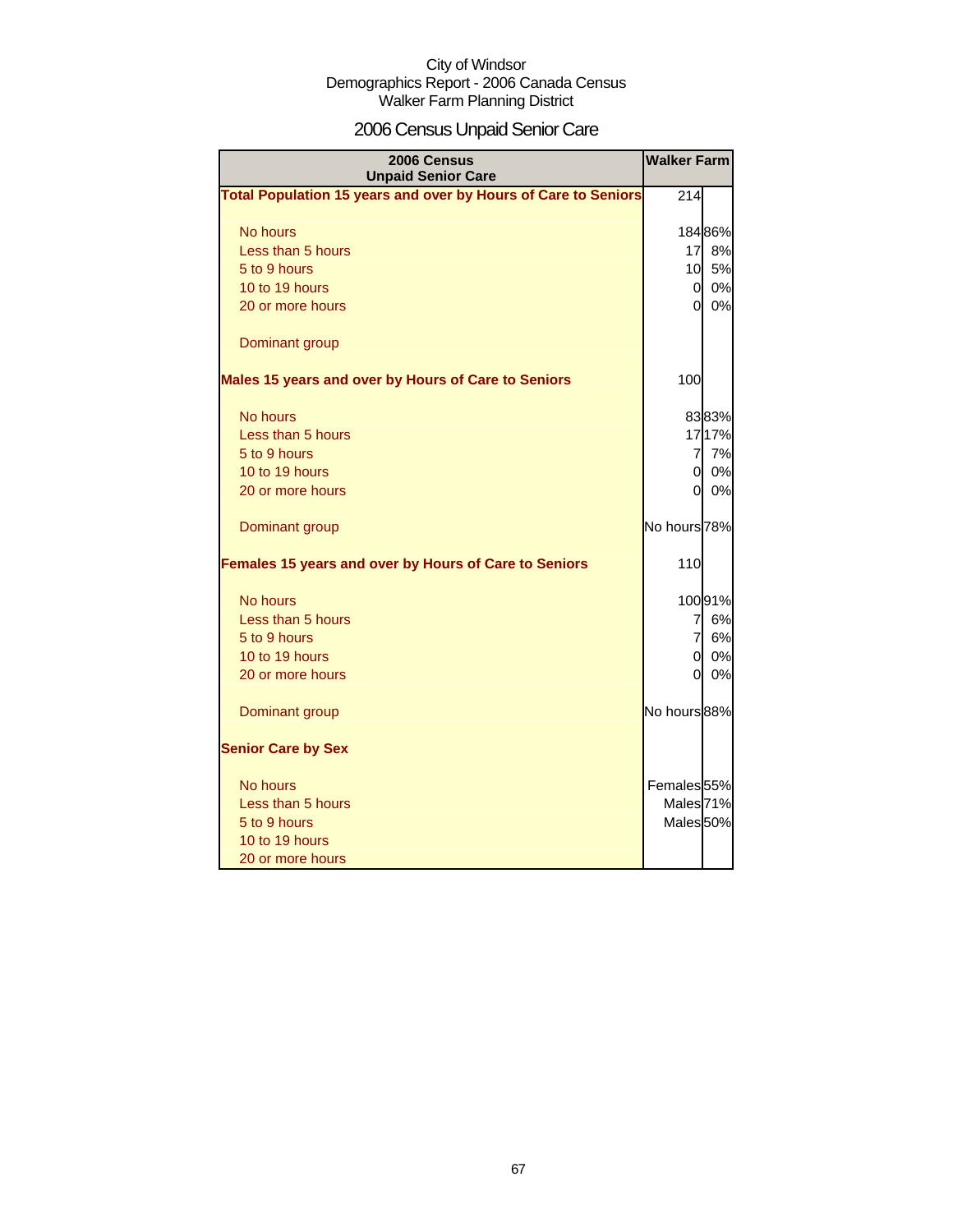## 2006 Census Place of Work by Sex Comparison

| 2006 Census<br><b>Place of Work by Sex Comparison</b>                                                 |                     | <b>Walker Farm</b> |                |       |                 |         |
|-------------------------------------------------------------------------------------------------------|---------------------|--------------------|----------------|-------|-----------------|---------|
|                                                                                                       | Total<br>Labour     |                    | <b>Males</b>   |       | <b>Females</b>  |         |
| <b>Total Employed Labour Force 15 years and over by Place of Work Status</b>                          | <b>Forcel</b><br>97 |                    | 67             |       | <b>30</b>       |         |
| Usual place of work                                                                                   |                     | 8790%              |                | 5785% |                 | 30 100% |
| In CSD <sup>*</sup> of residence                                                                      |                     | 4748%              |                | 3045% | 20              | 67%     |
| In different CSD                                                                                      |                     | 4345%              |                | 3045% | 10 <sup>1</sup> | 33%     |
| In same CD**                                                                                          |                     | 4041%              |                | 3045% | 10              | 33%     |
| At home                                                                                               | $\mathbf{0}$        | 0%                 | $\overline{0}$ | 0%    | 0               | 0%      |
| <b>Outside Canada</b>                                                                                 | $\Omega$            | 0%                 | $\Omega$       | 0%    | $\overline{0}$  | 0%      |
| No fixed workplace                                                                                    |                     | 7%                 |                | 1015% | $\Omega$        | 0%      |
| * CSD: Area that is a municipality or an area that is deemed to be equivalent to a<br>municipality.   |                     |                    |                |       |                 |         |
| ** CD: Group of neighbouring municipalities joined together for the purposes of<br>regional planning. |                     |                    |                |       |                 |         |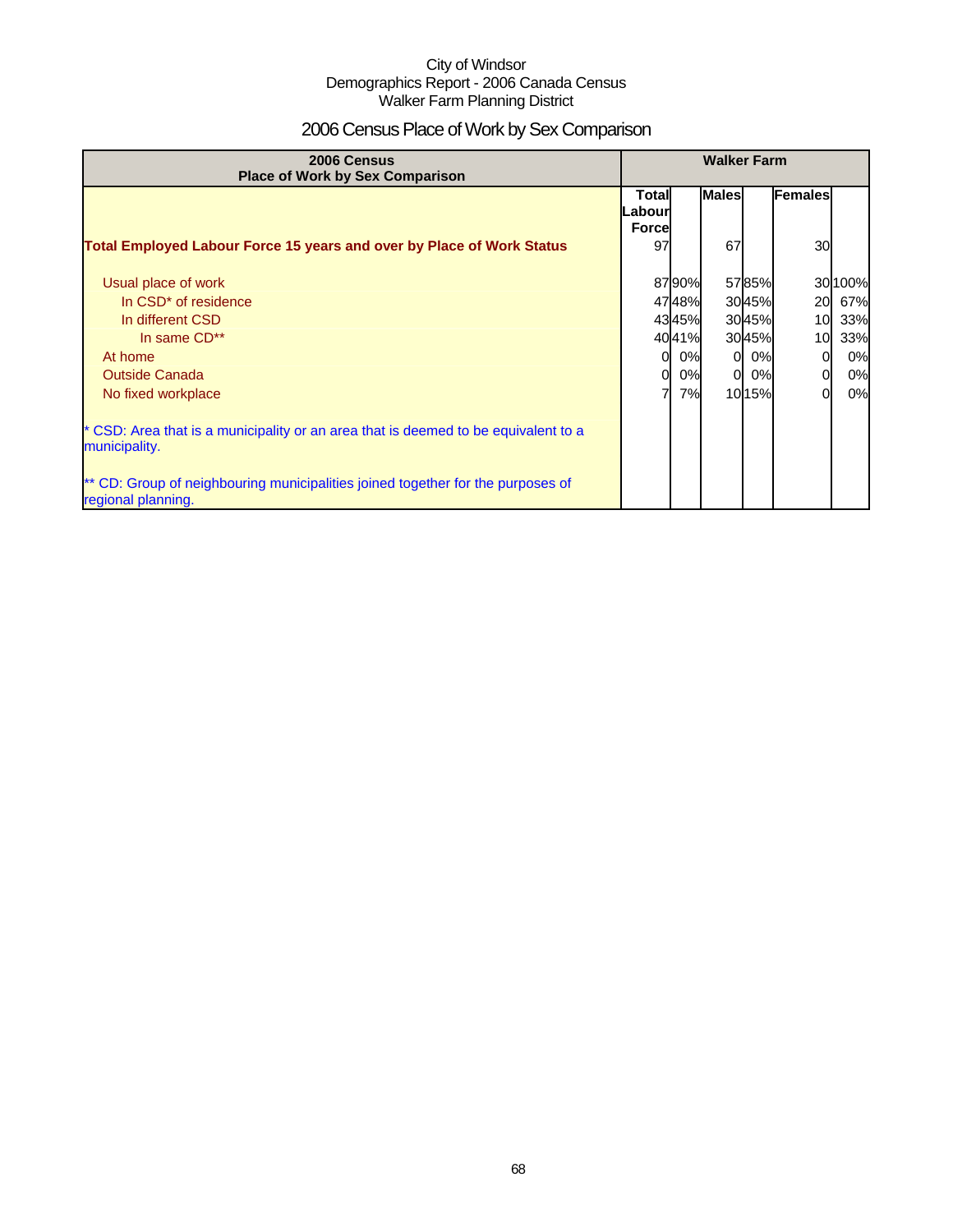## 2006 Census Place of Work by Sex

| 2006 Census<br><b>Place of Work by Sex</b>                                                         |          | <b>Walker Farm</b> |
|----------------------------------------------------------------------------------------------------|----------|--------------------|
| Total Employed Labour Force 15 years and over by Place of Work Status                              | 97       | %                  |
| Usual place of work                                                                                | 87       | 90%                |
| In CSD <sup>*</sup> of residence                                                                   | 47       | 48%                |
| In different CSD                                                                                   | 43       | 45%                |
| In same CD**                                                                                       | 40       | 41%                |
| At home                                                                                            | 0        | 0%                 |
| <b>Outside Canada</b>                                                                              | 0        | 0%                 |
| No fixed workplace                                                                                 |          | 7%                 |
| Males Employed Labour Force 15 yrs and over by Place of Work Status                                | 67       |                    |
| Usual place of work                                                                                | 57       | 85%                |
| In CSD of residence                                                                                | 30       | 45%                |
| In different CSD                                                                                   | 30       | 45%                |
| In same CD                                                                                         | 30       | 45%                |
| At home                                                                                            | 0        | 0%                 |
| <b>Outside Canada</b>                                                                              | 0        | 0%                 |
| No fixed workplace                                                                                 | 10       | 15%                |
| Females Employed Labour Force 15 yrs and over by Place of Work Status                              | 30       |                    |
| Usual place of work                                                                                | 30       | 100%               |
| In CSD of residence                                                                                | 20       | 67%                |
| In different CSD                                                                                   | 10       | 33%                |
| In same CD                                                                                         | 10       | 33%                |
| At home                                                                                            | 0        | 0%                 |
| <b>Outside Canada</b>                                                                              | 0        | 0%                 |
| No fixed workplace                                                                                 | $\Omega$ | 0%                 |
| CSD: Area that is a municipality or an area that is deemed to be equivalent to a municipality.     |          |                    |
| ** CD: Group of neighbouring municipalities joined together for the purposes of regional planning. |          |                    |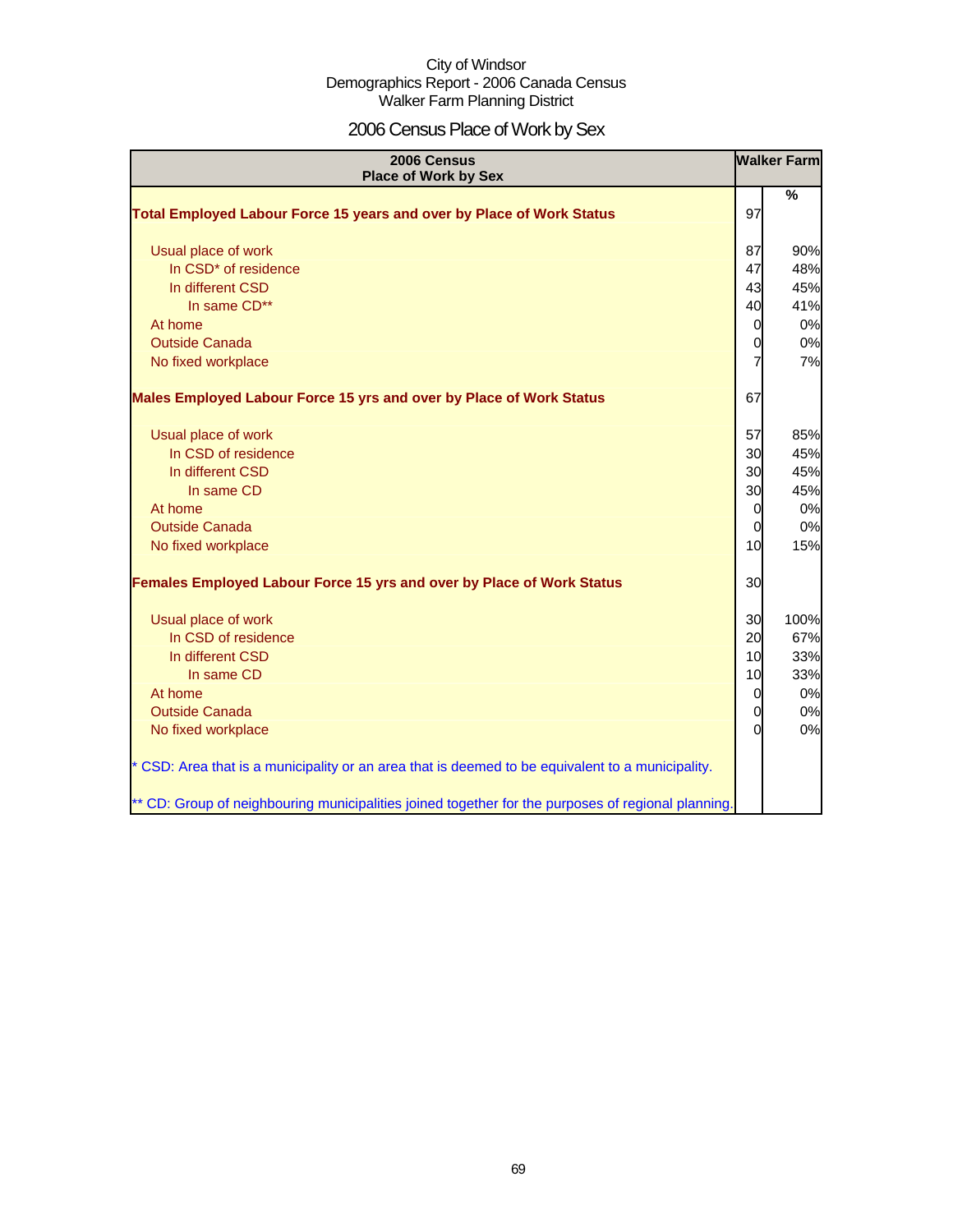## 2006 Census Mode of Transportation

| 2006 Census<br><b>Mode of Transportation</b>                                                                                      | <b>Walker Farm</b>           |          |
|-----------------------------------------------------------------------------------------------------------------------------------|------------------------------|----------|
| Total Employed Labour Force 15 years and over with usual place of work or no fixed<br>workplace address by Mode of Transportation | 97                           |          |
| Dominant mode of transportation                                                                                                   | Car/truck/van-100%<br>driver |          |
| Car, truck, van as driver                                                                                                         | 87                           | 90%      |
| Car, truck, van as passenger                                                                                                      | $\overline{0}$               | 0%       |
| <b>Public transit</b>                                                                                                             | $\overline{O}$               | 0%       |
| Walked to work                                                                                                                    | 7                            | 7%       |
| <b>Bicycle</b>                                                                                                                    | $\overline{0}$               | 0%       |
| Motorcycle                                                                                                                        | $\overline{0}$               | 0%       |
| <b>Taxicab</b>                                                                                                                    | $\mathbf 0$                  | 0%       |
| Other method                                                                                                                      | $\overline{0}$               | 0%       |
| <b>Males with Usual Place of Work or No Fixed Workplace</b>                                                                       | 67                           |          |
| Car, truck, van as driver                                                                                                         | 60                           | 90%      |
| Car, truck, van as passenger                                                                                                      | $\overline{0}$               | 0%       |
| <b>Public transit</b>                                                                                                             | $\overline{0}$               | 0%       |
| Walked to work                                                                                                                    | $\overline{0}$               | 0%       |
| <b>Bicycle</b>                                                                                                                    | $\overline{O}$               | 0%       |
| Motorcycle                                                                                                                        | $\overline{0}$               | 0%       |
| <b>Taxicab</b><br>Other method                                                                                                    | $\overline{O}$<br>$\Omega$   | 0%<br>0% |
| <b>Females with Usual Place of Work or No Fixed Workplace</b>                                                                     | 30                           |          |
| Car, truck, van as driver                                                                                                         |                              | 30 100%  |
| Car, truck, van as passenger                                                                                                      | $\overline{0}$               | 0%       |
| <b>Public transit</b>                                                                                                             | $\overline{0}$               | 0%       |
| Walked to work                                                                                                                    | $\overline{0}$               | 0%       |
| <b>Bicycle</b>                                                                                                                    | $\overline{0}$               | 0%       |
| Motorcycle                                                                                                                        | $\overline{O}$               | 0%       |
| <b>Taxicab</b>                                                                                                                    | $\overline{O}$               | 0%       |
| Other method                                                                                                                      | $\overline{0}$               | 0%       |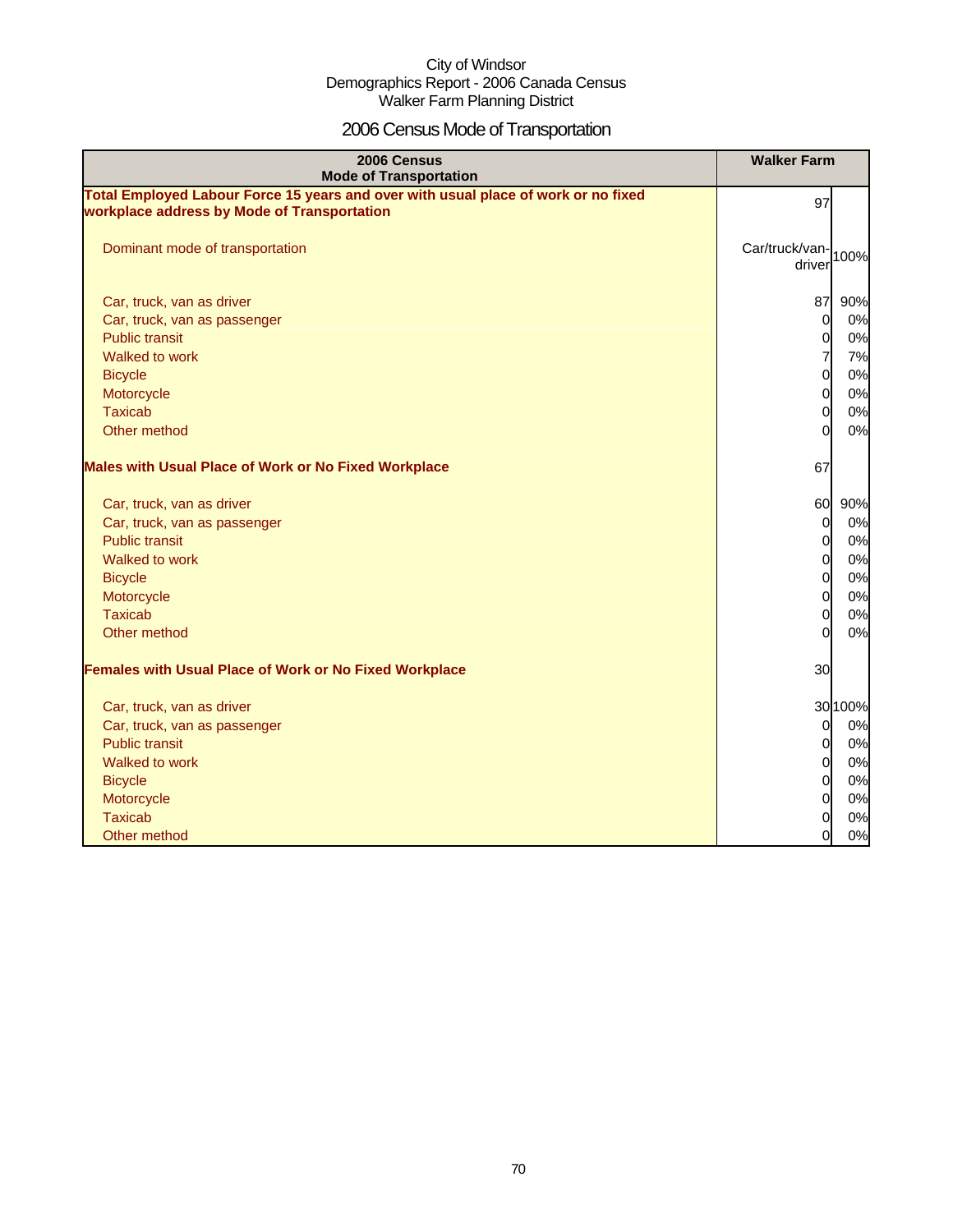## 2006 Census Educational Attainment Comparison

| 2006 Census<br><b>Educational Attainment</b><br>Comparison         | <b>Walker Farm</b>           |        |                        |       |                        |        |                            |               |
|--------------------------------------------------------------------|------------------------------|--------|------------------------|-------|------------------------|--------|----------------------------|---------------|
|                                                                    | Total %<br><b>Population</b> |        | $15$ to<br>24<br>years | $\%$  | $25$ to<br>64<br>vears | %      | 65<br>vears<br>and<br>over | $\frac{0}{n}$ |
| <b>Population by Educational Attainment</b>                        | 207                          |        |                        |       | 144                    |        | 57                         |               |
| No certificate, diploma or degree                                  |                              | 6029%  | $\Omega$               | 0%    |                        | 23 16% |                            | 3765%         |
| Certificate, diploma or degree                                     |                              | 14771% |                        | 7100% |                        | 12084% |                            | 20 35%        |
| High school certificate                                            |                              | 7737%  | $\Omega$               | 0%    |                        | 6747%  |                            | 1018%         |
| Apprenticeship or trades certificate or diploma                    |                              | 2010%  | <sub>0</sub>           | 0%    | 13                     | 9%     |                            | 712%          |
| College, CEGEP or other non-university<br>certificate/diploma      |                              | 40 19% | 0                      | 0%    |                        | 3323%  |                            | 712%          |
| University certificate, diploma or degree                          |                              | 3%     | 0                      | 0%    | 7                      | 5%     | $\Omega$                   | 0%            |
| University certificate or diploma below bachelor level             | 0l                           | 0%     | 0                      | 0%    | 0l                     | 0%     |                            | 0%            |
| University certificate or degree                                   | ΩI                           | 0%     | 0                      | 0%    | ΩI                     | 0%     |                            | 0%            |
| Bachelor's degree                                                  | 0l                           | 0%     | 0                      | 0%    | ΟI                     | 0%     |                            | 0%            |
| University certificate or diploma above bachelor<br>level          | 0l                           | 0%     | 0                      | 0%    | Οl                     | 0%     | $\Omega$                   | 0%            |
| Degree in medicine, dentistry, veterinary medicine<br>or optometry | 0l                           | 0%     | $\Omega$               | 0%    | Οl                     | 0%     | $\Omega$                   | 0%            |
| Master's degree                                                    | <sub>0</sub>                 | 0%     | 0                      | 0%    | 0l                     | 0%     | $\Omega$                   | 0%            |
| <b>Earned doctorate</b>                                            | 01                           | 0%     | 0l                     | 0%    | 0l                     | 0%     | $\Omega$                   | 0%            |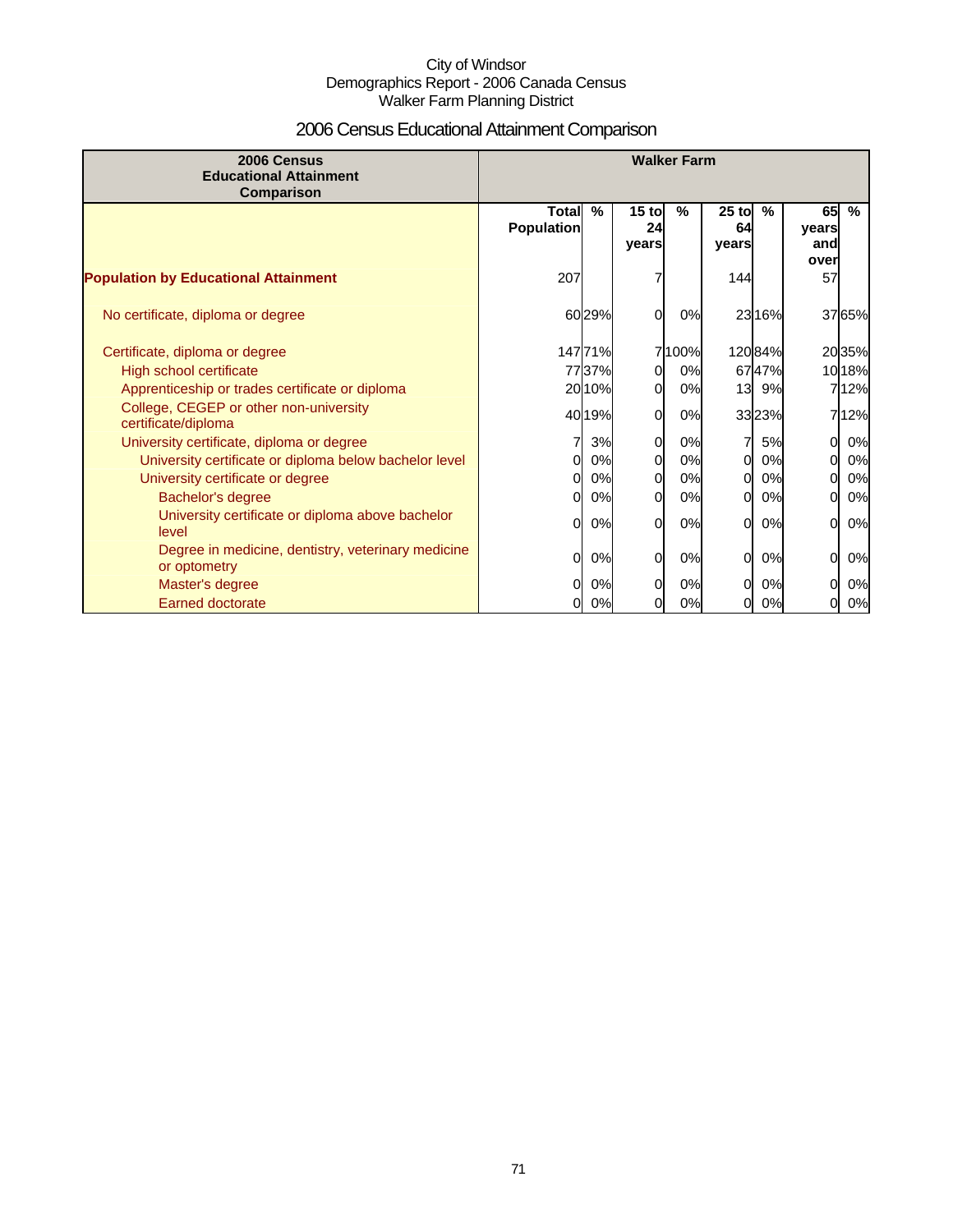### 2006 Census Educational Attainment

| 2006 Census<br><b>Educational Attainment</b>                        |                | <b>Walker Farm</b> |
|---------------------------------------------------------------------|----------------|--------------------|
| <b>Total Population 15 years and over by Educational Attainment</b> | 207            |                    |
| No certificate, diploma or degree                                   | 60             | 29%                |
| Certificate, diploma or degree                                      | 147            | 71%                |
| <b>High school certificate</b>                                      | 77             | 37%                |
| Apprenticeship or trades certificate or diploma                     | 20             | 10%                |
| College, CEGEP or other non-university certificate/diploma          | 40             | 19%                |
| University certificate, diploma or degree                           | 7              | 3%                 |
| University certificate or diploma below bachelor level              | $\mathbf 0$    | 0%                 |
| University certificate or degree                                    | $\mathbf 0$    | 0%                 |
| Bachelor's degree                                                   | $\mathbf 0$    | 0%                 |
| University certificate or diploma above bachelor level              | $\mathbf 0$    | 0%                 |
| Degree in medicine, dentistry, veterinary medicine or optometry     | $\mathbf 0$    | 0%                 |
| Master's degree                                                     | $\mathbf 0$    | 0%                 |
| <b>Earned doctorate</b>                                             | $\overline{0}$ | 0%                 |
| <b>Population 15 to 24 years by Educational Attainment</b>          | 7              |                    |
| No certificate, diploma or degree                                   | 0              | 0%                 |
| Certificate, diploma or degree                                      | $\overline{7}$ | 100%               |
| <b>High school certificate</b>                                      | $\overline{O}$ | 0%                 |
| Apprenticeship or trades certificate or diploma                     | $\overline{0}$ | 0%                 |
| College, CEGEP or other non-university certificate/diploma          | $\mathbf 0$    | 0%                 |
| University certificate, diploma or degree                           | $\mathbf 0$    | 0%                 |
| University certificate or diploma below bachelor level              | $\mathbf 0$    | 0%                 |
| University certificate or degree                                    | $\mathbf 0$    | 0%                 |
| Bachelor's degree                                                   | $\mathbf 0$    | 0%                 |
| University certificate or diploma above bachelor level              | $\mathbf 0$    | 0%                 |
| Degree in medicine, dentistry, veterinary medicine or optometry     | $\mathbf 0$    | 0%                 |
| Master's degree                                                     | $\overline{O}$ | 0%                 |
| <b>Earned doctorate</b>                                             | $\Omega$       | 0%                 |
| <b>Population 25 to 64 years by Educational Attainment</b>          | 144            |                    |
| No certificate, diploma or degree                                   | 23             | 16%                |
| Certificate, diploma or degree                                      | 120            | 84%                |
| High school certificate or equivalent                               | 67             | 47%                |
| Apprenticeship or trades certificate or diploma                     | 13             | 9%                 |
| College, CEGEP or other non-university certificate/diploma          | 33             | 23%                |
| University certificate, diploma or degree                           | 7              | 5%                 |
| University certificate or diploma below bachelor level              | $\mathbf 0$    | 0%                 |
| University certificate or degree                                    | $\overline{O}$ | 0%                 |
| <b>Bachelor's degree</b>                                            | $\overline{0}$ | 0%                 |
| University certificate or diploma above bachelor level              | $\overline{0}$ | 0%                 |
| Degree in medicine, dentistry, veterinary medicine or optometry     | $\mathbf 0$    | 0%                 |
| Master's degree                                                     | $\mathbf 0$    | 0%                 |
| <b>Earned doctorate</b>                                             | $\overline{0}$ | 0%                 |
| Population 65 years and over by Educational Attainment              | 57             |                    |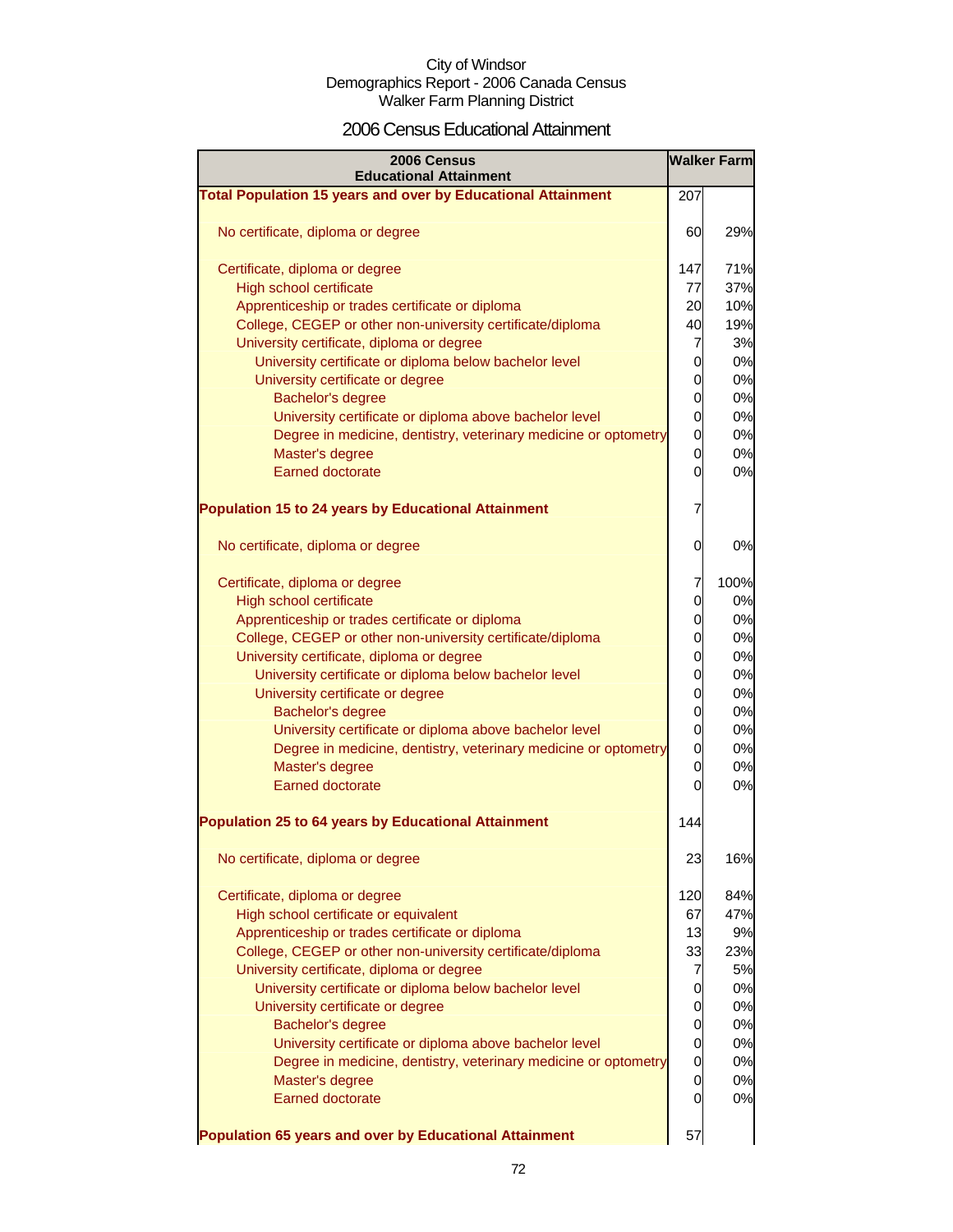| 2006 Census                                                         | <b>Walker Farm</b> |     |
|---------------------------------------------------------------------|--------------------|-----|
| <b>Educational Attainment</b>                                       |                    |     |
| <b>Total Population 15 years and over by Educational Attainment</b> | 207                |     |
| No certificate, diploma or degree                                   | 37                 | 65% |
| Certificate, diploma or degree                                      | 20                 | 35% |
| High school certificate                                             | 10                 | 18% |
| Apprenticeship or trades certificate or diploma                     |                    | 12% |
| College, CEGEP or other non-university certificate/diploma          |                    | 12% |
| University certificate, diploma or degree                           | 0                  | 0%  |
| University certificate or diploma below bachelor level              | 0                  | 0%  |
| University certificate or degree                                    | 0                  | 0%  |
| Bachelor's degree                                                   | 0                  | 0%  |
| University certificate or diploma above bachelor level              | 0                  | 0%  |
| Degree in medicine, dentistry, veterinary medicine or optometry     | 0                  | 0%  |
| Master's degree                                                     |                    | 0%  |
| <b>Earned doctorate</b>                                             |                    | 0%  |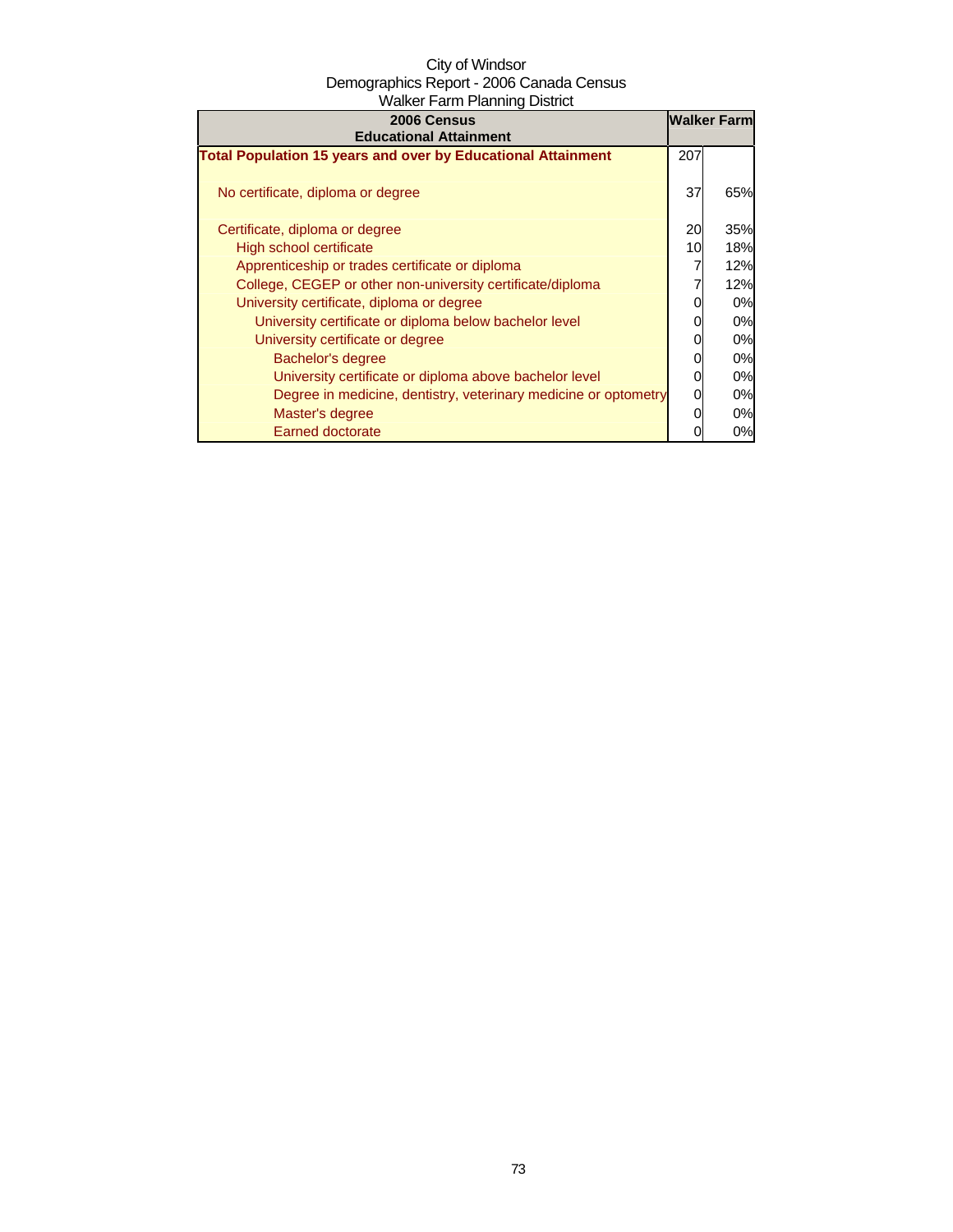## 2006 Census Location of Study

| 2006 Census<br><b>Location of Study</b>                                         |          | <b>Walker Farm</b> |
|---------------------------------------------------------------------------------|----------|--------------------|
| Population 25 to 64 years with Postsecondary Qualification by Location of Study | 53       | %                  |
| <b>Inside Canada</b>                                                            | 47       | 88%                |
| Newfoundland and Labrador                                                       | 0        | 0%                 |
| <b>Prince Edward Island</b>                                                     | 0        | 0%                 |
| <b>Nova Scotia</b>                                                              | 0        | 0%                 |
| <b>New Brunswick</b>                                                            | O        | 0%                 |
| Quebec                                                                          | ი        | 0%                 |
| Ontario                                                                         | 50       | 94%                |
| <b>Manitoba</b>                                                                 | $\Omega$ | 0%                 |
| Saskatchewan                                                                    | O        | 0%                 |
| Alberta                                                                         | 0        | 0%                 |
| <b>British Columbia</b>                                                         | ი        | 0%                 |
| <b>Yukon Territory</b>                                                          | 0        | 0%                 |
| <b>Northwest Territories</b>                                                    | O        | 0%                 |
| <b>Nunavut</b>                                                                  | ი        | 0%                 |
| <b>Outside of Canada</b>                                                        |          | 13%                |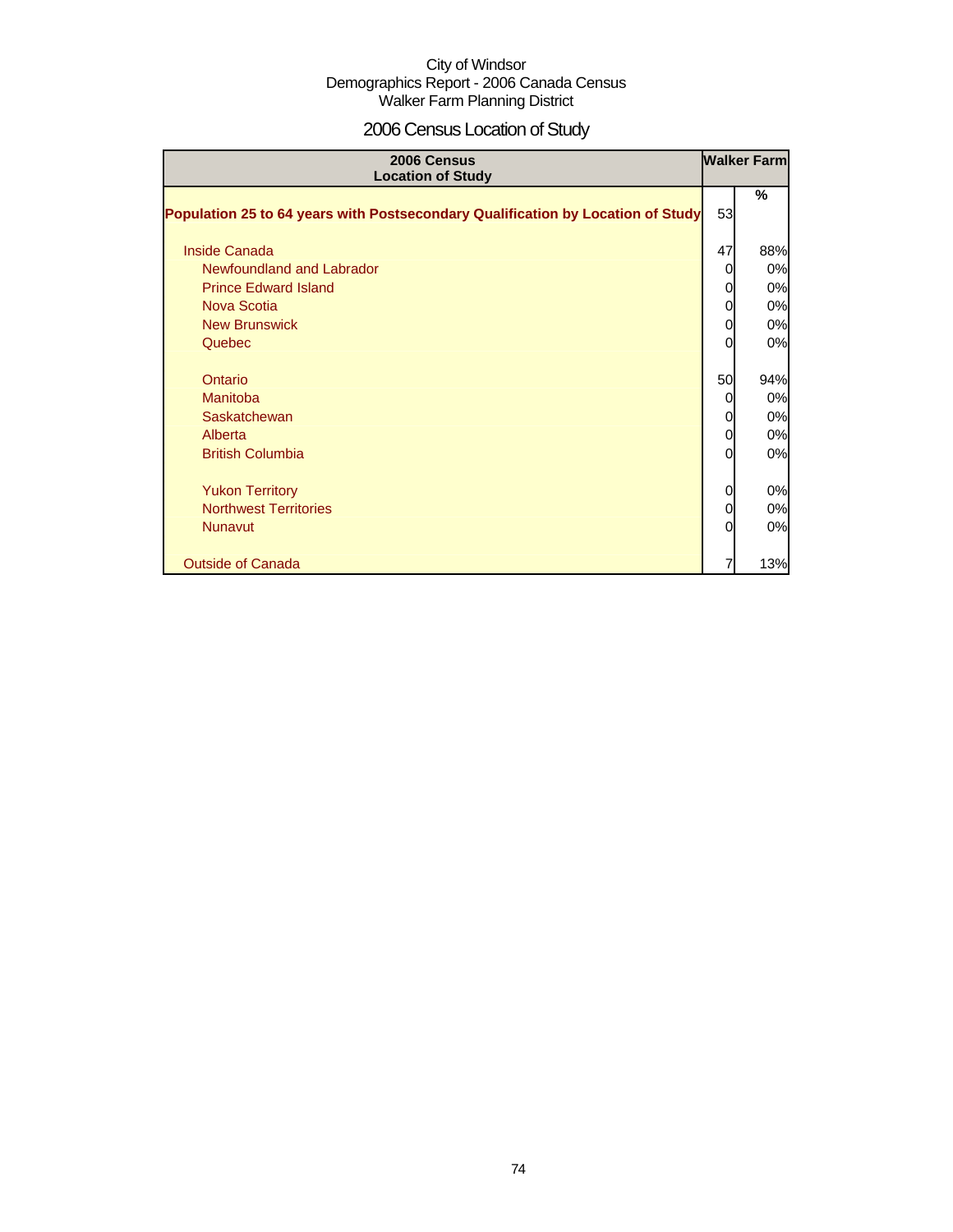## 2006 Census Post Secondary Education by Sex Comparison

| 2006 Census                                                                                             |                                                                                                                                                                        |        | <b>Walker Farm</b>                                                                                                          |       |                                                                                                                             |       |
|---------------------------------------------------------------------------------------------------------|------------------------------------------------------------------------------------------------------------------------------------------------------------------------|--------|-----------------------------------------------------------------------------------------------------------------------------|-------|-----------------------------------------------------------------------------------------------------------------------------|-------|
| <b>Post Secondary Education by Sex</b><br>Comparison                                                    |                                                                                                                                                                        |        |                                                                                                                             |       |                                                                                                                             |       |
|                                                                                                         | <b>Total</b><br>Population                                                                                                                                             |        | <b>Males</b>                                                                                                                |       | <b>Females</b>                                                                                                              |       |
| Population 25 to 64 years with<br><b>Postsecondary Qualifications by</b><br><b>Major Field of Study</b> | 53                                                                                                                                                                     |        | 33                                                                                                                          |       | 20                                                                                                                          |       |
| <b>Top 3 Fields</b>                                                                                     | Architecture,<br>engineering, and related<br>technologies<br>Business, management<br>and public<br>administration<br>Physical and life<br>sciences and<br>technologies |        | Architecture,<br>engineering, and<br>related technologies<br>Physical and life<br>sciences and<br>technologies<br>Education |       | Business, management<br>and public<br>administration<br>Education<br>Personal, protective<br>and transportation<br>services |       |
| Education                                                                                               |                                                                                                                                                                        | 713%   | 0                                                                                                                           | 0%    |                                                                                                                             | 733%  |
| Visual and performing arts, and<br>communications technologies                                          | 0l                                                                                                                                                                     | 0%     | 0                                                                                                                           | 0%    | $\Omega$                                                                                                                    | 0%    |
| <b>Humanities</b>                                                                                       | 0l                                                                                                                                                                     | 0%     | 0                                                                                                                           | 0%    | $\Omega$                                                                                                                    | 0%    |
| Social and behavioural sciences<br>and law                                                              | <sub>0</sub>                                                                                                                                                           | 0%     | 0                                                                                                                           | 0%    | $\Omega$                                                                                                                    | 0%    |
| Business, management and public<br>administration                                                       |                                                                                                                                                                        | 10 19% | 0                                                                                                                           | 0%    |                                                                                                                             | 1050% |
| Physical and life sciences and<br>technologies                                                          |                                                                                                                                                                        | 1019%  |                                                                                                                             | 1030% | $\Omega$                                                                                                                    | 0%    |
| Mathematics, computer and<br>information sciences                                                       | <sub>0</sub>                                                                                                                                                           | 0%     | 0                                                                                                                           | 0%    | 0                                                                                                                           | 0%    |
| Architecture, engineering, and<br>related technologies                                                  |                                                                                                                                                                        | 2750%  |                                                                                                                             | 2780% | 0                                                                                                                           | 0%    |
| Agriculture, natural resources and<br>conservation                                                      | $\mathbf{0}$                                                                                                                                                           | 0%     | 0                                                                                                                           | 0%    | 0l                                                                                                                          | 0%    |
| Health, parks, recreation and<br>fitness                                                                | <sub>0</sub>                                                                                                                                                           | 0%     | 0                                                                                                                           | 0%    | 0l                                                                                                                          | 0%    |
| Personal, protective and<br>transportation services                                                     |                                                                                                                                                                        | 713%   | 0                                                                                                                           | 0%    |                                                                                                                             | 733%  |
| Other fields of study                                                                                   | 0                                                                                                                                                                      | 0%     | 0                                                                                                                           | 0%    | 01                                                                                                                          | 0%    |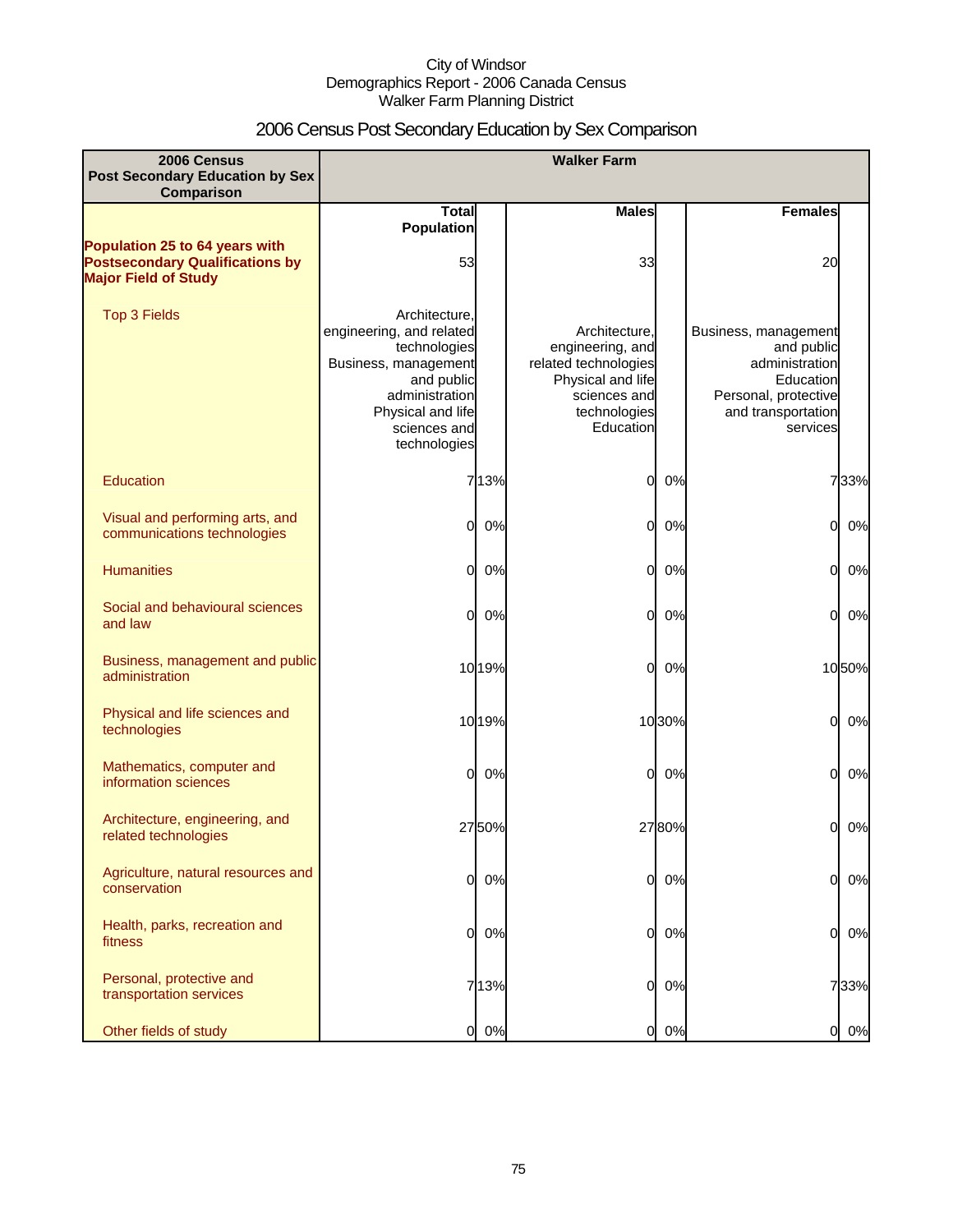# 2006 Census Post Secondary Education by Sex

| 2006 Census<br><b>Post Secondary Education by Sex</b>                                         | <b>Walker Farm</b>                                                                                                                                         |
|-----------------------------------------------------------------------------------------------|------------------------------------------------------------------------------------------------------------------------------------------------------------|
| Population 25 to 64 years with Postsecondary Qualifications by Major<br><b>Field of Study</b> | %<br>53                                                                                                                                                    |
| <b>Top 3 Fields</b>                                                                           | Architecture, engineering, and related<br>technologies<br>Business, management and public<br>administration<br>Physical and life sciences and technologies |
| Education                                                                                     | 713%                                                                                                                                                       |
| Visual and performing arts, and communications technologies                                   | $\mathbf{0}$<br>0%                                                                                                                                         |
| <b>Humanities</b>                                                                             | 0%<br>0                                                                                                                                                    |
| Social and behavioural sciences and law                                                       | 0%<br>$\Omega$                                                                                                                                             |
| Business, management and public administration                                                | 1019%                                                                                                                                                      |
| Physical and life sciences and technologies                                                   | 1019%                                                                                                                                                      |
| Mathematics, computer and information sciences                                                | 0%<br>$\Omega$                                                                                                                                             |
| Architecture, engineering, and related technologies                                           | 2750%                                                                                                                                                      |
| Agriculture, natural resources and conservation                                               | $\overline{0}$<br>0%                                                                                                                                       |
| Health, parks, recreation and fitness                                                         | $\mathbf{0}$<br>0%                                                                                                                                         |
| Personal, protective and transportation services                                              | 713%                                                                                                                                                       |
| Other fields of study                                                                         | $\Omega$<br>0%                                                                                                                                             |
| Males 25 to 64 Years with Postsecondary Qualifications by Major Field<br>of Study             | 33                                                                                                                                                         |
| <b>Top 3 Fields</b>                                                                           | Architecture, engineering, and related                                                                                                                     |
|                                                                                               | technologies<br>Physical and life sciences and technologies<br>Education                                                                                   |
| Education                                                                                     | 0%<br>0                                                                                                                                                    |
| Visual and performing arts, and communications technologies                                   | $\mathbf{0}$<br>0%                                                                                                                                         |
| <b>Humanities</b>                                                                             | $\overline{O}$<br>0%                                                                                                                                       |
| Social and behavioural sciences and law                                                       | $\overline{O}$<br>0%                                                                                                                                       |
| Business, management and public administration                                                | $\mathbf{0}$<br>0%                                                                                                                                         |
| Physical and life sciences and technologies                                                   | 1030%                                                                                                                                                      |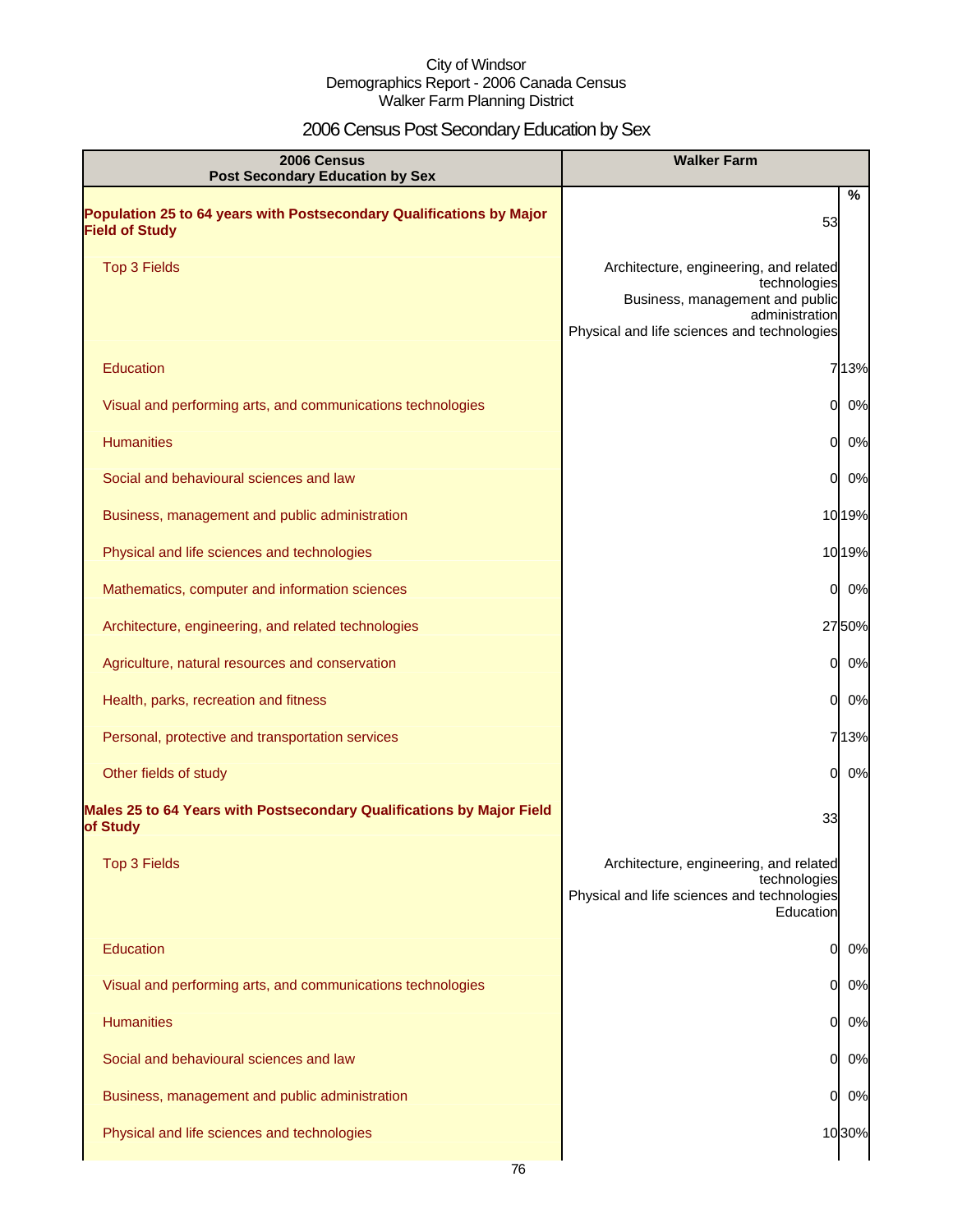| 2006 Census<br><b>Post Secondary Education by Sex</b>                                      | <b>Walker Farm</b>                                                                                                    |
|--------------------------------------------------------------------------------------------|-----------------------------------------------------------------------------------------------------------------------|
| Mathematics, computer and information sciences                                             | %<br>0%<br>0                                                                                                          |
| Architecture, engineering, and related technologies                                        | 2780%                                                                                                                 |
| Agriculture, natural resources and conservation                                            | 0%<br>O                                                                                                               |
| Health, parks, recreation and fitness                                                      | 0%<br>O                                                                                                               |
| Personal, protective and transportation services                                           | 0%<br>O                                                                                                               |
| Other fields of study                                                                      | 0%<br><sup>o</sup>                                                                                                    |
| Females 25 to 64 years with Postsecondary Qualifications by Major<br><b>Field of Study</b> | 20                                                                                                                    |
| <b>Top 3 Fields</b>                                                                        | Business, management and public<br>administration<br>Education<br>Personal, protective and transportation<br>services |
| Education                                                                                  | 733%                                                                                                                  |
| Visual and performing arts, and communications technologies                                | 0%<br>0l                                                                                                              |
| <b>Humanities</b>                                                                          | $\Omega$<br>0%                                                                                                        |
| Social and behavioural sciences and law                                                    | $\Omega$<br>0%                                                                                                        |
| Business, management and public administration                                             | 1050%                                                                                                                 |
| Physical and life sciences and technologies                                                | 0%<br>O                                                                                                               |
| Mathematics, computer and information sciences                                             | <sub>O</sub><br>0%                                                                                                    |
| Architecture, engineering, and related technologies                                        | 0%<br>OI                                                                                                              |
| Agriculture, natural resources and conservation                                            | 0%<br>$\overline{0}$                                                                                                  |
| Health, parks, recreation and fitness                                                      | 0%<br>$\overline{0}$                                                                                                  |
| Personal, protective and transportation services                                           | 733%                                                                                                                  |
| Other fields of study                                                                      | 0%<br>$\mathbf{0}$                                                                                                    |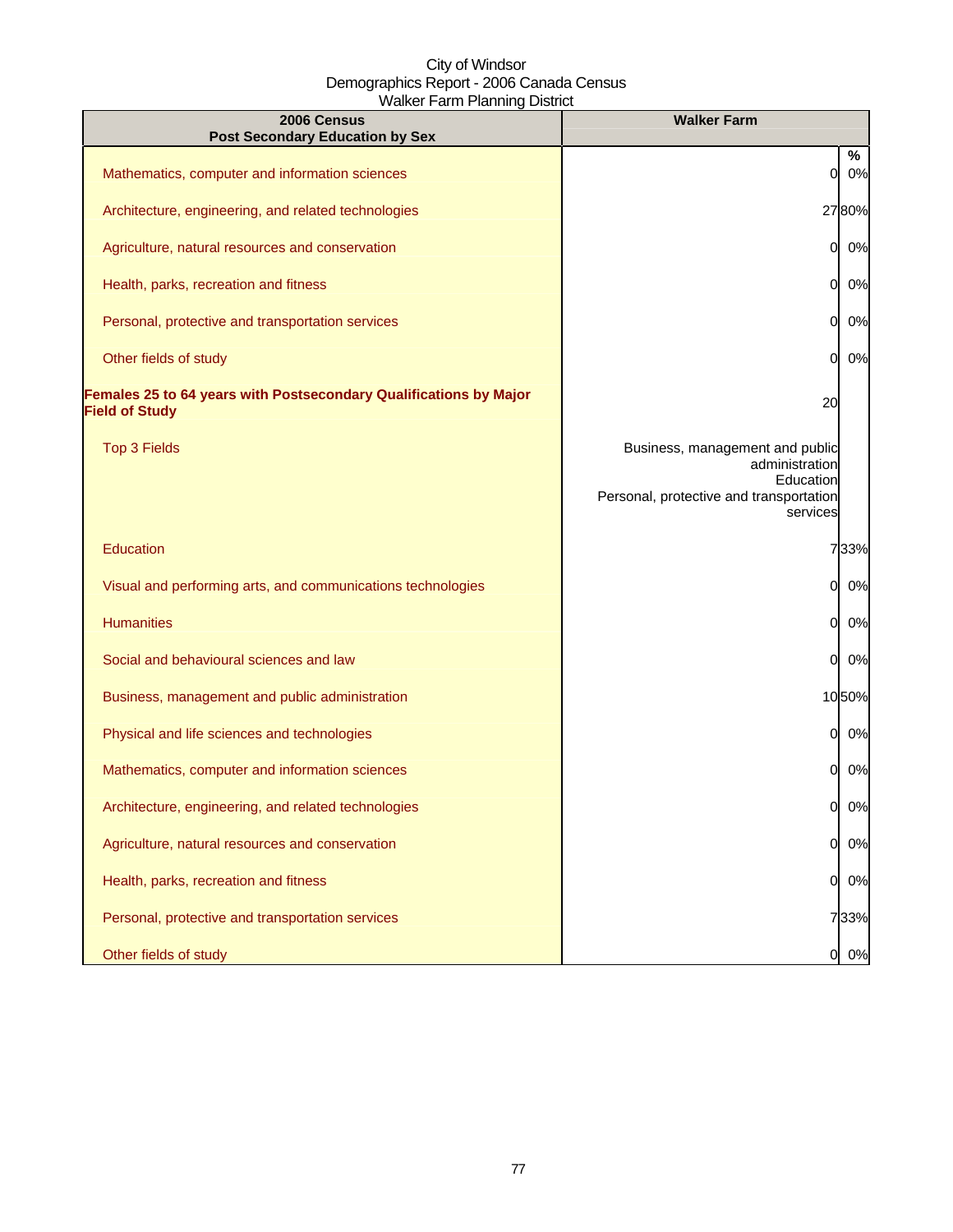## 2006 Census Ethnic Origin - Summary

| 2006 Census<br><b>Ethnic Origin - Summary</b> | <b>Walker Farm</b>    |             |
|-----------------------------------------------|-----------------------|-------------|
|                                               |                       | %           |
| <b>Total Population by Ethnic Origin*</b>     | 247                   |             |
|                                               |                       |             |
| <b>Top 5 Ethnic Origins</b>                   | Canadian              |             |
|                                               | English               |             |
|                                               | French                |             |
|                                               | Scottish<br>Ukrainian |             |
|                                               |                       |             |
| European                                      |                       | 22792%      |
| <b>British Isles</b>                          |                       | 10041%      |
| English                                       |                       | 6727%       |
| <b>Irish</b>                                  |                       | 13 5%       |
| <b>Scottish</b>                               |                       | 30 12%      |
| Welsh                                         | $\overline{0}$        | 0%          |
| <b>Other British Isles</b>                    | $\overline{0}$        | 0%          |
| French                                        |                       | 4719%       |
| Acadian                                       | $\overline{0}$        | 0%          |
| French                                        |                       | 4719%       |
| <b>Western European</b>                       |                       | 3012%       |
| Austrian                                      | $\overline{0}$        | 0%          |
| <b>Belgian</b>                                | $\overline{7}$        | 3%          |
| Dutch (Netherlands)                           | $\overline{0}$        | 0%          |
| German                                        | 23                    | 9%          |
| <b>Swiss</b>                                  | $\overline{0}$        | 0%          |
| <b>Other Western European</b>                 | $\overline{0}$        | 0%          |
| Northern European                             | $\mathbf 0$           | 0%          |
| <b>Finnish</b>                                | $\mathbf 0$           | 0%          |
| Scandinavian                                  | $\overline{0}$        | 0%          |
| Eastern European                              |                       | 3715%       |
| <b>Baltic</b><br><b>Czech and Slovak</b>      | $\overline{0}$        | 0%          |
| <b>Other Eastern European</b>                 | $\overline{0}$        | 0%<br>3314% |
| Southern European                             |                       | 30 12%      |
| Croatian                                      | $\overline{0}$        | 0%          |
| Greek                                         | $\overline{0}$        | 0%          |
| Italian                                       | 20                    | 8%          |
| Portuguese                                    | $\overline{0}$        | 0%          |
| Spanish                                       | $\overline{0}$        | 0%          |
| <b>Other Southern European</b>                | $\overline{7}$        | 3%          |
| <b>Other European</b>                         | $\overline{0}$        | 0%          |
| Jewish                                        | $\mathbf 0$           | 0%          |
| <b>Other European</b>                         | $\overline{0}$        | 0%          |
| Latin, Central and South American             | $\overline{0}$        | 0%          |
| Aboriginal from Central/South American        | $\overline{O}$        | 0%          |
| Argentinian                                   | $\overline{0}$        | 0%          |
| <b>Brazilian</b>                              | $\overline{0}$        | 0%          |
| Chilean                                       | $\overline{O}$        | 0%          |
| Colombian                                     | $\overline{O}$        | 0%          |
| Ecuadorian                                    | $\overline{0}$        | 0%          |
| Guatemalan                                    | $\overline{0}$        | 0%          |
| Mexican                                       | 0                     | 0%          |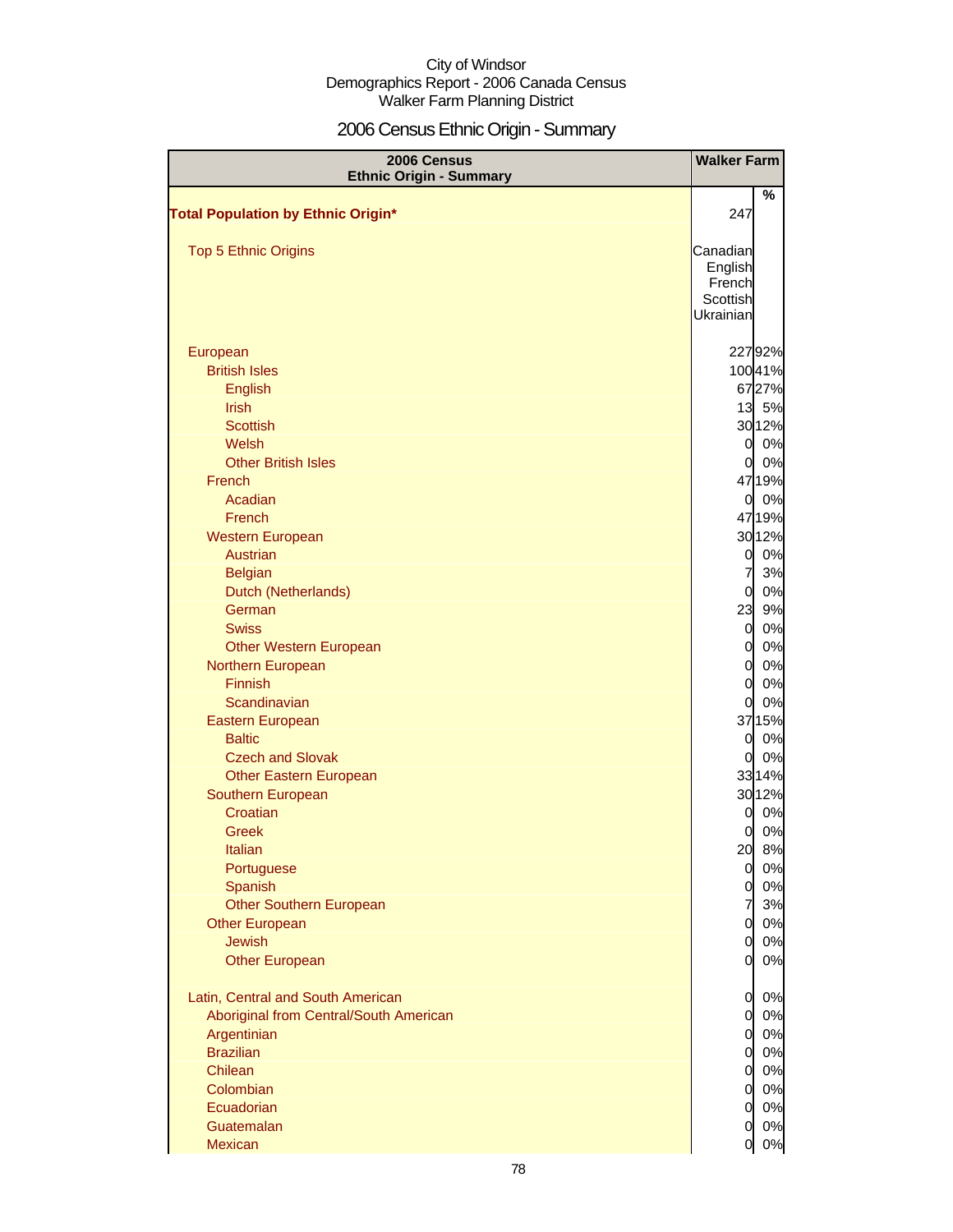| 2006 Census<br><b>Ethnic Origin - Summary</b> | <b>Walker Farm</b> |       |
|-----------------------------------------------|--------------------|-------|
|                                               |                    | %     |
| Peruvian                                      | $\overline{0}$     | 0%    |
| Salvadorean                                   | $\overline{0}$     | 0%    |
| Other Latin, Central or South American        | 0                  | 0%    |
| Caribbean                                     | $\overline{0}$     | 0%    |
| <b>Barbadian</b>                              | $\overline{0}$     | 0%    |
| Guyanese                                      | $\overline{O}$     | 0%    |
| <b>Haitian</b>                                | $\overline{0}$     | 0%    |
| Jamaican                                      | 0                  | 0%    |
| Trinidadian/Tobagonian                        | 0                  | 0%    |
| <b>West Indian</b>                            | $\overline{7}$     | 3%    |
| <b>Other Caribbean</b>                        | 0                  | 0%    |
| African                                       | $\mathbf 0$        | 0%    |
| <b>Black</b>                                  | 0                  | 0%    |
| Ethiopian                                     | $\overline{0}$     | 0%    |
| Ghanaian                                      | $\mathbf 0$        | 0%    |
| Nigerian                                      | $\mathbf 0$        | 0%    |
| Somali                                        | 0                  | 0%    |
| South African                                 | 0                  | 0%    |
| <b>Other African</b>                          | 0                  | 0%    |
| Arab                                          | $\overline{0}$     | 0%    |
| Egyptian                                      | 0                  | 0%    |
| Iraqi                                         | $\mathbf 0$        | 0%    |
| Lebanese                                      | 0                  | 0%    |
| Maghrebi                                      | 0                  | 0%    |
| Algerian                                      | 0                  | 0%    |
| Moroccan                                      | 0                  | 0%    |
| <b>Other Maghrebi</b>                         | 0                  | 0%    |
| Palestinian                                   | 0                  | 0%    |
| Syrian                                        | 0                  | 0%    |
| <b>Other Arab</b>                             | 0                  | 0%    |
| <b>West Asian</b>                             | 0                  | $0\%$ |
| Afghan                                        | $\overline{0}$     | 0%    |
| Armenian                                      | $\mathsf{O}$       | 0%    |
| <b>Iranian</b>                                | $\overline{O}$     | 0%    |
| <b>Turk</b>                                   | $\overline{0}$     | 0%    |
| <b>Other West Asian</b>                       | 0l                 | 0%    |
| <b>South Asian</b>                            | $\overline{0}$     | 0%    |
| East Indian                                   | $\mathsf{d}$       | 0%    |
| Pakistani                                     | $\mathsf{d}$       | 0%    |
| Punjabi                                       | $\overline{a}$     | 0%    |
| Sri Lankan                                    | $\overline{0}$     | 0%    |
| <b>Other South Asian</b>                      | 0l                 | 0%    |
| <b>East and Southeast Asian</b>               | $\overline{0}$     | 0%    |
| <b>Chinese</b>                                | <sub>0</sub>       | 0%    |
| Filipino                                      | $\overline{7}$     | 3%    |
| Japanese                                      | 0                  | 0%    |
| Korean                                        | 0                  | 0%    |
| Vietnamese                                    | 0                  | 0%    |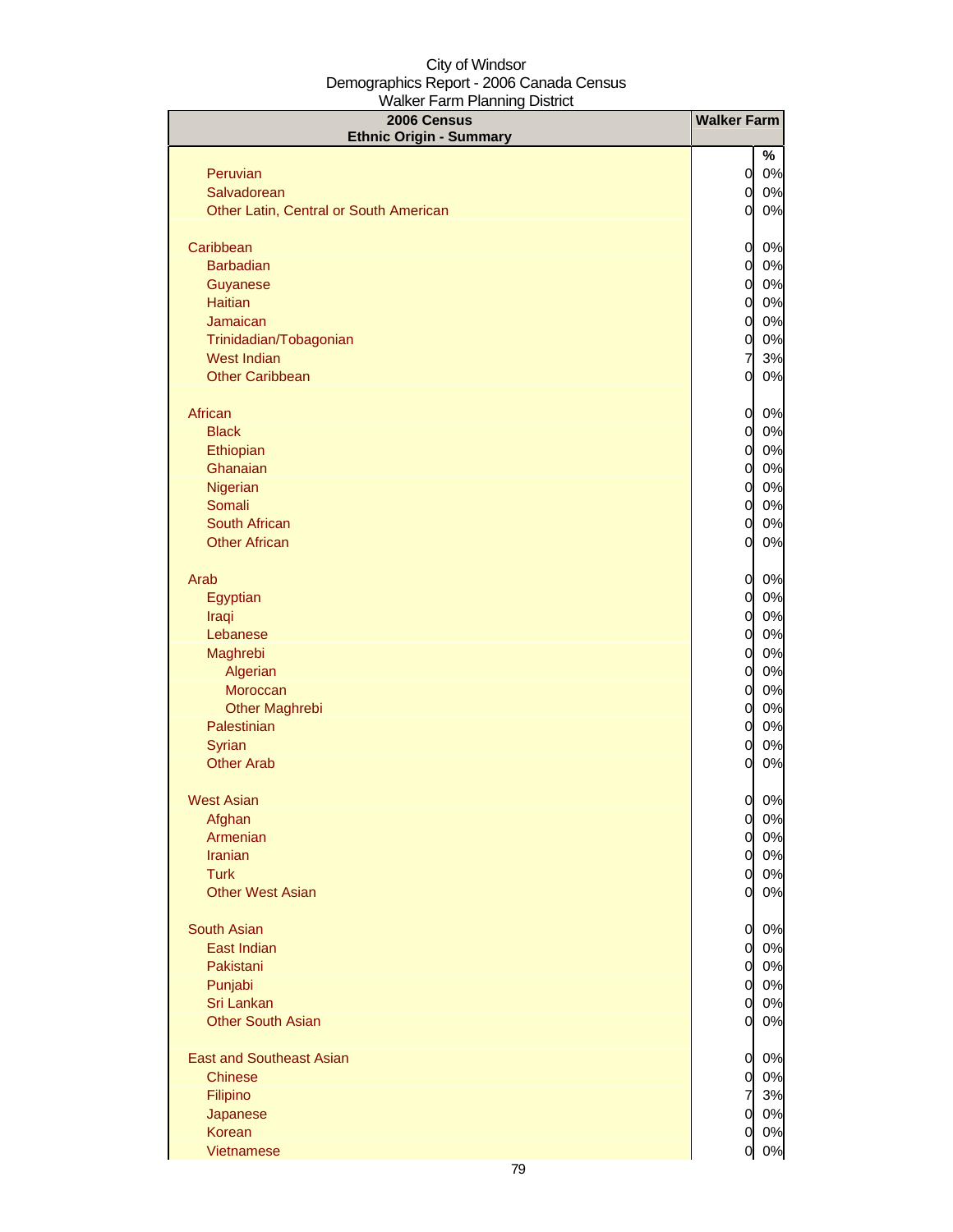| 2006 Census<br><b>Ethnic Origin - Summary</b>                                        | <b>Walker Farm</b> |         |
|--------------------------------------------------------------------------------------|--------------------|---------|
| <b>Other East Asian</b>                                                              | 0                  | ℅<br>0% |
| Oceania                                                                              | 0                  | 0%      |
| Australian                                                                           | 0                  | 0%      |
| <b>New Zealander</b>                                                                 | 0                  | 0%      |
| Pacific Islands                                                                      | 0                  | 0%      |
| Fijian                                                                               | 0                  | 0%      |
| Hawaiian                                                                             | $\overline{0}$     | 0%      |
| <b>Other Pacific Islander</b>                                                        | 0                  | 0%      |
| North American Aboriginal                                                            | 7                  | 3%      |
| <b>Inuit</b>                                                                         | $\overline{0}$     | 0%      |
| <b>Métis</b>                                                                         | 0                  | 0%      |
| North American Indian                                                                | 7                  | 3%      |
| <b>North American</b>                                                                |                    | 10743%  |
| American                                                                             | 7                  | 3%      |
| Canadian                                                                             |                    | 9739%   |
| <b>Other North American</b>                                                          | $\mathbf{0}$       | 0%      |
| *Total responses are the sum of single and multiple responses for each ethnic origin |                    |         |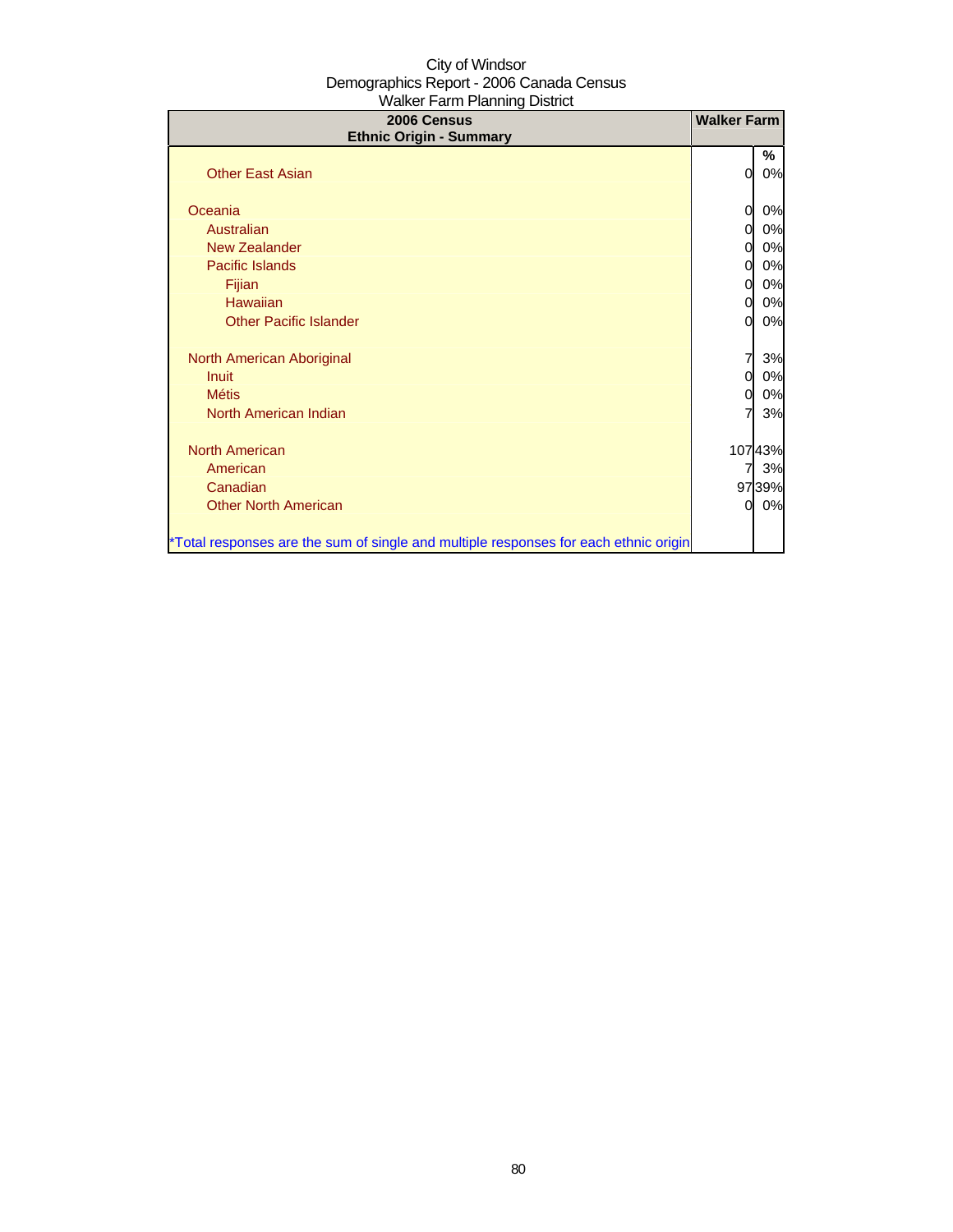## 2006 Census Ethnic Origin - European

| 2006 Census                               |                                  | <b>Walker Farm</b> |
|-------------------------------------------|----------------------------------|--------------------|
| <b>Ethnic Origin - European</b>           |                                  | %                  |
| <b>Total Population by Ethnic Origin*</b> | 247                              |                    |
|                                           |                                  |                    |
| <b>British Isles</b>                      | 100                              |                    |
| Cornish                                   | $\mathbf 0$                      | 0%                 |
| English                                   | 67                               | 67%                |
| <b>Irish</b>                              | 13                               | 13%                |
| <b>Manx</b>                               | $\overline{0}$                   | 0%                 |
| <b>Scottish</b>                           | 30                               | 30%                |
| Welsh                                     | $\overline{0}$                   | 0%<br>0%           |
| British Isles, n.i.e.                     | 0                                |                    |
| <b>French</b>                             | 47                               |                    |
| Acadian                                   | $\overline{0}$                   | 0%                 |
| French                                    | 47                               | 100%               |
|                                           |                                  |                    |
| <b>Western European</b>                   | 30                               |                    |
| <b>Austrian</b>                           | $\overline{0}$                   | 0%                 |
| <b>Belgian</b>                            | $\overline{7}$                   | 22%                |
| Dutch (Netherlands)                       | $\mathbf 0$                      | 0%                 |
| Flemish                                   | $\mathbf 0$                      | 0%                 |
| Frisian                                   | $\overline{0}$                   | 0%                 |
| German                                    | 23                               | 78%                |
| Luxembourger<br><b>Swiss</b>              | $\overline{0}$<br>$\overline{0}$ | 0%<br>0%           |
|                                           |                                  |                    |
| <b>Northern European</b>                  | $\mathbf 0$                      |                    |
| Finnish                                   | $\mathbf 0$                      |                    |
| Scandinavian                              | $\mathbf 0$                      |                    |
| <b>Danish</b>                             | $\mathbf 0$                      |                    |
| Icelandic                                 | $\overline{7}$                   |                    |
| Norwegian                                 | $\mathbf 0$                      |                    |
| Swedish                                   | $\mathbf 0$                      |                    |
| Scandinavian, n.i.e.                      | $\mathbf 0$                      |                    |
| <b>Eastern European</b>                   | 37                               |                    |
| <b>Baltic</b>                             | $\mathbf 0$                      | 0%                 |
| Estonian                                  | $\overline{0}$                   | 0%                 |
| Latvian                                   | $\overline{0}$                   | 0%                 |
| Lithuanian                                | $\overline{0}$                   | 0%                 |
| <b>Byelorussian</b>                       | $\mathbf 0$                      | 0%                 |
| <b>Czech and Slovak</b>                   | $\mathbf 0$                      | 0%                 |
| <b>Czech</b>                              | $\mathbf 0$                      | 0%                 |
| Czechoslovakian                           | $\mathbf 0$                      | 0%                 |
| Slovak                                    | $\overline{0}$                   | 0%                 |
| Hungarian (Magyar)                        | $\overline{7}$                   | 18%                |
| Polish                                    | $\mathbf 0$                      | 0%                 |
| Romanian<br>Russian                       | $\mathbf 0$<br>$\overline{0}$    | 0%<br>0%           |
| <b>Ukrainian</b>                          | 27                               | 73%                |
|                                           |                                  |                    |
| <b>Southern European</b>                  | 30                               |                    |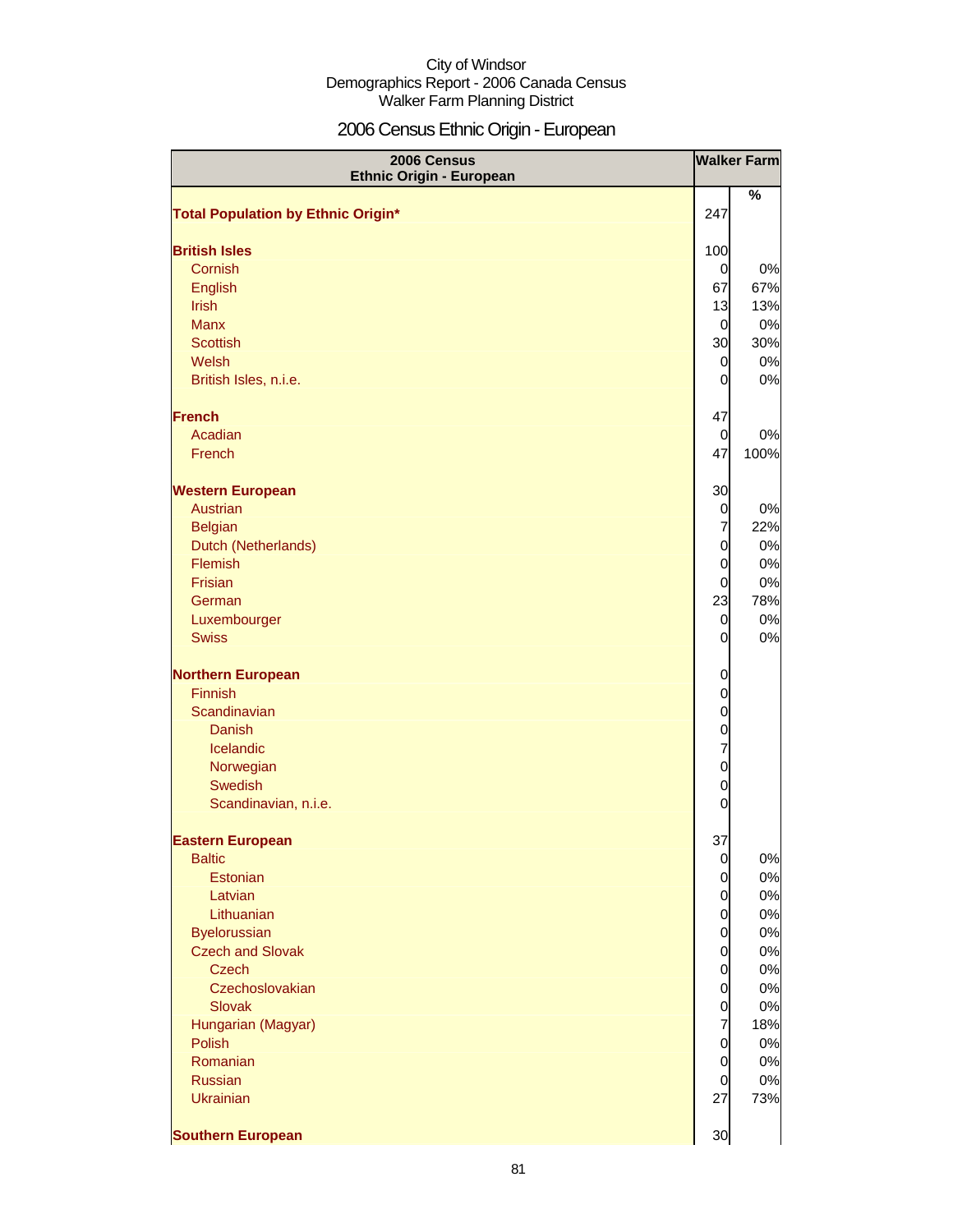| 2006 Census                                                                          |          | <b>Walker Farm</b> |
|--------------------------------------------------------------------------------------|----------|--------------------|
| <b>Ethnic Origin - European</b>                                                      |          | $\%$               |
| Albanian                                                                             |          | 0%                 |
| <b>Bosnian</b>                                                                       | 0<br>0   | 0%                 |
| <b>Bulgarian</b>                                                                     | 0        | 0%                 |
| Croatian                                                                             | 0        | 0%                 |
| Cypriot                                                                              | 0        | 0%                 |
| <b>Greek</b>                                                                         | 0        | 0%                 |
| Italian                                                                              | 20       | 67%                |
| Kosovar                                                                              | 0        | 0%                 |
| Macedonian                                                                           | 0        | 0%                 |
| <b>Maltese</b>                                                                       | 0        | 0%                 |
| Montenegrin                                                                          | 0        | 0%                 |
| Portuguese                                                                           | 0        | 0%                 |
| Serbian                                                                              | 0        | 0%                 |
| <b>Sicilian</b>                                                                      | 0        | 0%                 |
| Slovenian                                                                            | 0        | 0%                 |
| Spanish                                                                              | 0        | 0%                 |
| Yugoslav, n.i.e.                                                                     | 7        | 22%                |
|                                                                                      |          |                    |
| <b>Other European</b>                                                                | 0        |                    |
| <b>Basque</b>                                                                        | 0        |                    |
| Gypsy (Roma)                                                                         | 0        |                    |
| <b>Jewish</b>                                                                        | 0        |                    |
| Slav (European)                                                                      | 0        |                    |
| European, n.i.e.                                                                     | $\Omega$ |                    |
|                                                                                      |          |                    |
| *Total responses are the sum of single and multiple responses for each ethnic origin |          |                    |
| n.i.e.: not included elsewhere                                                       |          |                    |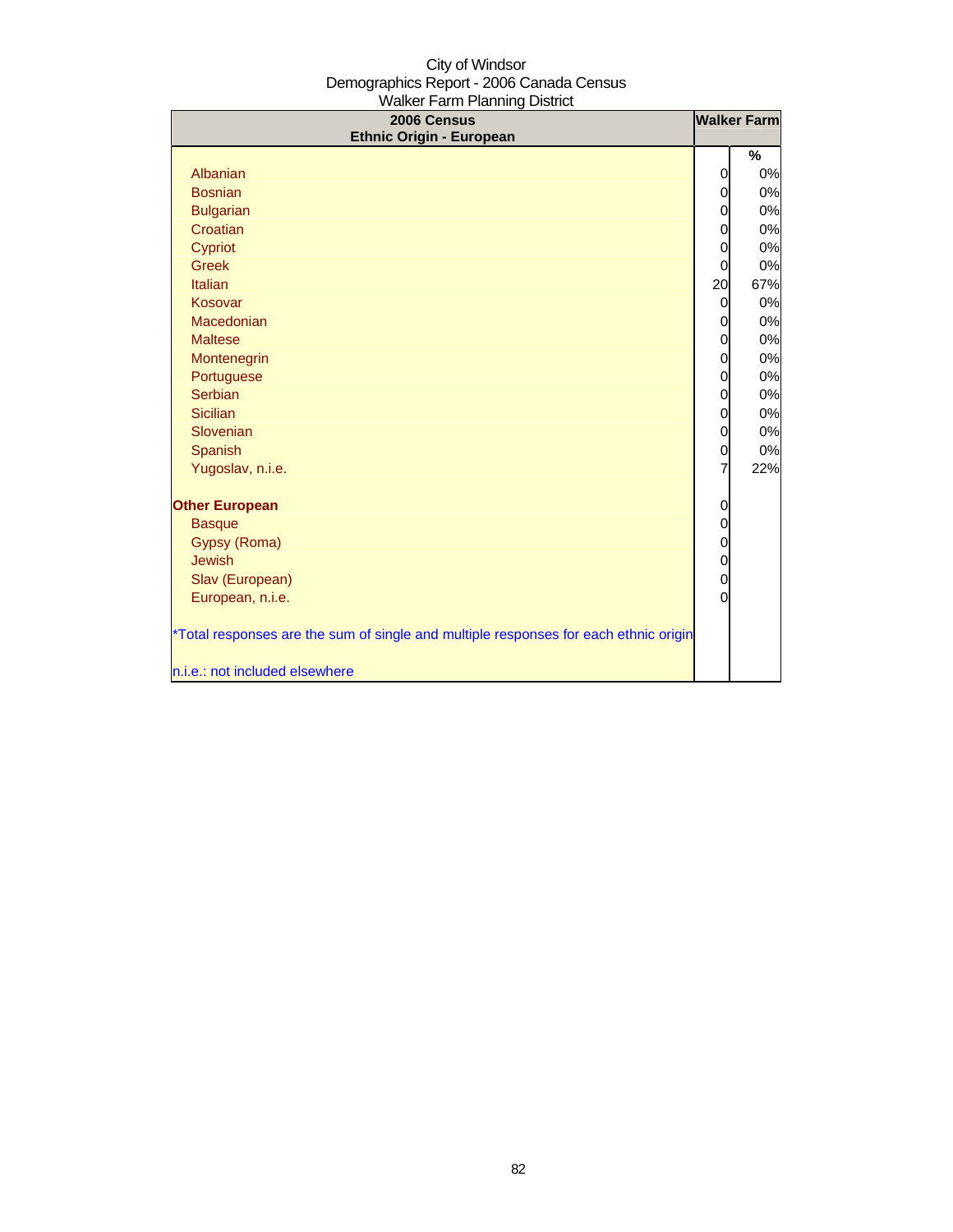## 2006 Census Ethnic Origin - Asian, Oceanic

| <b>Walker Farm</b><br>2006 Census<br>Ethnic Origin - Asian, Oceanic |                                  |
|---------------------------------------------------------------------|----------------------------------|
|                                                                     | $\%$                             |
| <b>Total Population by Ethnic Origin*</b>                           | 247                              |
| <b>West Asian</b>                                                   | $\mathbf 0$                      |
| Afghan                                                              | $\mathbf 0$                      |
| Armenian                                                            |                                  |
| Assyrian                                                            | $\begin{matrix}0\\0\end{matrix}$ |
| Azerbaijani                                                         | $\mathbf{0}$                     |
| Georgian                                                            | $\mathbf 0$                      |
| <b>Iranian</b>                                                      | $\mathbf 0$                      |
| <b>Israeli</b>                                                      | $\mathbf 0$                      |
| <b>Kurd</b>                                                         | $\mathbf 0$                      |
| Pashtun                                                             | $\mathbf 0$                      |
| <b>Tatar</b>                                                        | $\mathbf{0}$                     |
| <b>Turk</b>                                                         | $\mathbf 0$                      |
| West Asian, n.i.e.                                                  | $\overline{0}$                   |
| <b>South Asian</b>                                                  | $\mathbf 0$                      |
| Bangladeshi                                                         | $\mathbf{0}$                     |
| Bengali                                                             |                                  |
| East Indian                                                         | 000                              |
| Goan                                                                |                                  |
| Gujarati                                                            |                                  |
| Kashmiri                                                            | $\mathbf 0$                      |
| <b>Nepali</b>                                                       | $\mathbf 0$                      |
| Pakistani                                                           | $\boldsymbol{0}$                 |
| Punjabi                                                             | $\overline{0}$                   |
| <b>Sinhalese</b>                                                    | $\mathbf 0$                      |
| Sri Lankan                                                          | $\mathbf 0$                      |
| Tamil                                                               | $\overline{0}$                   |
| South Asian, n.i.e.                                                 | $\overline{0}$                   |
| <b>East and Southeast Asian</b>                                     | $\boldsymbol{0}$                 |
| <b>Burmese</b>                                                      | $\overline{0}$                   |
| Cambodian                                                           | $\overline{0}$                   |
| <b>Chinese</b>                                                      |                                  |
| Filipino                                                            |                                  |
| <b>Hmong</b>                                                        |                                  |
| Indonesian                                                          |                                  |
| Japanese                                                            |                                  |
| <b>Khmer</b><br>Korean                                              |                                  |
| Laotian                                                             | 0000000                          |
|                                                                     |                                  |
| Malaysian                                                           | $\mathbf 0$                      |
| Mongolian<br>Singaporean                                            | $\mathbf 0$<br>$\mathbf{0}$      |
| <b>Taiwanese</b>                                                    | $\mathbf{0}$                     |
| Thai                                                                | $\overline{0}$                   |
| Tibetan                                                             | $\overline{0}$                   |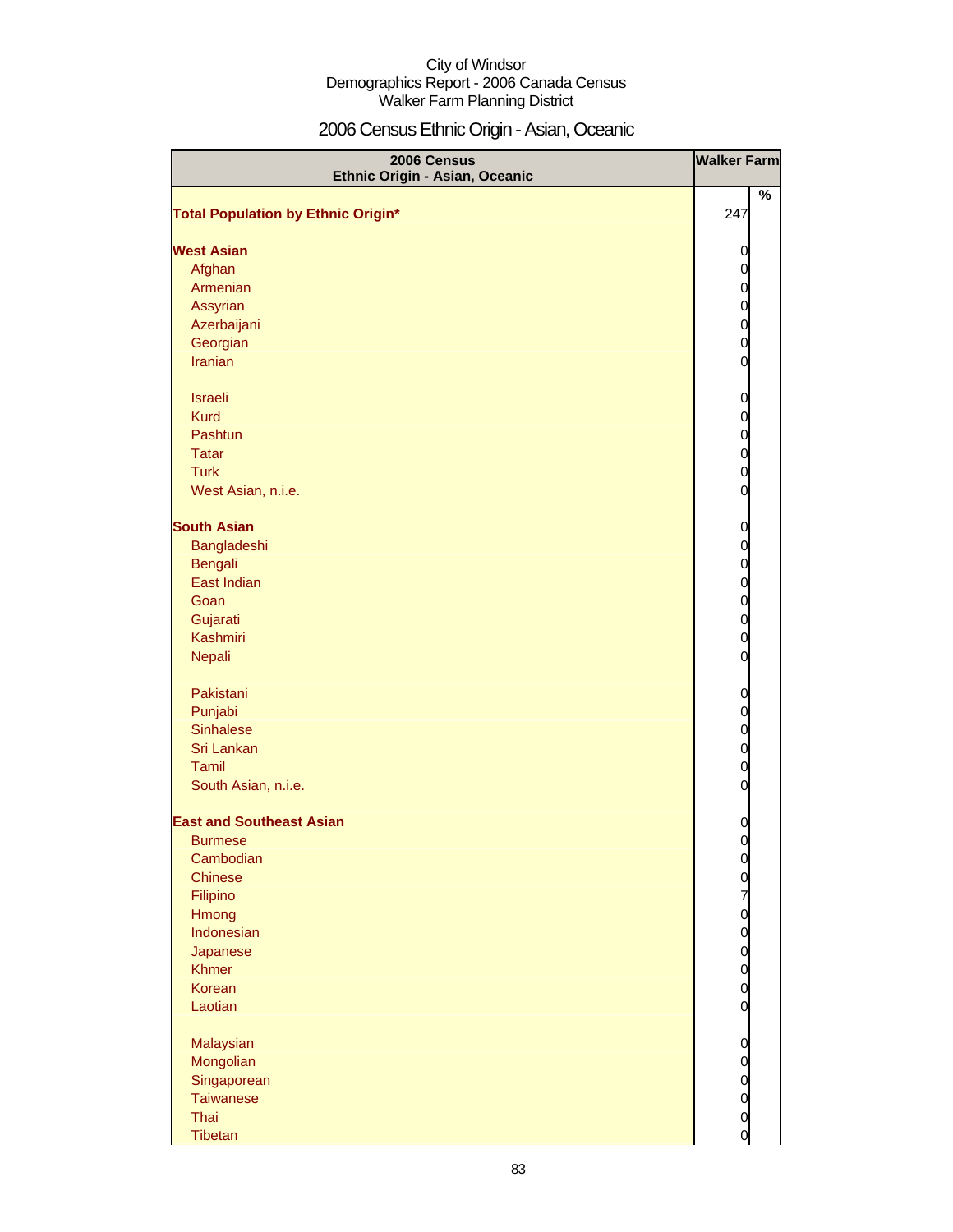| 2006 Census<br>Ethnic Origin - Asian, Oceanic                                                                                                                                                                        | <b>Walker Farm</b>                        |      |
|----------------------------------------------------------------------------------------------------------------------------------------------------------------------------------------------------------------------|-------------------------------------------|------|
| <b>Vietnamese</b><br>East or Southeast Asian, n.i.e.<br>Asian, n.o.s.<br><b>Oceania</b><br>Australian<br><b>New Zealander</b><br><b>Pacific Islands</b><br>Fijian<br><b>Hawaiian</b>                                 | 0<br>0<br>0<br>0<br>0<br>0<br>0<br>0<br>0 | $\%$ |
| Maori<br>Polynesian<br>Samoan<br>Pacific Islander, n.i.e.<br>*Total responses are the sum of single and multiple responses for each ethnic origin<br>n.i.e.: not included elsewhere<br>n.o.s: not otherwise specfied | 0<br>0<br>0<br>0                          |      |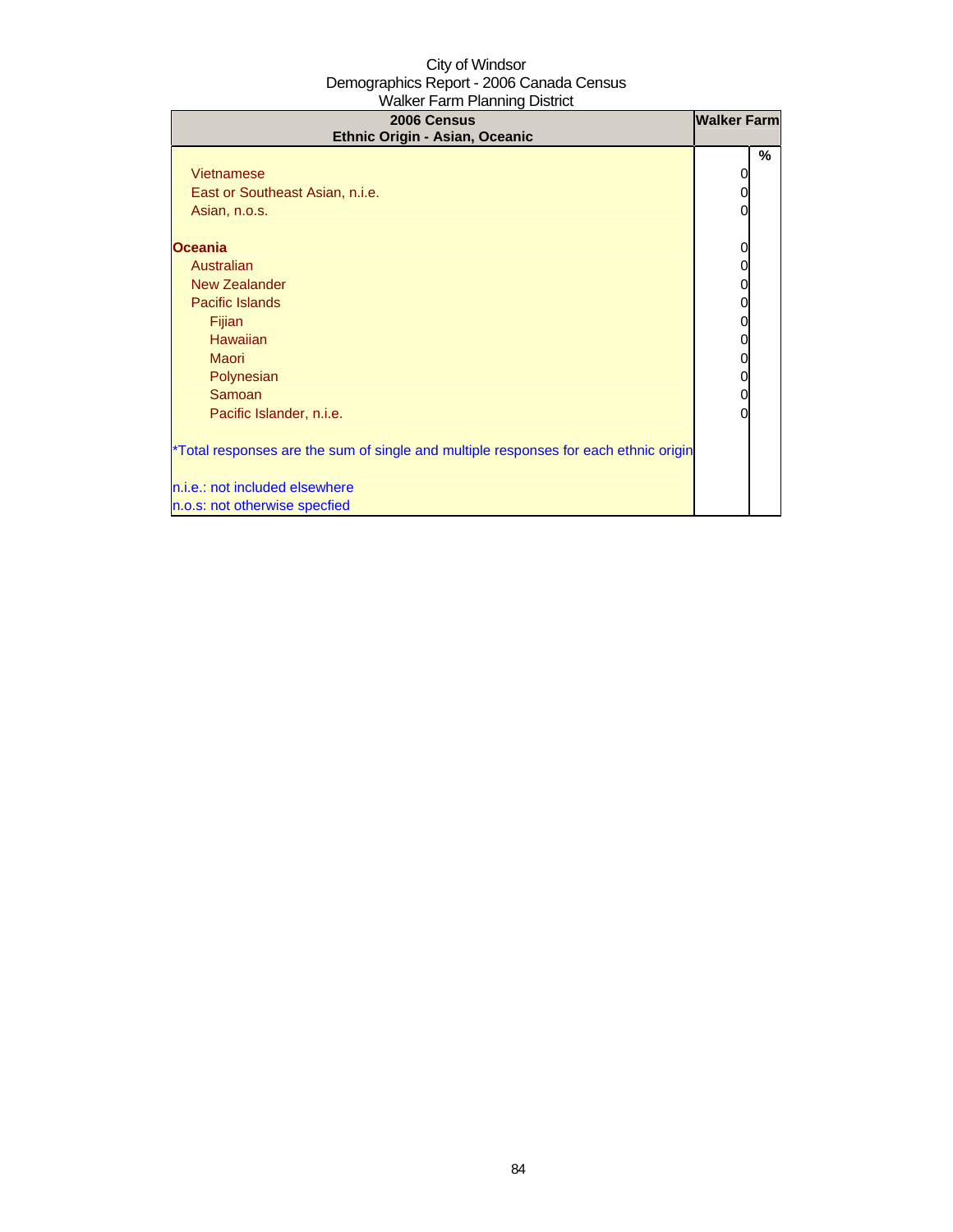## 2006 Census Ethnic Origin - Arab

| 2006 Census<br>Ethnic Origin - Arab                                                  | <b>Walker Farm</b>               |      |
|--------------------------------------------------------------------------------------|----------------------------------|------|
| <b>Total Population by Ethnic Origin*</b>                                            | 247                              | $\%$ |
| <b>Arab</b>                                                                          | 0                                |      |
| Egyptian                                                                             | $\mathbf 0$                      |      |
| Iraqi                                                                                |                                  |      |
| Jordanian                                                                            |                                  |      |
| <b>Kuwaiti</b>                                                                       | $\circ$ $\circ$ $\circ$          |      |
| Lebanese                                                                             |                                  |      |
| Libyan                                                                               | $\mathbf 0$                      |      |
| Maghrebi                                                                             | $\mathbf 0$                      |      |
| Algerian                                                                             | $\mathbf 0$                      |      |
| <b>Berber</b>                                                                        | $\mathbf{0}$                     |      |
| <b>Moroccan</b>                                                                      | $\begin{matrix}0\\0\end{matrix}$ |      |
| Tunisian                                                                             |                                  |      |
| Maghrebi, n.i.e.                                                                     | $\mathbf 0$                      |      |
| Palestinian                                                                          | 0                                |      |
| Saudi Arabian                                                                        | $\mathbf 0$                      |      |
| Syrian                                                                               | $\begin{matrix}0\\0\end{matrix}$ |      |
| Yemeni                                                                               |                                  |      |
| Arab, n.i.e.                                                                         | $\overline{0}$                   |      |
| *Total responses are the sum of single and multiple responses for each ethnic origin |                                  |      |
| n.i.e.: not included elsewhere                                                       |                                  |      |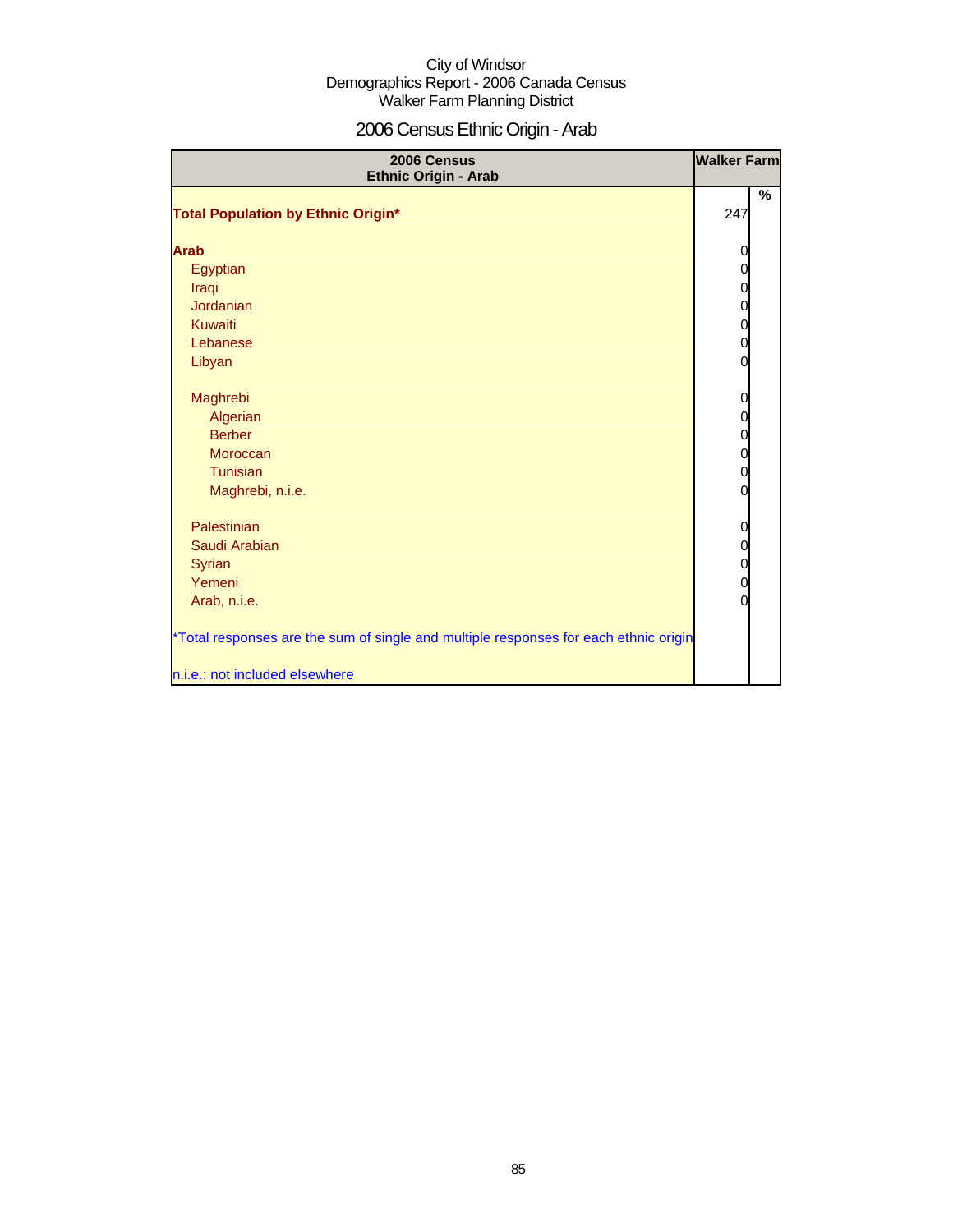## 2006 Census Ethnic Origin - African

| 2006 Census<br><b>Ethnic Origin - African</b> | <b>Walker Farm</b>                           |
|-----------------------------------------------|----------------------------------------------|
| <b>Total Population by Ethnic Origin*</b>     | %<br>247                                     |
|                                               |                                              |
| <b>African</b>                                | $\mathbf 0$                                  |
| Afrikaner<br>Akan                             | $\overline{0}$                               |
| Amhara                                        | $\circ$ $\circ$ $\circ$                      |
| Angolan                                       |                                              |
| Ashanti                                       |                                              |
| <b>Bantu</b>                                  | $\mathbf{0}$                                 |
| <b>Black</b>                                  | $\mathbf{0}$                                 |
| <b>Burundian</b>                              | $\mathbf 0$                                  |
| Cameroonian                                   | $\mathbf 0$                                  |
| Chadian                                       | $\mathbf 0$                                  |
|                                               |                                              |
| Congolese (Zairian)                           | $\mathbf 0$                                  |
| Congolese, n.o.s.                             | $\mathbf 0$                                  |
| <b>Dinka</b>                                  | $\mathbf 0$                                  |
| <b>East African</b>                           | $\mathbf{0}$                                 |
| Eritrean                                      | $\mathbf{0}$                                 |
| Ethiopian                                     | $\mathbf{0}$                                 |
| Gabonese                                      | $\mathbf{0}$                                 |
| Gambian                                       |                                              |
| Ghanaian                                      | $\begin{matrix}0\\0\end{matrix}$             |
| Guinean, n.o.s.                               | $\mathbf 0$                                  |
|                                               |                                              |
| Harari                                        | $\mathbf 0$                                  |
| Ibo                                           | $\mathbf 0$                                  |
| <b>Ivorian</b>                                | $\mathbf 0$                                  |
| Kenyan                                        | $\mathbf 0$                                  |
| <b>Malagasy</b>                               | $\mathbf 0$                                  |
| <b>Malian</b>                                 | $\mathbf 0$                                  |
| <b>Mauritian</b>                              | $\mathbf 0$                                  |
| Nigerian                                      | $\overline{0}$                               |
| Oromo                                         | $\overline{0}$                               |
| Peulh                                         | $\overline{0}$                               |
|                                               |                                              |
| Rwandan                                       | $\overline{O}$                               |
| Senegalese                                    | $\mathbf 0$                                  |
| Seychellois                                   | $\overline{0}$                               |
| Sierra Leonean                                | $\overline{0}$                               |
| Somali                                        |                                              |
| South African                                 |                                              |
| <b>Sudanese</b>                               |                                              |
| Tanzanian                                     | $\begin{array}{c}\n0 \\ 0 \\ 0\n\end{array}$ |
| <b>Tigrian</b>                                |                                              |
| <b>Togolese</b>                               | $\mathbf 0$                                  |
| Ugandan                                       | $\mathbf 0$                                  |
| Yoruba                                        | $\mathbf 0$                                  |
| Zambian                                       | $\overline{0}$                               |
| Zimbabwean                                    | $\overline{O}$                               |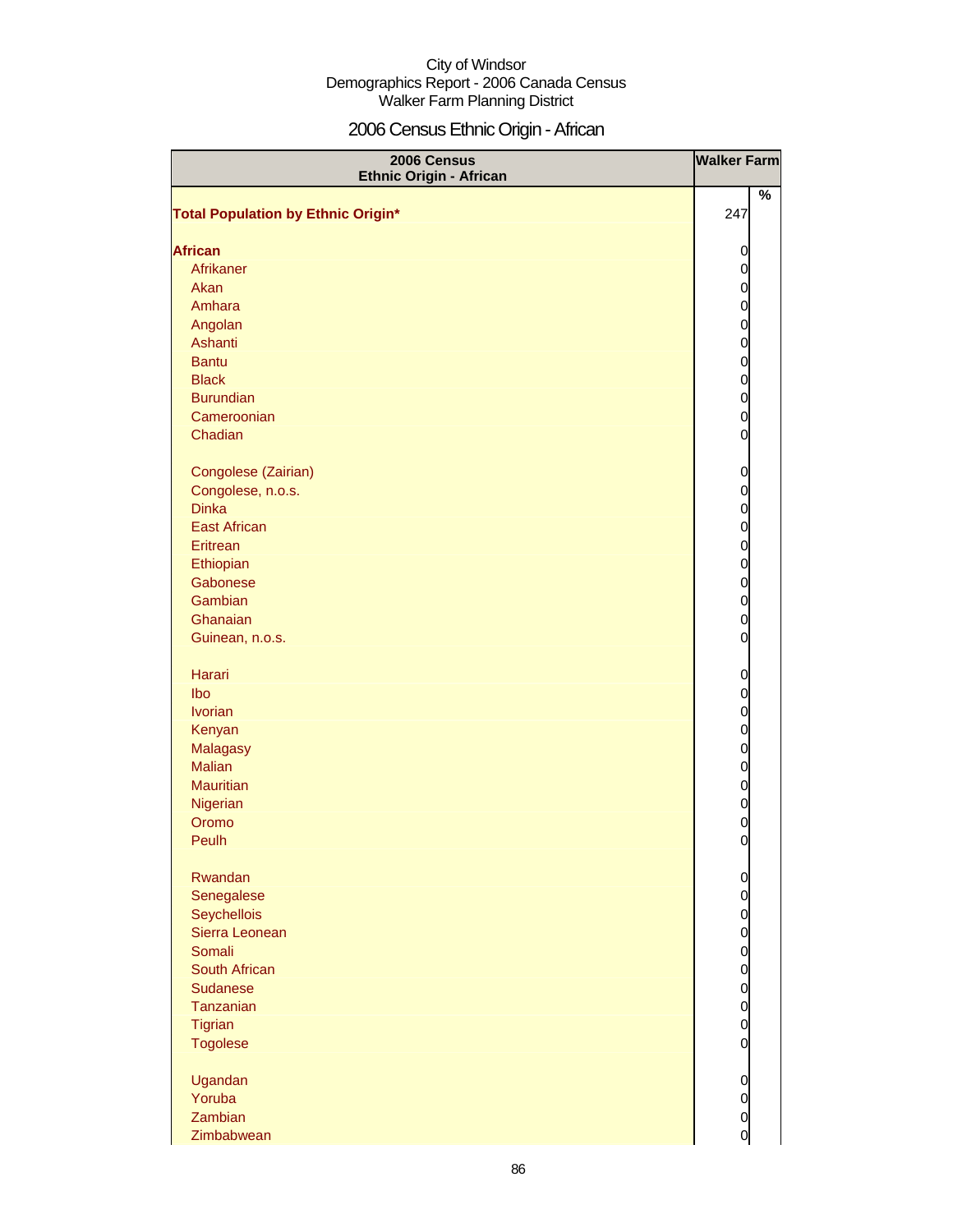| 2006 Census<br><b>Ethnic Origin - African</b>                                                                                                           | <b>Walker Farm</b> |   |
|---------------------------------------------------------------------------------------------------------------------------------------------------------|--------------------|---|
| Zulu<br>African, n.i.e.                                                                                                                                 |                    | % |
| *Total responses are the sum of single and multiple responses for each ethnic origin<br>n.i.e.: not included elsewhere<br>n.o.s: not otherwise specfied |                    |   |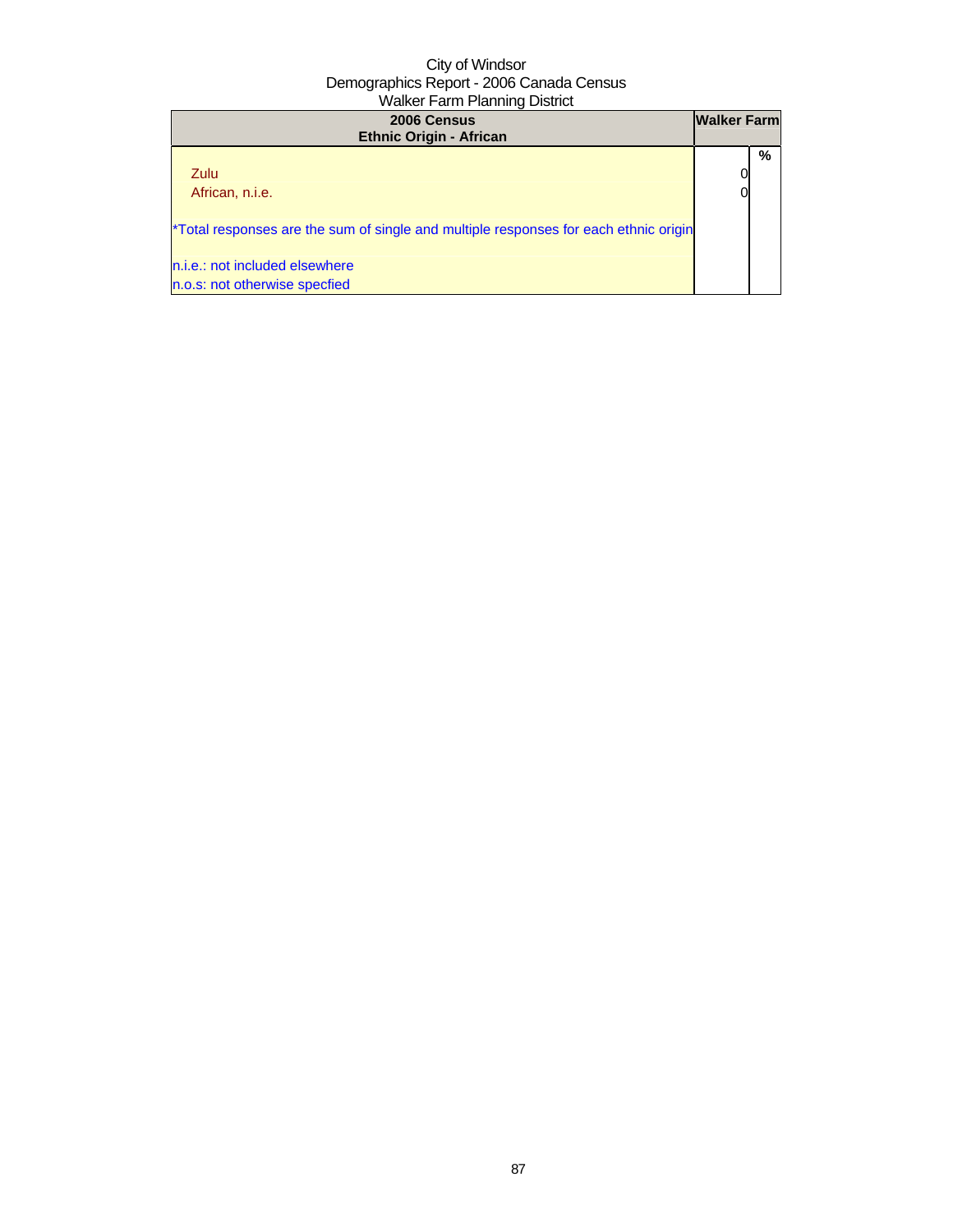## 2006 Census Ethnic Origin - Americas

| 2006 Census<br><b>Ethnic Origin - Americas</b> | <b>Walker Farm</b>             |  |
|------------------------------------------------|--------------------------------|--|
| <b>Total Population by Ethnic Origin*</b>      | %<br>247                       |  |
|                                                |                                |  |
| <b>Latin, Central and South American</b>       | 0                              |  |
| Aboriginal from Central/South America          | $\mathbf 0$                    |  |
| Argentinian                                    | $\mathbf 0$                    |  |
| <b>Belizean</b>                                | $\overline{0}$                 |  |
| <b>Bolivian</b>                                | $\overline{0}$                 |  |
| <b>Brazilian</b>                               | $\overline{0}$                 |  |
| Chilean                                        | $\overline{0}$                 |  |
| Colombian                                      | $\overline{0}$                 |  |
| <b>Costa Rican</b>                             | $\overline{0}$                 |  |
| Ecuadorian                                     | $\mathbf 0$                    |  |
| Guatemalan                                     | $\overline{0}$                 |  |
|                                                |                                |  |
| Hispanic                                       | $\mathbf 0$                    |  |
| Honduran                                       | $\mathbf 0$                    |  |
| Maya                                           | $\mathbf 0$                    |  |
| <b>Mexican</b>                                 | $\mathbf 0$                    |  |
| Nicaraguan                                     | $\mathbf 0$                    |  |
| Panamanian                                     | $\mathbf 0$                    |  |
| Paraguayan                                     | $\mathbf 0$                    |  |
| Peruvian                                       | $\mathbf 0$                    |  |
| Salvadorean                                    | $\mathbf 0$                    |  |
| Uruguayan                                      | $\overline{0}$                 |  |
|                                                |                                |  |
| Venezuelan                                     | 0                              |  |
| Latin, Central or South American, n.i.e.       | $\overline{0}$                 |  |
|                                                |                                |  |
| <b>Caribbean</b>                               | $\mathbf 0$                    |  |
| Antiguan                                       | $\mathbf 0$                    |  |
| <b>Bahamian</b>                                | $\mathbf 0$                    |  |
| <b>Barbadian</b>                               | $\mathbf{0}$                   |  |
| Bermudan                                       | $\mathbf 0$                    |  |
| Carib                                          | $\mathbf 0$                    |  |
| Cuban                                          | $\overline{0}$                 |  |
| Dominican, n.o.s.                              | $\mathbf 0$                    |  |
| Grenadian                                      | $\mathbf 0$                    |  |
| Guyanese                                       | $\overline{0}$                 |  |
| <b>Haitian</b>                                 | $\mathbf 0$                    |  |
| <b>Jamaican</b>                                |                                |  |
| Kittitian/Nevisian                             | $\overline{0}$<br>$\mathbf{0}$ |  |
| <b>Martinican</b>                              | $\mathbf{0}$                   |  |
| <b>Montserratan</b>                            | $\mathbf{0}$                   |  |
| <b>Puerto Rican</b>                            | $\mathbf{0}$                   |  |
| St. Lucian                                     | $\overline{0}$                 |  |
| Trinidadian/Tobagonian                         | $\overline{0}$                 |  |
| Vincentian/Grenadinian                         | $\overline{0}$                 |  |
| West Indian                                    | $\overline{7}$                 |  |
| Caribbean, n.i.e.                              | 0                              |  |
|                                                |                                |  |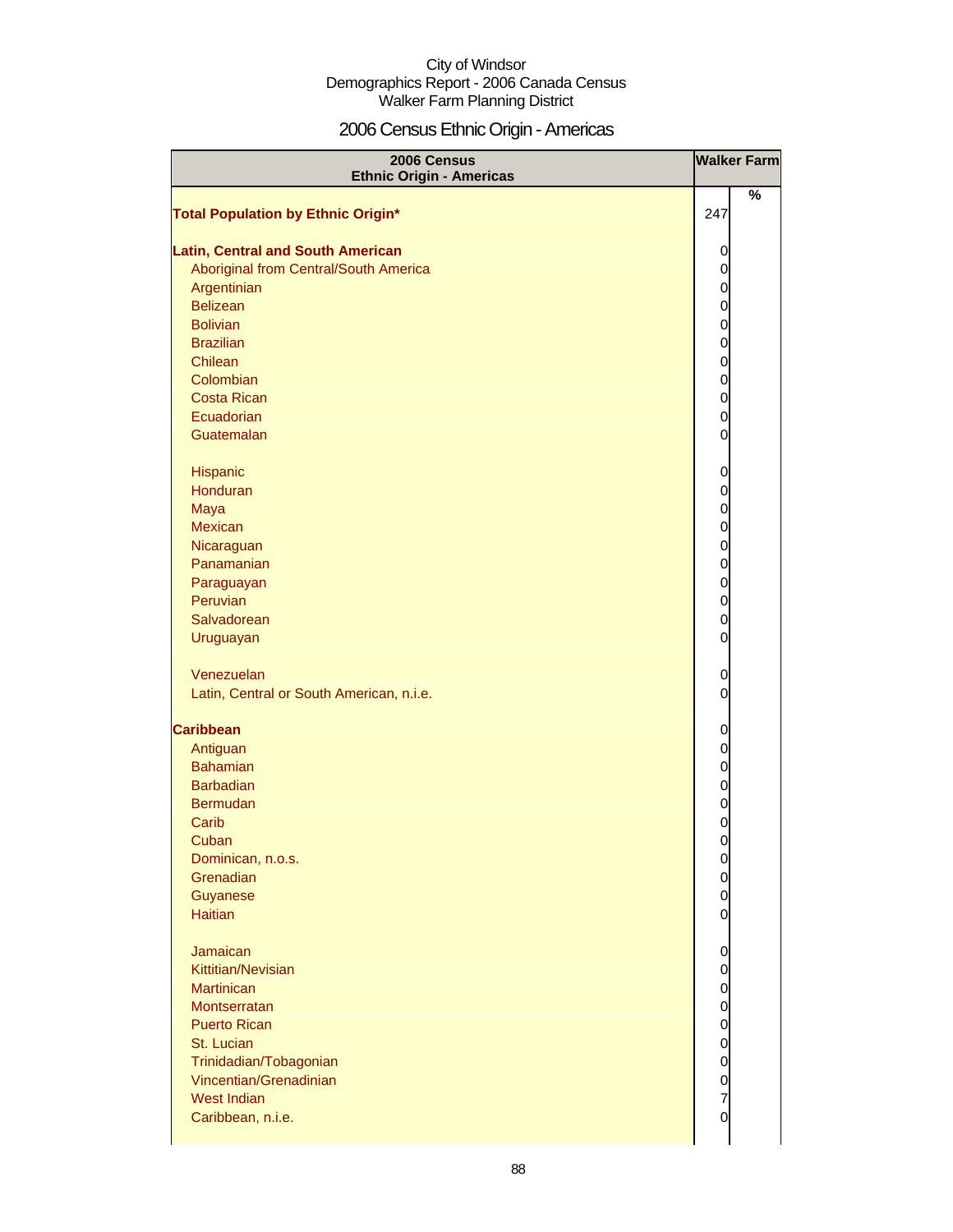| 2006 Census<br><b>Ethnic Origin - Americas</b>                                       |     | <b>Walker Farm</b> |
|--------------------------------------------------------------------------------------|-----|--------------------|
|                                                                                      |     | %                  |
| <b>North American</b>                                                                | 107 |                    |
| American                                                                             |     | 6%                 |
| Canadian                                                                             | 97  | 91%                |
| Newfoundlander                                                                       |     | 0%                 |
| Nova Scotian                                                                         |     | 0%                 |
| Ontarian                                                                             |     | 0%                 |
| Québécois                                                                            |     | 0%                 |
| Other provincial or regional groups                                                  |     | 0%                 |
| <b>North American Aboriginal</b>                                                     |     |                    |
| <b>Inuit</b>                                                                         |     | 0%                 |
| <b>Métis</b>                                                                         |     | 0%                 |
| North American Indian                                                                |     | 100%               |
| *Total responses are the sum of single and multiple responses for each ethnic origin |     |                    |
| n.i.e.: not included elsewhere                                                       |     |                    |
| n.o.s: not otherwise specfied                                                        |     |                    |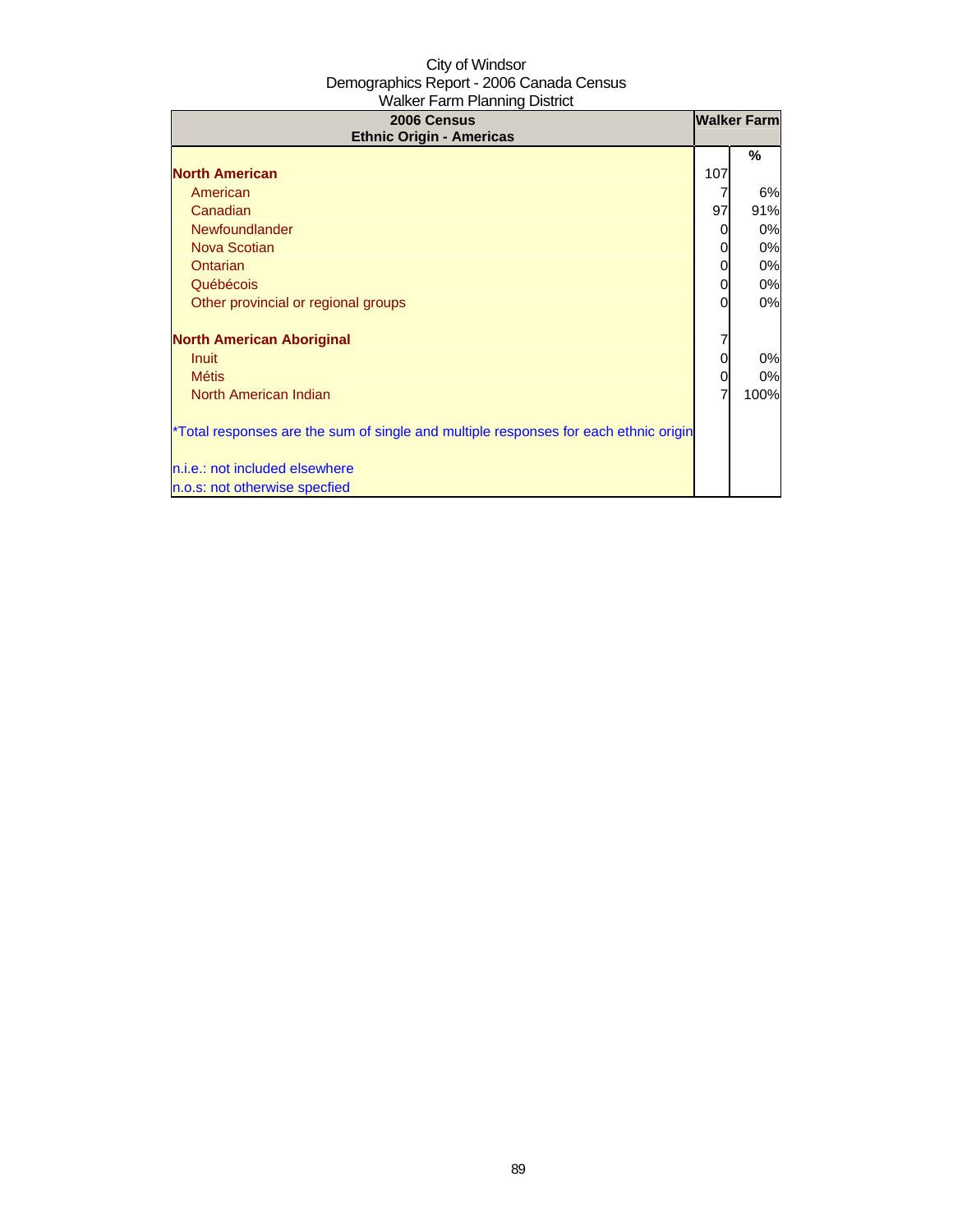### 2006 Census Visible Minorities

| 2006 Census<br><b>Visible Minorities</b>               | <b>Walker Farm</b>      |                               |
|--------------------------------------------------------|-------------------------|-------------------------------|
| <b>Total Population by Visible Minority Groups</b>     | 247                     | %                             |
| <b>Visible minorities</b>                              | 17                      | 7%                            |
| Top 3 visible minorities                               | Chinesel<br>South Asian | <b>Black 100%</b><br>0%<br>0% |
| <b>Chinese</b>                                         | 0                       | 0%                            |
| South Asian                                            | $\Omega$                | 0%                            |
| <b>Black</b>                                           | 10                      | 4%                            |
| Filipino                                               | $\Omega$                | 0%                            |
| <b>Latin American</b>                                  | $\Omega$                | 0%                            |
| Southeast Asian                                        | 0                       | 0%                            |
| Arab                                                   | 0                       | 0%                            |
| <b>West Asian</b>                                      | 0                       | 0%                            |
| Korean                                                 | 0                       | 0%                            |
| Japanese                                               | $\Omega$                | 0%                            |
| Visible minority, n.i.e.                               | 0                       | 0%                            |
| Multiple visible minority                              | 0                       | 0%                            |
| Not a visible minority (includes white and aboriginal) | 234                     | 95%                           |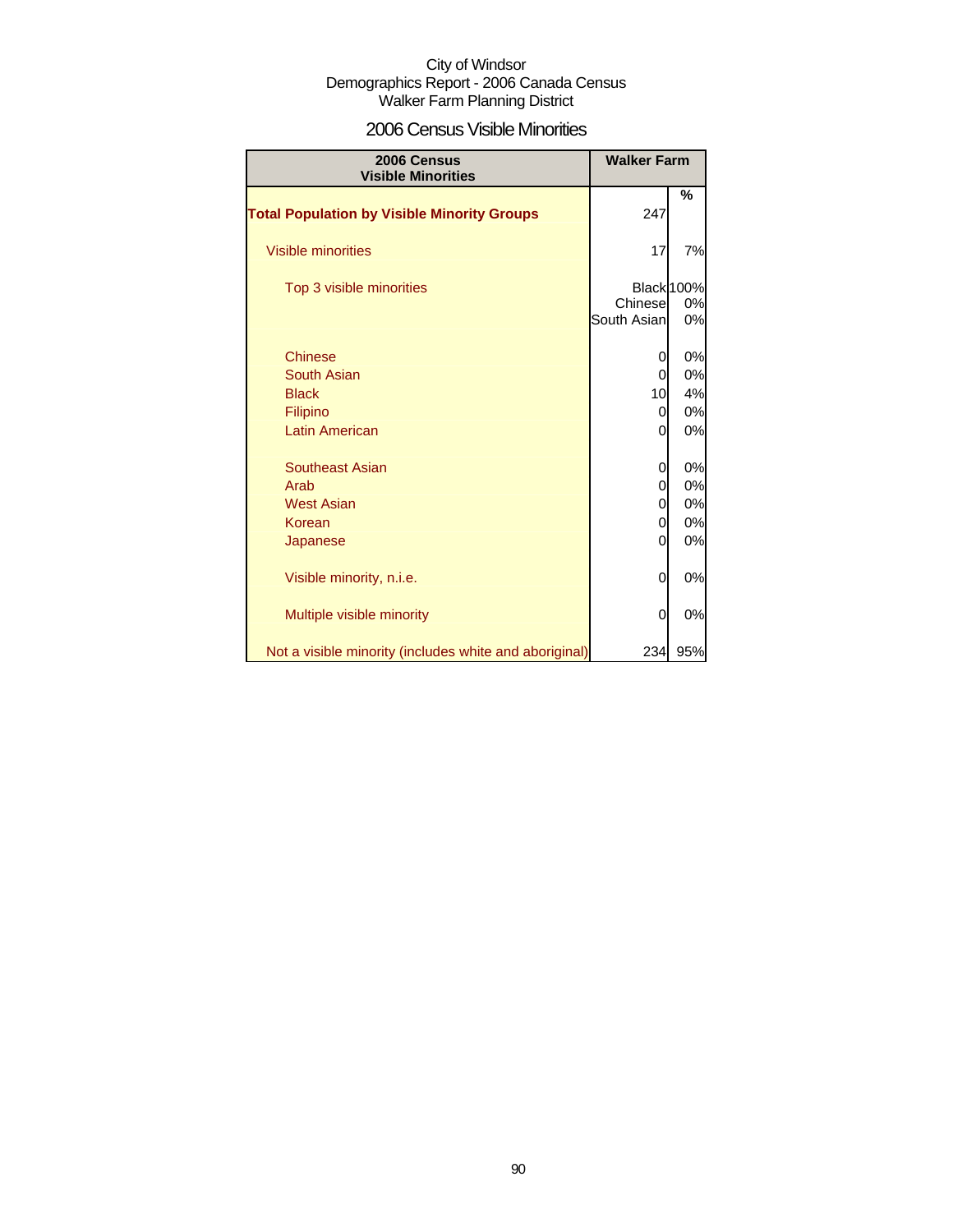## 2006 Census 2005 Employment Income by Sex and Work Activity

| 2006 Census<br>2005 Employment Income by Sex and Work Activity                                                                                                                                                            | Walker<br>Farm |        |
|---------------------------------------------------------------------------------------------------------------------------------------------------------------------------------------------------------------------------|----------------|--------|
|                                                                                                                                                                                                                           |                | %      |
| Total Population 15 years and over with employment income                                                                                                                                                                 | 130            |        |
| Average employment income                                                                                                                                                                                                 | \$28,494       |        |
| Worked full year, full time                                                                                                                                                                                               |                | 8062%  |
| Average employment income                                                                                                                                                                                                 | \$35,866       |        |
| Worked part year or part time                                                                                                                                                                                             |                | 2721%  |
| Average employment income                                                                                                                                                                                                 | \$24,494       |        |
| Males 15 years and over with employment income                                                                                                                                                                            | 90             |        |
| Average employment income                                                                                                                                                                                                 | \$30,229       |        |
| Worked full year, full time                                                                                                                                                                                               |                | 57 63% |
| Average employment income                                                                                                                                                                                                 | \$40,960       |        |
| Worked part year or part time                                                                                                                                                                                             |                | 20 22% |
| Average employment income                                                                                                                                                                                                 | \$19,103       |        |
| Females 15 years and over with employment income                                                                                                                                                                          | 43             |        |
| Average employment income                                                                                                                                                                                                 | \$24,768       |        |
| Worked full year, full time                                                                                                                                                                                               |                | 27 62% |
| Average employment income                                                                                                                                                                                                 | \$24,860       |        |
| Worked part year or part time                                                                                                                                                                                             | $\overline{0}$ | 0%     |
| Average employment income                                                                                                                                                                                                 |                |        |
| Note that the sum of "worked full year, full time" and "worked part year or part time" counts may not equal<br>"persons with employment income". This is due to persons reporting employment income from a previous year. |                |        |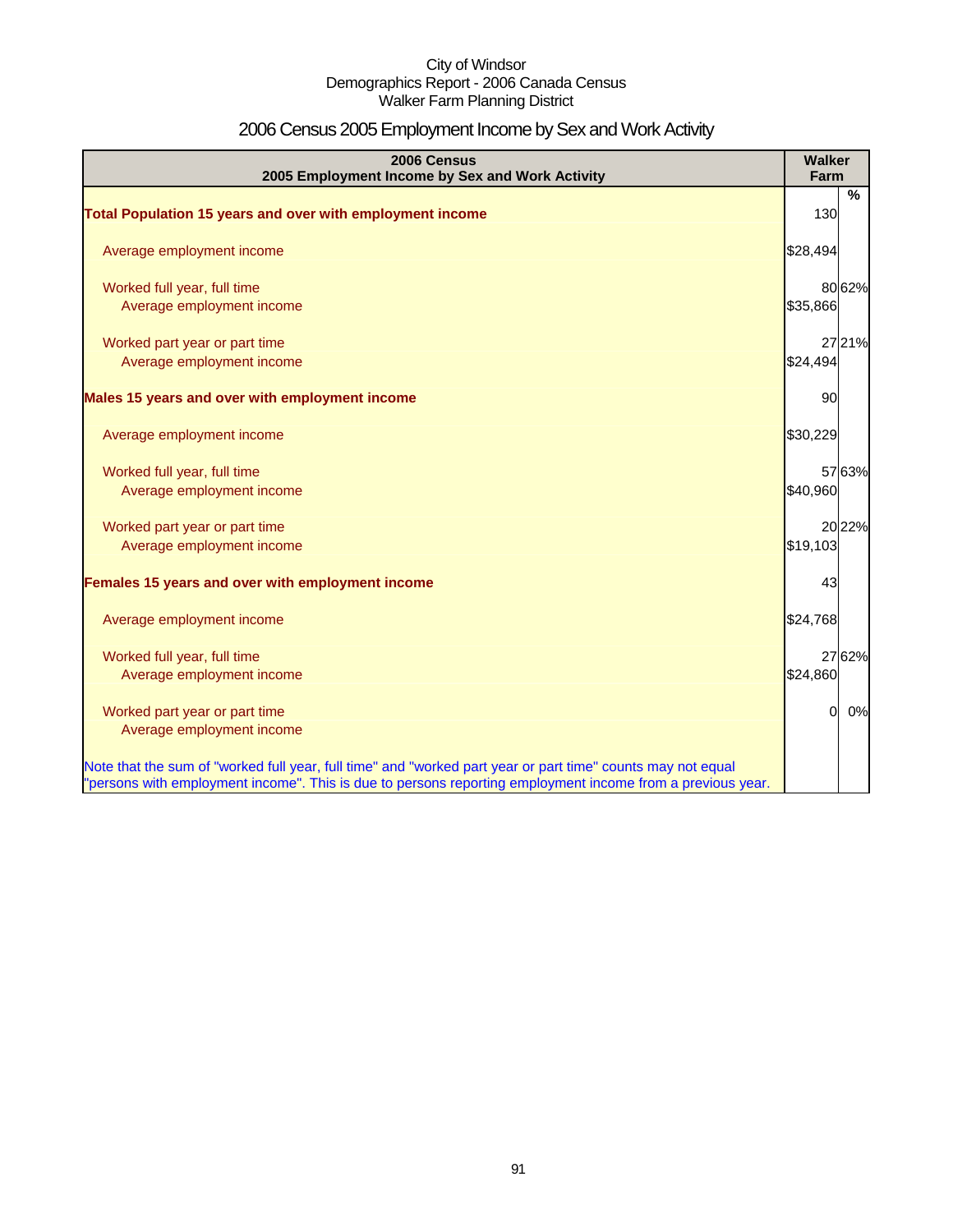| 2006 Census<br>2005 Individual Income by Sex Comparison |                                   | <b>Walker Farm</b> |                |               |                |        |
|---------------------------------------------------------|-----------------------------------|--------------------|----------------|---------------|----------------|--------|
|                                                         | <b>Total</b><br><b>Population</b> | $\frac{0}{0}$      | <b>Males</b>   | $\frac{0}{2}$ | <b>Females</b> | %      |
| <b>Population 15 years and over</b>                     | 214                               |                    | 103            |               | 110            |        |
| Without income                                          |                                   | 3%                 | $\Omega$       | 0%            | 7              | 6%     |
| With income                                             |                                   | 20797%             |                | 103 100%      |                | 10797% |
| Population 15 years and over by Income                  | 207                               |                    | 103            |               | 107            |        |
| <b>Under \$1,000</b>                                    | $\overline{0}$                    | 0%                 | 0              | 0%            | $\overline{7}$ | 6%     |
| $$1,000 - $2,999$                                       | $\overline{0}$                    | 0%                 | 0              | 0%            | $\mathbf 0$    | 0%     |
| $$3,000 - $4,999$                                       | $\overline{0}$                    | 0%                 | 0              | 0%            | $\overline{7}$ | 6%     |
| $$5,000 - $6,999$                                       | 7                                 | 3%                 | $\mathbf 0$    | 0%            | $\overline{7}$ | 6%     |
| $$7,000 - $9,999$                                       | 13                                | 6%                 | $\overline{7}$ | 6%            | $\overline{0}$ | 0%     |
| \$10,000 - \$11,999                                     | $\overline{0}$                    | 0%                 | $\mathbf 0$    | 0%            | $\overline{0}$ | 0%     |
| \$12,000 - \$14,999                                     |                                   | 2010%              | $\Omega$       | 0%            |                | 2019%  |
| \$15,000 - \$19,999                                     |                                   | 40 19%             | 13             | 13%           |                | 2725%  |
| \$20,000 - \$24,999                                     |                                   | 10 5%              | $\overline{0}$ | 0%            |                | 10 9%  |
| \$25,000 - \$29,999                                     |                                   | 2713%              | 17             | 16%           |                | 13 13% |
| \$30,000 - \$34,999                                     | 13                                | 6%                 | 13             | 13%           | $\overline{0}$ | 0%     |
| \$35,000 - \$39,999                                     | 13                                | 6%                 | $\overline{7}$ | 6%            | 10             | 9%     |
| \$40,000 - \$44,999                                     | $\overline{7}$                    | 3%                 | $\overline{0}$ | 0%            | $\overline{7}$ | 6%     |
| \$45,000 - \$49,999                                     | 10                                | 5%                 | 10             | 10%           | $\overline{0}$ | 0%     |
| \$50,000 - \$59,999                                     | 7                                 | 3%                 | $\overline{7}$ | 6%            | $\overline{0}$ | 0%     |
| \$60,000 and over                                       |                                   | 27 13%             | 27             | 26%           | $\Omega$       | 0%     |
| <b>Dominant Income Range</b>                            | \$15K - \$20K                     |                    | Over \$60K     |               | \$15K - \$20K  |        |
| <b>Median Income</b>                                    | \$26,250                          |                    | \$35,000       |               | \$17,500       |        |
| Average Income                                          | \$28,889                          |                    | \$38,528       |               | \$19,684       |        |

## 2006 Census 2005 Individual Income by Sex Comparison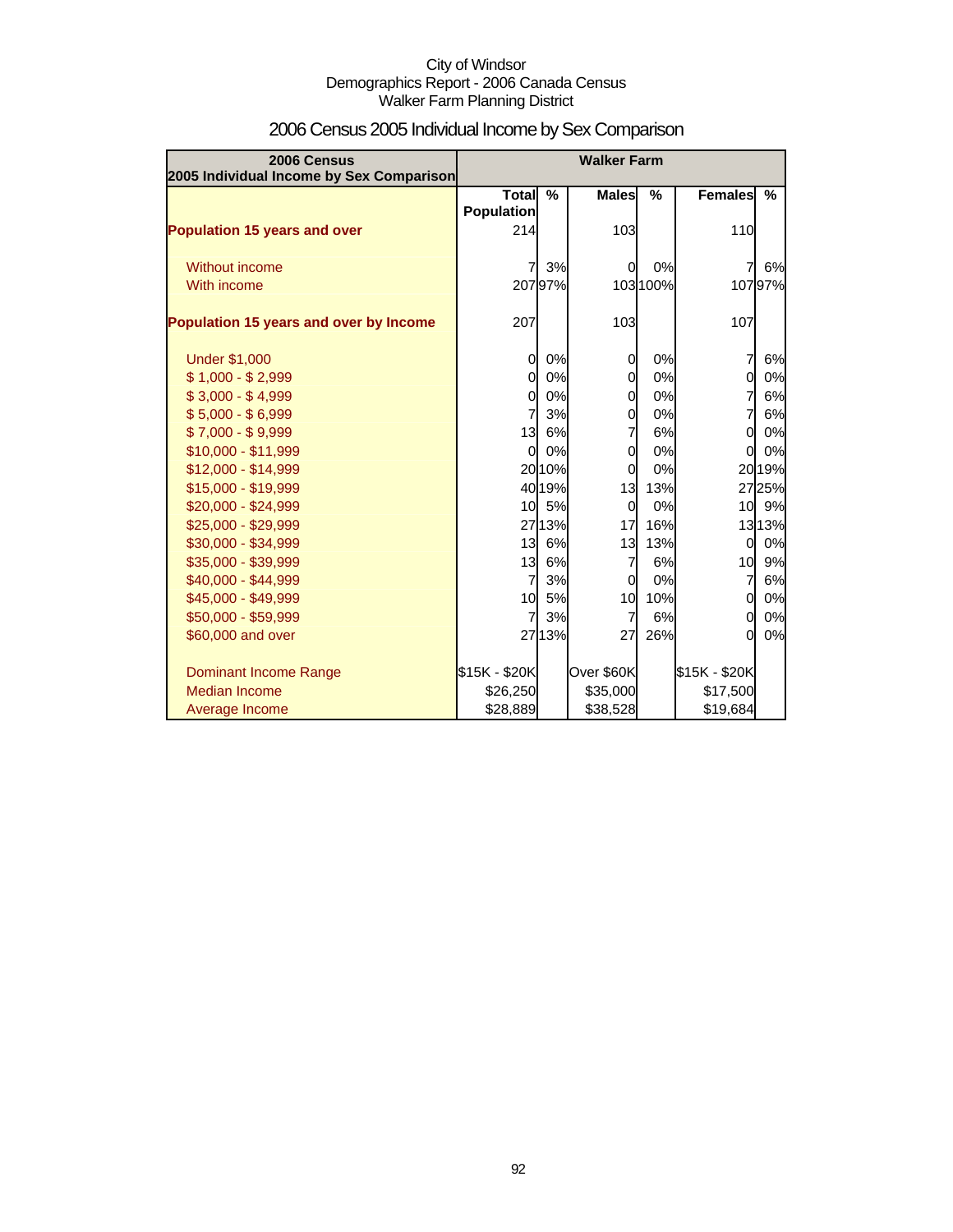## 2006 Census 2005 Individual Income by Sex

| <b>2006 Census</b><br>2005 Individual Income by Sex | <b>Walker Farm</b> |          |
|-----------------------------------------------------|--------------------|----------|
| <b>Population 15 years and over</b>                 | 214                | %        |
| <b>Without income</b>                               | 7                  | 3%       |
| With income                                         | 207                | 97%      |
| Population 15 years and over by Income              | 207                |          |
| <b>Under \$1,000</b>                                | 0                  | 0%       |
| $$1,000 - $2,999$                                   | 0                  | 0%       |
| $$3,000 - $4,999$                                   | 0                  | 0%       |
| $$5,000 - $6,999$                                   | $\overline{7}$     | 3%       |
| $$7,000 - $9,999$                                   | 13                 | 6%       |
| \$10,000 - \$11,999                                 | 0                  | 0%       |
| \$12,000 - \$14,999                                 | 20                 | 10%      |
| \$15,000 - \$19,999                                 | 40                 | 19%      |
| \$20,000 - \$24,999                                 | 10                 | 5%       |
| \$25,000 - \$29,999                                 | 27                 | 13%      |
| \$30,000 - \$34,999                                 | 13                 | 6%       |
| \$35,000 - \$39,999                                 | 13                 | 6%       |
| \$40,000 - \$44,999                                 | 7                  | 3%       |
| \$45,000 - \$49,999                                 | 10                 | 5%       |
| \$50,000 - \$59,999                                 | $\overline{7}$     | 3%       |
| \$60,000 and over                                   | 27                 | 13%      |
| Dominant income range                               | \$15K - \$20K      |          |
| Average income                                      | \$28,889           |          |
| <b>Median income</b>                                | \$26,250           |          |
| <b>Males 15 years and over</b>                      | 103                |          |
| Without income                                      | 0                  | 0%       |
| With income                                         |                    | 103 100% |
| <b>Males 15 years and over by Income</b>            | 103                |          |
| <b>Under \$1,000</b>                                | 0                  | 0%       |
| $$1,000 - $2,999$                                   | 0                  | 0%       |
| $$3,000 - $4,999$                                   | 0                  | 0%       |
| $$5,000 - $6,999$                                   | 0                  | 0%       |
| $$7,000 - $9,999$                                   | 7                  | 6%       |
| \$10,000 - \$11,999                                 | 0                  | 0%       |
| \$12,000 - \$14,999                                 | 0                  | 0%       |
| \$15,000 - \$19,999                                 | 13                 | 13%      |
| \$20,000 - \$24,999                                 | 0                  | 0%       |
| \$25,000 - \$29,999                                 | 17                 | 16%      |
| \$30,000 - \$34,999                                 | 13                 | 13%      |
| \$35,000 - \$39,999                                 | 7                  | 6%       |
| \$40,000 - \$44,999                                 | 0                  | 0%       |
| \$45,000 - \$49,999                                 | 10                 | 10%      |
| \$50,000 - \$59,999                                 | 7                  | 6%       |
| \$60,000 and over                                   | 27                 | 26%      |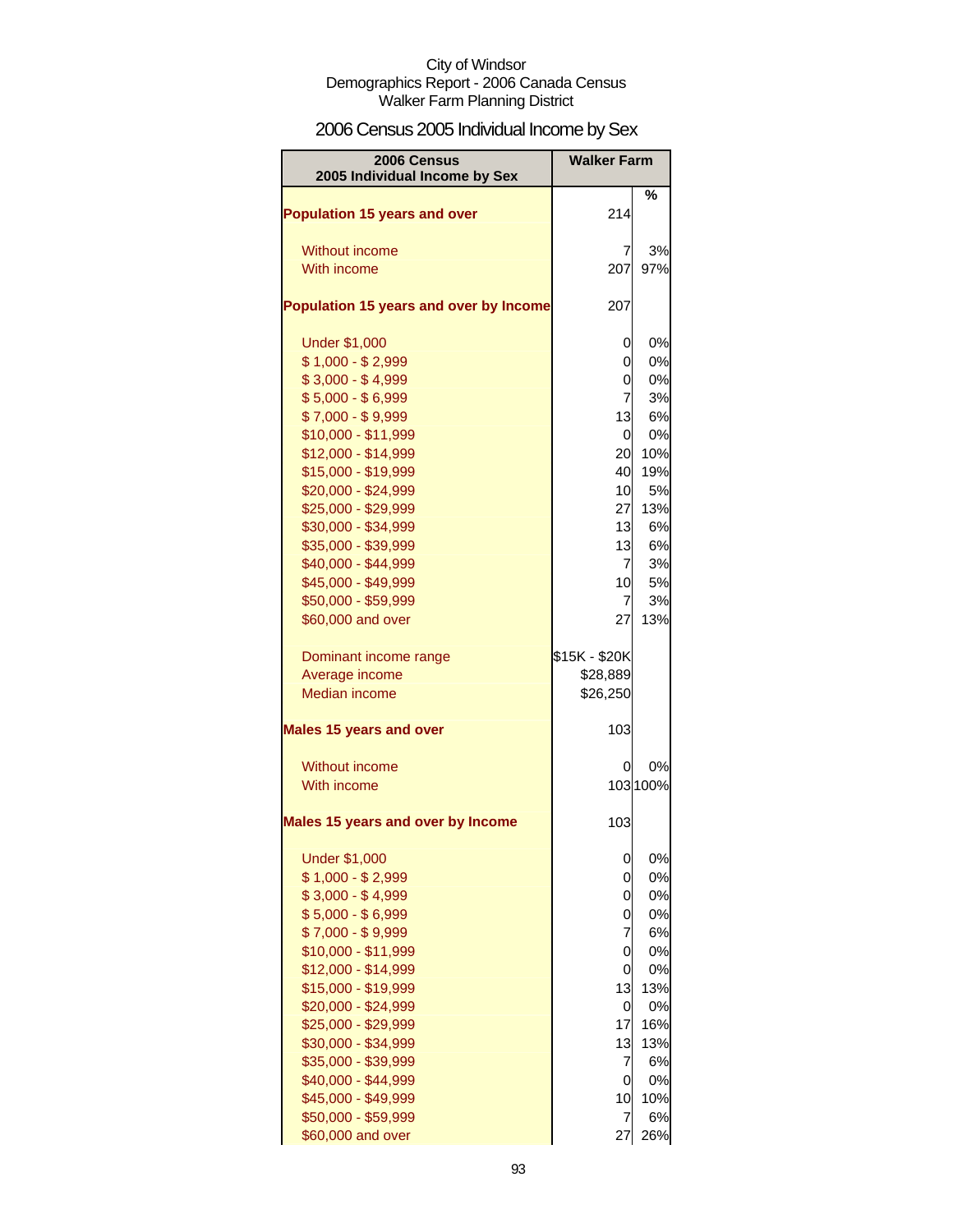| 2006 Census<br>2005 Individual Income by Sex | <b>Walker Farm</b> |     |
|----------------------------------------------|--------------------|-----|
|                                              |                    | %   |
|                                              |                    |     |
| Dominant income range                        | Over \$60K         |     |
| <b>Median income</b>                         | \$35,000           |     |
| Average income                               | \$38,528           |     |
|                                              |                    |     |
| <b>Females 15 years and over</b>             | 110                |     |
| <b>Without income</b>                        | 7                  | 6%  |
| With income                                  | 107                | 97% |
|                                              |                    |     |
| Females 15 years and over by Income          | 107                |     |
| <b>Under \$1,000</b>                         | 7                  | 6%  |
| $$1,000 - $2,999$                            | 0                  | 0%  |
| $$3,000 - $4,999$                            | 7                  | 6%  |
| $$5,000 - $6,999$                            | 7                  | 6%  |
| $$7,000 - $9,999$                            | 0                  | 0%  |
| $$10,000 - $11,999$                          | 0                  | 0%  |
| \$12,000 - \$14,999                          | 20                 | 19% |
| \$15,000 - \$19,999                          | 27                 | 25% |
| \$20,000 - \$24,999                          | 10                 | 9%  |
| \$25,000 - \$29,999                          | 13                 | 13% |
| \$30,000 - \$34,999                          | 0                  | 0%  |
| \$35,000 - \$39,999                          | 10                 | 9%  |
| \$40,000 - \$44,999                          | 7                  | 6%  |
| \$45,000 - \$49,999                          | 0                  | 0%  |
| \$50,000 - \$59,999                          | 0                  | 0%  |
| \$60,000 and over                            | 0                  | 0%  |
| Dominant income range                        | \$15K - \$20K      |     |
| Median income                                | \$17,500           |     |
| Average income                               | \$19,684           |     |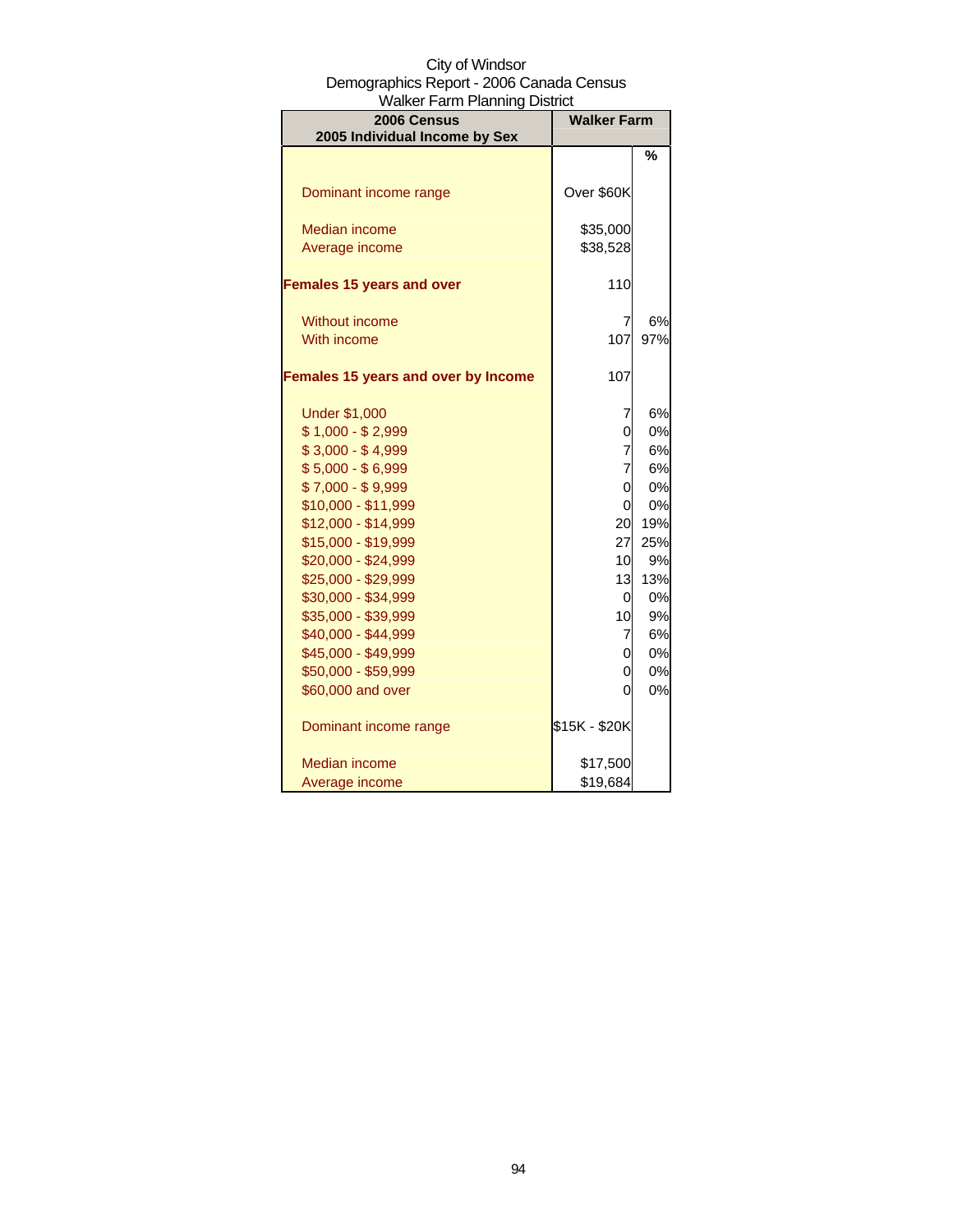|  | 2006 Census 2005 Individual After-Tax Income by Sex |  |
|--|-----------------------------------------------------|--|
|  |                                                     |  |

| 2006 Census<br>2005 Individual After-Tax Income by Sex | <b>Walker Farm</b>  |          |
|--------------------------------------------------------|---------------------|----------|
|                                                        |                     | %        |
| <b>Population 15 years and over</b>                    | 214                 |          |
| Without income                                         | 7                   | 3%       |
| With income                                            | 207                 | 97%      |
|                                                        |                     |          |
| Population 15 years and over by after-tax income       | 207                 |          |
| <b>Under \$1,000</b>                                   | 0                   | 0%       |
| \$1,000 to \$2,999                                     | 0<br>$\overline{7}$ | 0%       |
| \$3,000 to \$4,999<br>\$5,000 to \$6,999               | $\overline{7}$      | 3%<br>3% |
| \$7,000 to \$9,999                                     | 13                  | 6%       |
| \$10,000 to \$11,999                                   | $\Omega$            | 0%       |
| \$12,000 to \$14,999                                   | 20                  | 10%      |
| \$15,000 to \$19,999                                   | 40                  | 19%      |
| \$20,000 to \$24,999                                   | 13                  | 6%       |
| \$25,000 to \$29,999                                   | 37                  | 18%      |
| \$30,000 to \$34,999                                   | 13                  | 6%       |
| \$35,000 to \$39,999                                   | 17                  | 8%       |
| \$40,000 to \$44,999                                   | $\overline{7}$      | 3%       |
| \$45,000 to \$49,999                                   | 0                   | 0%       |
| \$50,000 and over                                      | 23                  | 11%      |
| Dominant income range                                  | \$15K to \$20K      |          |
| Median after-tax income                                | \$24,375            |          |
| Average after-tax income                               | \$24,974            |          |
| <b>Males 15 years and over</b>                         | 100                 |          |
| Without income                                         | 0                   | 0%       |
| With income                                            |                     | 103 103% |
|                                                        |                     |          |
| Males 15 years and over by after-tax income            | 103                 |          |
| <b>Under \$1,000</b><br>\$1,000 to \$2,999             | 7<br>$\Omega$       | 6%<br>0% |
| \$3,000 to \$4,999                                     | 0                   | 0%       |
| \$5,000 to \$6,999                                     | 0                   | 0%       |
| \$7,000 to \$9,999                                     | 7                   | 6%       |
| \$10,000 to \$11,999                                   | 0                   | 0%       |
| \$12,000 to \$14,999                                   | 0                   | 0%       |
| \$15,000 to \$19,999                                   | 13                  | 13%      |
| \$20,000 to \$24,999                                   | 7                   | 6%       |
| \$25,000 to \$29,999                                   | 23                  | 23%      |
| \$30,000 to \$34,999                                   | 7                   | 6%       |
| \$35,000 to \$39,999<br>\$40,000 to \$44,999           | 7<br>7              | 6%<br>6% |
| \$45,000 to \$49,999                                   | $\overline{7}$      | 6%       |
| \$50,000 and over                                      | 23                  | 23%      |
|                                                        |                     |          |
| Dominant income range                                  | \$25K to \$30K      |          |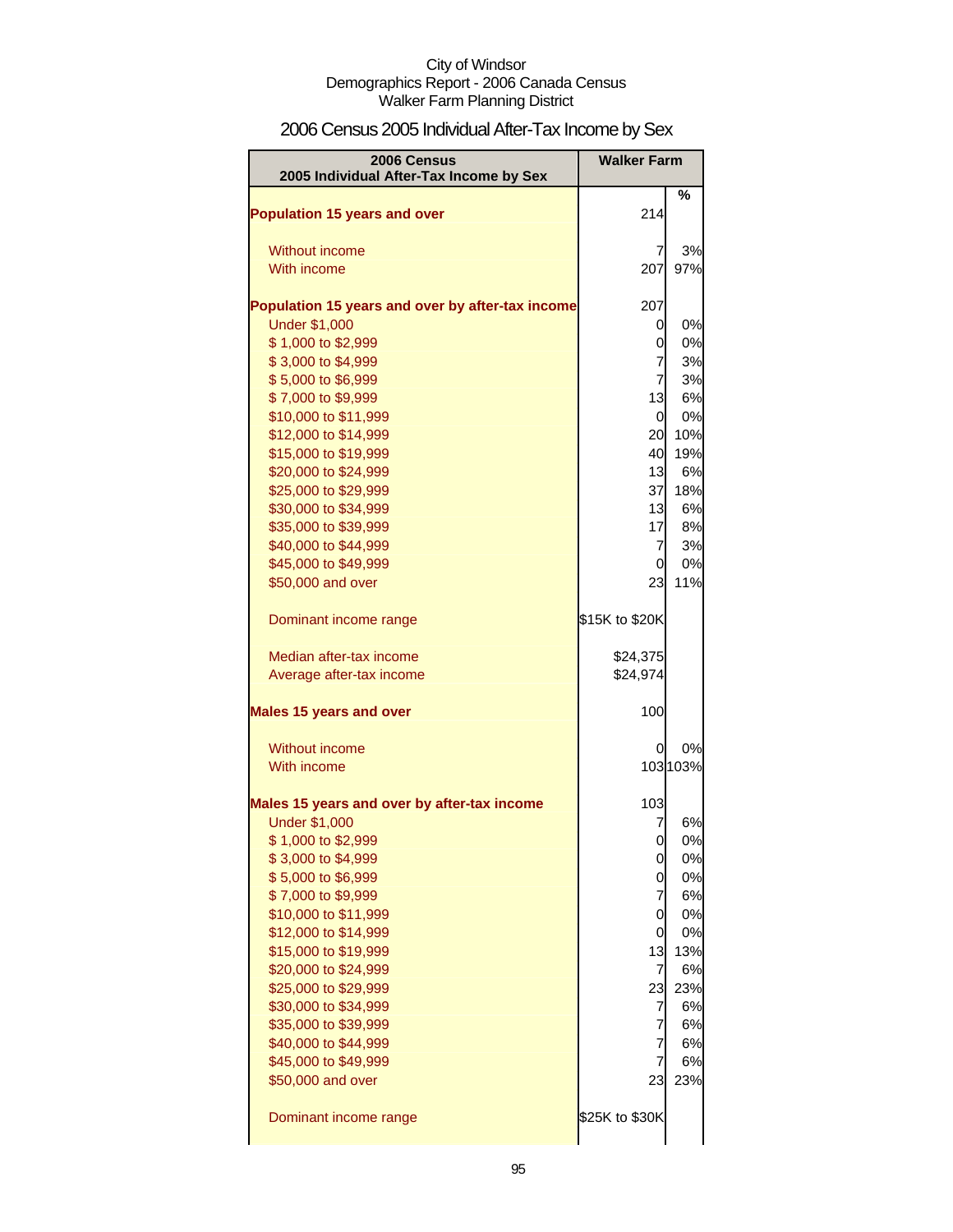| City of Windsor                          |
|------------------------------------------|
| Demographics Report - 2006 Canada Census |
| <b>Walker Farm Planning District</b>     |

| 2006 Census<br>2005 Individual After-Tax Income by Sex | <b>Walker Farm</b> |     |
|--------------------------------------------------------|--------------------|-----|
|                                                        |                    | %   |
| Median after-tax income                                | \$29,286           |     |
| Average after-tax income                               | \$31,959           |     |
| <b>Females 15 years and over</b>                       | 110                |     |
| Without income                                         | 7                  | 6%  |
| With income                                            | 107                | 97% |
| Females 15 years and over by after-tax income          | 107                |     |
| <b>Under \$1,000</b>                                   | 7                  | 6%  |
| \$1,000 to \$2,999                                     | 0                  | 0%  |
| \$3,000 to \$4,999                                     | 7                  | 6%  |
| \$5,000 to \$6,999                                     | 7                  | 6%  |
| \$7,000 to \$9,999                                     | 0                  | 0%  |
| \$10,000 to \$11,999                                   | 0                  | 0%  |
| \$12,000 to \$14,999                                   | 23                 | 22% |
| \$15,000 to \$19,999                                   | 27                 | 25% |
| \$20,000 to \$24,999                                   | $\overline{7}$     | 6%  |
| \$25,000 to \$29,999                                   | 13                 | 13% |
| \$30,000 to \$34,999                                   | 7                  | 6%  |
| \$35,000 to \$39,999                                   | 7                  | 6%  |
| \$40,000 to \$44,999                                   | 0                  | 0%  |
| \$45,000 to \$49,999                                   | 0                  | 0%  |
| \$50,000 and over                                      | 0                  | 0%  |
| Dominant income range                                  | \$15K to \$20K     |     |
| Median after-tax income                                | \$16,563           |     |
| Average after-tax income                               | \$18,305           |     |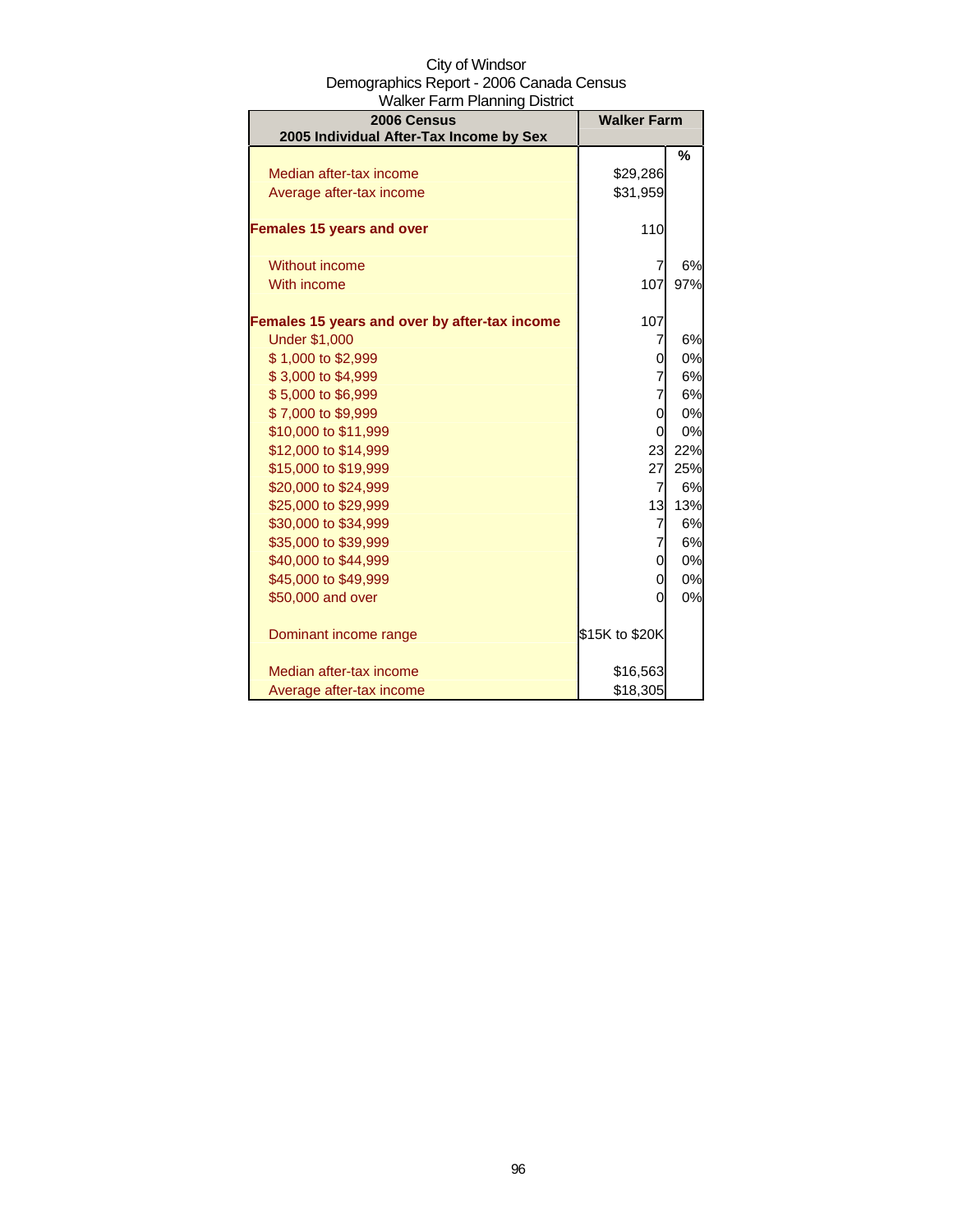## 2006 Census 2005 Family Income

| 2006 Census                                      | <b>Walker Farm</b> |          |
|--------------------------------------------------|--------------------|----------|
| 2005 Family Income                               |                    |          |
| <b>Total Census Families by Income</b>           | 70                 | %        |
| <b>Under \$10,000</b>                            |                    | 710%     |
| \$10,000 - \$19,999                              |                    | 0 0%     |
| \$20,000 - \$29,999                              |                    | 710%     |
| \$30,000 - \$39,999                              |                    | 710%     |
| \$40,000 - \$49,999                              |                    | 0 0%     |
| \$50,000 - \$59,999                              |                    | 710%     |
| \$60,000 - \$69,999                              |                    | 3043%    |
| \$70,000 - \$79,999                              |                    | 1014%    |
| \$80,000 - \$89,999                              |                    | $0\,0\%$ |
| \$90,000 - \$99,999                              |                    | 710%     |
| \$100,000 and over                               |                    | 7 10%    |
| Dominant income range                            | \$60K - \$70K      |          |
| Median income                                    | \$64,444           |          |
| Average income                                   | \$63,224           |          |
| <b>Couple Families by Income</b>                 | 53                 |          |
| <b>Under \$10,000</b>                            | $\overline{a}$     | 0%       |
| \$10,000 - \$19,999                              | 01                 | 0%       |
| \$20,000 - \$29,999                              |                    | 713%     |
| \$30,000 - \$39,999                              |                    | 713%     |
| \$40,000 - \$49,999                              |                    | 0 0%     |
| \$50,000 - \$59,999                              |                    | 713%     |
| \$60,000 - \$69,999                              |                    | 1325%    |
| \$70,000 - \$79,999                              |                    | 713%     |
| \$80,000 - \$89,999                              |                    | 0 0%     |
| \$90,000 - \$99,999                              |                    | 713%     |
| \$100,000 and over                               |                    | 713%     |
| Dominant income range                            | \$60K - \$70K      |          |
| Median income                                    | \$65,000           |          |
| Average income                                   | \$64,285           |          |
| <b>Total Census Families by after-tax Income</b> | 73                 |          |
| <b>Under \$10,000</b>                            | 7                  | 9%       |
| \$10,000 to \$19,999                             | 0                  | 0%       |
| \$20,000 to \$29,999                             |                    | 1014%    |
| \$30,000 to \$39,999                             | 7                  | 9%       |
| \$40,000 to \$49,999                             | 01                 | 0%       |
| \$50,000 to \$59,999                             |                    | 2332%    |
| \$60,000 to \$69,999                             |                    | 1318%    |
| \$70,000 to \$79,999                             |                    | 10 14%   |
| \$80,000 and over                                | 0                  | 0%       |
| Dominant income range                            | \$50K - \$60K      |          |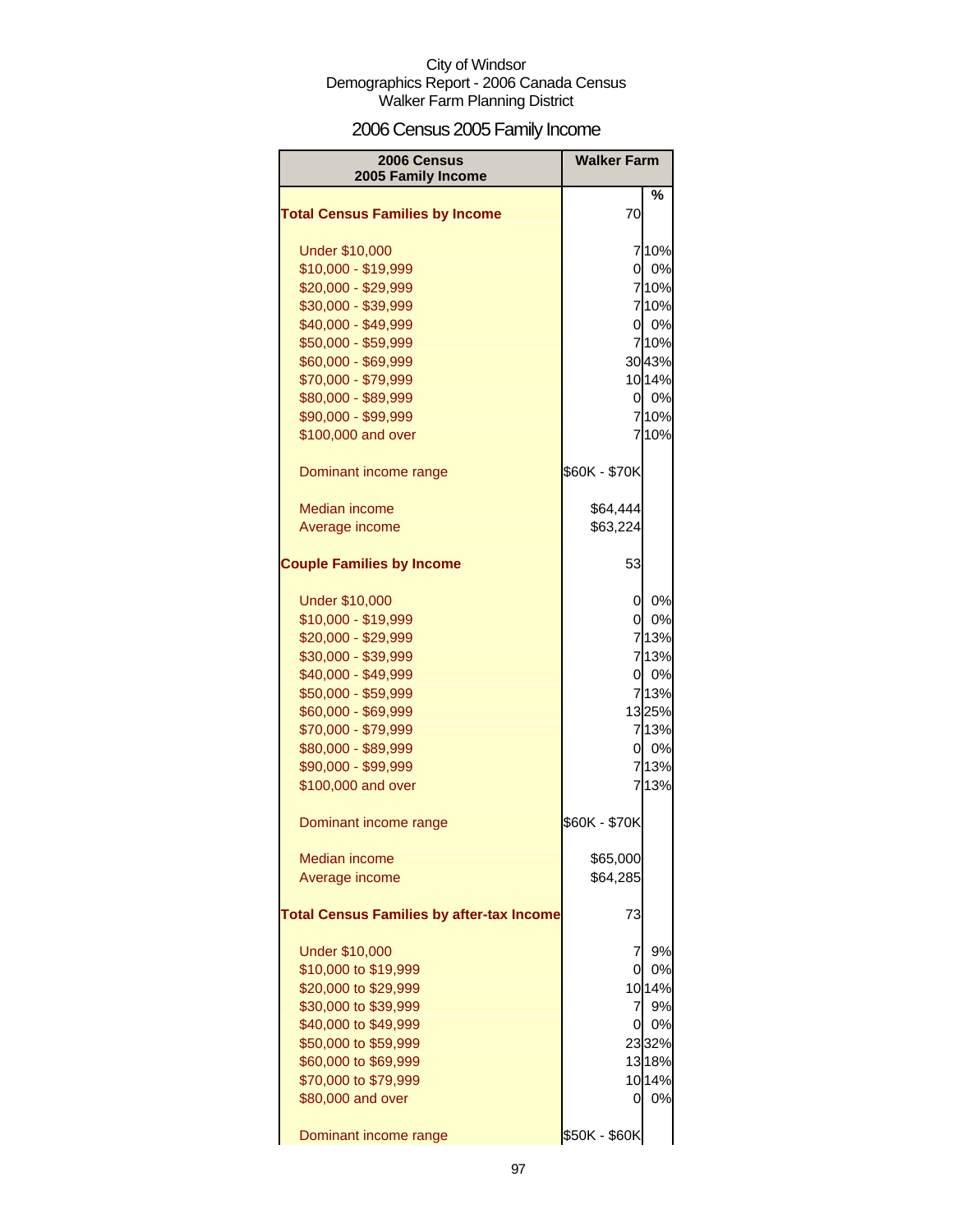| rrainci i ann'i iamin'ny District<br>2006 Census<br>2005 Family Income | <b>Walker Farm</b> |        |
|------------------------------------------------------------------------|--------------------|--------|
|                                                                        |                    | %      |
|                                                                        |                    |        |
| Median after-tax income                                                | \$55,000           |        |
| Average after-tax income                                               | \$53,658           |        |
| <b>Couple Families by after-tax Income</b>                             | 53                 |        |
| <b>Under \$10,000</b>                                                  | 0                  | 0%     |
| \$10,000 to \$19,999                                                   | 01                 | 0%     |
| \$20,000 to \$29,999                                                   |                    | 10 19% |
| \$30,000 to \$39,999                                                   | 0                  | 0%     |
| \$40,000 to \$49,999                                                   |                    | 713%   |
| \$50,000 to \$59,999                                                   |                    | 1731%  |
| \$60,000 to \$69,999                                                   |                    | 713%   |
| \$70,000 to \$79,999                                                   |                    | 10 19% |
| \$80,000 and over                                                      | 0                  | 0%     |
| Dominant income range                                                  | \$50K - \$60K      |        |
| Median after-tax income                                                | \$55,000           |        |
| Average after-tax income                                               | \$53,650           |        |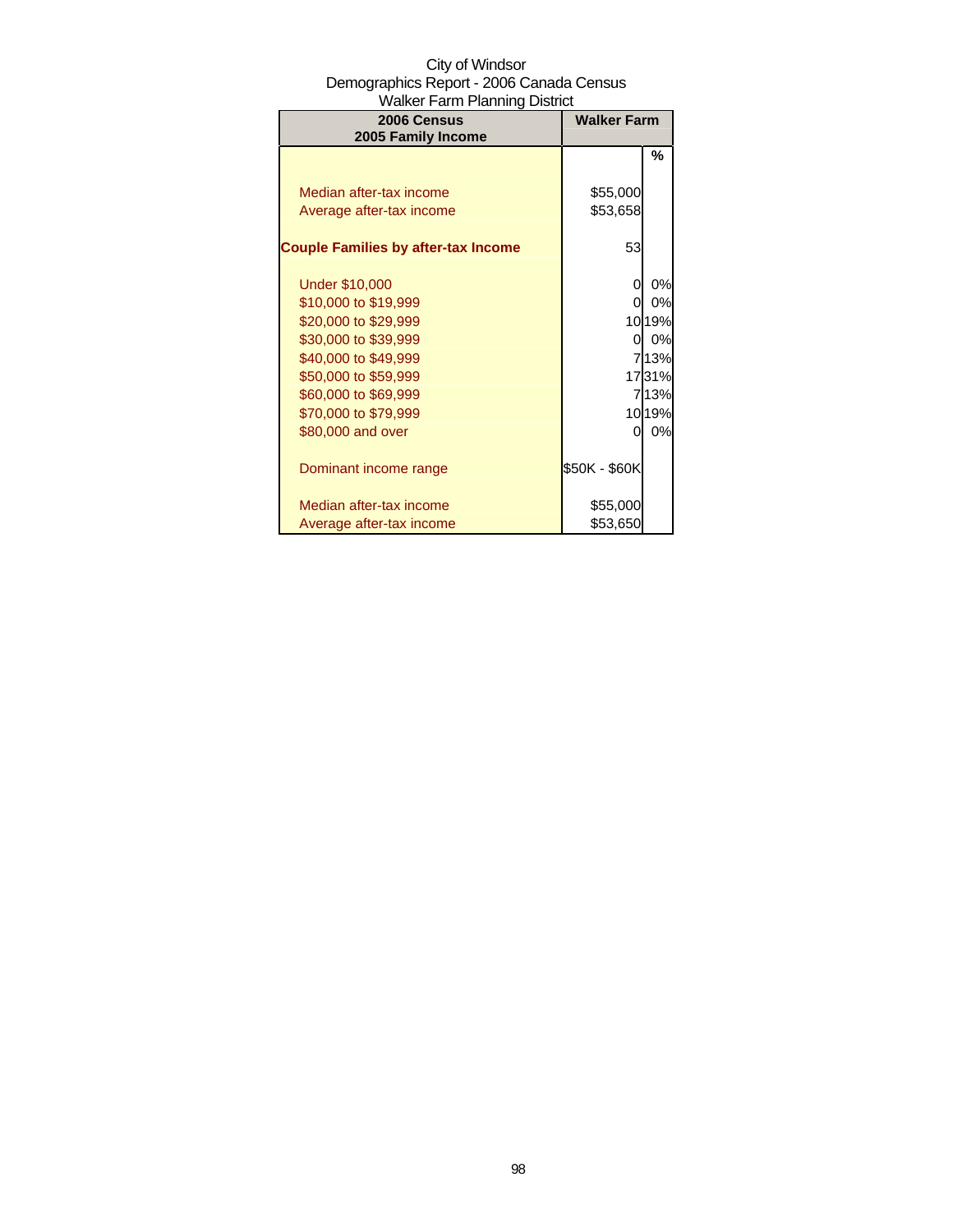## 2006 Census 2005 Income of Non-family Persons by Sex

| 2006 Census<br>2005 Income of Non-family Persons by Sex | <b>Walker Farm</b> |            |
|---------------------------------------------------------|--------------------|------------|
| Non-family persons 15 years and over by Income          | 60                 | %          |
| <b>Under \$1,000</b>                                    | 0                  | 0%         |
| $$1,000 - $2,999$                                       |                    | 0 0%       |
| $$3,000 - $4,999$                                       | $\mathsf{Q}$       | 0%         |
| $$5,000 - $6,999$                                       |                    | 0 0%       |
| $$7,000 - $9,999$                                       |                    | 0 0%       |
| \$10,000 - \$11,999                                     |                    | 0 0%       |
| \$12,000 - \$14,999                                     |                    | 1322%      |
| \$15,000 - \$19,999                                     |                    | 1322%      |
| \$20,000 - \$24,999                                     |                    | 0 0%       |
| \$25,000 - \$29,999                                     |                    | 711%       |
| \$30,000 - \$34,999                                     |                    | 0 0%       |
| \$35,000 - \$39,999                                     |                    | 711%       |
| \$40,000 - \$44,999                                     |                    | 0 0%       |
| \$45,000 - \$49,999                                     |                    | 0 0%       |
| \$50,000 - \$59,999                                     |                    | 0 0%       |
| \$60,000 and over                                       | 0l                 | 0%         |
| Dominant income range                                   | \$12K - \$15K      |            |
| Average income                                          | \$24,913           |            |
| <b>Median income</b>                                    | \$17,500           |            |
| Male non-family persons 15 years and over               | 20                 |            |
| <b>Under \$1,000</b>                                    | 0                  | 0%         |
| $$1,000 - $2,999$                                       | $\overline{0}$     | 0%         |
| $$3,000 - $4,999$                                       | 0                  | 0%         |
| $$5,000 - $6,999$                                       | 0                  | 0%         |
| $$7,000 - $9,999$                                       |                    | 733%       |
| \$10,000 - \$11,999                                     |                    | 0 0%       |
| \$12,000 - \$14,999                                     | $\mathsf{o}$       | 0%         |
| \$15,000 - \$19,999                                     | 0                  | 0%         |
| \$20,000 - \$24,999                                     | ΩI                 | 0%         |
| \$25,000 - \$29,999                                     |                    | 733%       |
| \$30,000 - \$34,999                                     | $\overline{0}$     | 0%         |
| \$35,000 - \$39,999                                     |                    | 0 0%       |
| \$40,000 - \$44,999                                     |                    | 0 0%       |
| \$45,000 - \$49,999                                     |                    | 0 0%<br>0% |
| \$50,000 - \$59,999<br>\$60,000 and over                | 0l                 | 733%       |
|                                                         |                    |            |
| Dominant income range                                   | \$7K - \$10K       |            |
| Average income                                          | \$32,568           |            |
| Median income                                           | \$27,500           |            |
| Female non-family persons 15 years and over             | 40                 |            |
| <b>Under \$1,000</b>                                    | 0                  | 0%         |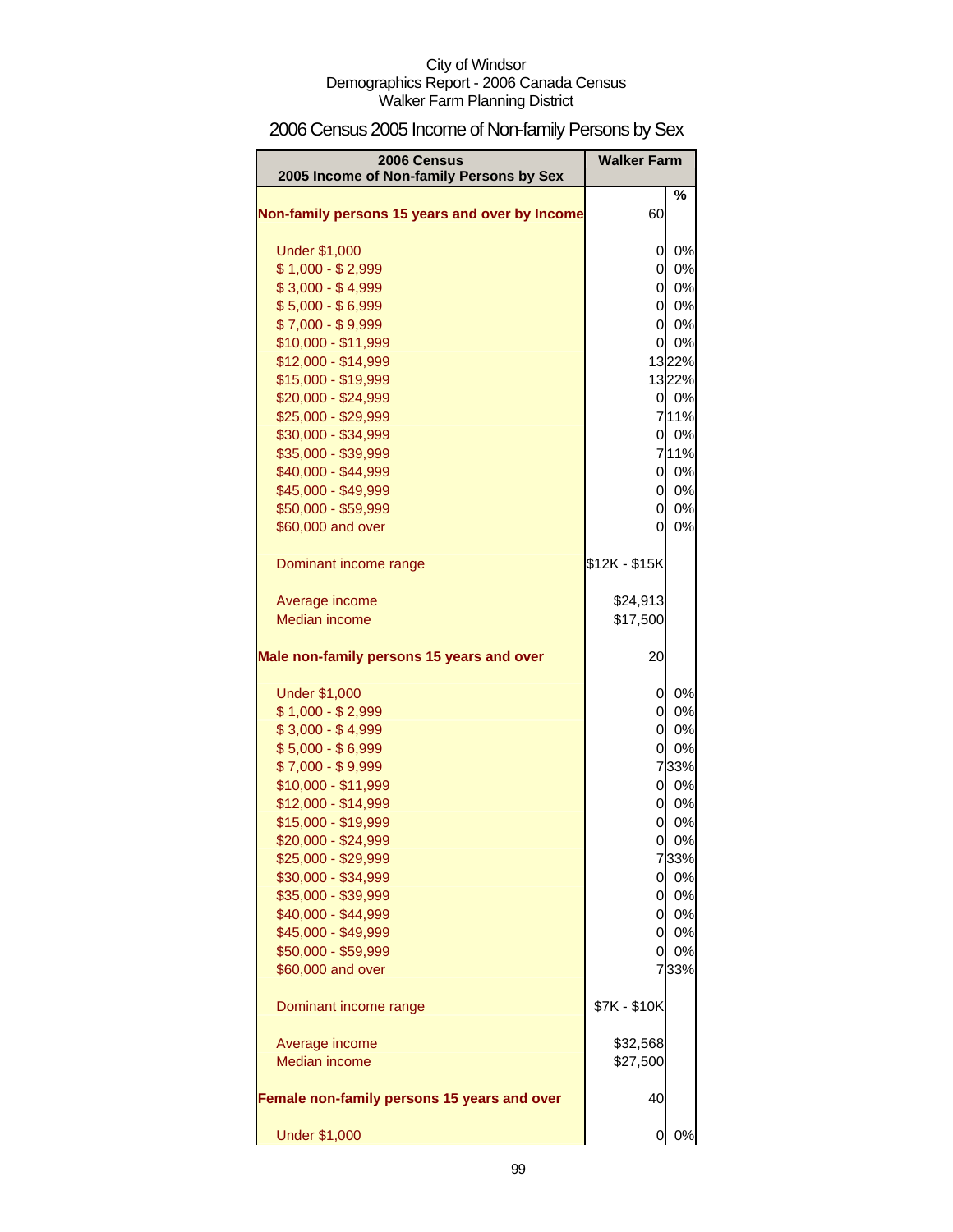| 2006 Census                              | <b>Walker Farm</b> |       |
|------------------------------------------|--------------------|-------|
| 2005 Income of Non-family Persons by Sex |                    |       |
|                                          |                    | ℅     |
| $$1,000 - $2,999$                        | 0                  | 0%    |
| $$3,000 - $4,999$                        | 0                  | 0%    |
| $$5,000 - $6,999$                        | 0                  | 0%    |
| $$7,000 - $9,999$                        | 0                  | 0%    |
| \$10,000 - \$11,999                      | $\overline{0}$     | 0%    |
| \$12,000 - \$14,999                      |                    | 1025% |
| \$15,000 - \$19,999                      |                    | 1742% |
| \$20,000 - \$24,999                      | 0                  | 0%    |
| \$25,000 - \$29,999                      | 0l                 | 0%    |
| \$30,000 - \$34,999                      | 0                  | 0%    |
| \$35,000 - \$39,999                      | $\overline{0}$     | 0%    |
| \$40,000 - \$44,999                      |                    | 717%  |
| \$45,000 - \$49,999                      | $\overline{0}$     | 0%    |
| \$50,000 - \$59,999                      | 0                  | 0%    |
| \$60,000 and over                        | 0                  | 0%    |
|                                          |                    |       |
| Dominant income range                    | \$15K - \$20K      |       |
|                                          |                    |       |
| Median income                            | \$17,000           |       |
| Average income                           | \$21,144           |       |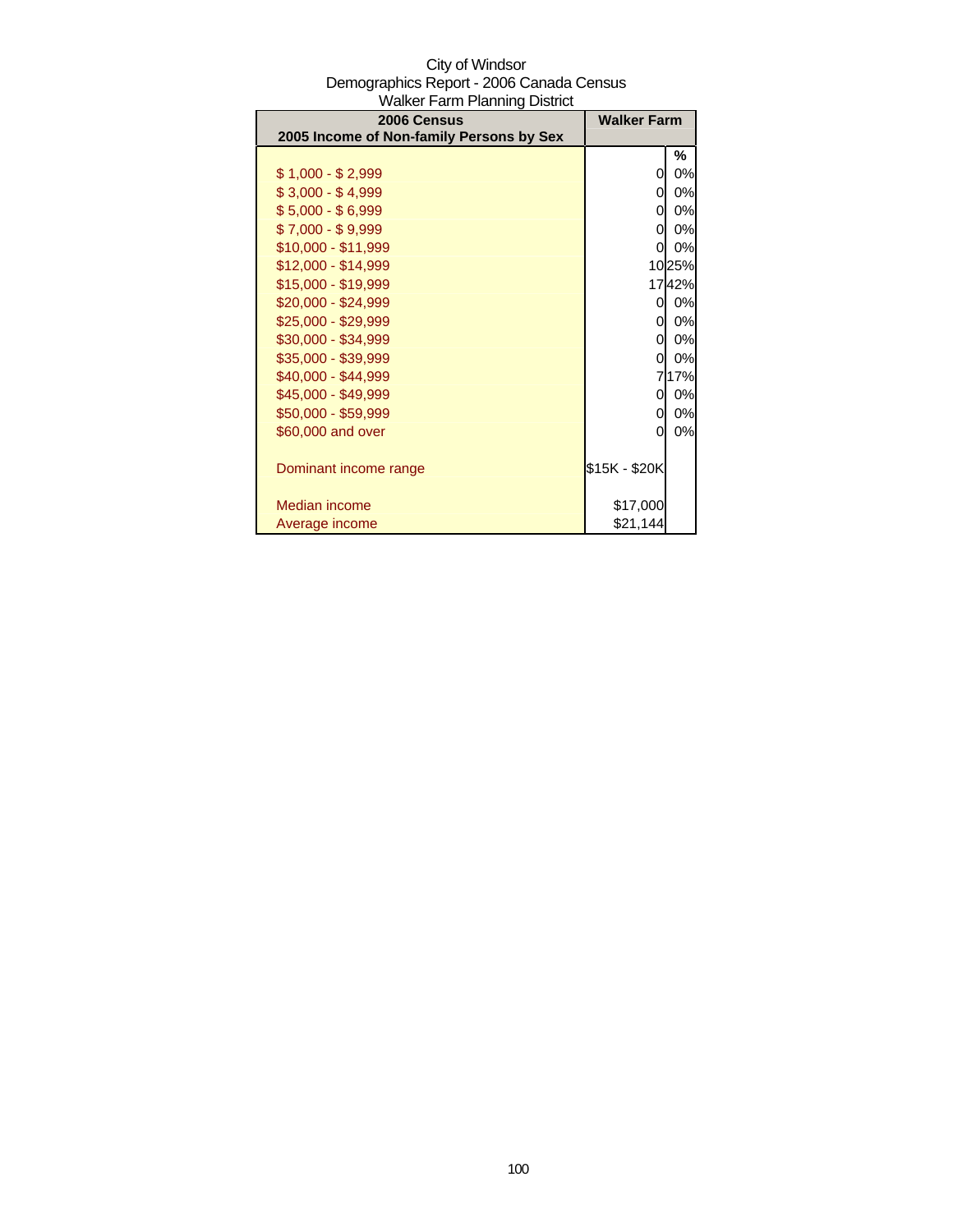| 2006 Census<br>2005 After-Tax Income of Non-family Persons by Sex | <b>Walker Farm</b> |       |
|-------------------------------------------------------------------|--------------------|-------|
| Non-family persons 15 years and over by after-tax income          | 60                 | $\%$  |
|                                                                   |                    |       |
| <b>Under \$1,000</b>                                              | 0                  | 0%    |
| $$1,000 - $2,999$                                                 | 0                  | 0%    |
| $$3,000 - $4,999$                                                 | 0                  | 0%    |
| $$5,000 - $6,999$                                                 | $\overline{0}$     | 0%    |
| $$7,000 - $9,999$                                                 | $\overline{0}$     | 0%    |
| \$10,000 - \$11,999                                               | $\Omega$           | 0%    |
| \$12,000 - \$14,999                                               |                    | 1322% |
| \$15,000 - \$19,999                                               |                    | 1728% |
| \$20,000 - \$24,999                                               |                    | 711%  |
| \$25,000 - \$29,999                                               |                    | 711%  |
| \$30,000 - \$34,999                                               | 0l                 | 0%    |
| \$35,000 - \$39,999                                               |                    | 711%  |
| \$40,000 - \$44,999                                               | $\overline{0}$     | 0%    |
| \$45,000 - \$49,999                                               | $\overline{0}$     | 0%    |
| \$50,000 and over                                                 | $\Omega$           | 0%    |
| Dominant income range                                             | \$15K - \$20K      |       |
| Median income                                                     | \$18,500           |       |
| Average income                                                    | \$22,776           |       |
|                                                                   |                    |       |
| Male non-family persons 15 years and over by after-tax income     | 20                 |       |
| <b>Under \$1,000</b>                                              | $\overline{0}$     | 0%    |
| $$1,000 - $2,999$                                                 | $\overline{0}$     | 0%    |
| $$3,000 - $4,999$                                                 | <sub>0</sub>       | 0%    |
| $$5,000 - $6,999$                                                 | $\overline{0}$     | 0%    |
| $$7,000 - $9,999$                                                 |                    | 733%  |
| \$10,000 - \$11,999                                               |                    | 0 0%  |
| \$12,000 - \$14,999                                               |                    | 0 0%  |
| \$15,000 - \$19,999                                               | 01                 | 0%    |
| \$20,000 - \$24,999                                               |                    | 733%  |
| \$25,000 - \$29,999                                               | $\overline{O}$     | $0\%$ |
| \$30,000 - \$34,999                                               | $\overline{0}$     | 0%    |
| \$35,000 - \$39,999                                               | $\overline{0}$     | 0%    |
| \$40,000 - \$44,999                                               | $\overline{0}$     | 0%    |
| \$45,000 - \$49,999                                               | 0                  | 0%    |
| \$50,000 and over                                                 | 0                  | 0%    |
| Dominant income range                                             | \$7K - \$10K       |       |
| Median income                                                     | \$10,000           |       |
| Average income                                                    | \$27,553           |       |
| Female non-family persons 15 years and over by after-tax income   | 40                 |       |
| <b>Under \$1,000</b>                                              | 0                  | 0%    |
| $$1,000 - $2,999$                                                 | 0                  | 0%    |
| $$3,000 - $4,999$                                                 | 0                  | 0%    |

## 2006 Census 2005 After-Tax Income of Non-family Persons by Sex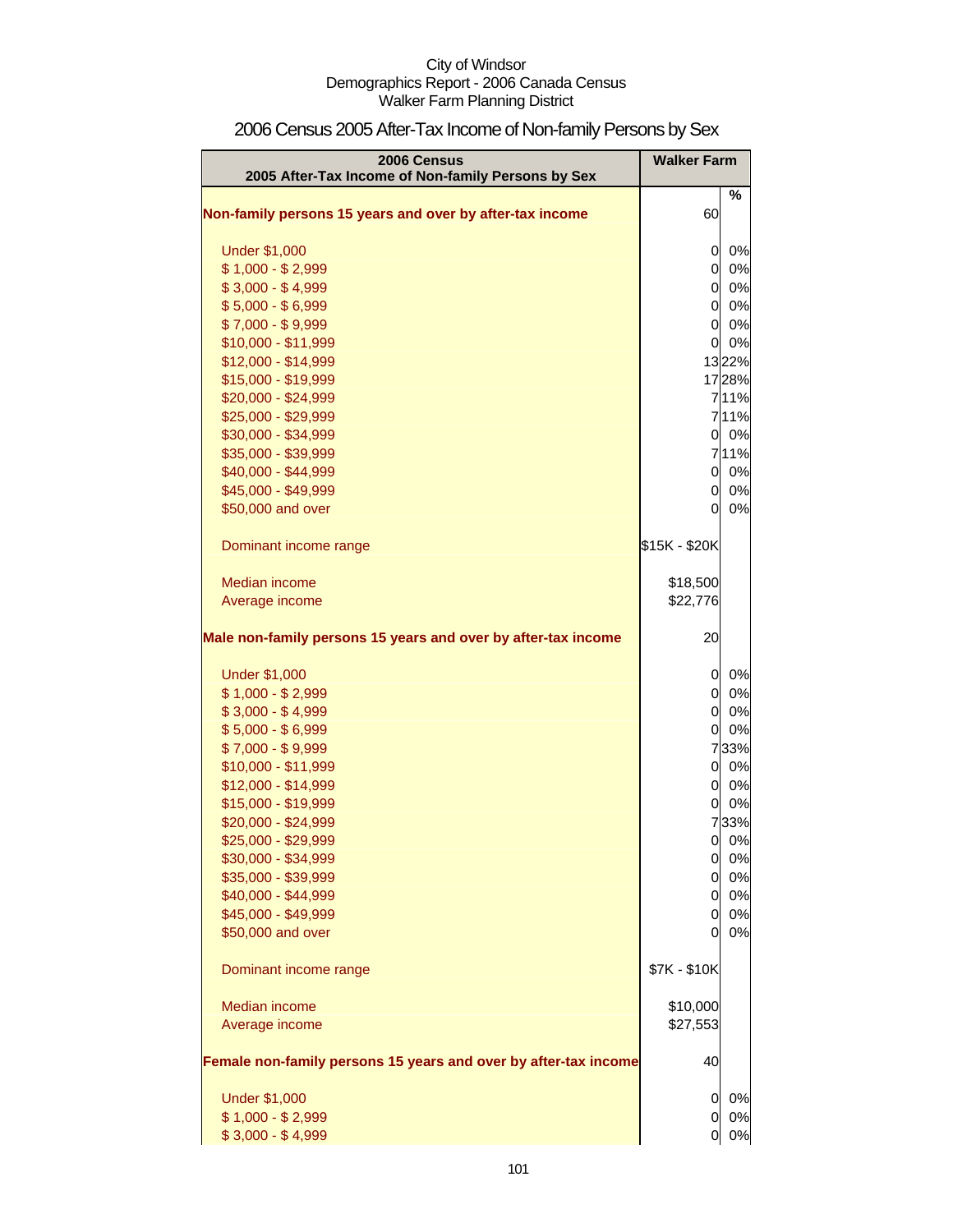| 2006 Census                                        | <b>Walker Farm</b> |       |
|----------------------------------------------------|--------------------|-------|
| 2005 After-Tax Income of Non-family Persons by Sex |                    |       |
|                                                    |                    | ℅     |
| $$5,000 - $6,999$                                  | 0                  | 0%    |
| $$7,000 - $9,999$                                  | 0                  | 0%    |
| \$10,000 - \$11,999                                | <sup>O</sup>       | 0%    |
| $$12,000 - $14,999$                                |                    | 1050% |
| \$15,000 - \$19,999                                |                    | 1367% |
| \$20,000 - \$24,999                                |                    | 733%  |
| \$25,000 - \$29,999                                | 0l                 | 0%    |
| \$30,000 - \$34,999                                | 0                  | 0%    |
| \$35,000 - \$39,999                                |                    | 733%  |
| \$40,000 - \$44,999                                | 0l                 | 0%    |
| \$45,000 - \$49,999                                | 0                  | 0%    |
| \$50,000 and over                                  | 0                  | 0%    |
|                                                    |                    |       |
| Dominant income range                              | \$15K - \$20K      |       |
|                                                    |                    |       |
| Median income                                      | \$18,125           |       |
| Average income                                     | \$20,424           |       |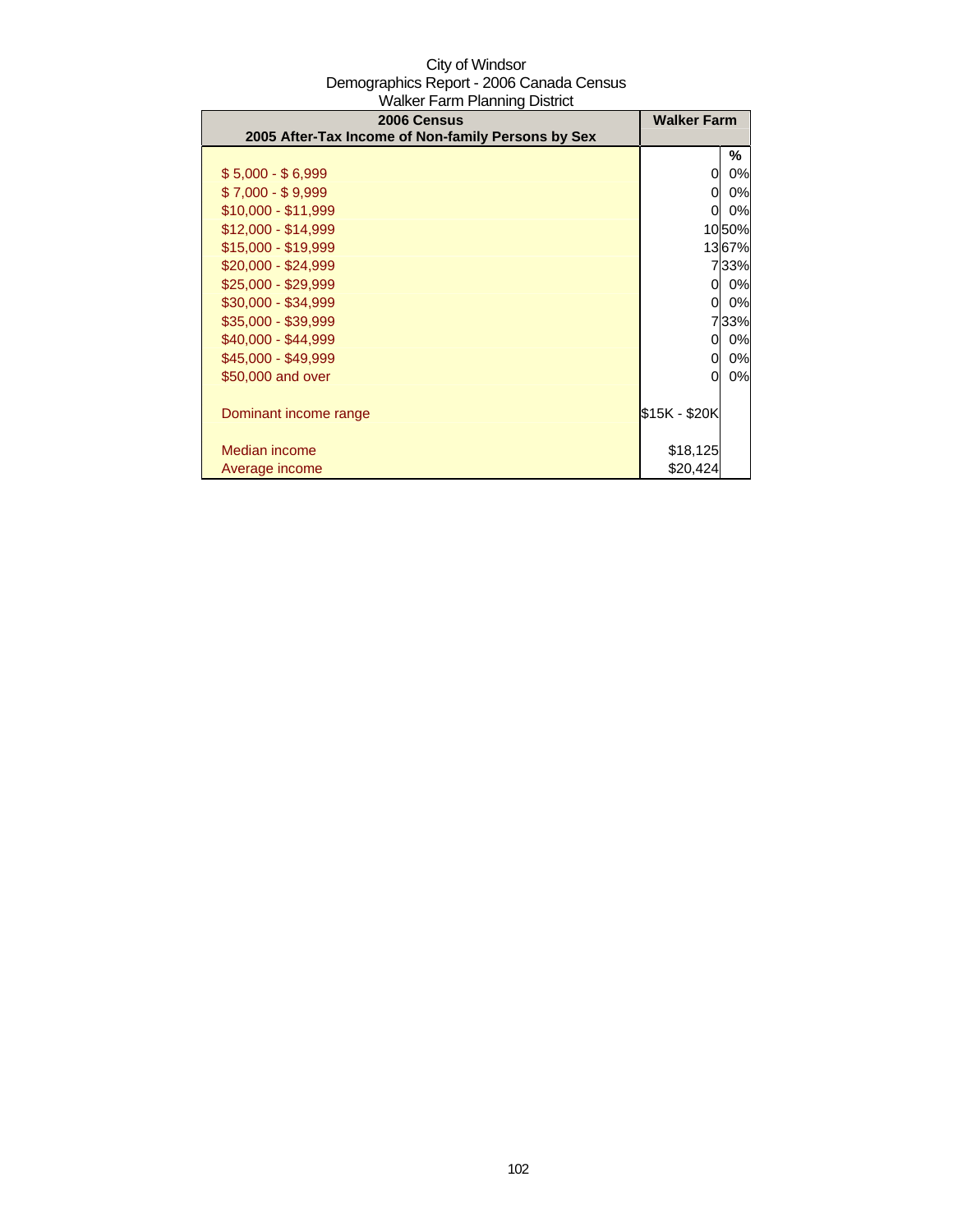### 2006 Census 2005 Income: Sources

| 2006 Census<br>2005 Income: Sources                                     | <b>Walker Farm</b> |
|-------------------------------------------------------------------------|--------------------|
| <b>Composition of family income for all families</b>                    |                    |
| <b>Employment income</b>                                                | 77.4%              |
| Government transfer payments                                            | 14.9%              |
| Other                                                                   | 17.8%              |
| <b>Composition of family income for all couple families</b>             |                    |
| <b>Employment income</b>                                                | 76.2%              |
| Government transfer payments                                            | 12.9%              |
| Other                                                                   | 21.0%              |
| <b>Composition of family income for male lone-parent families</b>       |                    |
| <b>Employment income</b>                                                | 0.0%               |
| Government transfer payments                                            | 0.0%               |
| Other                                                                   | 0.0%               |
| <b>Composition of family income for all female lone-parent families</b> |                    |
| <b>Employment income</b>                                                | 83.4%              |
| Government transfer payments                                            | 21.3%              |
| Other                                                                   | 5.6%               |
| Composition of income for persons 15 years and over not in a family     |                    |
| <b>Employment income</b>                                                | 41.3%              |
| Government transfer payments                                            | 46.1%              |
| Other                                                                   | 22.7%              |
| Composition of income for males 15 years and over not in a family       |                    |
| <b>Employment income</b>                                                | 71.3%              |
| Government transfer payments                                            | 20.3%              |
| Other                                                                   | 18.6%              |
| Composition of income for females 15 years and over not in a family     |                    |
| <b>Employment income</b>                                                | 0.0%               |
| Government transfer payments                                            | 65.9%              |
| Other                                                                   | 25.8%              |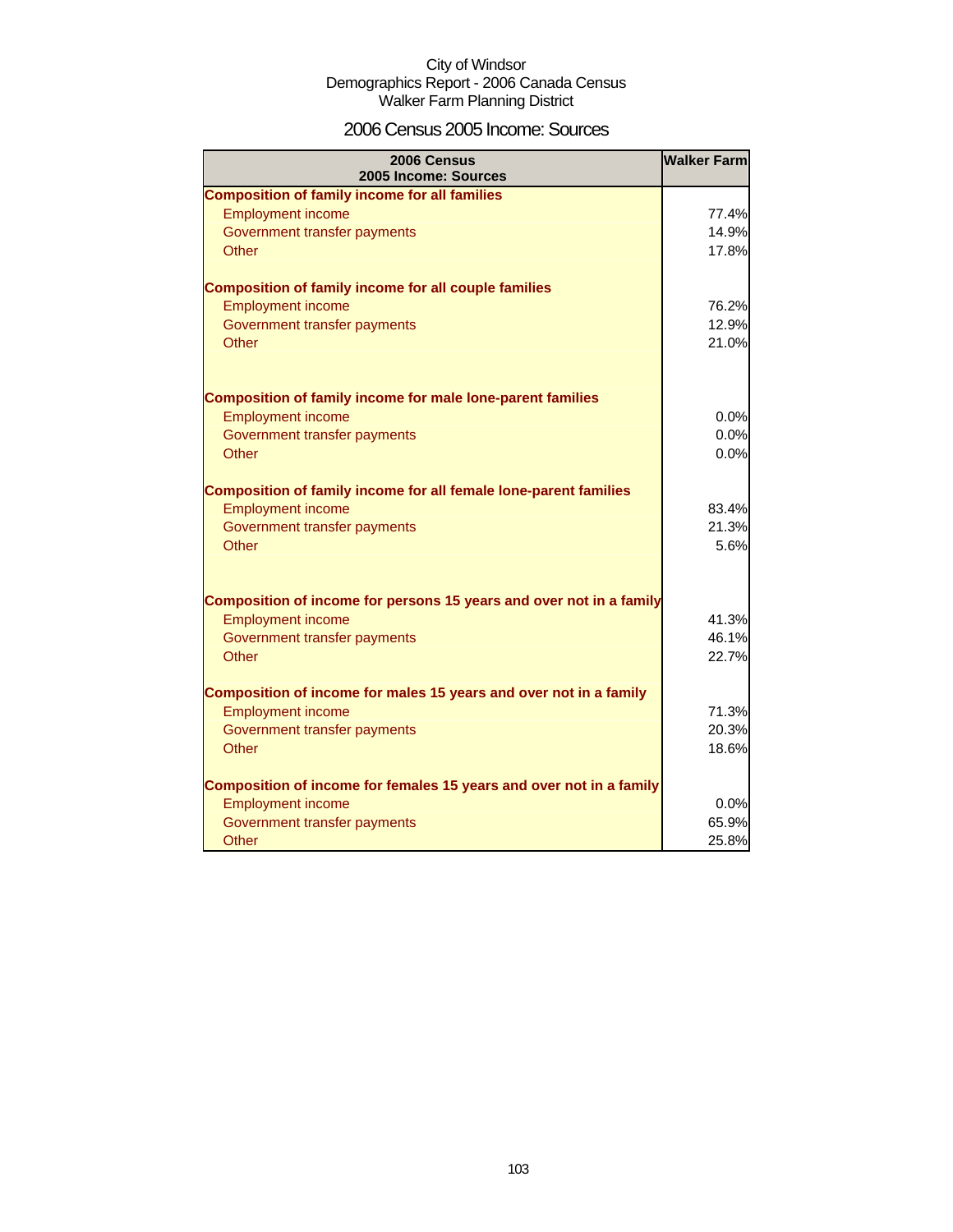## 2006 Census 2005 Income by Family Type

| 2006 Census<br>2005 Income by Family Type                | <b>Walker Farm</b>           |               |
|----------------------------------------------------------|------------------------------|---------------|
| <b>Total Families with Income by Family Type</b>         | 70                           | $\frac{0}{0}$ |
| <b>Couple families</b>                                   |                              | 5376%         |
| Male lone-parent families<br>Female lone-parent families |                              | 1724%         |
| <b>Average Income by Family Type</b>                     |                              |               |
| All census families                                      | \$63,224                     |               |
| Couple<br>Male lone-parent                               | \$64,285                     |               |
| Female lone-parent                                       | \$64,633                     |               |
| <b>Median Income by Family Type</b>                      |                              |               |
| All census families                                      | Non-Additive                 |               |
| Couple                                                   | Non-Additive                 |               |
| Male lone-parent<br>Female lone-parent                   | Non-Additive<br>Non-Additive |               |
| <b>After-tax Average Income by Family Type</b>           |                              |               |
| All census families                                      | \$53,658                     |               |
| Couple                                                   | \$53,650                     |               |
| Male lone-parent<br>Female lone-parent                   | \$57,301                     |               |
| <b>After-tax Median Income by Family Type</b>            |                              |               |
| All census families                                      | Non-Additive                 |               |
| Couple                                                   | Non-Additive                 |               |
| Male lone-parent                                         | Non-Additive                 |               |
| Female lone-parent                                       | Non-Additive                 |               |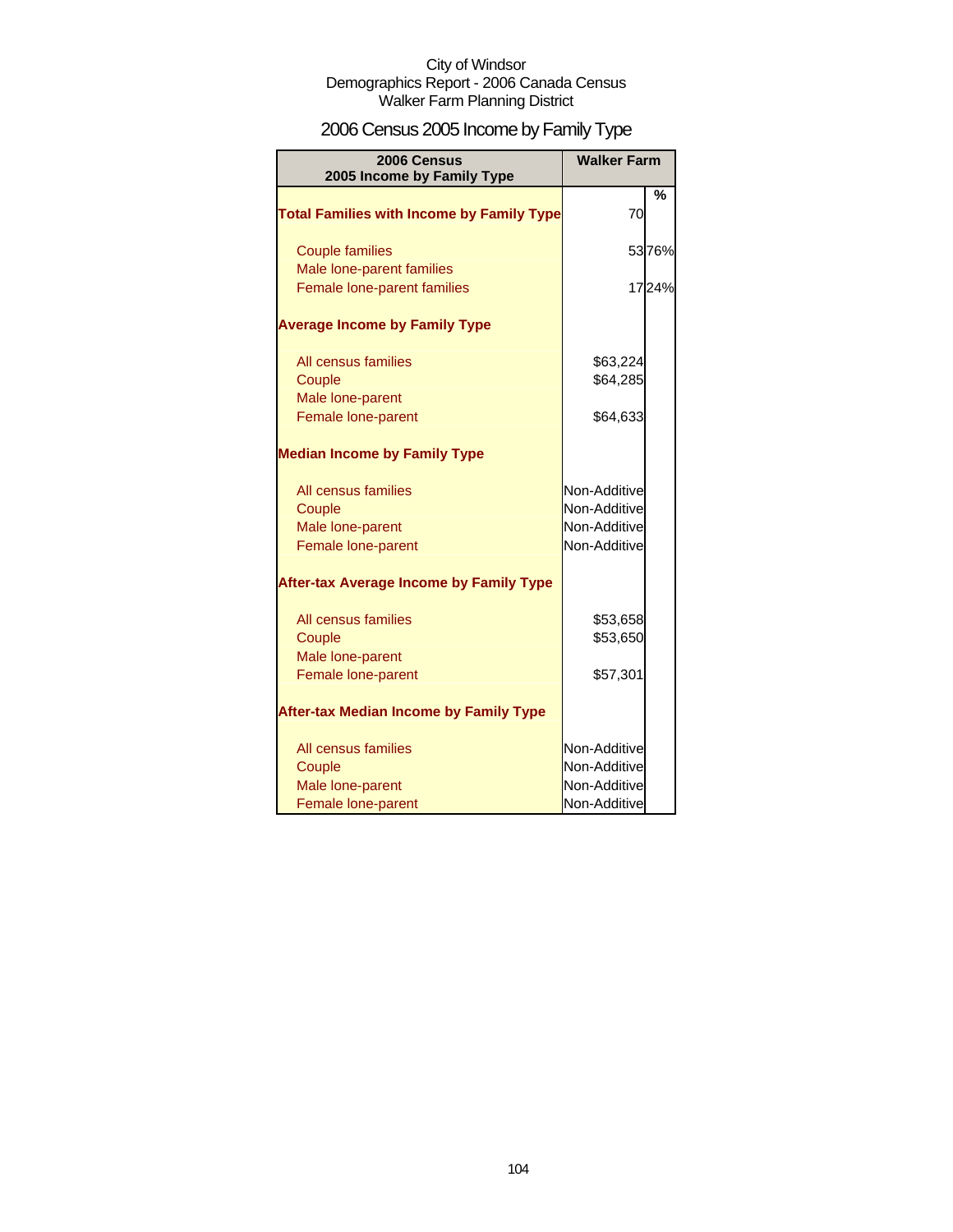### 2006 Census Prevalence of Low Income

| 2006 Census<br><b>Prevalence of Low Income</b>                       | <b>Walker Farm</b> |          |
|----------------------------------------------------------------------|--------------------|----------|
|                                                                      |                    | %        |
| Total families by prevalence of low income                           | 73                 |          |
| Low income before tax                                                | Non-Additive       |          |
| Low income after tax                                                 | Non-Additive       |          |
|                                                                      |                    |          |
| <b>Couple families</b>                                               |                    | 53 72.7% |
| Low income before tax                                                | Non-Additive       |          |
| Low income after tax                                                 | Non-Additive       |          |
| Male lone-parent families                                            | $\Omega$           | 0.0%     |
| Low income before tax                                                | Non-Additive       |          |
| Low income after tax                                                 | Non-Additive       |          |
|                                                                      |                    |          |
| Female lone-parent families                                          |                    | 1722.7%  |
| Low income before tax                                                | Non-Additive       |          |
| Low income after tax                                                 | Non-Additive       |          |
| Non-family persons 15 years and over by prevalence of low income     | 60                 |          |
| Low income before tax                                                | Non-Additive       |          |
| Low income after tax                                                 | Non-Additive       |          |
| Male non-family persons 15 years and over                            |                    | 20 33.3% |
| Low income before tax                                                | Non-Additive       |          |
| Low income after tax                                                 | Non-Additive       |          |
|                                                                      |                    | 40 66.7% |
| Female non-family persons 15 years and over<br>Low income before tax | Non-Additive       |          |
| Low income after tax                                                 | Non-Additive       |          |
|                                                                      |                    |          |
| Population in private households by prevalence of low income         | 250                |          |
| Low income before tax                                                | Non-Additive       |          |
| Low income after tax                                                 | Non-Additive       |          |
| Children under 6 years of age                                        |                    | 2710.7%  |
| Low income before tax                                                | Non-Additive       |          |
| Low income after tax                                                 | Non-Additive       |          |
| Persons 65 years of age and over                                     |                    | 6024.0%  |
| Low income before tax                                                | Non-Additive       |          |
| Low income after tax                                                 | Non-Additive       |          |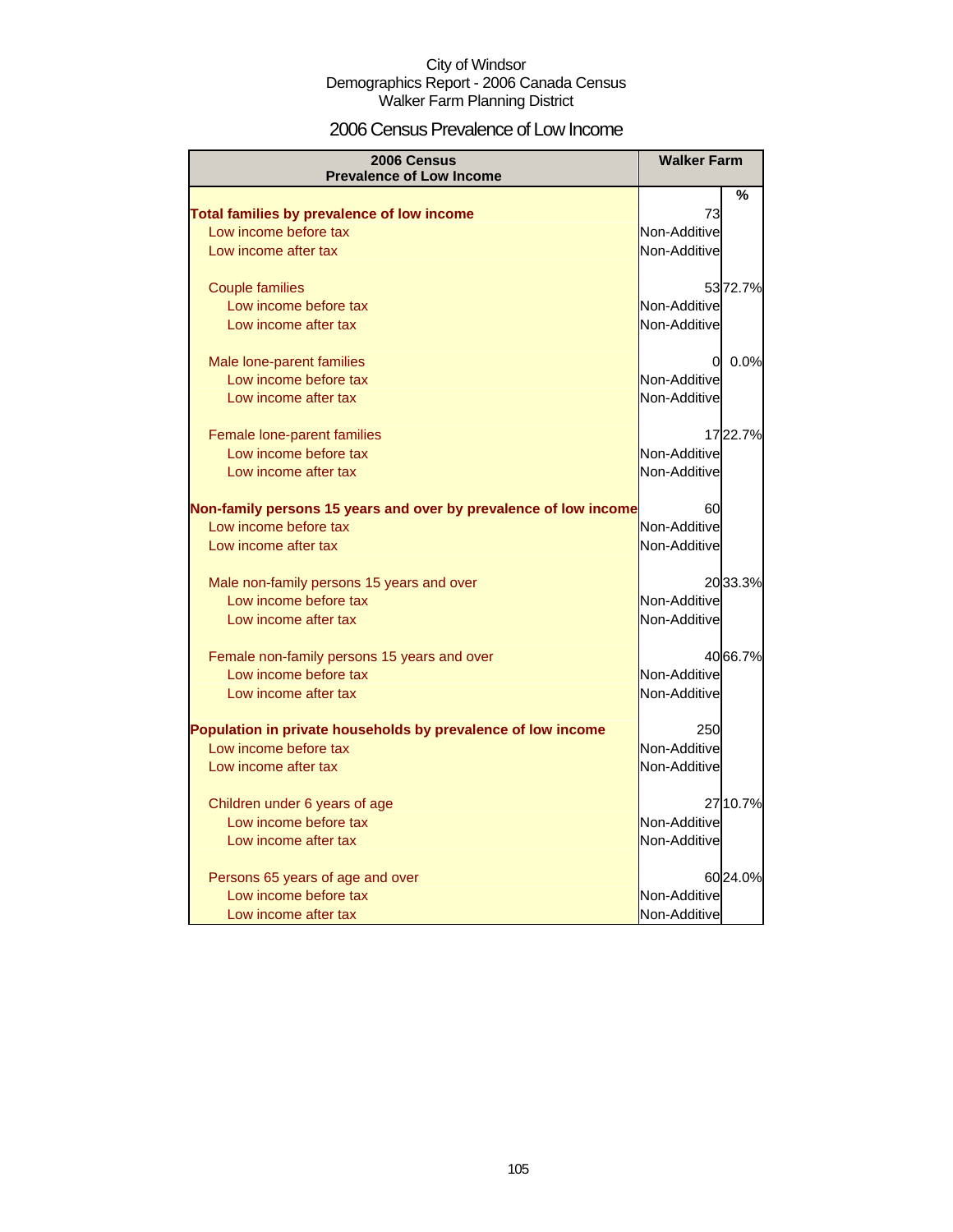### 2006 Census 2005 Household Income

| 2006 Census<br>2005 Household Income | <b>Walker Farm</b> |           |
|--------------------------------------|--------------------|-----------|
|                                      |                    | %         |
| <b>Private households by income</b>  | 143                |           |
| <b>Under \$10,000</b>                | 7                  | 5%        |
| \$10,000 - \$19,999                  |                    | 2921%     |
| \$20,000 - \$29,999                  |                    | 1813%     |
| \$30,000 - \$39,999                  | 11                 | <b>8%</b> |
| \$40,000 - \$49,999                  | 11                 | 8%        |
| \$50,000 - \$59,999                  | $\overline{7}$     | 5%        |
| \$60,000 - \$69,999                  |                    | 3323%     |
| \$70,000 - \$79,999                  |                    | 1510%     |
| \$80,000 - \$89,999                  | 0                  | 0%        |
| \$90,000 - \$99,999                  | 11                 | 8%        |
| \$100,000 and over                   | O                  | 0%        |
| Dominant income range                | \$60K - \$70K      |           |
| Median household income              | \$45,000           |           |
| Average household income             | \$46,114           |           |
| One person households by income      | 66                 |           |
| <b>Under \$10,000</b>                |                    | 711%      |
| \$10,000 - \$19,999                  |                    | 2944%     |
| \$20,000 - \$29,999                  |                    | 11 17%    |
| \$30,000 - \$39,999                  |                    | 711%      |
| \$40,000 - \$49,999                  | 01                 | 0%        |
| \$50,000 - \$59,999                  | Οl                 | 0%        |
| \$60,000 - \$69,999                  | ol                 | 0%        |
| \$70,000 - \$79,999                  | 0                  | 0%        |
| \$80,000 - \$89,999                  | ol                 | 0%        |
| \$90,000 - \$99,999                  | 0                  | 0%        |
| \$100,000 and over                   | 0                  | 0%        |
| Dominant income range                | \$10K - \$20K      |           |
| Median household income              | \$16,875           |           |
| Average household income             | \$24,913           |           |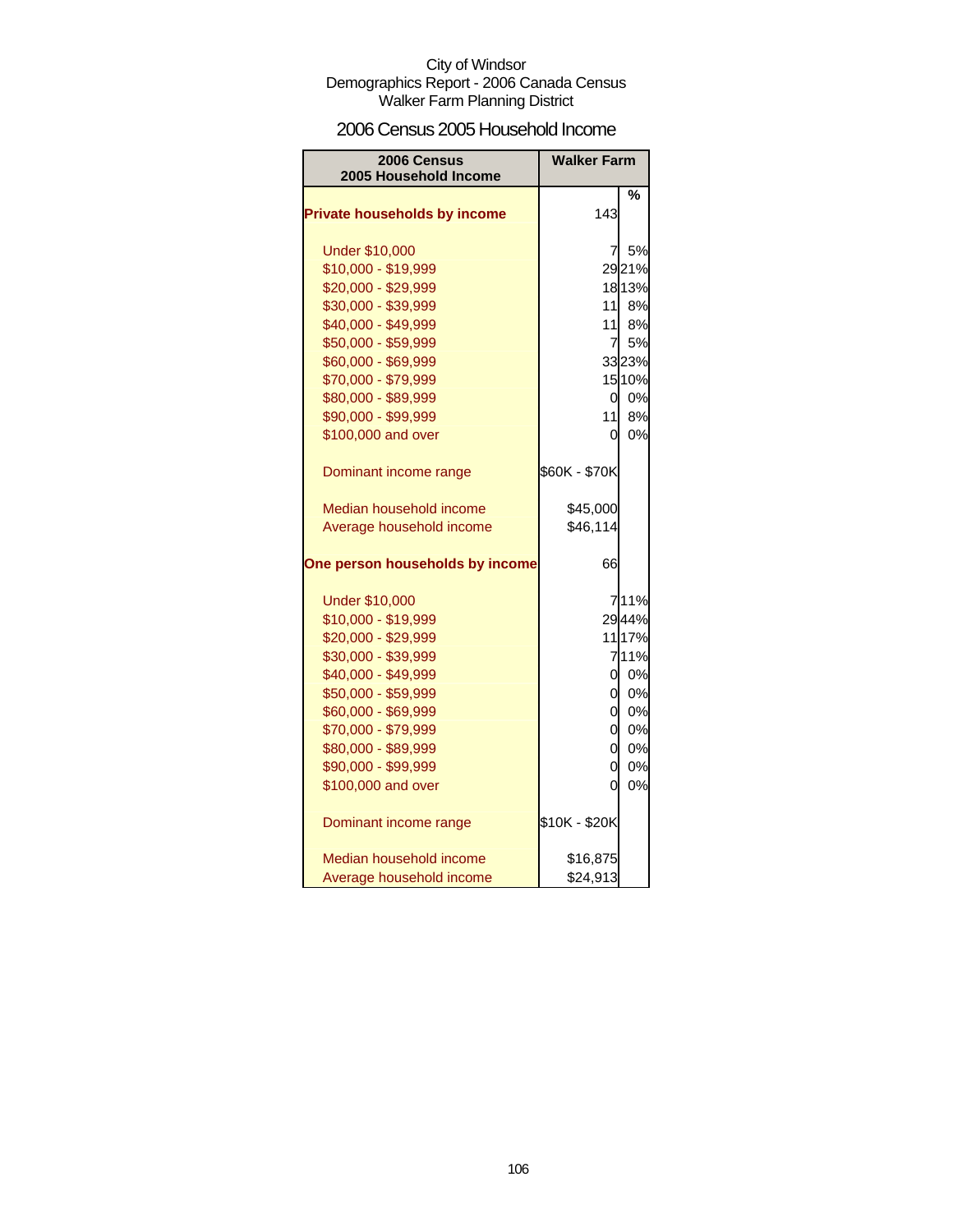### 2006 Census 2005 After-Tax Household Income

| 2006 Census                               | <b>Walker Farm</b> |        |
|-------------------------------------------|--------------------|--------|
| 2005 After-Tax Household Income           |                    |        |
| Private households by after-tax income    | 143                | %      |
| <b>Under \$10,000</b>                     | 71                 | 5%     |
| \$10,000 - \$19,999                       |                    | 2921%  |
| \$20,000 - \$29,999                       |                    | 26 18% |
| \$30,000 - \$39,999                       |                    | 1510%  |
| \$40,000 - \$49,999                       |                    | 11 8%  |
| \$50,000 - \$59,999                       |                    | 26 18% |
| \$60,000 - \$69,999                       |                    | 1510%  |
| \$70,000 - \$79,999                       |                    | 7 5%   |
| \$80,000 - \$89,999                       | 01                 | 0%     |
| \$90,000 - \$99,999                       | $\overline{O}$     | 0%     |
| \$100,000 and over                        | ΩI                 | 0%     |
| Dominant income range                     | \$10K - \$20K      |        |
| Median household income                   | \$33,750           |        |
| Average household income                  | \$39,866           |        |
| One person households by after-tax income | 66                 |        |
| <b>Under \$10,000</b>                     |                    | 711%   |
| \$10,000 - \$19,999                       |                    | 2944%  |
| \$20,000 - \$29,999                       |                    | 1522%  |
| \$30,000 - \$39,999                       |                    | 11 17% |
| \$40,000 - \$49,999                       |                    | 711%   |
| \$50,000 - \$59,999                       |                    | 0 0%   |
| \$60,000 - \$69,999                       |                    | 0 0%   |
| \$70,000 - \$79,999                       | $\overline{O}$     | 0%     |
| \$80,000 - \$89,999                       | <sub>0</sub>       | 0%     |
| \$90,000 - \$99,999                       | 0                  | 0%     |
| \$100,000 and over                        | 0                  | 0%     |
| Dominant income range                     | \$10K - \$20K      |        |
| Median household income                   | \$19,375           |        |
| Average household income                  | \$22,776           |        |